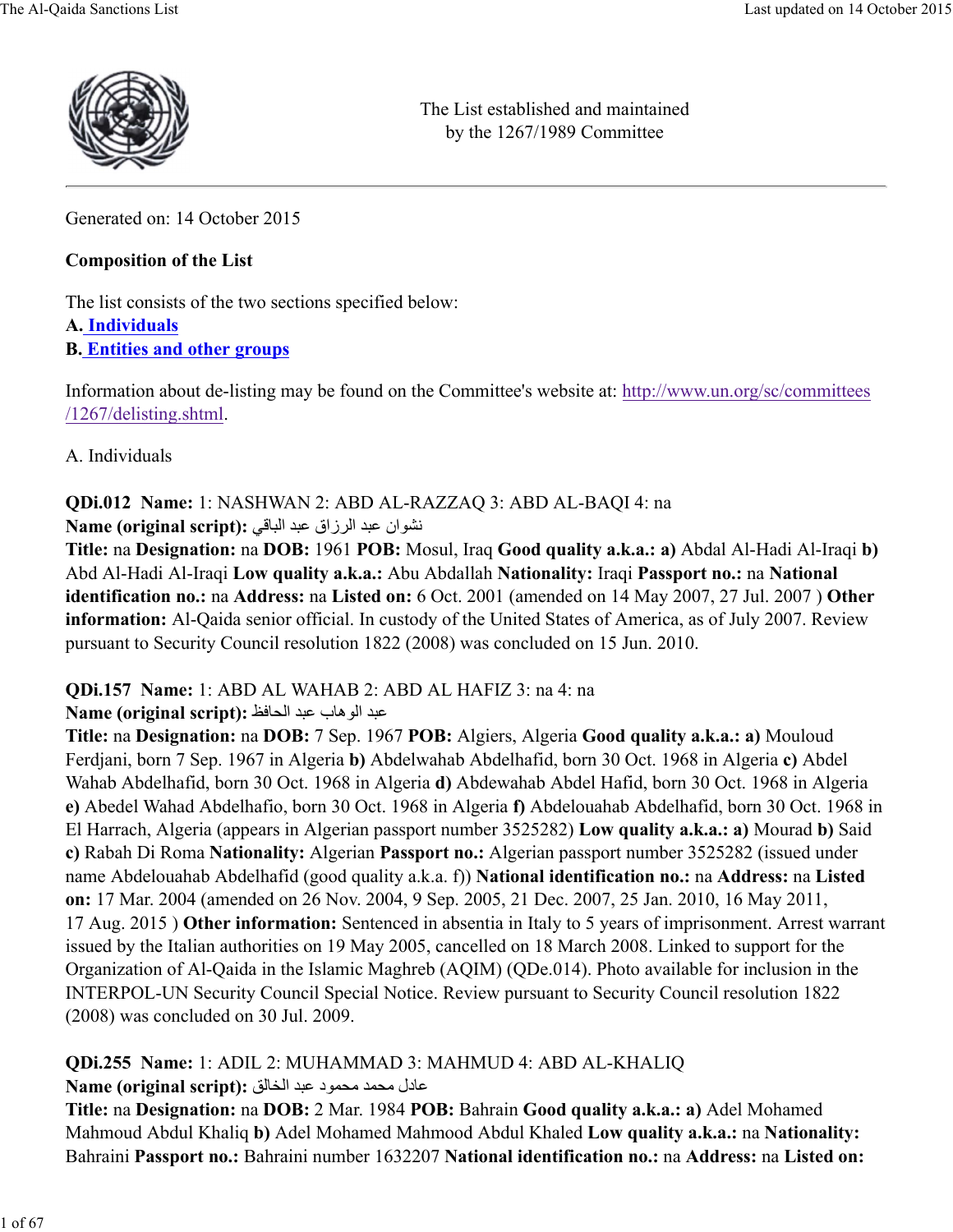10 Oct. 2008 (amended on 24 Jul. 2013, 26 Jun. 2015 ) **Other information:** Has acted on behalf of and provided financial, material and logistical support to Al-Qaida (QDe.004) and the Libyan Islamic Fighting Group (LIFG) (QDe.011). Arrested in the United Arab Emirates (UAE) in Jan. 2007 on charges of being a member of Al-Qaida and the LIFG. Following his conviction in the UAE in late 2007, he was transferred to Bahrain in early 2008 to serve out the remainder of his sentence. Following his release in 2008, he resumed fundraising activities for Al-Qaida, at least through 2012. He also collected money for the Taliban.

#### **QDi.289 Name:** 1: SAID JAN 2: 'ABD AL-SALAM 3: na 4: na

#### Name (original script): سعيد جان عبد السلام

**Title:** na **Designation:** na **DOB: a)** 5 Feb. 1981 **b)** 1 Jan. 1972 **POB:** na **Good quality a.k.a.: a)** Sa'id Jan 'Abd-al-Salam **b)** Dilawar Khan Zain Khan, born 1 Jan. 1972 **Low quality a.k.a.: a)** Qazi 'Abdallah **b)** Qazi Abdullah **c)** Ibrahim Walid **d)** Qasi Sa'id Jan **e)** Said Jhan **f)** Farhan Khan **g)** Aziz Cairo **h)** Nangiali **Nationality:** Afghan **Passport no.: a)** Afghan number OR801168, issued on 28 Feb. 2006 (expires 27 Feb. 2011, under name Said Jan 'Abd al-Salam) **b)** Pakistani number 4117921, issued on 9 Sep. 2008 (expires 9 Sep. 2013, issued under name Dilawar Khan Zain Khan) **National identification no.:** (Kuwaiti Civil Identification number 281020505755, under name Said Jan 'Abd al-Salam) **Address:** na **Listed on:** 9 Feb. 2011 **Other information:** In approximately 2005, ran a "basic training" camp for Al-Qaida (QDe.004) in Pakistan.

### **QDi.192 Name:** 1: ABD ALLAH 2: MOHAMED 3: RAGAB 4: ABDEL RAHMAN

Name (original script): عبد الله محمد رجب عبد الرحمن

**Title:** na **Designation:** na **DOB:** 3 Nov. 1957 **POB:** Kafr Al-Shaykh, Egypt **Good quality a.k.a.: a)** Abu Al-Khayr **b)** Ahmad Hasan **c)** Abu Jihad **Low quality a.k.a.:** na **Nationality:** Egyptian **Passport no.:** na **National identification no.:** na **Address:** (Believed to be in Pakistan or Afghanistan) **Listed on:** 29 Sep. 2005 (amended on 13 Dec. 2011 ) **Other information:** Member of Egyptian Islamic Jihad (QDe.003). Review pursuant to Security Council resolution 1822 (2008) was concluded on 1 Jun. 2010.

### **QDi.054 Name:** 1: MAJEED 2: ABDUL CHAUDHRY 3: na 4: na

**Title:** na **Designation:** na **DOB: a)** 15 Apr. 1939 **b)** 1938 **POB:** na **Good quality a.k.a.: a)** Majeed, Abdul **b)** Majeed Chaudhry Abdul **c)** Majid, Abdul **Low quality a.k.a.:** na **Nationality:** Pakistani **Passport no.:** na **National identification no.:** na **Address:** na **Listed on:** 24 Dec. 2001 **Other information:** Review pursuant to Security Council resolution 1822 (2008) was concluded on 1 Jun. 2010.

### **QDi.109 Name:** 1: ZULKIFLI 2: ABDUL HIR 3: na 4: na

**Title:** na **Designation:** na **DOB: a)** 5 Jan. 1966 **b)** 5 Oct. 1966 **POB:** Muar Johor, Malaysia **Good quality a.k.a.: a)** Musa Abdul Hir **b)** Muslimin Abdulmotalib **c)** Salim Alombra **d)** Armand Escalante **e)** Normina Hashim **f)** Henri Lawi **g)** Hendri Lawi **h)** Norhana Mohamad **i)** Omar Salem **j)** Ahmad Shobirin **k)** Bin Abdul Hir Zulkifli **Low quality a.k.a.: a)** Abdulhir Bin Hir **b)** Hassan **c)** Hogalu **d)** Hugalu **e)** Lagu **f)** Marwan (prominently known as) **Nationality:** Malaysian **Passport no.:** A 11263265 **National identification no.: a)** 660105-01-5297 **b)** driver license D2161572, issued in California, USA **Address: a)** Seksyen 17, Shah Alam, Selangor, Malaysia (previous location) **b)** Maguindanao, the Philippines (as at Jan. 2015) **Listed on:** 9 Sep. 2003 (amended on 25 Jan. 2010, 6 Aug. 2015 ) **Other information:** The Court for the Northern District of California, USA, issued a warrant of arrest for him on 1 Aug. 2007. Confirmed to have died in Maguindanao, the Philippines in January 2015. Mother's name is Minah Binto Aogist Abd Aziz. Review pursuant to Security Council resolution 1822 (2008) was concluded on 19 Jun. 2009.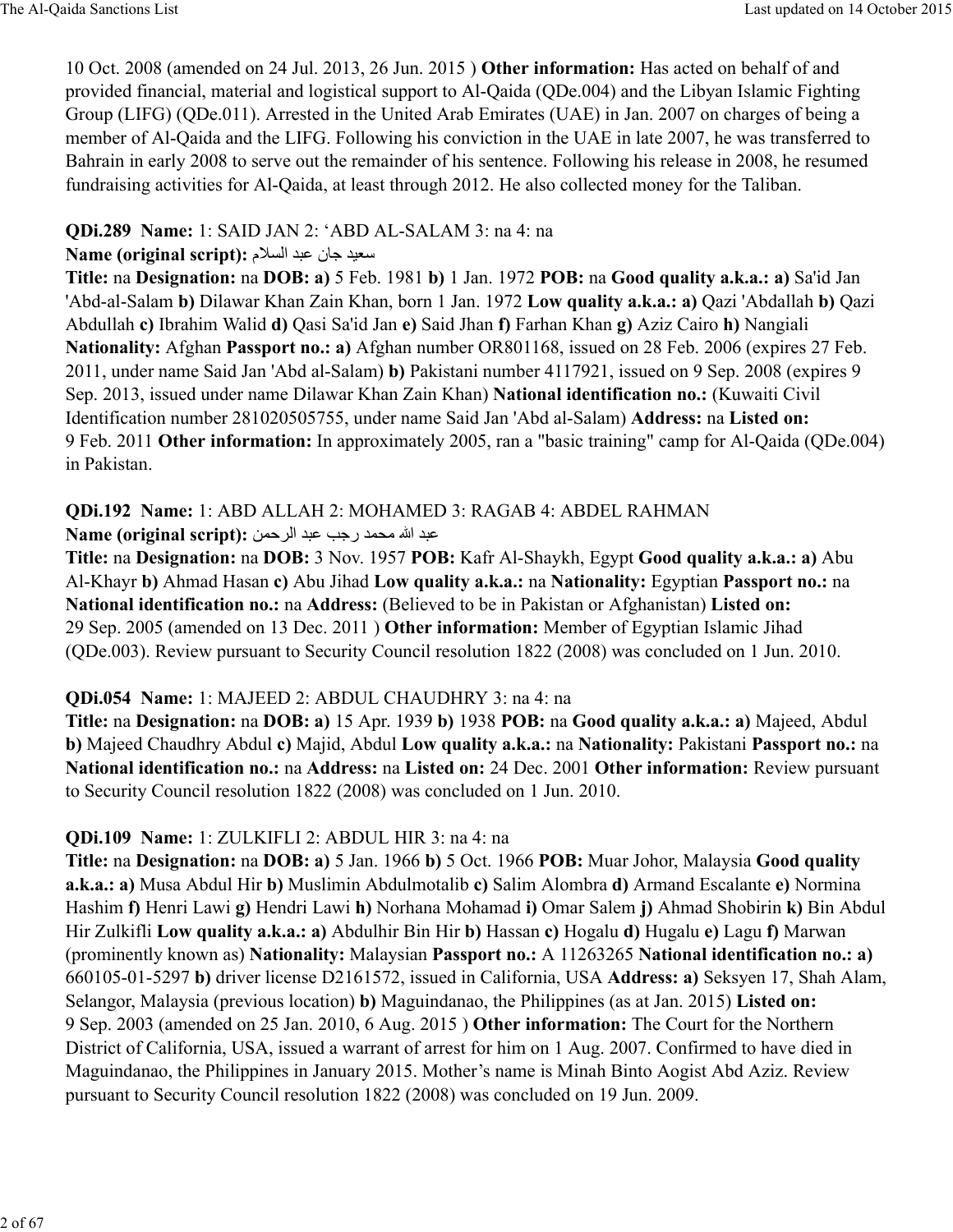### **QDi.200 Name:** 1: DIEMAN 2: ABDULKADIR IZZAT 3: na 4: na

### ديمان عبد القادر عزت: Name (original script):

**Title:** na **Designation:** na **DOB:** 4 Jul. 1965 **POB:** Kirkuk, Iraq **Good quality a.k.a.:** Deiman Alhasenben Ali Aljabbari, born 4 Jul. 1965 **Low quality a.k.a.:** na **Nationality:** Iraqi **Passport no.:** (German travel document ("Reiseausweis") A 0141062 (revoked as at Sep. 2012)) **National identification no.:** na **Address:** Bavaria, Germany **Listed on:** 6 Dec. 2005 (amended on 25 Jan. 2010, 13 Dec. 2011, 15 Nov. 2012 ) **Other information:** Review pursuant to Security Council resolution 1822 (2008) was concluded on 30 Jul. 2009.

### **QDi.019 Name:** 1: ABDULLAH 2: AHMED 3: ABDULLAH 4: EL ALFI

Name (original script): عبد الله احمد عبدالله الألفي

**Title:** na **Designation:** na **DOB:** 6 Jun. 1963 **POB:** Gharbia, Egypt **Good quality a.k.a.:** na **Low quality a.k.a.: a)** Abu Mariam **b)** Al-Masri, Abu Mohamed **c)** Saleh **Nationality:** Egyptian **Passport no.:** na **National identification no.:** na **Address:** na **Listed on:** 17 Oct. 2001 (amended on 26 Nov. 2004 ) **Other information:** Afghanistan. Review pursuant to Security Council resolution 1822 (2008) was concluded on 21 Jun. 2010.

# **QDi.018 Name:** 1: ABDUL MANAN AGHA 2: na 3: na 4: na

### **Name (original script):** عبد المنان آغا

**Title:** Haji **Designation:** na **DOB:** na **POB:** na **Good quality a.k.a.:** Abdul Manan **Low quality a.k.a.: a)** Abdul Man'am Saiyid **b)** Saiyid Abd al-Man (formerly listed as) **Nationality:** na **Passport no.:** na **National identification no.:** na **Address:** na **Listed on:** 17 Oct. 2001 (amended on 26 Jun. 2013 ) **Other information:** Pakistan. Review pursuant to Security Council resolution 1822 (2008) was concluded on 15 Jun. 2010.

# **QDi.295 Name:** 1: MUHAMMAD 2: JIBRIL 3: ABDUL RAHMAN 4: na

**Title:** na **Designation:** na **DOB: a)** 28 May 1984 **b)** 3 Dec. 1979 **c)** 3 Mar. 1979 (from false passport) **POB:** East Lombok, West Nusa Tenggara, Indonesia **Good quality a.k.a.: a)** Mohammad Jibril Abdurrahman **b)** Muhammad Jibriel Abdul Rahman **c)** Mohammad Jibriel Abdurrahman **d)** Muhamad Ricky Ardhan, born 8 Aug. 1980 (appears in false Indonesian passport number S335026) **e)** Muhammad Ricky Ardhan bin Muhammad Iqbal **f)** Muhammad Ricky Ardhan bin Abu Jibril **Low quality a.k.a.: a)** Muhammad Yunus **b)** Heris Syah **Nationality:** Indonesian **Passport no.:** na **National identification no.: a)** Indonesian national identity card number 3219222002.2181558 **b)** Identification number 2181558 **Address: a)** Jalan M. Saidi RT 010 RW 001 Pesanggrahan, South Petukangan, South Jakarta, Indonesia **b)** Jalan Nakula of Witana Harja Complex Block C, Pamulang, Banten, Indonesia **Listed on:** 12 Aug. 2011 **Other information:** Senior member of Jemaah Islamiyah (QDe.092) directly involved in obtaining funding for terrorist attacks. Sentenced in Indonesia to five years in prison on 29 Jun. 2010. Father's name is Mohamad Iqbal Abdurrahman (QDi.086).

# **QDi.229 Name:** 1: ALY 2: SOLIMAN 3: MASSOUD 4: ABDUL SAYED

**Title:** na **Designation:** na **DOB:** 1969 **POB:** Tripoli, Libyan Arab Jamahiriya **Good quality a.k.a.: a)** Ibn El Qaim **b)** Mohamed Osman **Low quality a.k.a.:** Adam **Nationality:** Libyan **Passport no.:** Libyan Passport No. 96/184442 **National identification no.:** na **Address:** Ghout El Shamal, Tripoli, Libyan Arab Jamahiriya **Listed on:** 8 Jun. 2007 (amended on 13 Dec. 2011 ) **Other information:** Member of Libyan Islamic Fighting Group (QDe.011). Review pursuant to Security Council resolution 1822 (2008) was concluded on 24 Nov. 2009.

**QDi.363 Name:** 1: MAGHOMED 2: MAGHOMEDZAKIROVICH 3: ABDURAKHMANOV 4: na **Name (original script):** Абдурахманов Магомед Магомедзакирович **Title:** na **Designation:** na **DOB:** 24 Nov. 1974 **POB:** Khadzhalmahi Village, Levashinskiy District, Republic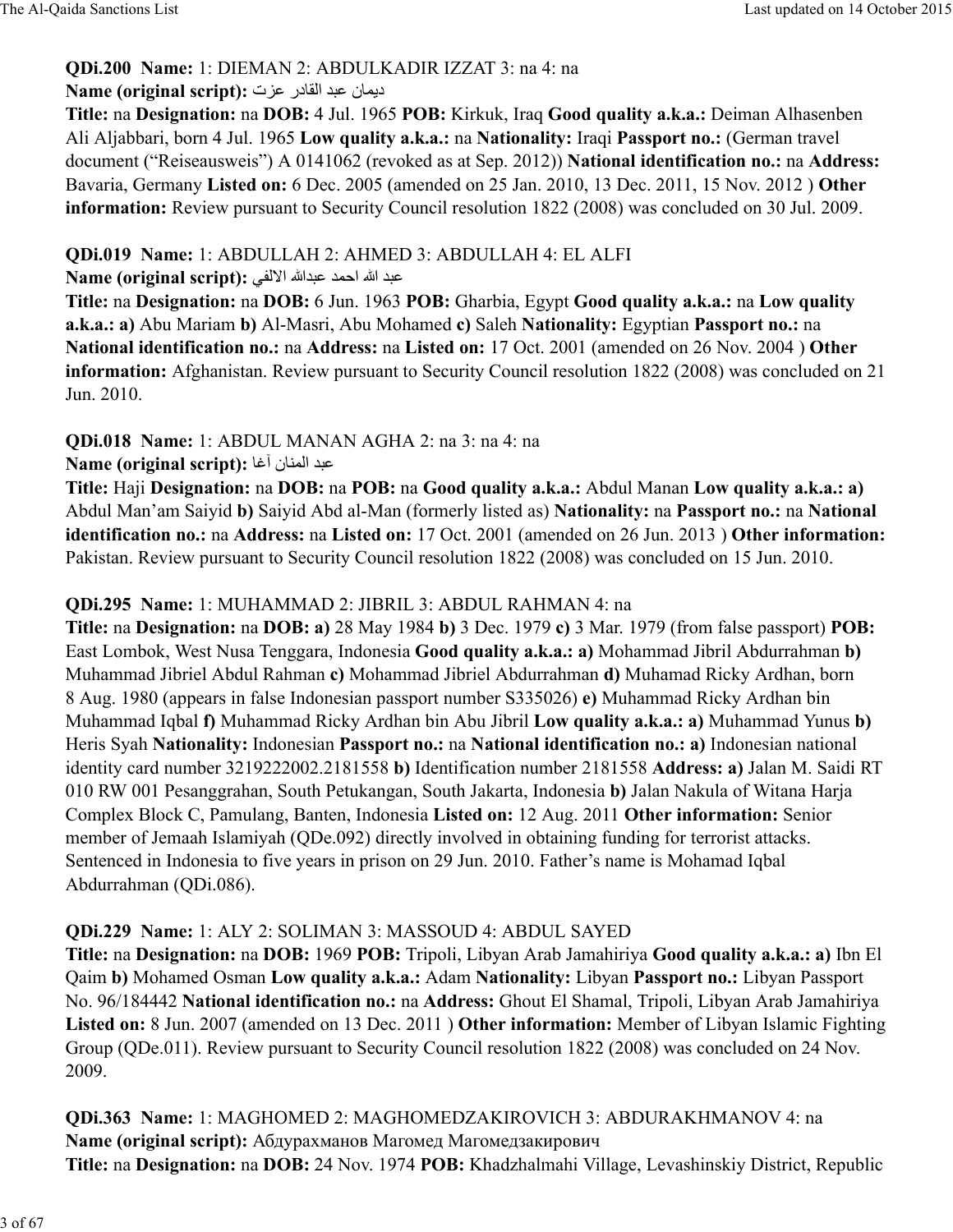of Dagestan, Russian Federation **Good quality a.k.a.:** na **Low quality a.k.a.: a)** Abu Banat (original script: Абу Банат) **b)** Abu al Banat (original script: Абу аль Банат) **Nationality:** Russian **Passport no.:** Russian foreign travel passport number 515458008 (expires 30 May 2017) **National identification no.:** Russian national passport number 8200203535 **Address: a)** Turkey (possible location) **b)** Syrian Arab Republic (previous confirmed location since Sep. 2012) **Listed on:** 2 Oct. 2015 **Other information:** As at Aug. 2015, leader of Jamaat Abu Banat terrorist group, which forms part of the Islamic State in Iraq and the Levant (ISIL), listed as Al-Qaida in Iraq (QDe.115), and operates on the outskirts of Syrian Arab Republic cities Aleppo and Idlib, extorting funds from and carrying out kidnappings and public executions of local Syrians. Physical description: eye colour brown, hair colour: dark, build: strong, straight nose, height: 180-185 cm, speaks Russian, English, Arabic. Wanted by the authorities of the Russian Federation for terrorist crimes committed in its territory. Photo available for inclusion in the INTERPOL-UN Security Council Special Notice.

#### **QDi.086 Name:** 1: MOHAMAD 2: IQBAL 3: ABDURRAHMAN 4: na

**Title:** na **Designation:** na **DOB: a)** 17 Aug. 1957 **b)** 17 Aug. 1958 **POB: a)** Korleko-Lombok Timur, Indonesia **b)** Tirpas-Selong Village, East Lombok, Indonesia **Good quality a.k.a.: a)** Rahman, Mohamad Iqbal **b)** A Rahman, Mohamad Iqbal **c)** Abu Jibril Abdurrahman **d)** Fikiruddin Muqti **e)** Fihiruddin Muqti **f)** Abdul Rahman, Mohamad Iqbal **Low quality a.k.a.:** na **Nationality:** Indonesian **Passport no.:** na **National identification no.:** 3603251708570001 **Address:** Jalan Nakula, Komplek Witana Harja III Blok C 106-107, Tangerang, Indonesia **Listed on:** 28 Jan. 2003 (amended on 26 Nov. 2004, 16 May 2011, 10 Jun. 2011 ) **Other information:** Review pursuant to Security Council resolution 1822 (2008) was concluded on 8 Jun. 2010.

#### **QDi.309 Name:** 1: ABDUR REHMAN 2: na 3: na 4: na

#### **Name (original script):** عبد الرحمن

**Title:** na **Designation:** na **DOB:** 3 Oct. 1965 **POB:** Mirpur Khas, Pakistan **Good quality a.k.a.: a)** Abdul Rehman; Abd Ur-Rehman; Abdur Rahman **b)** ي>yca:ا h[ح@:ا> 9) =Abdul Rehman Sindhi; Abdul Rehman al-Sindhi; Abdur Rahman al-Sindhi; Abdur Rehman Sindhi; Abdurahman Sindhi) **c**) **عبدالله السندي (Abdullah** Sindhi) **Low quality a.k.a.:** Abdur Rehman Muhammad Yamin **Nationality:** Pakistani **Passport no.:** (Pakistani passport number CV9157521, issued on 8 Sep. 2008, expires on 7 Sep. 2013) **National identification no.:** (Pakistani national identity card number 44103-5251752-5) **Address:** Karachi, Pakistan **Listed on:** 14 Mar. 2012 **Other information:** Has provided facilitation and financial services to Al-Qaida (QDe.004). Associated with Harakatul Jihad Islami (QDe.130), Jaish-I-Mohammed (QDe.019), and Al-Akhtar Trust International (QDe.121).

#### **QDi.285 Name:** 1: MUHAMMAD 2: ABDALLAH 3: HASAN 4: ABU-AL-KHAYR Name (original script): محمد عبدالله حسن أبو الخير

**Title:** na **Designation:** na **DOB: a)** 19 Jun. 1975 **b)** 18 Jun. 1975 **POB:** Al-Madinah al-Munawwarah, Saudi Arabia **Good quality a.k.a.: a)** Mohammed Abdullah Hassan Abul-Khair **b)** Muhammad Abdallah Hasan Abu-al-Khayr **c)** Muhammad Bin- 'Abdullah Bin-Hamd Abu-al-Khayr **d)** Abdallah al-Halabi **e)** 'Abdallah al-Halabi al-Madani **f)** Abdallah al-Makki **g)** Abdallah el-Halabi **h)** Abdullah al-Halabi **i)** Abu 'Abdallah al-Halabi **Low quality a.k.a.: a)** Abu Abdallah al-Madani **b)** Muhannad al-Jaddawi **Nationality:** Saudi Arabian **Passport no.:** Saudi Arabian number A741097, issued on 14 Nov. 1995 (and expired on 19 Sep. 2000.) **National identification no.:** Saudi Arabian 1006010555 **Address:** na **Listed on:** 24 Aug. 2010 **Other information:** Appears on a 2009 list of 85 persons wanted by the government of Saudi Arabia.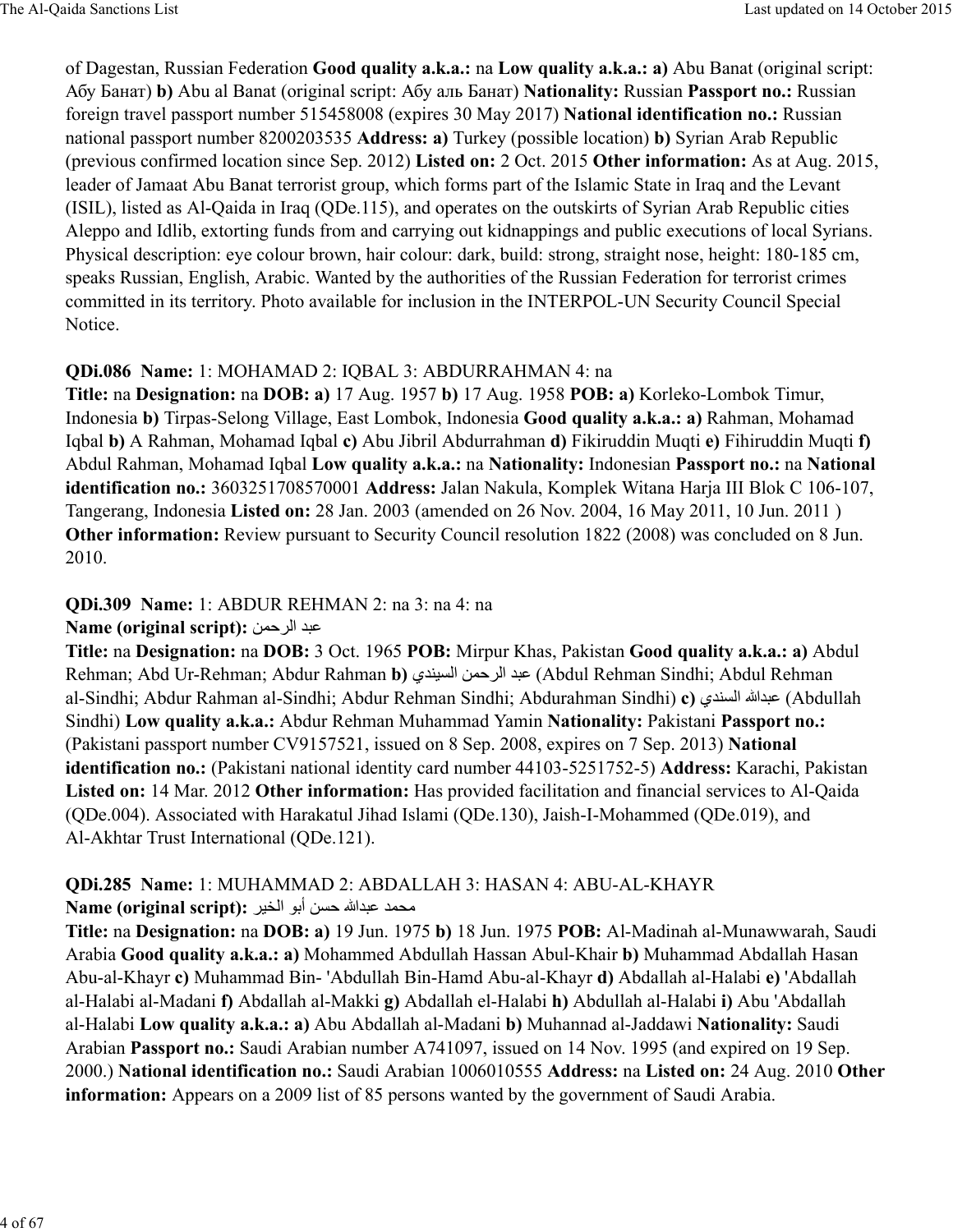### **QDi.304 Name:** 1: MOCHAMMAD 2: ACHWAN 3: na 4: na

**Title:** na **Designation:** na **DOB: a)** 4 May 1948 **b)** 4 May 1946 **POB:** Tulungagung, Indonesia **Good quality a.k.a.: a)** Muhammad Achwan **b)** Muhammad Akhwan **c)** Mochtar Achwan **d)** Mochtar Akhwan **e)** Mochtar Akwan **Low quality a.k.a.:** na **Nationality:** Indonesian **Passport no.:** na **National identification no.:** (Indonesian National Identity Card Number 3573010405480001 under name Mochammad Achwan) **Address:** Jalan Ir. H. Juanda 8/10, RT/RW 002/001, Jodipan, Blimbing, Malang, Indonesia **Listed on:** 12 Mar. 2012 **Other information:** Acting emir of Jemmah Anshorut Tauhid (JAT) (QDe.133). Associated with Abu Bakar Ba'asyir (QDi.217), Abdul Rahim Ba'aysir (QDi.293) and Jemaah Islamiyah (QDe.092).

### **QDi.316 Name:** 1: IYAD 2: AG GHALI 3: na 4: na

### **Name (original script):** اياد اغ غالى

**Title:** na **Designation:** na **DOB:** 1958 **POB:** Abeibara, Kidal Region, Mali **Good quality a.k.a.:** Sidi Mohamed Arhali, born 1 Jan. 1958 in Bouressa, Bourem Region, Mali **Low quality a.k.a.:** na **Nationality:** Malian **Passport no.:** Malian passport number A1037434 (issued on 10 Aug. 2001, expires on 31 Dec. 2014) **National identification no.:** Malian birth certificate number 012546 **Address:** Mali **Listed on:** 25 Feb. 2013 (amended on 23 Sep. 2014 ) **Other information:** Founder and leader of Ansar Eddine (QDe.135). Member of the Tuareg Ifogas tribe. Linked to the Organization of Al-Qaida in the Islamic Maghreb (QDe.014) and Mouvement pour l'Unification et le Jihad en Afrique de l'Ouest (MUJAO) (QDe.134). Name of father is Ag Bobacer Arhali, name of mother is Rhiachatou Wallet Sidi.

### **QDi.203 Name:** 1: FARHAD 2: KANABI 3: AHMAD 4: na

### لا هاد كنابي أحمد **Name (original script):**

**Title:** na **Designation:** na **DOB:** 1 Jul. 1971 **POB:** Arbil, Iraq **Good quality a.k.a.: a)** Kaua Omar Achmed **b)** Kawa Hamawandi (previously listed as) **Low quality a.k.a.:** na **Nationality:** Iraqi **Passport no.:** (German travel document ("Reiseausweis") A 0139243 (revoked as at Sep. 2012)) **National identification no.:** na **Address:** Iraq **Listed on:** 6 Dec. 2005 (amended on 31 Jul. 2006, 25 Jan. 2010, 13 Dec. 2011, 15 Nov. 2012 ) **Other information:** Released from custody in Germany on 10 Dec. 2010 and relocated to Iraq on 6 Dec. 2011. Review pursuant to Security Council resolution 1822 (2008) was concluded on 5 Oct. 2009.

### **QDi.226 Name:** 1: NAJMUDDIN 2: FARAJ 3: AHMAD 4: na

**Title:** na **Designation:** na **DOB: a)** 7 Jul. 1956 **b)** 17 Jun. 1963 **POB:** Olaqloo Sharbajer, Al-Sulaymaniyah Governorate, Iraq **Good quality a.k.a.: a)** Mullah Krekar **b)** Fateh Najm Eddine Farraj **c)** Faraj Ahmad Najmuddin **Low quality a.k.a.:** na **Nationality:** Iraqi **Passport no.:** na **National identification no.:** na **Address:** Heimdalsgate 36-V, Oslo, 0578, Norway **Listed on:** 7 Dec. 2006 **Other information:** Review pursuant to Security Council resolution 1822 (2008) was concluded on 20 May 2010.

#### **QDi.237 Name:** 1: JABER 2: ABDALLAH 3: JABER 4: AHMAD AL-JALAHMAH **Name (original script): جابر عبد الله جابر أحمد الجلاهمة**

**Title:** na **Designation:** na **DOB:** 24 Sep. 1959 **POB:** Al-Khitan area, Kuwait **Good quality a.k.a.: a)** Jaber Al-Jalamah **b)** Abu Muhammad Al-Jalahmah **c)** Jabir Abdallah Jabir Ahmad Jalahmah **d)** Jabir 'Abdallah Jabir Ahmad Al-Jalamah **e)** Jabir Al-Jalhami **Low quality a.k.a.: a)** Abdul-Ghani **b)** Abu Muhammad **Nationality:** Kuwaiti **Passport no.: a)** 101423404 **b)** Kuwaiti number 2541451 (valid until 16 Feb. 2017) **c)** Kuwaiti number 002327881 **National identification no.:** Kuwaiti 259092401188 **Address:** Kuwait (residence as at March 2009 and at December 2013) **Listed on:** 3 Jan. 2014 **Other information:** Previously listed between 16 Jan. 2008 and 3 Jan. 2014 (amended on 1 Jul. 2008, 23 Jul. 2008, 25 Jan. 2010). Review pursuant to Security Council resolution 1822 (2008) was concluded on 14 Sep. 2009.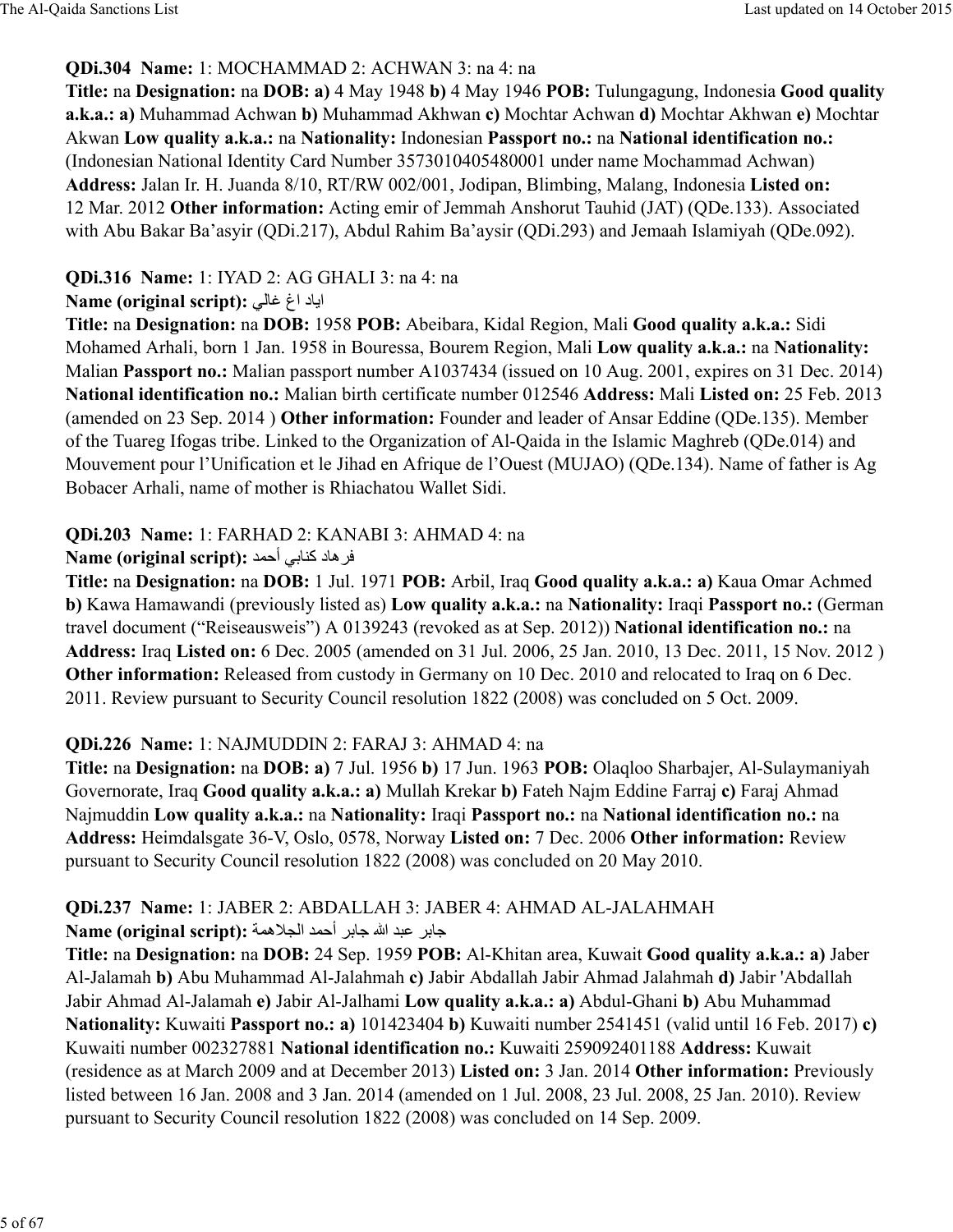# **QDi.193 Name:** 1: ZAKI 2: EZAT 3: ZAKI 4: AHMED

### **Name (original script): زکی عزت زکی احمد**

**Title:** na **Designation:** na **DOB:** 21 Apr. 1960 **POB: a)** Sharqiyah, Egypt **b)** Zaqaziq, Egypt **Good quality a.k.a.: a)** Rif'at Salim **b)** Abu Usama **Low quality a.k.a.:** na **Nationality:** Egyptian **Passport no.:** na **National identification no.:** na **Address:** (May be on the Pakistani-Afghan border) **Listed on:** 29 Sep. 2005 (amended on 13 Dec. 2011 ) **Other information:** Father's name is Ahmed Ezat Zaki. Member of Egyptian Islamic Jihad (QDe.003). Review pursuant to Security Council resolution 1822 (2008) was concluded on 1 Jun. 2010.

### **QDi.014 Name:** 1: TARIQ 2: ANWAR 3: EL SAYED 4: AHMED

# طاريق أنور السيد احمد : **Name (original script)**

**Title:** na **Designation:** na **DOB:** 15 Mar. 1963 **POB:** Alexandria, Egypt **Good quality a.k.a.: a)** Hamdi Ahmad Farag **b)** Amr Al-Fatih Fathi **c)** Tarek Anwar El Sayed Ahmad **Low quality a.k.a.:** na **Nationality:** Egyptian **Passport no.:** na **National identification no.:** na **Address:** na **Listed on:** 6 Oct. 2001 (amended on 26 Nov. 2004, 18 Jul. 2007, 16 May 2011 ) **Other information:** Reportedly deceased in October 2001. Review pursuant to Security Council resolution 1822 (2008) was concluded on 29 Jul. 2010.

# **QDi.161 Name:** 1: FARID 2: AIDER 3: na 4: na

# **Name (original script):** فريد عيدر

**Title:** na **Designation:** na **DOB:** 12 Oct. 1964 **POB:** Algiers, Algeria **Good quality a.k.a.: a)** Achour Ali **b)** Terfi Farid **Low quality a.k.a.:** Abdallah **Nationality:** Algerian **Passport no.:** na **National identification no.:** na **Address:** na **Listed on:** 17 Mar. 2004 (amended on 26 Nov. 2004, 25 Jan. 2010, 16 May 2011 ) **Other information:** Italian Fiscal Code DRAFRD64R12Z301C. Sentenced in Italy in Mar. 2002 to 8 years of imprisonment. Arrest warrant issued by the Italian authorities on 16 Nov. 2007. Considered a fugitive from justice by the Italian authorities as of 14 Dec. 2007. Review pursuant to Security Council resolution 1822 (2008) was concluded on 30 Jul. 2009.

# **QDi.313 Name:** 1: DJAMEL 2: AKKACHA 3: na 4: na

# **Name (original script):** جمال عكاشة

**Title:** na **Designation:** na **DOB:** 9 May 1978 **POB:** Rouiba, Algiers, Algeria **Good quality a.k.a.: a)** Yahia Abou el Hoummam **b)** Yahia Abou el Hammam **Low quality a.k.a.:** na **Nationality:** Algerian **Passport no.:** na **National identification no.:** na **Address:** Mali **Listed on:** 5 Feb. 2013 **Other information:** Father's name is Slimane. Mother's name is Akrouf Khadidja. Coordinator of groups associated with The Organisation of Al-Qaida in the Islamic Maghreb (QDe.014) in northern Mali.

# **QDi.091 Name:** 1: MOHAMED 2: AMINE 3: AKLI 4: na

### **Name (original script):** محمد أمين اكلي

**Title:** na **Designation:** na **DOB:** 30 Mar. 1972 **POB:** Bordj el Kiffane, Algeria **Good quality a.k.a.: a)** Akli Amine Mohamed **b)** Killech Shamir **c)** Kali Sami **Low quality a.k.a.:** Elias **Nationality:** Algerian **Passport no.:** na **National identification no.:** na **Address:** Algeria **Listed on:** 25 Jun. 2003 (amended on 12 Apr. 2006, 17 Oct. 2007, 16 May 2011 ) **Other information:** Father's name is Lounes. Mother's name is Kadidja. Inadmissible to the Schengen area. Deported from Spain to Algeria in Aug. 2009. Review pursuant to Security Council resolution 1822 (2008) was concluded on 15 Jun. 2010.

# **QDi.325 Name:** 1: ABOU 2: MOHAMED 3: AL ADNANI 4:

**Title:** na **Designation:** na **DOB:** Approximately 1977 **POB:** Binnish, Syrian Arab Republic **Good quality a.k.a.: a)** Yaser Khalaf Nazzal Alrawi **b)** Jaber Taha Falah **c)** Abou Khattab **d)** Abou Sadeq Alrawi **e)** Tah al Binchi **f)** Abu Mohammed al-Adnani **g)** Taha Sobhi Falaha **h)** Yasser Khalaf Hussein Nazal al-Rawi **i)** Abu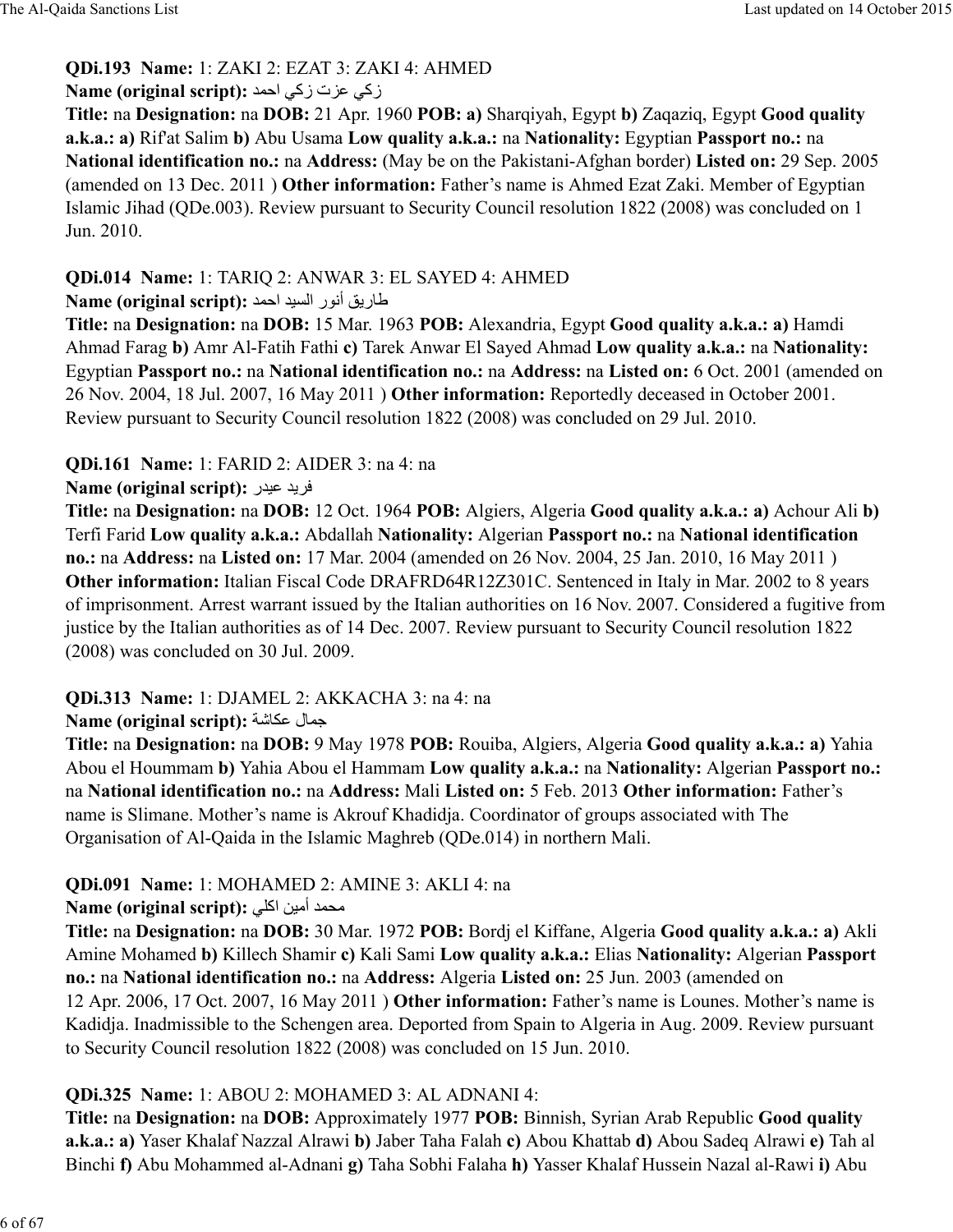Baker al-Khatab **j)** Abu Sadek al-Rawi **k)** Taha al-Banshi **l)** Abu Mohamed al-Adnani **m)** Abu-Mohammad al-Adnani al-Shami **n)** Hajj Ibrahim **Low quality a.k.a.:** na **Nationality:** Iraqi **Passport no.:** na **National identification no.:** na **Address:** na **Listed on:** 15 Aug. 2014 **Other information:** Official spokesman of Islamic State in Iraq and the Levant (ISIL), listed as Al-Qaida in Iraq (QDe.115), and emir of ISIL in Syria, closely associated with Abu Mohammed al-Jawlani (QDi.317) and Abu Bakr al-Baghdadi, listed as Ibrahim Awwad Ibrahim Ali al-Badri al-Samarrai (QDi.299).

### **QDi.328 Name:** 1: HAJJAJ 2: BIN 3: FAHD 4: AL AJMI

**Title:** na **Designation:** na **DOB:** 10 Aug. 1987 **POB:** Kuwait **Good quality a.k.a.: a)** Hijaj Fahid Hijaj Muhammad Sahib al-Ajmi **b)** Hicac Fehid Hicac Muhammed Sebib al-Acmi **c)** Hajjaj bin-Fahad al-Ajmi **d)** Sheikh Hajaj al-Ajami **e)** Hajaj al-Ajami **f)** Ajaj Ajami **Low quality a.k.a.:** na **Nationality:** Kuwaiti **Passport no.:** na **National identification no.:** na **Address:** na **Listed on:** 15 Aug. 2014 **Other information:** A Kuwait-based facilitator in charge of the 'committee of zakat' and financier for Al-Nusrah Front for the People of the Levant (QDe.137).

**QDi.324 Name:** 1: ABDUL MOHSEN 2: ABDALLAH 3: IBRAHIM 4: AL CHAREKH **Title:** na **Designation:** na **DOB:** 13 Jul. 1985 **POB:** Saqra, Saudi Arabia **Good quality a.k.a.: a)** Abdul Mohsen Abdullah Ibrahim Al-Sharikh **b)** Sanafi al Nasr **Low quality a.k.a.:** na **Nationality:** Saudi Arabian **Passport no.:** na **National identification no.:** na **Address:** na **Listed on:** 15 Aug. 2014 **Other information:** A long time facilitator and financier for Al-Qaida (QDe.004), appointed as a regional leader of Jabhat al-Nusrah, listed as Al-Nusrah Front for the People of the Levant (QDe.137).

**QDi.327 Name:** 1: ABDELRAHMAN 2: MOUHAMAD ZAFIR 3: AL DABIDI 4: AL JAHANI **Title:** na **Designation:** na **DOB: a)** 4 Dec. 1971 **b)** 1977 **POB:** Kharj, Saudi Arabia **Good quality a.k.a.: a)** Abd Al-Rahman Muhammad Zafir Al-Dubaysi Al-Juhni **b)** Abd Al-Rahman Muhammad Zafir al-Dubaysi al-Jahni **c)** Abd Al-Rahman Muhammad Zafir al-Dubaysi al-Jahani **d)** Abd Al-Rahman Muhammad Zafir al-Dubaysi al-Juhani **e)** Abdulrhman Mohammed D. Aljahani **f)** Abu al-Wafa' **g)** Abu Anas **h)** Abd al-Rahman Muhammad Zafir al-Dabisi al-Jahani **i)** Abu Wafa al-Saudi **j)** Abu al-Wafa **k)** Abd al-Rahman Muhammad Thafir al-Jahni **l)** Abd al-Rahman Muhammad al-Juhani **m)** Abdelrahman Mouhamad Zafir al Dabissi Juhan **n)** Abdelrahman Mouhamad Zafir al Dabissi Juhani **Low quality a.k.a.:** Abou Wafa al Saoudi **Nationality:** Saudi Arabian **Passport no.:** F508591 **National identification no.:** Saudi Arabian national identification number 1027508157 **Address:** na **Listed on:** 15 Aug. 2014 **Other information:** A member and regional commander of Jabhat al-Nusrah, listed as Al-Nusrah Front for the People of the Levant (QDe.137) and a facilitator of foreign recruits for that group.

### **QDi.361 Name:** 1: AMRU 2: AL-ABSI 3: na 4: na

**Title:** na **Designation:** na **DOB:** Approximately 1979 **POB:** Saudi Arabia **Good quality a.k.a.: a)** Amr al Absi **b)** Abu al Athir Amr al Absi **Low quality a.k.a.: a)** Abu al-Athir **b)** Abu al-Asir **c)** Abu Asir **d)** Abu Amr al Shami **e)** Abu al-Athir al-Shami **f)** Abu-Umar al-Absi **Nationality:** na **Passport no.:** na **National identification no.:** na **Address:** Homs, Syrian Arab Republic (location as at Sep. 2015) **Listed on:** 29 Sep. 2015 **Other information:** Shura council member of Islamic State in Iraq and the Levant, listed as Al-Qaida in Iraq (AQI) (QDe.115) and in charge of ISIL's media arm. ISIL's provincial leader for Homs, Syrian Arab Republic as of mid-2014. Dubbed as the ISIL's "kidnapper-in-chief".

### **QDi.338 Name:** 1: SHAFI 2: SULTAN 3: MOHAMMED 4: AL-AJMI

**Title:** Doctor **Designation:** na **DOB:** 1 Jan. 1973 **POB:** Warah, Kuwait **Good quality a.k.a.: a)** Shafi al-Ajmi **b)** Sheikh Shafi al-Ajmi **Low quality a.k.a.:** Shaykh Abu-Sultan **Nationality:** Kuwaiti **Passport no.:** 0216155930 **National identification no.:** na **Address:** Area 3, Street 327, Building 41, Al-Uqaylah,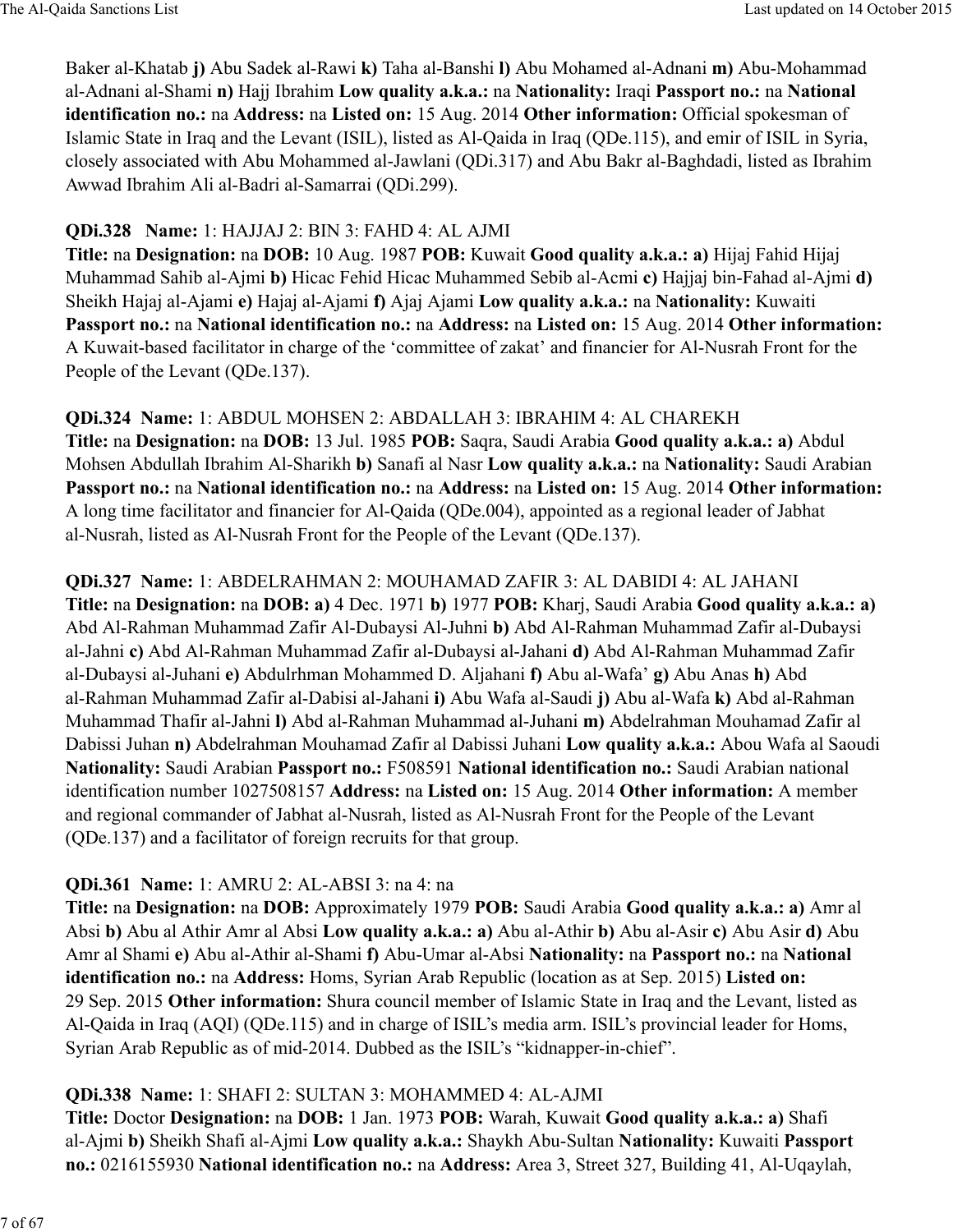Kuwait **Listed on:** 23 Sep. 2014 **Other information:** Fundraiser for Al-Nusrah Front for the People of the Levant (QDe.137).

**QDi.344 Name:** 1: IBRAHIM 2: 'ISA HAJJI 3: MUHAMMAD 4: AL-BAKR Name (original script): ابراهيم عيسى حاجي محمد البكر

**Title:** na **Designation:** na **DOB:** 12 Jul. 1977 **POB:** Qatar **Good quality a.k.a.: a)** Ibrahim 'Issa Haji Muhammad al-Bakar **b)** Ibrahim 'Isa Haji al-Bakr **c)** Ibrahim Issa Hijji Mohd Albaker **d)** Ibrahim Issa Hijji Muhammad al-Baker **e)** Ibrahim 'Issa al-Bakar **f)** Ibrahim al-Bakr **Low quality a.k.a.:** Abu-Khalil **Nationality:** Qatari **Passport no.:** 01016646, issued in Qatar **National identification no.:** na **Address:** na Listed on: 23 Jan. 2015 Other information: Facilitator who provides financial support for and financial services to and in support of Al-Qaida (QDe.004).

**QDi.379 Name:** 1: ABD AL-AZIZ 2: ADAY 3: ZIMIN 4: AL-FADHIL

Name (original script): عبدالعزيز عدى زمين الفضيل

**Title:** na **Designation:** na **DOB:** 27 Aug. 1981 **POB:** Kuwait **Good quality a.k.a.: a)** Abd al-Aziz Udai Samin al-Fadhli **b)** Abd al-Aziz Udai Samin al-Fadhl **c)** Abd al-Aziz Adhay Zimin al-Fadhli **d)** Abdalaziz Ad'ai Samin Fadhli al-Fadhali **Low quality a.k.a.:** na **Nationality:** na **Passport no.:** na **National identification no.:** 281082701081 **Address:** na **Listed on:** 21 Sep. 2015 **Other information:** Kuwait-based facilitator who provides financial services to, or in support of, Al-Nusrah Front for the People of the Levant (QDe.137) and Al-Qaida in the Arabian Peninsula (AQAP) (QDe.129).

### **QDi.332 Name:** 1: IBRAHIM 2: SULEIMAN 3: HAMAD 4: AL-HABLAIN

**Title:** na **Designation:** na **DOB:** 17 Dec. 1984 **POB:** Buraidah, Saudi Arabia **Good quality a.k.a.:** Barahim Suliman H. al Hblian **Low quality a.k.a.: a)** Abu Jabal **b)** Abu-Jabal **Nationality:** Saudi Arabian **Passport no.:** Saudi Arabian passport number F800691 **National identification no.:** na **Address:** na **Listed on:** 23 Sep. 2014 **Other information:** Explosives expert and operative for the Abdallah Azzam Brigades (AAB) (QDe.144). Wanted by the Saudi Arabian Government for terrorism. Physical description: eye colour: dark; hair colour: dark; complexion: olive. Speaks Arabic. Photo available for inclusion in the INTERPOL-UN Security Council Special Notice.

### **QDi.337 Name:** 1: MAYSAR ALI 2: MUSA 3: ABDALLAH 4: AL-JUBURI

**Title:** Amir **Designation:** na **DOB:** 1 Jun. 1976 **POB: a)** Al-Shura, Mosul, Iraq **b)** Harara, Ninawa Province, Iraq **Good quality a.k.a.: a)** Muyassir al-Jiburi **b)** Muyassir Harara **c)** Muyassir al-Shammari **d)** Muhammad Khalid Hassan **Low quality a.k.a.: a)** Al-Shammari **b)** Mus'ab al-Qahtani **c)** Abu Maria al-Qatani **Nationality:** Iraqi **Passport no.:** na **National identification no.:** na **Address:** na **Listed on:** 23 Sep. 2014 **Other information:** Sharia amir of Al-Nusrah Front for the People of the Levant (ODe.137) as of early 2014.

#### **QDi.382 Name:** 1: SA'D 2: BIN SA'D 3: MUHAMMAD SHARIYAN 4: AL-KA'BI Name (original script): سعد بن سعد محمد شريان الكعبي

**Title:** na **Designation:** na **DOB:** 15 Feb. 1972 **POB:** na **Good quality a.k.a.: a)** Sa'd bin Sa'd Muhammad Shiryan al-Ka'bi **b)** Sa'd Sa'd Muhammad Shiryan al-Ka'bi **c)** Sa'd al-Sharyan al-Ka'bi **Low quality a.k.a.: a)** Abu Haza' **b)** Abu Hazza' **c)** Umar al-Afghani **d)** Abu Sa'd **e)** Abu Suad **Nationality:** Qatari **Passport no.:** Qatari passport number 00966737 **National identification no.:** na **Address:** na **Listed on:** 21 Sep. 2015 **Other information:** Qatar-based facilitator who provides financial services to, or in support of, Al-Nusrah Front for the People of the Levant (QDe.137).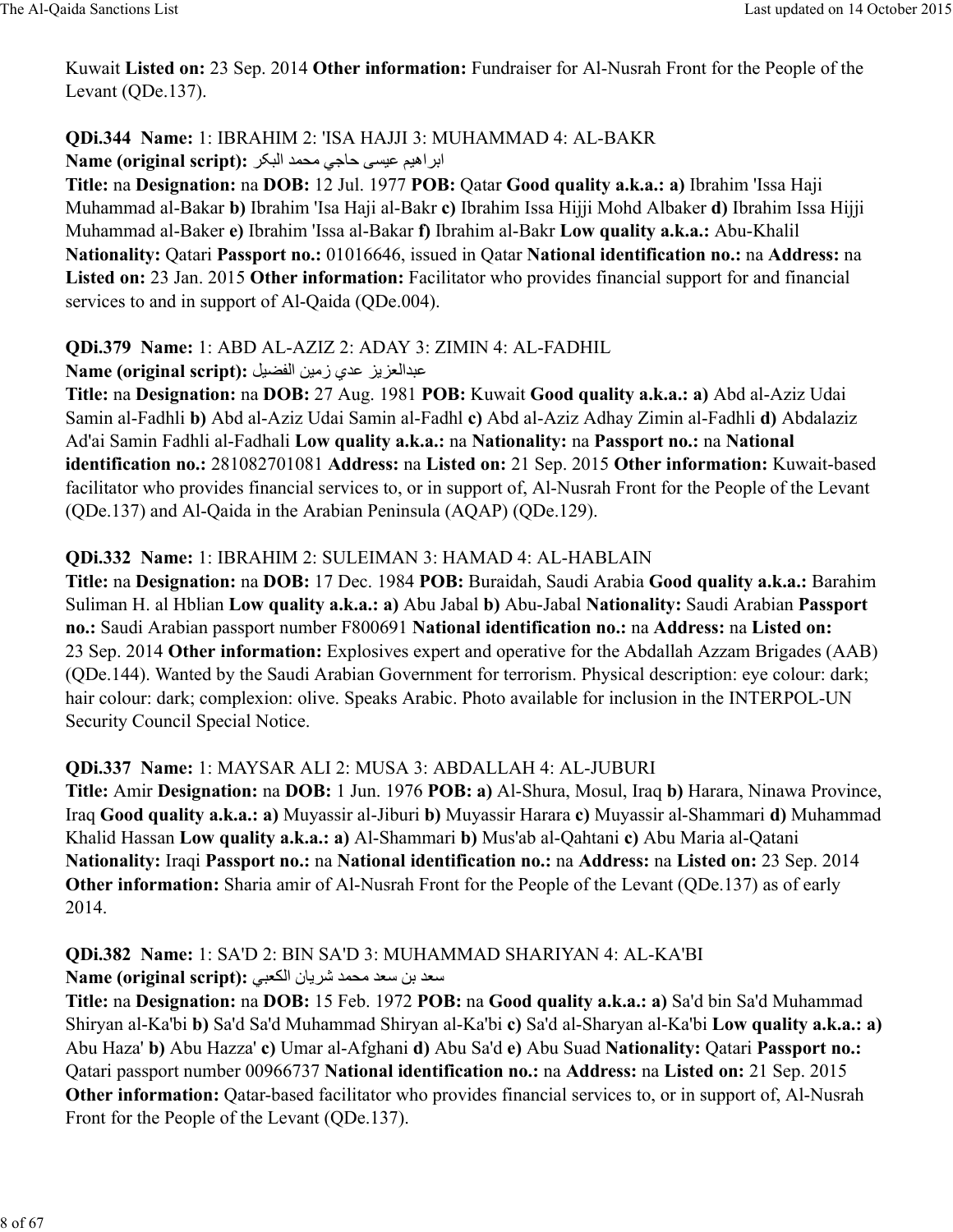### **QDi.380 Name:** 1: ABD AL-LATIF 2: BIN ABDALLAH 3: SALIH MUHAMMAD 4: AL-KAWARI Aame (original script): عبداللطيف بن عبدلله صـالح محمد الكواري

**Title:** na **Designation:** na **DOB:** 28 Sep. 1973 **POB:** na **Good quality a.k.a.: a)** Abd-al-Latif Abdallah Salih al-Kawari **b)** Abd-al-Latif Abdallah Salih al-Kuwari **c)** Abd-al-Latif Abdallah al-Kawwari **d)** Abd-al-Latif Abdallah al-Kawari **e)** Abu Ali al-Kawari **Low quality a.k.a.:** na **Nationality:** Qatari **Passport no.: a)** Qatari passport number 01020802 **b)** Qatari passport number 00754833, issued on 20 May 2007 **c)** Qatari passport number 00490327, issued on 28 Jul. 2001 **National identification no.:** Qatari identity card number 27363400684 **Address:** Al-Laqtah, Qatar **Listed on:** 21 Sep. 2015 **Other information:** Qatar-based facilitator who provides financial services to, or in support of, Al-Qaida (QDe.004).

### **QDi.330 Name:** 1: AZZAM 2: ABDULLAH 3: ZUREIK 4: AL-MAULID AL-SUBHI

**Title:** na **Designation:** na **DOB:** 12 Apr. 1976 **POB:** Al Baraka, Saudi Arabia **Good quality a.k.a.: a)** Mansur al-Harbi **b)** Azzam al-Subhi **c)** Azam Abdallah Razeeq al Mouled Alsbhua **d)** Abu Muslem al-Maky **e)** Abu Suliman al-Harbi **f)** Abu Abdalla al-Harbi **g)** Azam A.R. Alsbhua **Low quality a.k.a.:** na **Nationality:** Saudi Arabian **Passport no.:** na **National identification no.:** na **Address:** na **Listed on:** 23 Sep. 2014 **Other information:** Has ties to numerous senior Al-Qaida (QDe.004) leaders. Wanted by the Saudi Arabian Government for terrorism. Father's name is Abdullah Razeeq al Mouled al Sbhua. Physical description: eye colour: dark; hair colour: dark; complexion: dark. Speaks Arabic. Photo available for inclusion in the INTERPOL-UN Security Council Special Notice.

#### **QDi.334 Name:** 1: 'ABD AL-RAHMAN 2: BIN 'UMAYR 3: AL-NU'AYMI 4:

**Title:** na **Designation:** na **DOB:** 1954 **POB:** na **Good quality a.k.a.: a)** Abd al-Rahman bin 'Amir al-Na'imi **b)** 'Abd al-Rahman al-Nu'aimi **c)** 'Abd al-Rahman bin 'Amir al-Nu'imi **d)** 'Abd al-Rahman bin 'Amir al-Nu'aymi **e)** 'Abdallah Muhammad al-Nu'aymi **f)** 'Abd al-Rahman al-Nua'ymi **g)** A. Rahman al-Naimi **h)** Abdelrahman Imer al Jaber al Naimeh **i)** A. Rahman Omair J Alnaimi **j)** Abdulrahman Omair al Neaimi **Low quality a.k.a.:** na **Nationality:** na **Passport no.:** Qatari passport number 00868774 (expired on 27 Apr. 2014) **National identification no.:** Qatari identification number 25463401784 (expires on 6 Dec. 2019) **Address:** na **Listed on:** 23 Sep. 2014 **Other information:** Financier and facilitator for Al-Qaida (QDe.004) and Al-Qaida in Iraq (QDe.115).

**QDi.339 Name:** 1: 'ABD AL-RAHMAN 2: MUHAMMAD 3: MUSTAFA 4: AL-QADULI **Title:** na **Designation:** na **DOB: a)** 1959 **b)** 1957 **POB:** Mosul, Ninawa Province, Iraq **Good quality a.k.a.: a)** 'Abd al-Rahman Muhammad Mustafa Shaykhlari **b)** Umar Muhammad Khalil Mustafa **c)** Abdul Rahman Muhammad al-Bayati **d)** Tahir Muhammad Khalil Mustafa al-Bayati **e)** Aliazra Ra'ad Ahmad **Low quality a.k.a.: a)** Abu-Shuayb **b)** Hajji Iman **c)** Abu Iman **d)** Abu Ala **e)** Abu Hasan **f)** Abu Muhammad **g)** Abu Zayna **Nationality:** Iraqi **Passport no.:** na **National identification no.:** na **Address:** na **Listed on:** 23 Sep. 2014 **Other information:** Senior Islamic State in Iraq and the Levant (ISIL), listed as Al-Qaida in Iraq (AQI) (QDe.115), official. Previously served as a representative of AQI to Al-Qaida (QDe.004) senior leadership in Pakistan.

### **QDi.369 Name:** 1: MU'TASSIM 2: YAHYA 3: 'ALI 4: AL-RUMAYSH

**Title:** na **Designation:** na **DOB:** 4 Jan. 1973 **POB:** Jeddah, Saudi Arabia **Good quality a.k.a.:** na **Low quality a.k.a.: a)** Rayhanah **b)** Abu-Rayhanah **c)** Handalah **d)** Abu-Rayhanah al-'Ansari al-Jeddawi **Nationality:** Yemeni **Passport no.:** Yemeni passport number 01055336 **National identification no.:** Saudi Arabian alien registration number 2054275397, issued on 22 Jul. 1998 **Address:** na **Listed on:** 29 Sep. 2015 **Other information:** Financial and foreign fighter facilitator for Islamic State in Iraq and the Levant, listed as Al-Qaida in Iraq (QDe.115). Member of Al-Qaida in the Arabian Peninsula (AQAP) (QDe.129) since at least Jun. 2014.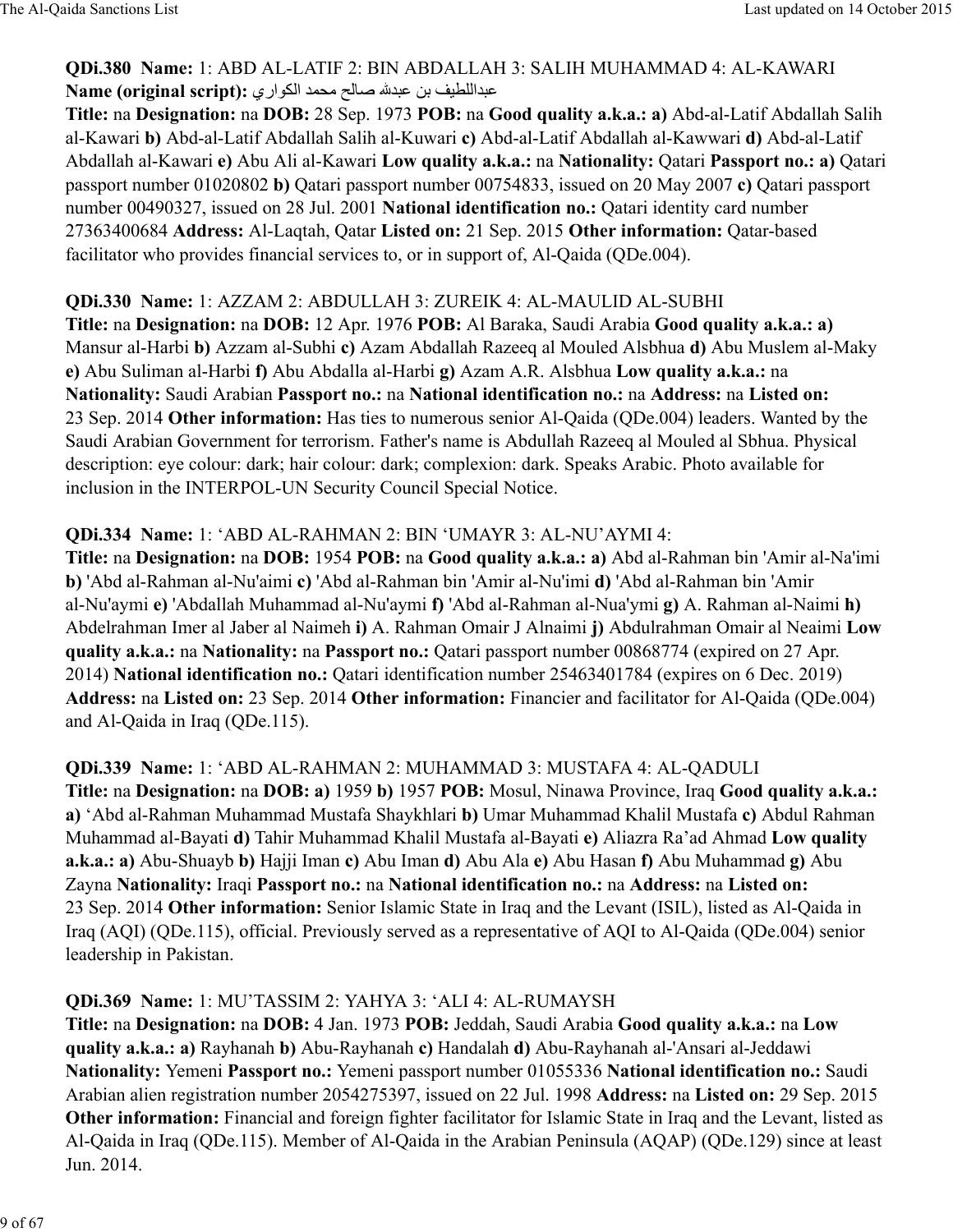### **QDi.381 Name:** 1: HAMAD 2: AWAD 3: DAHI SARHAN 4: AL-SHAMMARI حمد عوض ضاحي سرحان الشمري : Name (original script)

**Title:** na **Designation:** na **DOB:** 31 Jan. 1984 **POB:** na **Good quality a.k.a.:** na **Low quality a.k.a.:** Abu Uqlah al-Kuwaiti **Nationality:** Kuwaiti **Passport no.:** Kuwaiti passport number 155454275 **National identification no.:** Kuwaiti identity card number 284013101406 **Address:** na **Listed on:** 21 Sep. 2015 **Other information:** Kuwait-based facilitator who provides financial services to, or in support of, Al-Qaida (QDe.004) and Al-Nusrah Front for the People of the Levant (QDe.137).

# **QDi.329 Name:** 1: AHMED 2: ABDULLAH 3: SALEH AL-KHAZMARI 4: AL-ZAHRANI

**Title:** na **Designation:** na **DOB:** 15 Sep. 1978 **POB:** Dammam, Saudi Arabia **Good quality a.k.a.: a)** Abu Maryam al-Zahrani **b)** Abu Maryam al-Saudi **c)** Ahmed Abdullah S al-Zahrani **d)** Ahmad Abdullah Salih al-Zahrani **e)** Abu Maryam al-Azadi **f)** Ahmed bin Abdullah Saleh bin al-Zahrani **g)** Ahmed Abdullah Saleh al-Zahrani al-Khozmri **Low quality a.k.a.:** na **Nationality:** Saudi Arabian **Passport no.:** Saudi Arabia number E126785, issued on 27 May 2002 (expired on 3 Apr. 2007) **National identification no.:** na **Address:** (Located in Syria) **Listed on:** 23 Sep. 2014 **Other information:** Senior member of Al-Qaida (QDe.004). Wanted by the Saudi Arabian Government for terrorism. Father's name is Abdullah Saleh al Zahrani. Physical description: eye colour: dark; hair colour: dark; complexion: olive. Speaks Arabic. Photo available for inclusion in the INTERPOL-UN Security Council Special Notice.

### **QDi.326 Name:** 1: HAMID 2: HAMAD 3: HAMID 4: AL-'ALI

**Title:** na **Designation:** na **DOB:** 17 Nov. 1960 **POB: a)** Kuwait **b)** Qatar **Good quality a.k.a.:** na **Low quality a.k.a.:** na **Nationality:** Kuwaiti **Passport no.: a)** Kuwaiti passport number 001714467 **b)** Kuwaiti passport number 101505554 **National identification no.:** na **Address:** na **Listed on:** 15 Aug. 2014 **Other information:** A Kuwait-based financier, recruiter and facilitator for Islamic State in Iraq and the Levant, listed as Al-Qaida in Iraq (QDe.115), and Jabhat al-Nusrah, listed as Al-Nusrah Front for the People of the Levant (QDe.137). Associated with Ibrahim Awwad Ibrahim Ali al-Badri al-Samarrai (QDi.299) and Abu Mohammed al-Jawlani (QDi.317).

### **QDi.335 Name:** 1: 'ABD AL-RAHMAN 2: KHALAF 3: 'UBAYD JUDAY' 4: AL-'ANIZI **Title:** na **Designation:** na **DOB:** Approximately 1973 **POB:** na **Good quality a.k.a.: a)** 'Abd al-Rahman Khalaf al-Anizi **b)** 'Abd al-Rahman Khalaf al-'Anzi **Low quality a.k.a.: a)** Abu Usamah al-Rahman **b)** Abu Shaima' Kuwaiti **c)** Abu Usamah al-Kuwaiti **d)** Abu Usama **e)** Yusuf **Nationality:** Kuwaiti **Passport no.:** na **National identification no.:** na **Address:** Syrian Arab Republic (located in since 2013) **Listed on:** 23 Sep. 2014 **Other information:** Provides support to Al-Qaida (QDe.004) and Islamic State in Iraq and the Levant, listed as Al-Qaida in Iraq (AQI) (QDe.115), in Syria and Iraq.

# **QDi.236 Name:** 1: HAMID 2: ABDALLAH 3: AHMAD 4: AL-ALI

#### ح8\> =9> الله أح]> ا:úd6 **:)script original (Name**

**Title:** na **Designation:** na **DOB:** 20 Jan. 1960 **POB:** Kuwait **Good quality a.k.a.: a)** Dr. Hamed Abdullah Al-Ali **b)** Hamed Al-'Ali **c)** Hamed bin 'Abdallah Al-'Ali **d)** Hamid 'Abdallah Al-'Ali **e)** Hamid 'Abdallah Ahmad Al-'Ali **f)** Hamid bin Abdallah Ahmed Al-Ali **g)** Hamid Abdallah Ahmed Al-Ali **Low quality a.k.a.:** Abu Salim **Nationality:** Kuwaiti **Passport no.:** Kuwaiti passport number 1739010, issued on 26 May 2003, issued in Kuwait (and expired on 25 May 2008) **National identification no.:** na **Address:** Kuwait (residence as at Mar. 2009) **Listed on:** 16 Jan. 2008 (amended on 1 Jul. 2008, 23 Jul. 2008, 25 Jan. 2010 ) **Other information:** Review pursuant to Security Council resolution 1822 (2008) was concluded on 14 Sep. 2009.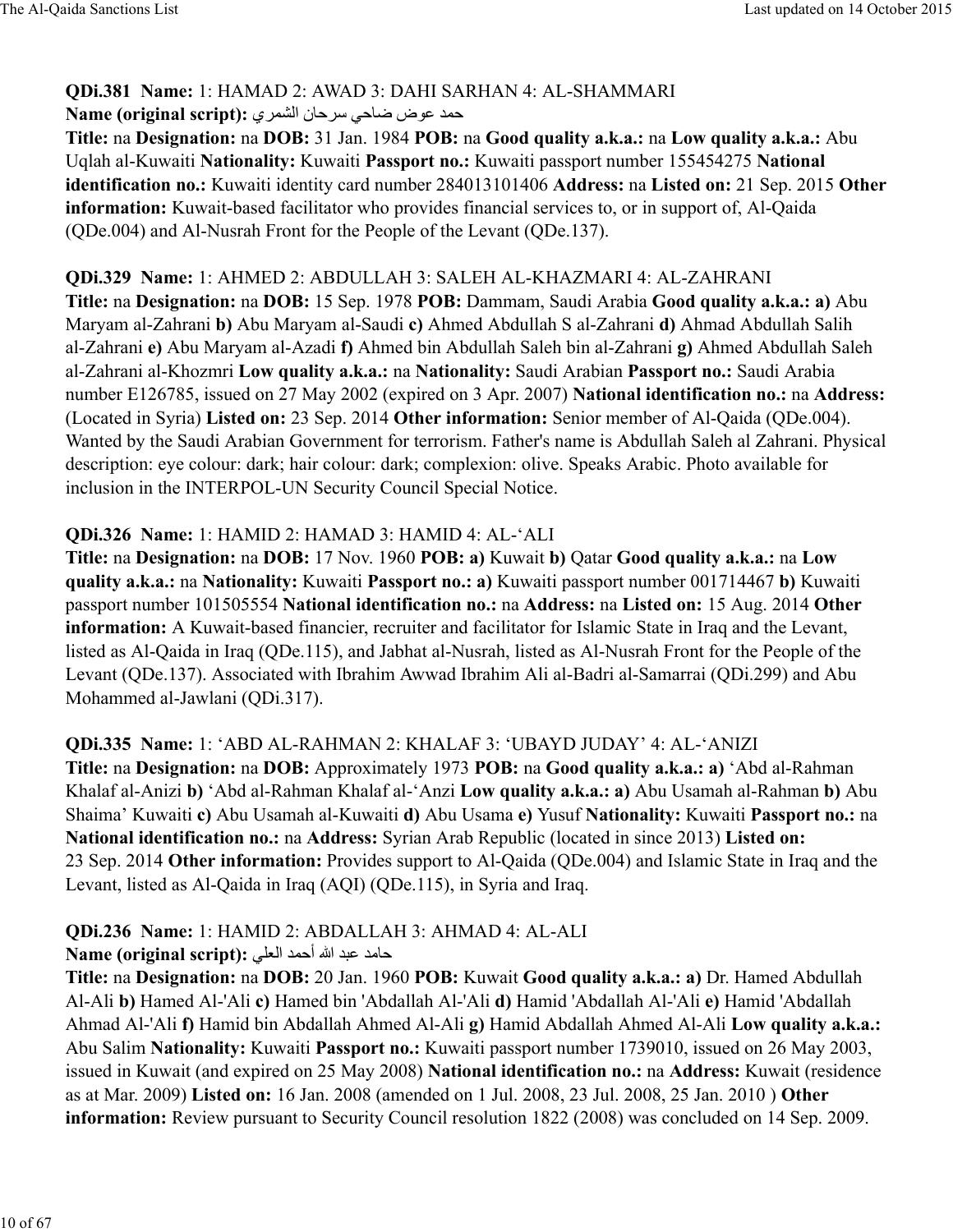### **QDi.092 Name:** 1: MEHREZ 2: BEN MAHMOUD 3: BEN SASSI 4: AL-AMDOUNI Name (original script): محرز بن محمود بن ساسي العمدوني

**Title:** na **Designation:** na **DOB:** 18 Dec. 1969 **POB:** Asima-Tunis, Tunisia **Good quality a.k.a.: a)** Fabio Fusco, born 25 May 1968 in Naples, Italy **b)** Fabio Fusco, born 18 Dec. 1968 in Tunisia **c)** Fabio Fusco, born 25 May 1968 in Algeria **d)** Mohamed Hassan **e)** Meherez Hamdouni **f)** Amdouni Mehrez ben Tah, born 14 Jul. 1969 in Tunisia **g)** Meherez ben Ahdoud ben Amdouni **Low quality a.k.a.:** Abu Thale **Nationality:** Tunisian **Passport no.:** Tunisian number G737411, issued on 24 Oct. 1990 (expired on 20 Sep. 1997) **National identification no.:** na **Address:** Italy **Listed on:** 25 Jun. 2003 (amended on 26 Nov. 2004, 20 Dec. 2005, 17 Oct. 2007, 16 Sep. 2008, 24 Mar. 2009, 12 Jul. 2010, 16 May 2011 ) **Other information:** Father's name is Mahmoud ben Sasi. Mother's name is Maryam bint al-Tijani. Inadmissible to the Schengen area. Review pursuant to Security Council resolution 1822 (2008) was concluded on 22 Apr. 2010.

### **QDi.060 Name:** 1: MOHAMED 2: BEN BELGACEM 3: BEN ABDALLAH 4: AL-AOUADI Name (original script): محمد بن بلقاسم بن عبد الله العوادي

**Title:** na **Designation:** na **DOB:** 11 Dec. 1974 **POB:** Tunis, Tunisia **Good quality a.k.a.: a)** Mohamed Ben Belkacem Aouadi **b)** Fathi Hannachi **Low quality a.k.a.:** na **Nationality:** Tunisian **Passport no.:** (Tunisian passport number L 191609 issued on 28 Feb. 1996, expired on 27 Feb. 2001) **National identification no.: a)** (04643632 issued on 18 Jun. 1999) **b)** (Italian Fiscal Code: DAOMMD74T11Z352Z) **Address:** 50th Street, Number 23, Zehrouni, Tunis, Tunisia **Listed on:** 24 Apr. 2002 (amended on 10 Apr. 2003, 26 Nov. 2004, 9 Sep. 2005, 20 Dec. 2005, 31 Jul. 2006, 7 Jun. 2007, 23 Dec. 2010, 24 Nov. 2014 ) **Other information:** Head of security wing of Ansar al-Shari'a in Tunisia (AAS-T) (QDe.143). Mother's name is Ourida Bint Mohamed. Deported from Italy to Tunisia on 1 Dec. 2004. Arrested in Tunisia in Aug. 2013. Review pursuant to Security Council resolution 1822 (2008) was concluded on 22 Apr. 2010.

# **QDi.291 Name:** 1: IBRAHIM 2: HASSAN 3: TALI 4: AL-ASIRI

# إبراهيم حسن طالع العسيري : Name (original script)

**Title:** na **Designation:** na **DOB: a)** 19 Apr. 1982 **b)** 18 Apr. 1982 **c)** (24/06/1402 (Hijri Calendar)) **POB:** Riyadh, Saudi Arabia **Good quality a.k.a.: a)** Ibrahim Hassan Tali Asiri (ي@ca= ™:8ط haح ücاھ@إب(**b)** Ibrahim Hasan Talea Aseeri **c)** Ibrahim Hassan al-Asiri **d)** Ibrahim Hasan Tali Asiri **e)** Ibrahim Hassan Tali Assiri **f)** Ibrahim Hasan Tali'A 'Asiri **g)** Ibrahim Hasan Tali al-'Asiri **h)** Ibrahim al-'Asiri **i)** Ibrahim Hassan Al Asiri **Low quality a.k.a.: a)** Abu Saleh **b)** Abosslah **c)** Abu-Salaah **Nationality:** Saudi Arabian **Passport no.:** Saudi Arabian number F654645, issued on 30 Apr. 2005 (expired on 7 Mar. 2010. Issue date in Hijri Calendar 24/06/1426. Expiry date in Hijri Calendar 21/03/1431.) **National identification no.:** (Saudi Arabian civil identification number 1028745097) **Address:** Yemen **Listed on:** 24 Mar. 2011 (amended on 15 Apr. 2014, 15 Jun. 2015 ) **Other information:** Operative and principal bomb maker of Al-Qaida in the Arabian Peninsula (AQAP) (QDe.129). Believed to be hiding in Yemen as at Mar. 2011. Wanted by Saudi Arabia. Also associated with Nasir 'abd-al-Karim 'Abdullah Al-Wahishi (QDi.274), Qasim Yahya Mahdi al-Rimi (QDi.282), and Anwar Nasser Abdulla Al-Aulaqi (QDi.283).

# **QDi.283 Name:** 1: ANWAR 2: NASSER 3: ABDULLA 4: AL-AULAQI

# Name (original script): انور ناصر عبدالله العولقي

**Title:** na **Designation:** na **DOB: a)** 21 Apr. 1971 **b)** 22 Apr. 1971 **POB:** Las Cruces, New Mexico, United States of America **Good quality a.k.a.: a)** Anwar al-Aulaqi **b)** Anwar al-Awlaki **c)** Anwar al-Awlaqi **d)** Anwar Nasser Aulaqi **e)** Anwar Nasser Abdullah Aulaqi **f)** Anwar Nasser Abdulla Aulaqi **Low quality a.k.a.:** na **Nationality: a)** United States of America **b)** Yemeni **Passport no.:** na **National identification no.:** na **Address:** na **Listed on:** 20 Jul. 2010 (amended on 30 Nov. 2011 ) **Other information:** Confirmed to have died on 30 Sep. 2011 in Yemen.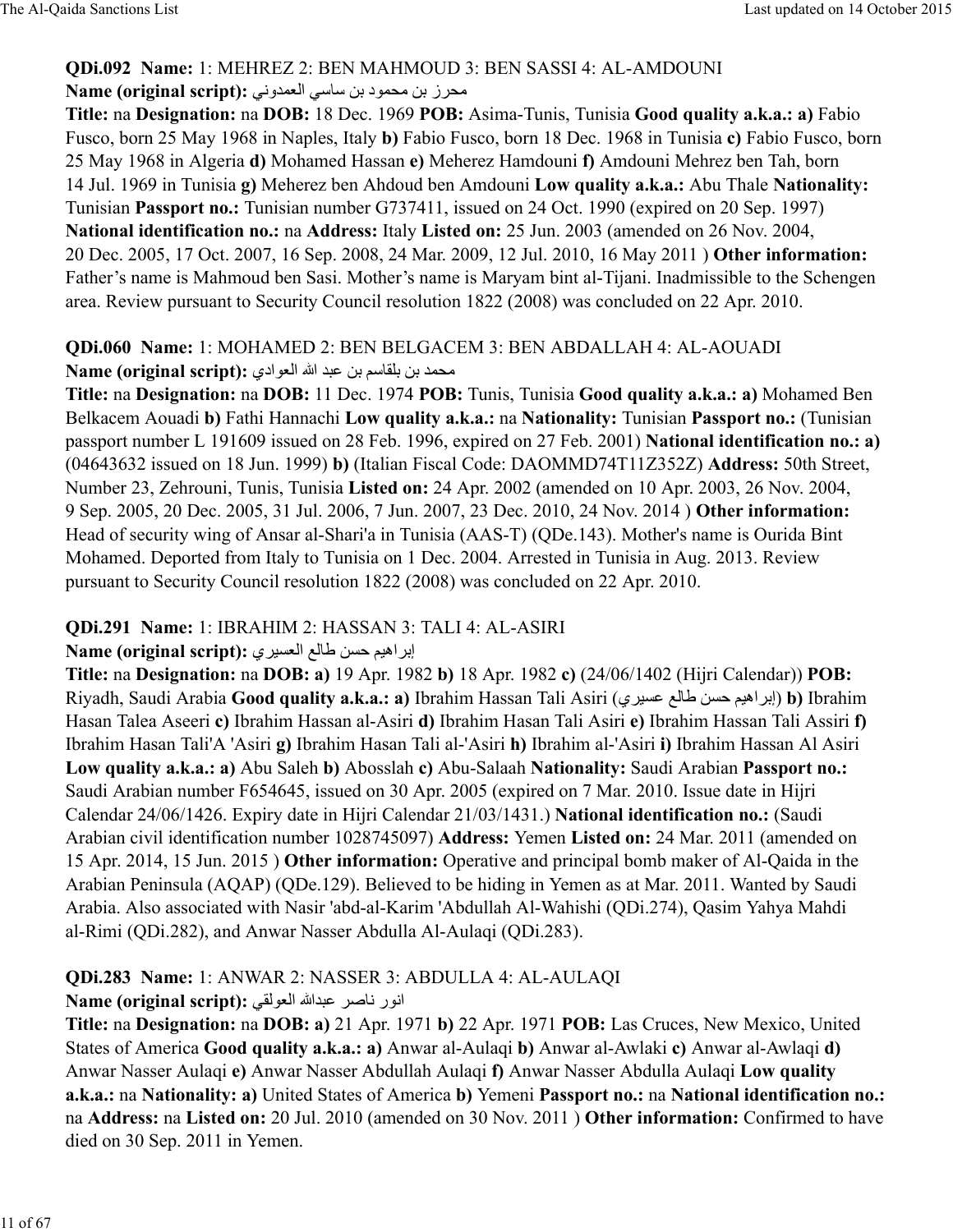### **QDi.093 Name:** 1: CHIHEB 2: BEN MOHAMED 3: BEN MOKHTAR 4: AL-AYARI Kame (original script): شهاب بن محمد بن مختار العياري

**Title:** na **Designation:** na **DOB:** 19 Dec. 1965 **POB:** Tunis, Tunisia **Good quality a.k.a.: a)** Hichem Abu Hchem **b)** Ayari Chihbe **c)** Ayari Chied **d)** Adam Hussainy, born 19 Dec. 1965 in Greece **Low quality a.k.a.: a)** Hichem **b)** Abu Hichem **c)** Moktar **Nationality:** Tunisian **Passport no.:** (Tunisian passport number L246084, issued on 10 June 1996, expired on 9 June 2001) **National identification no.:** na **Address:** Bardo, Tunis, Tunisia **Listed on:** 25 Jun. 2003 (amended on 20 Dec. 2005, 17 Oct. 2007, 10 Aug. 2009, 16 May 2011 ) **Other information:** Extradited from Italy to Tunisia on 13 Apr. 2006. Mother's name is Fatima al-Tumi. Inadmissible to the Schengen area. Review pursuant to Security Council resolution 1822 (2008) was concluded on 22 Apr. 2010.

#### **QDi.138 Name:** 1: SAID 2: BEN ABDELHAKIM 3: BEN OMAR 4: AL-CHERIF Name (original script): سعيد بن عبد الحكيم بن عمر الشريف

**Title:** na **Designation:** na **DOB:** 25 Jan. 1970 **POB:** Manzil Tmim, Tunisia **Good quality a.k.a.: a)** Cherif Said, born 25 Jan. 1970 in Tunisia **b)** Binhamoda Hokri, born 25 Jan. 1970 in Sosa, Tunisia **c)** Hcrif Ataf, born 25 Jan. 1971 in Solisse, Tunisia **d)** Bin Homoda Chokri, born 25 Jan. 1970 in Tunis, Tunisia **e)** Atef Cherif, born 12 Dec. 1973 in Algeria **f)** Sherif Ataf, born 12 Dec. 1973 in Aras, Algeria **g)** Ataf Cherif Said, born 12 Dec. 1973 in Tunis, Tunisia **h)** Cherif Said, born 25 Jan. 1970 in Tunis, Tunisia **i)** Cherif Said, born 12 Dec. 1973 in Algeria **Low quality a.k.a.: a)** Djallal **b)** Youcef **c)** Abou Salman **d)** Said Tmimi **Nationality:** Tunisian **Passport no.:** Tunisian number M307968, issued on 8 Sep. 2001 (expired on 7 Sep. 2006) **National identification no.:** na **Address:** Corso Lodi 59, Milan, Italy **Listed on:** 12 Nov. 2003 (amended on 20 Dec. 2005, 21 Dec. 2007, 30 Jan. 2009, 16 May 2011 ) **Other information:** Mother's name is Radhiyah Makki. Sentenced to eight years and ten months of imprisonment for membership of a terrorist association by the Appeal Court of Milan, Italy, on 7 Feb. 2008. Sentence confirmed by the Italian Supreme Court on 15 Jan. 2009, which became definitive as of Feb. 2008. Subject to expulsion from Italy to Tunisia after serving the sentence. Review pursuant to Security Council resolution 1822 (2008) was concluded on 6 May 2010.

# **QDi.231 Name:** 1: SALEM 2: NOR ELDIN 3: AMOHAMED 4: AL-DABSKI

Mame (original script): سالم نور الدين امحمد الدبيسكي

**Title:** na **Designation:** na **DOB:** 1963 **POB:** Tripoli, Libyan Arab Jamahiriya **Good quality a.k.a.: a)** Abu Al-Ward **b)** Abdullah Ragab **Low quality a.k.a.: a)** Abu Naim **b)** Abdallah al- Masri **Nationality:** Libyan **Passport no.: a)** Libyan passport number 1990/345751 **b)** Libyan passport number 345751 **National identification no.:** Libyan national identification number 220334 **Address:** Bab Ben Ghasheer, Tripoli, Libyan Arab Jamahiriya **Listed on:** 8 Jun. 2007 (amended on 13 Dec. 2011 ) **Other information:** Mother's name is Kalthoum Abdul Salam al-Shaftari. Senior member of Libyan Islamic Fighting Group (QDe.011) and member of Al-Qaida (QDe.004). Review pursuant to Security Council resolution 1822 (2008) was concluded on 24 Nov. 2009.

# **QDi.132 Name:** 1: ASCHRAF 2: AL-DAGMA 3: na 4: na

# **Name (original script):** اشرف الدغمة

**Title:** na **Designation:** na **DOB:** 28 Apr. 1969 **POB:** Abasan, Gaza Strip, Palestinian Territories **Good quality a.k.a.:** Aschraf Al-Dagma, born 28 Apr. 1969 in Kannyouiz, Palestinian Territories **Low quality a.k.a.:** na **Nationality:** Unresolved/Palestinian origin **Passport no.:** Refugee travel document , issued on 30 Apr. 2000, issued in Landratsamt Altenburger Land (Altenburg County Administration Office), Germany **National identification no.:** na **Address:** Germany **Listed on:** 23 Sep. 2003 (amended on 23 Dec. 2008, 11 Mar. 2010, 10 Jun. 2011 ) **Other information:** Associated with Ismail Abdallah Sbaitan Shalabi (QDi.128), Djamel Moustfa (QDi.129) and Mohamed Ghassan Ali Abu Dhess (QDi.130). Review pursuant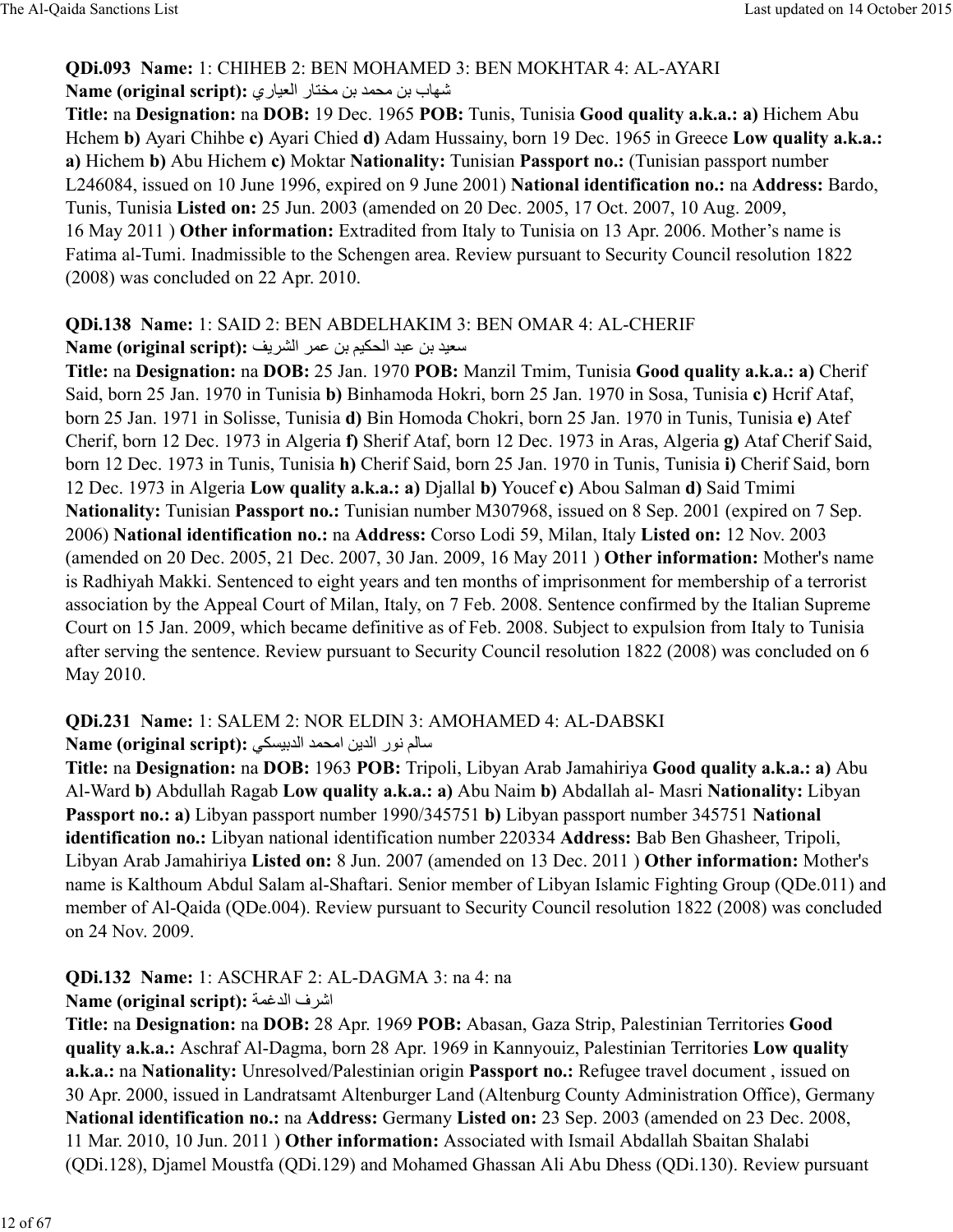to Security Council resolution 1822 (2008) was concluded on 19 Jan. 2010.

### **QDi.278 Name:** 1: MUTHANNA 2: HARITH 3: AL-DARI 4: na

\±y° ح8رث ا8°:ري **:(script original (Name**

**Title:** Doctor **Designation:** na **DOB:** 16 Jun. 1969 **POB:** Iraq **Good quality a.k.a.: a)** Dr. Muthanna Al Dari **b)** Muthana Harith Al Dari **c)** Muthanna Harith Sulayman Al-Dari **d)** Muthanna Harith Sulayman Al-Dhari **e)** Muthanna Hareth Al-Dhari **f)** Muthana Haris Al-Dhari **g)** Doctor Muthanna Harith Sulayman Al Dari Al-Zawba' **h)** Muthanna Harith Sulayman Al-Dari Al-Zobai **i)** Muthanna Harith Sulayman Al-Dari al-Zawba'i **j)** Muthanna Hareth al-Dari **k)** Muthana Haris al-Dari **l)** Doctor Muthanna al-Dari **m)** Dr. Muthanna Harith al-Dari al-Zowbai **Low quality a.k.a.:** na **Nationality:** Iraqi **Passport no.:** na **National identification no.:** na **Address: a)** Amman, Jordan **b)** (Khan Dari, Iraq (previous)) **c)** (Asas Village, Abu Ghurayb, Iraq (previous)) **d)** (Egypt (previous)) **Listed on:** 25 Mar. 2010 **Other information:** Provided operational guidance financial support and other services to or in support of Al-Qaida in Iraq (QDe.115).

### **QDi.149 Name:** 1: NOUREDDINE 2: BEN ALI 3: BEN BELKASSEM 4: AL-DRISSI Name (original script): نور الدين بن على بن بلقاسم الدريسي

**Title:** na **Designation:** na **DOB:** 30 Apr. 1964 **POB:** Tunis, Tunisia **Good quality a.k.a.:** Drissi Noureddine **Low quality a.k.a.: a)** Abou Ali **b)** Faycal **Nationality:** Tunisian **Passport no.:** Tunisian number L851940, issued on 9 Sep. 1998 (expired on 8 Sep. 2003) **National identification no.:** na **Address:** Via Plebiscito 3, Cermona, Italy **Listed on:** 12 Nov. 2003 (amended on 20 Dec. 2005, 31 Jul. 2006, 21 Dec. 2007, 16 May 2011 ) **Other information:** Under administrative control measure in Italy until 5 May 2010. Inadmissible to the Schengen area. Mother's name is Khadijah al-Drissi. Review pursuant to Security Council resolution 1822 (2008) was concluded on 22 Apr. 2010.

### **QDi.059 Name:** 1: KHALID 2: ABD AL-RAHMAN 3: HAMD 4: AL-FAWAZ

#### خ:8> =9> ا:@ح]h ح]> ا:Buاز **:(script original (Name**

**Title:** na **Designation:** na **DOB:** 24 Aug. 1962 **POB:** Kuwait **Good quality a.k.a.: a)** Khaled Al-Fauwaz **b)** Khaled A. Al-Fauwaz **c)** Khalid Al-Fawwaz **d)** Khalik Al Fawwaz **e)** Khaled Al-Fawwaz **f)** Khaled Al Fawwaz **g)** Khalid Abdulrahman H. Al Fawaz **Low quality a.k.a.:** na **Nationality:** Saudi Arabian **Passport no.:** Passport number 456682, issued on 6 Nov. 1990 (expired on 13 Sep. 1995) **National identification no.:** na **Address:** United States of America **Listed on:** 24 Apr. 2002 (amended on 26 Nov. 2004, 23 Apr. 2007, 21 Oct. 2010, 4 Aug. 2014 ) **Other information:** Extradited from the United Kingdom to the United States of America on 5 Oct. 2012. Review pursuant to Security Council resolution 1822 (2008) was concluded on 22 Apr. 2010.

#### **QDi.228 Name:** 1: MOHAMMED 2: AL GHABRA 3: na 4: na

**Title:** na **Designation:** na **DOB:** 1 Jun. 1980 **POB:** Damascus, Syrian Arab Republic **Good quality a.k.a.: a)** Mohammed El' Ghabra **b)** Danial Adam **Low quality a.k.a.:** na **Nationality:** British **Passport no.:** British number 094629366 **National identification no.:** na **Address:** East London, United Kingdom **Listed on:** 12 Dec. 2006 (amended on 13 Dec. 2011, 20 Jul. 2015 ) **Other information:** Father's name is Mohamed Ayman Ghabra. Mother's name is Dalal. Review pursuant to Security Council resolution 1822 (2008) was concluded on 5 Oct. 2009.

# **QDi.292 Name:** 1: OTHMAN 2: AHMED 3: OTHMAN 4: AL-GHAMDI

#### =±]8ن أح]> =±]8ن ا8³:\>ي **:(script original (Name**

**Title:** na **Designation:** na **DOB:** 27 May 1979 **POB:** Saudi Arabia **Good quality a.k.a.: a)** Othman al-Ghamdi, born 27 May 1979 in Saudi Arabia **b)** Uthman al-Ghamdi, born 27 May 1979 in Saudi Arabia **c)** Uthman al-Ghamidi, born 27 May 1979 in Saudi Arabia **d)** Othman bin Ahmed bin Othman Alghamdi **e)**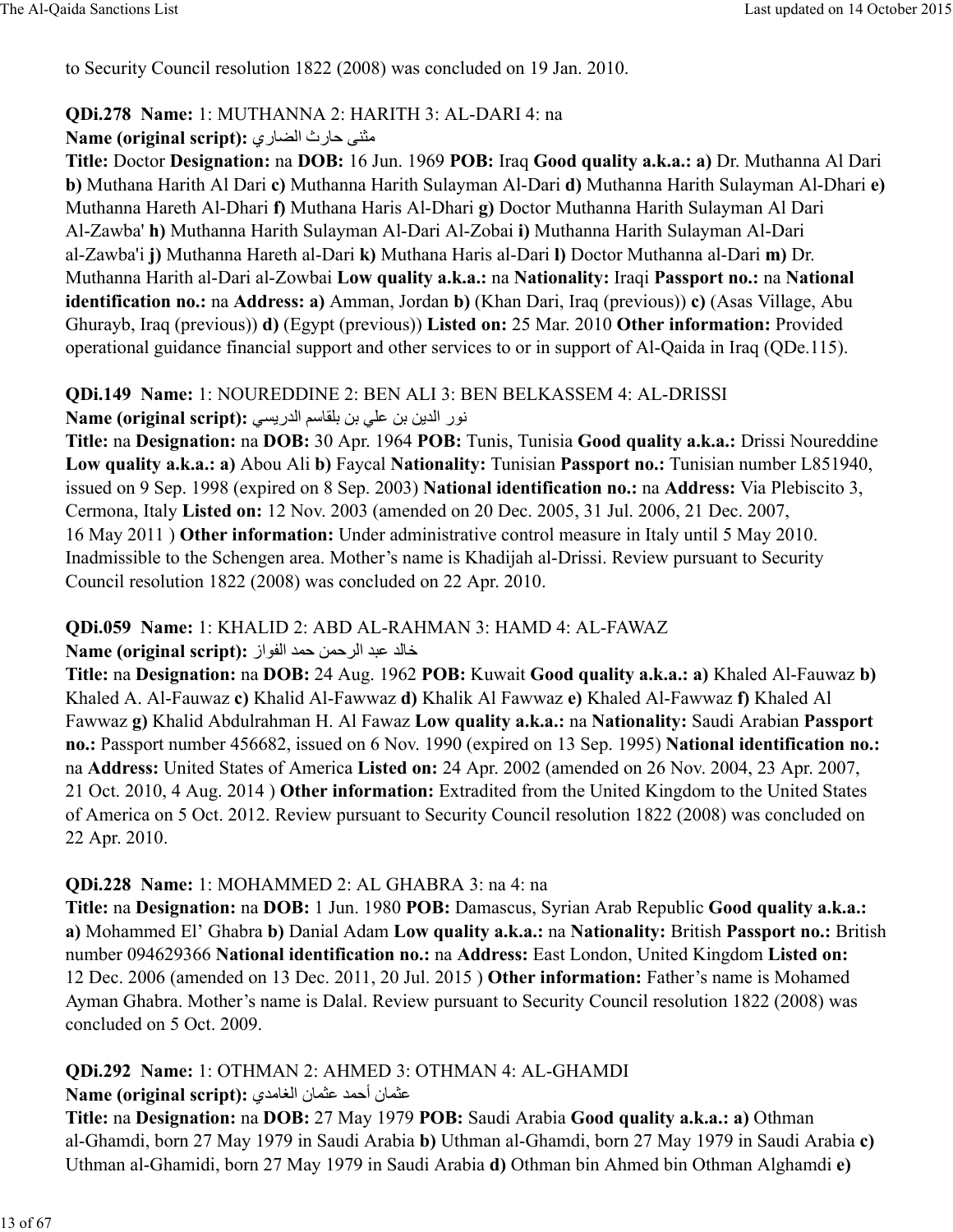Othman Ahmed Othman Al Omairah (born in 1973 in Shabwa, Yemen, nationality: Yemeni) **f)** Uthman Ahmad Uthman al-Ghamdi **g)** Othman Ahmed Othman al-Omirah **Low quality a.k.a.: a)** Al Umairah al-Ghamdi **b)** Othman Bin Ahmed Bin Othman **Nationality:** Saudi Arabian **Passport no.:** na **National identification no.:** Saudi Arabian national identity card number 1089516791 **Address:** Yemen **Listed on:** 16 Jun. 2011 (amended on 15 Apr. 2014 ) **Other information:** Operational commander of Al-Qaida in the Arabian Peninsula (AQAP) (QDe.129). Has been involved in raising funds and stockpiling arms for AQAP operations and activities in Yemen. Known associate of Qasim Yahya Mahdi al-Rimi (QDi.282) and Fahd Mohammed Ahmed al-Quso (deceased). Father's name is Ahmed Othman Al Omirah.

#### **QDi.160 Name:** 1: FETHI 2: BEN HASSEN 3: BEN SALEM 4: AL-HADDAD

### Name (original script): افتحى بن حسن بن سالم الحداد

**Title:** na **Designation:** na **DOB: a)** 28 Jun. 1963 **b)** 28 Mar. 1963 **POB:** Tataouene, Tunisia **Good quality a.k.a.: a)** Fethi ben Assen Haddad **b)** Fathy Hassan al Haddad **Low quality a.k.a.:** na **Nationality:** Tunisian Passport no.: Tunisian passport number L183017, issued on 14 Feb. 1996 (expired on 13 Feb. 2001) **National identification no.:** na **Address: a)** Number 184 Via Fulvio Testi – Cinisello Balsamo (MI), Italy **b)** Number 1 Via Porte Giove – Mortara (PV), Italy (Domicile) **Listed on:** 17 Mar. 2004 (amended on 26 Nov. 2004, 20 Dec. 2005, 21 Dec. 2007, 25 Jan. 2010, 16 May 2011 ) **Other information:** Italian Fiscal Code: HDDFTH63H28Z352V. Review pursuant to Security Council resolution 1822 (2008) was concluded on 30 Jul. 2009.

#### **QDi.140 Name:** 1: KAMAL 2: BEN MAOELDI 3: BEN HASSAN 4: AL-HAMRAOUI كمال بن المولدي بن حسن الحمر اوي :Name (original script)

**Title:** na **Designation:** na **DOB:** 21 Oct. 1977 **POB:** Beja, Tunisia **Good quality a.k.a.: a)** Hamroui Kamel ben Mouldi **b)** Hamraoui Kamel, born 21 Nov. 1977 in Morocco **c)** Hamraoui Kamel, born 21 Nov. 1977 in Tunisia **d)** Hamraoui Kamel, born 21 Oct. 1977 in Tunisia **Low quality a.k.a.: a)** Kamel **b)** Kimo **Nationality:** Tunisian **Passport no.:** Tunisian passport number P229856, issued on 1 Nov. 2002 (expires on 31 Oct. 2007) **National identification no.:** na **Address: a)** Via Bertesi Number 27, Cremona, Italy **b)** Via Plebiscito Number 3, Cremona, Italy **Listed on:** 12 Nov. 2003 (amended on 20 Dec. 2005, 31 Jul. 2006, 21 Dec. 2007, 16 May 2011 ) **Other information:** Mother's name is Khamisah al-Kathiri. Subject to a decree of expulsion, suspended on 17 Apr. 2007 by the European Court of Human Rights. Re-arrested in Italy on 20 May 2008. Inadmissible to the Schengen area. Review pursuant to Security Council resolution 1822 (2008) was concluded on 6 May 2010.

### **QDi.154 Name:** 1: SULAIMAN 2: JASSEM 3: SULAIMAN 4: ALI ABO GHAITH Name (original script): سليمان جاسم سليمان على أبو غيث

**Title:** na **Designation:** na **DOB:** 14 Dec. 1965 **POB:** Kuwait **Good quality a.k.a.:** na **Low quality a.k.a.:** Abo Ghaith **Nationality:** Kuwaiti citizenship withdrawn in 2002 **Passport no.:** Kuwaiti number 849594, issued on 27 Nov. 1998, issued in Kuwait (and expired on 24 Jun. 2003) **National identification no.:** na **Address:** na **Listed on:** 16 Jan. 2004 (amended on 23 Jul. 2008, 10 Jun. 2011 ) **Other information:** Left Kuwait for Pakistan in June 2001. Review pursuant to Security Council resolution 1822 (2008) was concluded on 21 Jun. 2010.

### **QDi.299 Name:** 1: IBRAHIM 2: AWWAD 3: IBRAHIM 4: ALI AL-BADRI AL-SAMARRAI إبر اھيم عواد إبر اھيم على البدري السامر ائي **:Name (original script)**

**Title:** Dr. **Designation:** na **DOB:** 1971 **POB:** Iraq **Good quality a.k.a.:** Dr. Ibrahim 'Awwad Ibrahim 'Ali al-Badri al-Samarrai' (born in 1971 in Samarra, Iraq (Ibrahim 'Awad Ibrahim al-Badri al-Samarrai; Ibrahim 'Awad Ibrahim al-Samarra'i; Dr. Ibrahim Awwad Ibrahim al-Samarra'i)) **Low quality a.k.a.: a)** أبو دعاء (Abu Du'a; Abu Duaa') (prominently known by this nom de guerre) **b)** Dr. Ibrahim **c)** الجندادي الحسيني القريشي (be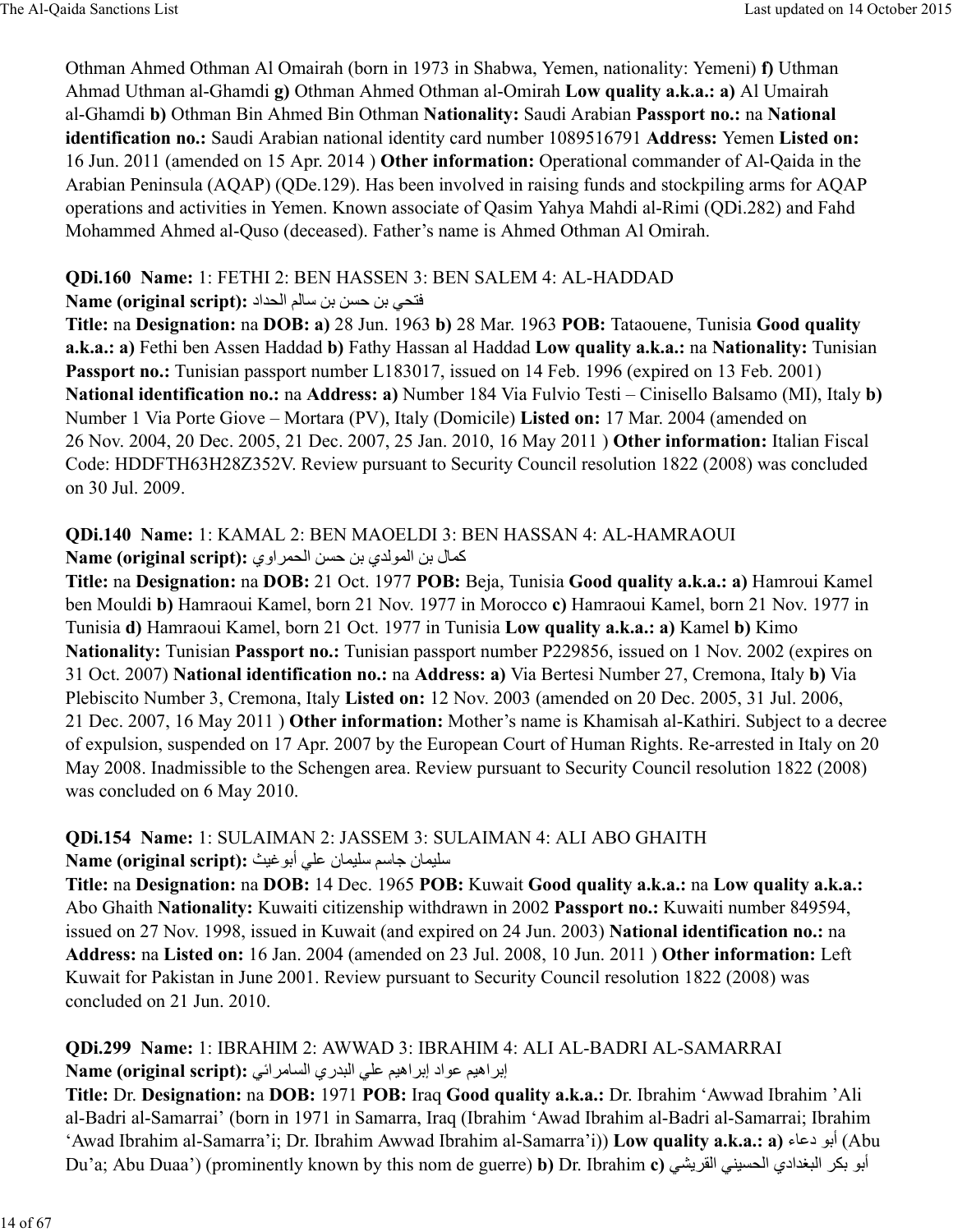(Abu Bakr al-Baghdadi al-Husayni al-Quraishi; Abu Bakr al-Baghdadi **Nationality:** Iraqi **Passport no.:** na **National identification no.:** na **Address:** Iraq **Listed on:** 5 Oct. 2011 (amended on 20 Jul. 2012 ) **Other information:** Leader of Al-Qaida in Iraq (QDe.115) (AQI). Currently based in Iraq. Responsible for managing and directing AQI large scale operations.

### **QDi.296 Name:** 1: MATI UR-REHMAN 2: ALI MUHAMMAD 3: na 4: na Name (original script): مطيع الرحمن على محمد

**Title:** na **Designation:** na **DOB:** Approximately 1977 **POB:** Chak number 36/DNB, Rajkan, Madina Colony, Bahawalpur District, Punjab Province, Pakistan **Good quality a.k.a.: a)** Mati-ur Rehman **b)** Mati ur Rehman **c)** Matiur Rahman **d)** Matiur Rehman **e)** Matti al-Rehman **f)** Abdul Samad **g)** Samad Sial **h)** Abdul Samad Sial **i)** Ustad Talha **j)** Qari Mushtaq **Low quality a.k.a.: a)** Tariq **b)** Hussain **Nationality:** Pakistani **Passport no.:** na **National identification no.:** na **Address:** na **Listed on:** 22 Aug. 2011 (amended on 10 May 2012, 17 Oct. 2013 ) **Other information:** Physical description: 5 feet 2 inches; 157,4 cm. Name of father: Ali Muhammad. Mati ur-Rehman is the chief operational commander of Lashkar i Jhangvi (LJ) (QDe.096). Associated with Harakat-ul Jihad Islami (QDe.130).

### **QDi.194 Name:** 1: MOHAMMED 2: AHMED 3: SHAWKI 4: AL ISLAMBOLLY Name (original script): محمد احمد شوقي الاسلامبولي

**Title:** na **Designation:** na **DOB:** 21 Jan. 1957 **POB:** El-Minya, Qena, Egypt **Good quality a.k.a.: a)** Abu Khalid **b)** Abu Ja'far **c)** Mohamed El Islambouli **Low quality a.k.a.:** na **Nationality:** Egyptian **Passport no.:** na **National identification no.:** na **Address:** (Believed to be in Pakistan or Afghanistan) **Listed on:** 29 Sep. 2005 (amended on 13 Dec. 2011 ) **Other information:** Father's name is Shawki al-Islambolly. Member of Egyptian Islamic Jihad (QDe.003). Review pursuant to Security Council resolution 1822 (2008) was concluded on 1 Jun. 2010.

# **QDi.176 Name:** 1: IMAD 2: BEN BECHIR 3: BEN HAMDA 4: AL-JAMMALI

=]8د بh ا9:cC @بh ح]>ا ا:ò[6:8 **:)script original (Name**

**Title:** na **Designation:** na **DOB:** 25 Jan. 1968 **POB:** Manzal Tmim, Nabul, Tunisia **Good quality a.k.a.:** na **Low quality a.k.a.:** na **Nationality:** Tunisian **Passport no.:** Tunisian number K693812, issued on 23 Apr. 1999 (expired on 22 Apr. 2004) **National identification no.:** na **Address:** 4 Qistantiniyah Street, Manzal Tmim, Nabul, Tunisia (home address) **Listed on:** 23 Jun. 2004 (amended on 20 Dec. 2005, 31 Jul. 2006, 17 Oct. 2007, 13 Dec. 2011 ) **Other information:** Italian Fiscal Code: JMM MDI 68A25 Z352D. In detention in Tunis (Tunisia) as at Dec. 2009. Mother's name is Jamilah. Italian Judicial Authorities have issued a warrant of arrest against him, which had not been executed as of Sep. 2007. Review pursuant to Security Council resolution 1822 (2008) was concluded on 9 Apr. 2010.

# **QDi.370 Name:** 1: TARAD 2: MOHAMMAD 3: ALJARBA 4: na

**Title:** na **Designation:** na **DOB:** 20 Nov. 1979 **POB:** Iraq **Good quality a.k.a.:** Tarad Aljarba **Low quality a.k.a.:** Abu-Muhammad al-Shimali **Nationality:** Saudi Arabian **Passport no.:** Saudi Arabian passport number number E704088, issued on 26 Aug. 2003 (expired on 2 Jul. 2008) **National identification no.:** na **Address:** na **Listed on:** 29 Sep. 2015 **Other information:** Border emir of Islamic State in Iraq and the Levant (ISIL), listed as Al-Qaida in Iraq (QDe.115) as of Apr. 2015, and ISIL's leader for operations outside of the Syrian Arab Republic and Iraq as of mid-2014. Facilitated the travel from Turkey to the Syrian Arab Republic of prospective ISIL fighters from Australia, Europe, and the Middle East. Managed ISIL's guesthouse in Azaz, Syrian Arabic Republic as of 2014.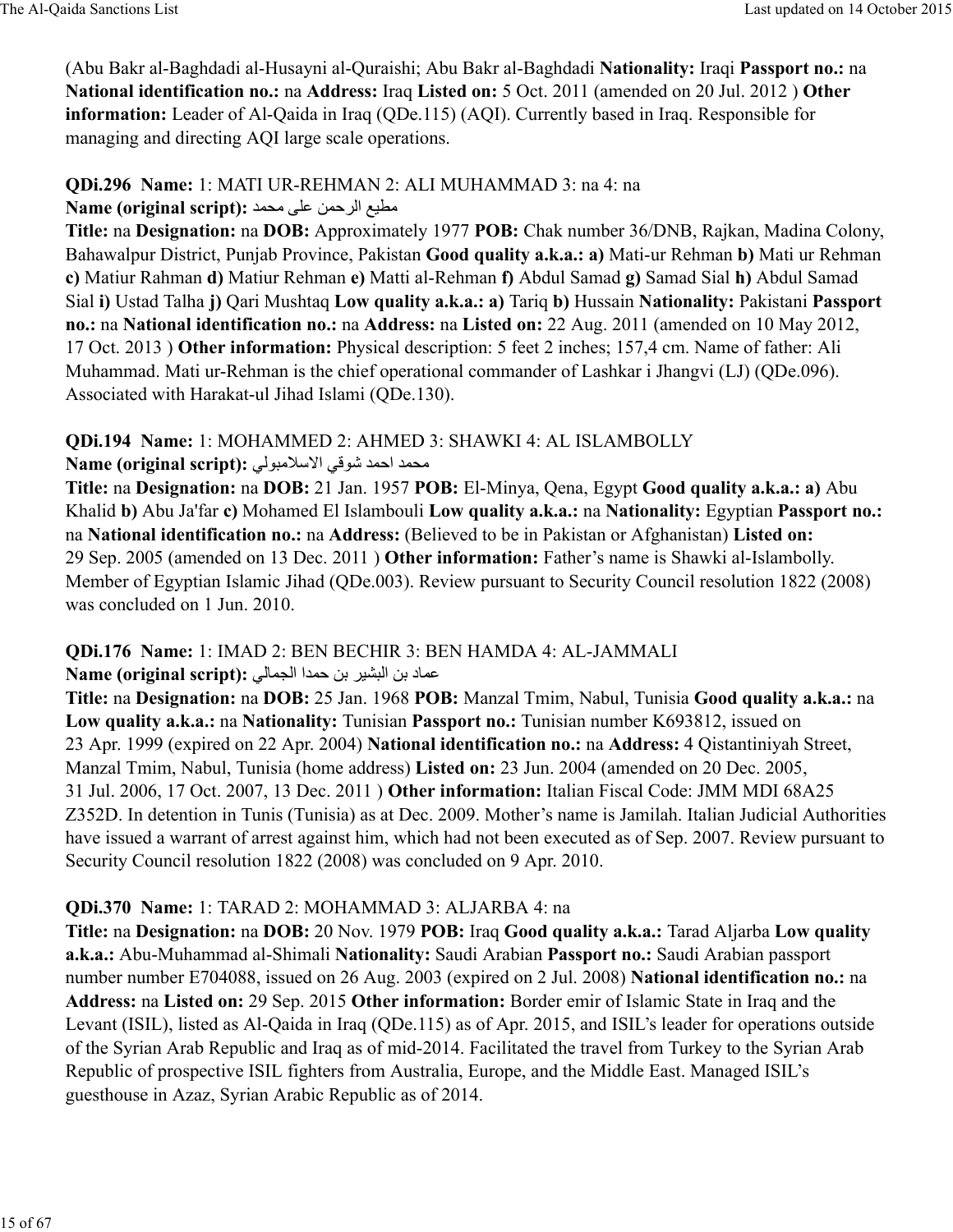### **QDi.317 Name:** 1: ABU MOHAMMED 2: AL-JAWLANI 3: na 4: na

#### Name (original script): أبو محمد الجولاني

**Title:** na **Designation:** na **DOB:** Between 1975 and 1979 **POB:** Syria **Good quality a.k.a.:** Abu Mohamed al-Jawlani (Abu Muhammad al-Jawlani, Abu Mohammed al-Julani, Abu Mohammed al-Golani, Abu Muhammad al-Golani, Abu Muhammad Aljawlani, Muhammad al-Jawlani (transliterations of original script name)) **Low quality a.k.a.:** و (transliterations: Shaykh al-Fatih; Al Fatih ) (Translation: The Conqueror) (Nom de guerre)) **Nationality:** Syrian **Passport no.:** na **National identification no.:** na **Address:** (Active in Syria as at Jun. 2013) **Listed on:** 24 Jul. 2013 (amended on 2 Jun. 2014 ) **Other information:** Since Jan. 2012, he is the Leader of Al-Nusrah Front for the People of the Levant (QDe.137), a Syria-based group listed in May 2014, and previously listed as an alias of Al-Qaida in Iraq (AQI) (QDe.115) between 30 May 2013 and 13 May 2014. Associated with Ibrahim Awwad Ibrahim Ali Al-Badri Al-Samarrai (QDi.299) and Aiman Muhammed Rabi al-Zawahiri (QDi.006).

### **QDi.058 Name:** 1: ABU BAKR 2: AL-JAZIRI 3: na 4: na

البوبكر الجزائري **Name (original script):** 

**Title:** na **Designation:** na **DOB:** na **POB:** na **Good quality a.k.a.:** Yasir Al-Jazari **Low quality a.k.a.:** na **Nationality: a)** Algerian **b)** Palestinian **Passport no.:** na **National identification no.:** na **Address:** na **Listed on:** 11 Jan. 2002 (amended on 18 Jul. 2007, 1 Feb. 2008, 16 May 2011 ) **Other information:** Finance chief of the Afghan Support Committee (ASC) (QDe.069). Al-Qaida (QDe.004) facilitator and communication expert. Believed to be in Algeria as at Apr. 2010. Review pursuant to Security Council resolution 1822 (2008) was concluded on 21 Jun. 2010.

### **QDi.318 Name:** 1: MUHAMMAD 2: JAMAL 3: ABD-AL RAHIM AHMAD 4: AL-KASHIF Name (original script): محمد جمال عبدالرحيم أحمد الكاشف

**Title:** na **Designation:** na **DOB: a)** 1 Jan. 1964 **b)** 1 Feb. 1964 **POB:** Cairo, Egypt **Good quality a.k.a.: a)** Muhammad Jamal Abdo Al-Kashif **b)** Muhammad Jamal Abdo Al Kashef **c)** Muhammad Jamal Abd-Al Rahim Ahmad Al-Kashif **d)** Muhammad Jamal Abd-Al Rahim Al-Kashif **e)** Muhammad Jamal Abdu **f)** Muhammad Jamal **Low quality a.k.a.: a)** Muhammad Jamal Abu Ahmad (nom de guerre) **b)** Abu Ahmad (nom de guerre) **c)** Abu Jamal (nom de guerre) **d)** Muhammad Gamal Abu Ahmed **e)** Mohammad Jamal Abdo Ahmed (nom de guerre) **f)** Muhammad Jamal Abduh (nom de guerre) **g)** Muhammad Jamal Ahmad Abdu (nom de guerre) **h)** Riyadh (nom de guerre) **Nationality:** Egyptian **Passport no.: a)** (Egyptian passport number 6487, issued 30 Jan. 1986, under name Muhammad Jamal Abdu) **b)** (Egyptian passport issued in 1993, under name Muhammad Jamal Abd-Al Rahim Ahmad Al-Kashif) **c)** (Yemeni passport number 388181, under name Muhammad Jamal Abd-Al Rahim Al-Kashif) **National identification no.:** na **Address:** Egypt **Listed on:** 21 Oct. 2013 **Other information:** Trained in Afghanistan in the late 1980s with Al-Qaida (QDe.004) to make bombs. Former top military commander of the Egyptian Islamic Jihad (QDe.003). Since 2011, established Muhammad Jamal Network (MJN) (QDe.136) and terrorist training camps in Egypt and Libya. Conducted MJN's terrorist activities with support from Al-Qaida in the Arabian Peninsula (AQAP) (QDe.129). Reported to be involved in the attack on the United States Mission in Benghazi, Libya, on 11 Sep. 2012. Headed Nasr City terrorist cell in Egypt in 2012. Linked to Aiman al-Zawahiri (QDi.006) and the leadership of AQAP and the Organization of Al-Qaida in the Islamic Maghreb (AQIM) (QDe.014). Arrested and imprisoned multiple times by Egyptian authorities since ca. 2000. Released in 2011 but re-arrested by Egyptian authorities in Nov. 2012. Imprisoned in Egypt pending trial as of Sep. 2013. Wife's name is Samah 'Ali Al-Dahabani (Yemeni national).

**QDi.233 Name:** 1: FAHD 2: MUHAMMAD 3: 'ABD AL-'AZIZ 4: AL-KHASHIBAN Name (original script): فهد محمد عبد العزيز الخشيبان **Title:** na **Designation:** na **DOB:** 16 Oct. 1966 **POB:** Oneiza, Saudi Arabia **Good quality a.k.a.: a)** Fahad H.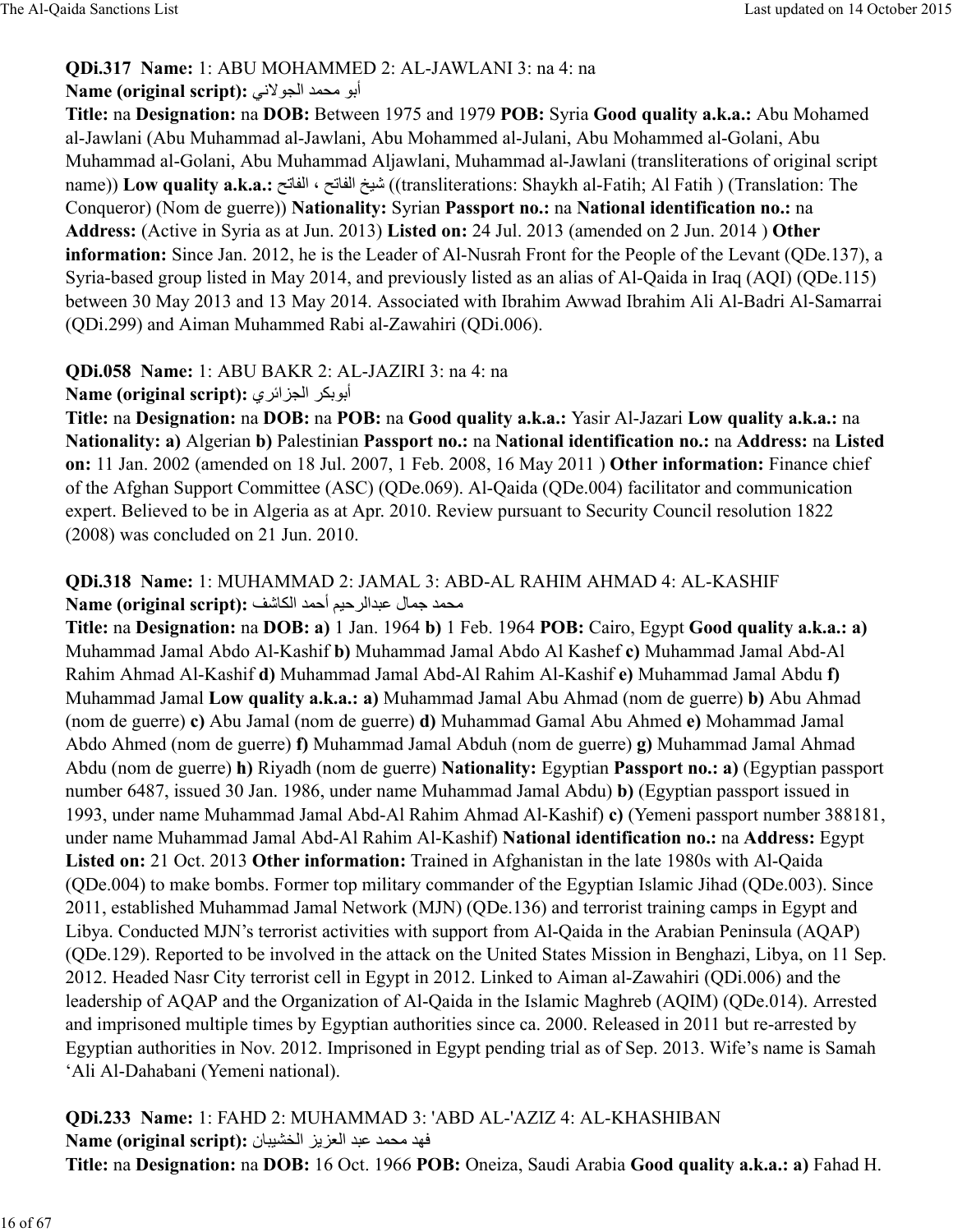A. Khashayban **b)** Fahad H. A. Kheshaiban **c)** Fahad Mohammad Abdulaziz Alkhoshiban **d)** Fahad H. A. al-Khashiban **e)** Fahad H. A. Kheshayban **f)** Fahad H. A. al-Khosiban **g)** Fahad H. A. Khasiban **h)** Fahd Muhammad 'Abd Al-'Aziz al-Khashayban **i)** Fahd Muhammad'Abd al-'Aziz al-Khushayban **j)** Fahad al-Khashiban **k)** Fahd Khushaiban **l)** Fahad Muhammad A. al-Khoshiban **m)** Fahad Mohammad A. al-Khoshiban **Low quality a.k.a.: a)** Shaykh Abu Thabit **b)** Abu Thabit **c)** Shaykh Thabet **d)** Abdur Abu Rahman **e)** Abu Abdur Rahman **Nationality:** Saudi Arabian **Passport no.:** Saudi Arabian passport number G477835, issued on 26 Jun. 2006 (expired on 3 May 2011) **National identification no.:** na **Address:** Saudi Arabia **Listed on:** 9 Oct. 2007 (amended on 20 Feb. 2008, 13 Dec. 2011 ) **Other information:** Involved in the financing of and otherwise provided assistance to the Abu Sayyaf Group (QDe.001). Review pursuant to Security Council resolution 1822 (2008) was concluded on 14 Sep. 2009.

### **QDi.170 Name:** 1: HACENE 2: ALLANE 3: na 4: na

### **Name (original script):** حسن علانی

**Title:** na **Designation:** na **DOB:** 17 Jan. 1941 **POB:** Médéa, Algeria **Good quality a.k.a.: a)** Hassan the Old **b)** Al Sheikh Abdelhay **c)** Boulahia **d)** Abu al-Foutouh **e)** Cheib Ahcéne **Low quality a.k.a.:** na **Nationality:** Algerian **Passport no.:** na **National identification no.:** na **Address:** na **Listed on:** 3 May 2004 (amended on 12 Apr. 2006, 7 Apr. 2008, 13 Dec. 2011 ) **Other information:** Confirmed to have died on 16 Apr. 2004 in northern Niger. Review pursuant to Security Council resolution 1822 (2008) was concluded on 27 Jul. 2010.

### **QDi.177 Name:** 1: HABIB 2: BEN 3: AHMED 4: AL-LOUBIRI

### **Name (original script):** حبيب بن احمد اللوبير ي

**Title:** na **Designation:** na **DOB:** 17 Nov. 1961 **POB:** Manzal Tmim, Nabul, Tunisia **Good quality a.k.a.:** Al-Habib ben Ahmad ben al-Tayib al-Lubiri **Low quality a.k.a.:** na **Nationality:** Tunisian **Passport no.:** Tunisian number M788439, issued on 20 Oct. 2001 (expires on 19 Oct. 2006) **National identification no.:** na **Address:** Al-Damus, Manzal Tmim, Nabul, Tunisia (habitual residence) **Listed on:** 23 Jun. 2004 (amended on 20 Dec. 2005, 17 Oct. 2007, 10 Aug. 2009, 13 Dec. 2011 ) **Other information:** Italian Fiscal Code: LBR HBB 61S17 Z352F. In detention in Tunisia as at Dec. 2009. Mother's name is Fatima bint al-Mukhtar. Review pursuant to Security Council resolution 1822 (2008) was concluded on 9 Apr. 2010.

#### **QDi.074 Name:** 1: TAREK 2: BEN HABIB 3: BEN AL-TOUMI 4: AL-MAAROUFI طارق بن الحبيب بن التومي المعروفي : Name (original script)

**Title:** na **Designation:** na **DOB:** 23 Nov. 1965 **POB:** Ghardimaou, Tunisia **Good quality a.k.a.: a)** Abu Ismail **b)** Abou Ismail el Jendoubi **c)** Abou Ismail Al Djoundoubi **Low quality a.k.a.:** na **Nationality:** Tunisian **Passport no.:** Tunisian number E590976, issued on 19 Jun. 1987 ( expired on 18 Jun. 1992) **National identification no.:** na **Address:** Rue Léon Théodore Number 107/1, 1090 Jette, Brussels, Belgium **Listed on:** 3 Sep. 2002 (amended on 26 Nov. 2004, 20 Dec. 2005, 31 Jul. 2006, 3 Jul. 2007, 10 Aug. 2009, 25 Jan. 2010, 23 Dec. 2010 ) **Other information:** Belgian nationality withdrawn on 26 Jan. 2009. In detention in Nivelles, Belgium, as of Oct. 2010. Review pursuant to Security Council resolution 1822 (2008) was concluded on 8 Jun. 2010.

### **QDi.320 Name:** 1: ABD-AL-HAMID 2: AL-MASLI 3: na 4: na

### Name (original script): عبدالحميد المصلي

**Title:** na **Designation:** na **DOB:** 1976 **POB: a)** Darnah, Libya **b)** Danar, Libya **Good quality a.k.a.: a)** Abd-al-Hamid Muhammad Abd-al-Hamid Al-Masli **b)** Abd-al-Hamid Musalli **c)** Hamid Masli **Low quality a.k.a.: a)** Hamza al-Darnawi **b)** Hamzah al-Darnawi **c)** Hamza Darnawi **d)** Hamzah Darnawi **e)** Hamzah Dirnawi **f)** Hamza Darnavi **g)** Hamza al-Darnavi **h)** Abdullah Darnawi **i)** Abu-Hamzah al-Darnawi **Nationality:** Libyan **Passport no.:** na **National identification no.:** na **Address:** (Reportedly located in Waziristan, Federally Administered Tribal Areas, Pakistan) **Listed on:** 26 Nov. 2013 **Other information:**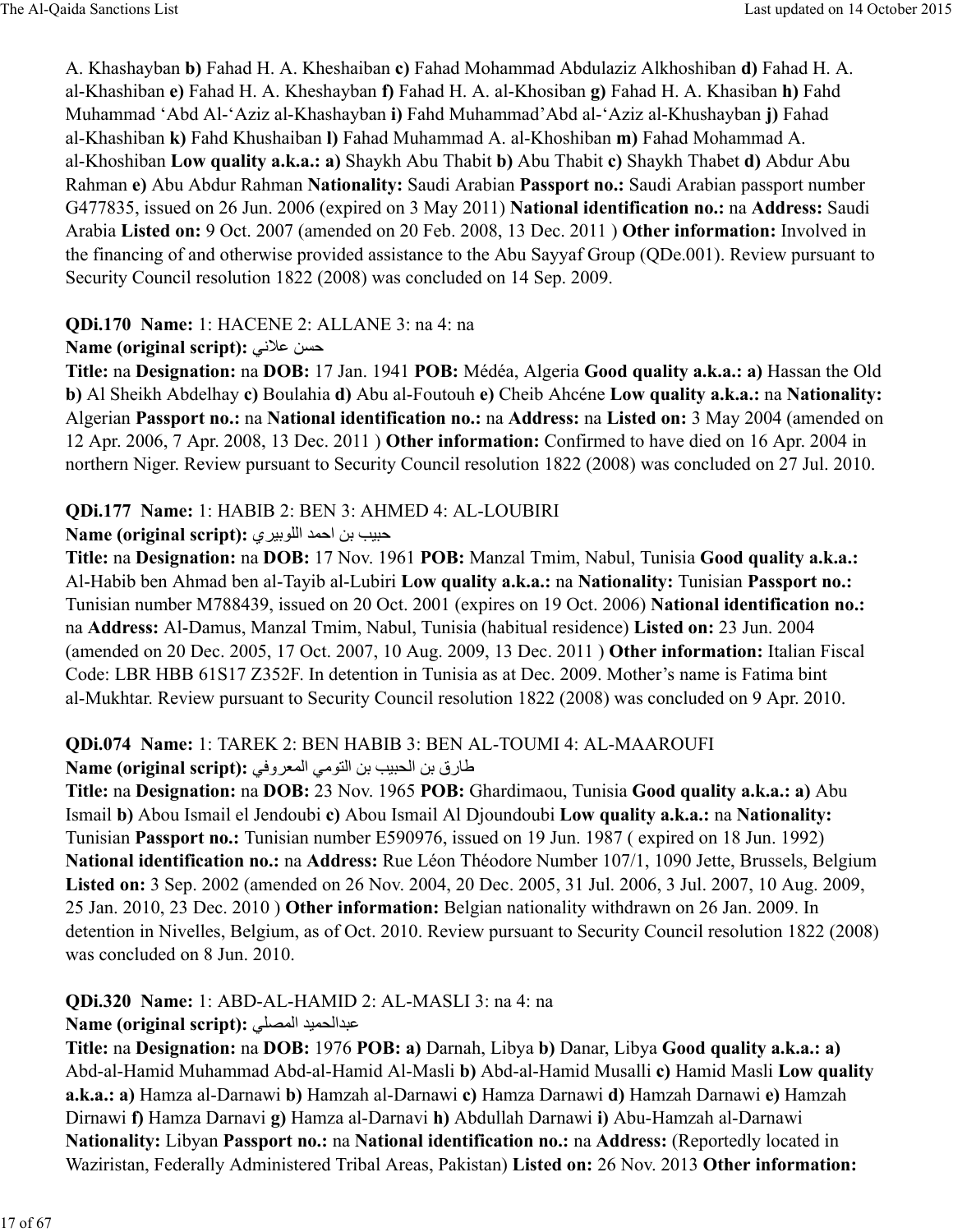Leader and trainer of an Al-Qaida electronics and explosives workshop producing improvised explosive device components.

**QDi.276 Name:** 1: AKRAM 2: TURKI 3: HISHAN 4: AL-MAZIDIH أكرم تركي هاشم المزيده :Name (original script)

**Title:** na **Designation:** na **DOB: a)** 1974 **b)** 1975 **POB:** na **Good quality a.k.a.:** Akram Turki Al-Hishan **Low quality a.k.a.: a)** Abu Jarrah **b)** Abu Akram **Nationality:** na **Passport no.:** na **National identification no.:** na **Address:** Zabadani, Syrian Arab Republic **Listed on:** 11 Mar. 2010 **Other information:** Other possible date of birth: 1979. He is a cousin of Ghazy Fezza Hishan Al Mazidih (QDi.277).

**QDi.277 Name:** 1: GHAZY 2: FEZZA 3: HISHAN 4: AL-MAZIDIH

غازي فيزا هاشم المزيده :Name (original script)

**Title:** na **Designation:** na **DOB: a)** 1974 **b)** 1975 **POB:** na **Good quality a.k.a.: a)** Ghazy Fezzaa Hishan **b)** Mushari Abd Aziz Saleh Shlash **Low quality a.k.a.: a)** Abu Faysal **b)** Abu Ghazzy **Nationality:** na **Passport no.:** na **National identification no.:** na **Address:** Zabadani, Syrian Arab Republic **Listed on:** 11 Mar. 2010 **Other information:** He is a cousin of Akram Turki Hishan Al Mazidih (QDi.276).

**QDi.076 Name:** 1: ISAM 2: ALI 3: MOHAMED 4: ALOUCHE

**Name (original script):** عصام على محمد علوش

**Title:** na **Designation:** na **DOB: a)** 1972 **b)** 21 Mar. 1974 **POB:** Baghdad, Iraq **Good quality a.k.a.:** Mansour Thaer, born 21 Mar. 1974 in Baghdad, Iraq **Low quality a.k.a.:** na **Nationality:** Jordanian **Passport no.:** na **National identification no.:** na **Address:** na **Listed on:** 3 Sep. 2002 (amended on 18 Aug. 2006, 30 Jan. 2009 ) **Other information:** Was deported from Germany to Jordan in Feb. 2005. Review pursuant to Security Council resolution 1822 (2008) was concluded on 21 Jun. 2010.

**QDi.273 Name:** 1: FAZEEL-A-TUL 2: SHAYKH ABU MOHAMMED 3: AMEEN 4: AL-PESHAWARI **Title:** na **Designation:** na **DOB: a)** Approximately 1967 **b)** Approximately 1961 **c)** Approximately 1973 **POB:** Shunkrai village, Sarkani District, Konar Province, Afghanistan **Good quality a.k.a.: a)** Shaykh Aminullah **b)** Sheik Aminullah **c)** Abu Mohammad Aminullah Peshawari **d)** Abu Mohammad Amin Bishawri **e)** Abu Mohammad Shaykh Aminullah Al-Bishauri **f)** Shaykh Abu Mohammed Ameen al-Peshawari **g)** Shaykh Aminullah Al-Peshawari **Low quality a.k.a.:** na **Nationality:** Afghan **Passport no.:** na **National identification no.:** na **Address:** Ganj District, Peshawar, Pakistan **Listed on:** 29 Jun. 2009 (amended on 24 Jul. 2013 ) **Other information:** Associated with Al-Qaida (QDe.004). Head of Ganj madrasa, a.k.a. Madrasa Jamia Taleemul Quran wal Hadith, a.k.a. Madrasa Taleemul Quran wal Sunnah, located at the Ganj Gate, Phandu Road, Peshawar, Pakistan.

# **QDi.282 Name:** 1: QASIM 2: YAHYA 3: MAHDI 4: AL-RIMI

**Name (original script):** 6[ي@:ا ي> \°cOي üe87

**Title:** na **Designation:** na **DOB:** 5 Jun. 1978 **POB:** Sanaa, Yemen **Good quality a.k.a.: a)** Qasim Al-Rimi **b)** Qasim al-Raymi **c)** Qassim al-Raymi **d)** Qasim al-Rami **Low quality a.k.a.: a)** Qasim Yahya Mahdi 'Abd al-Rimi **b)** Abu Hurayah al-Sana'ai **c)** Abu 'Ammar **Nationality:** Yemeni **Passport no.:** Yemeni passport number 00344994, issued on 3 Jul. 1999 **National identification no.:** na **Address:** Yemen **Listed on:** 11 May 2010 (amended on 15 Apr. 2014 ) **Other information:** na

**QDi.023 Name:** 1: NAZIH 2: ABDUL HAMED 3: NABIH 4: AL-RUQAI'I

Name (original script): نزيه عبد الحميد نبيه الراجعي

**Title:** na **Designation:** na **DOB: a)** 30 Mar. 1964 **b)** 14 May 1964 **POB:** Tripoli, Libyan Arab Jamahiriya **Good quality a.k.a.: a)** Anas Al-Liby **b)** Anas Al-Sibai **c)** Nazih Abdul Hamed Al-Raghie **Low quality**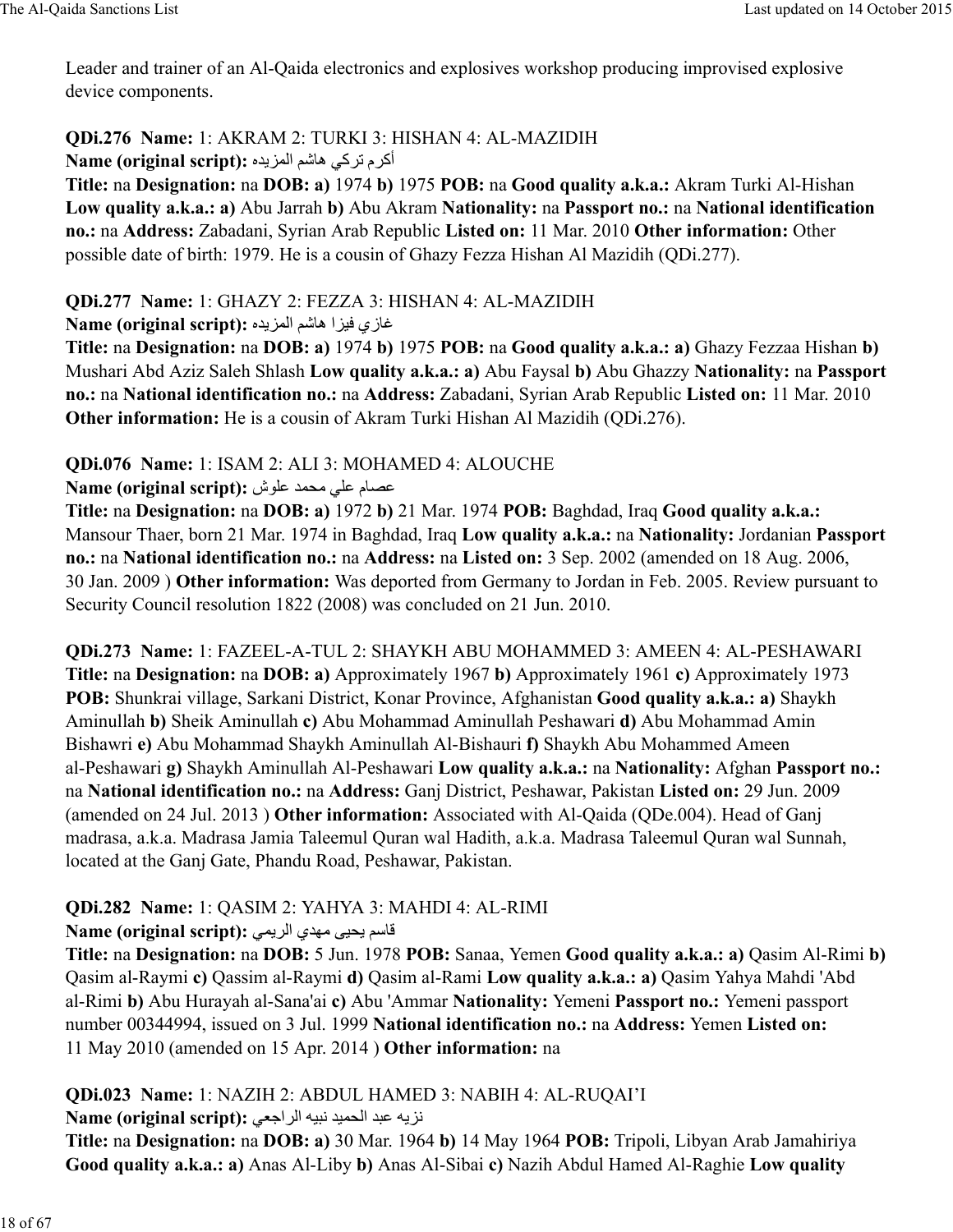**a.k.a.:** na **Nationality:** Libyan **Passport no.:** 621570 **National identification no.:** 200310/I **Address:** Al Nawafaliyyin, Jarraba Street, Taqsim Al Zuruq, Tripoli, Libyan Arab Jamahiriya **Listed on:** 17 Oct. 2001 (amended on 31 Jul. 2006, 16 Dec. 2010 ) **Other information:** Review pursuant to Security Council resolution 1822 (2008) was concluded on 21 Jun. 2010.

#### **QDi.253 Name:** 1: KHALIFA 2: MUHAMMAD 3: TURKI 4: AL-SUBAIY **Name (original script):** 6dc9a:ا 6ñ@ت]> O\ óucúخ

**Title:** na **Designation:** na **DOB:** 1 Jan. 1965 **POB:** Doha, Qatar **Good quality a.k.a.: a)** Khalifa Mohd Turki Alsubaie **b)** Khalifa Mohd Turki al-Subaie **c)** Khalifa Al-Subayi **d)** Khalifa Turki bin Muhammad bin al-Suaiy **Low quality a.k.a.: a)** Abu Mohammed al-Qatari **b)** Katrina **Nationality:** Qatari **Passport no.:** (Qatari passport number 00685868 issued in Doha on 5 Feb. 2006 and expiring on 4 Feb. 2011) **National identification no.:** (Qatari identity card number 26563400140) **Address:** Doha, Qatar **Listed on:** 10 Oct. 2008 (amended on 25 Jan. 2010, 15 Nov. 2012, 19 Feb. 2015 ) **Other information:** Qatar-based terrorist financier and facilitator who has provided financial support to, and acted on behalf of, the senior leadership of Al-Qaida (QDe.004), including moving recruits to Al-Qaida training camps in South Asia. In Jan. 2008, convicted in absentia by the Bahraini High Criminal Court for financing terrorism, undergoing terrorist training, facilitating the travel of others to receive terrorist training abroad, and for membership in a terrorist organization. Arrested in Qatar in Mar. 2008. Served his sentence in Qatar and has been released from detention. Mother's name is Hamdah Ahmad Haidoos.

#### **QDi.151 Name:** 1: MOURAD 2: BEN ALI 3: BEN AL-BASHEER 4: AL-TRABELSI Name (original script): مراد بن على بن البشير الطرابلسي

**Title:** na **Designation:** na **DOB:** 20 May 1969 **POB:** Manzil Tmim, Tunisia **Good quality a.k.a.: a)** Aboue Chiba Brahim, born 2 Sep. 1966 in Libya **b)** Arouri Taoufik, born 2 Sep. 1964 in Tunisia **c)** Ben Salah Adnan, born 2 Apr. 1966 in Tunisia **d)** Sassi Adel, born 2 Sep. 1966 in Tunisia **e)** Salam Kamel, born 2 Feb. 1963 in Tunisia **f)** Salah Adnan, born 4 Feb. 1965 in Algeria **g)** Arouri Faisel, born 2 Mar. 1965 in Tunisia **h)** Bentaib Amour, born 9 Feb. 1965 in Morocco **i)** Adnan Salah, born 1 Apr. 1966 in Tunisia **j)** Hasnaoui Mellit (born in 1972 in Morocco) **k)** Arouri Taoufik ben Taieb, born 9 Feb. 1964 in Tunisia **l)** Abouechiba Brahim, born 2 Sep. 1966 in Lebanon **m)** Farid Arouri, born 2 Jun. 1964 in Tunisia **n)** Ben Magid, born 2 Jun. 1966 in Lebanon **o)** Maci Ssassi, born 2 Jun. 1972 in Libya **p)** Salah ben Anan, born 2 Apr. 1966 in Tunisia **q)** Hasnaui Mellit (born in 1972 in Morocco) **Low quality a.k.a.:** Abou Djarrah **Nationality:** Tunisian **Passport no.:** Tunisian number G827238, issued on 1 Jun. 1996 (expired on 31 May 2001) **National identification no.:** na **Address:** Libya Street Number 9, Manzil Tmim, Nabeul, Tunisia **Listed on:** 12 Nov. 2003 (amended on 20 Dec. 2005, 10 Aug. 2009, 16 May 2011 ) **Other information:** Extradited from Italy to Tunisia on 13 Dec. 2008. Inadmissible to the Schengen area. Mother's name is Mabrukah al-Yazidi. Review pursuant to Security Council resolution 1822 (2008) was concluded on 22 Apr. 2010.

# **QDi.172 Name:** 1: HASSAN 2: ABDULLAH 3: HERSI 4: AL-TURKI

### **Name (original script): حسن عبد الله حرسي التركي**

**Title: a)** Sheikh **b)** Colonel **Designation:** na **DOB:** Approximately 1944 **POB:** Region V, Ethiopia (the Ogaden Region in eastern Ethiopia) **Good quality a.k.a.: a)** Hassan Turki **b)** Hassen Abdelle Fihiye **c)** Sheikh Hassan Abdullah Fahaih **d)** Hassan Al-Turki **e)** Hassan Abdillahi Hersi Turki **f)** Sheikh Hassan Turki **g)** Xasan Cabdilaahi Xirsi **h)** Xasan Cabdulle Xirsi **Low quality a.k.a.:** na **Nationality:** Somali **Passport no.:** na **National identification no.:** na **Address:** (Reported to be active in Southern Somalia, lower Juba near Kismayo, mainly in Jilibe and Burgabo as of Nov. 2012) **Listed on:** 6 Jul. 2004 (amended on 25 Jul. 2006, 21 Dec. 2007, 12 Apr. 2010, 11 May 2010, 13 Dec. 2011, 18 Mar. 2013 ) **Other information:** Family Background: From the Ogaden clan, Reer - Abdille subclan. Part of the Al-Itihaad Al-Islamiya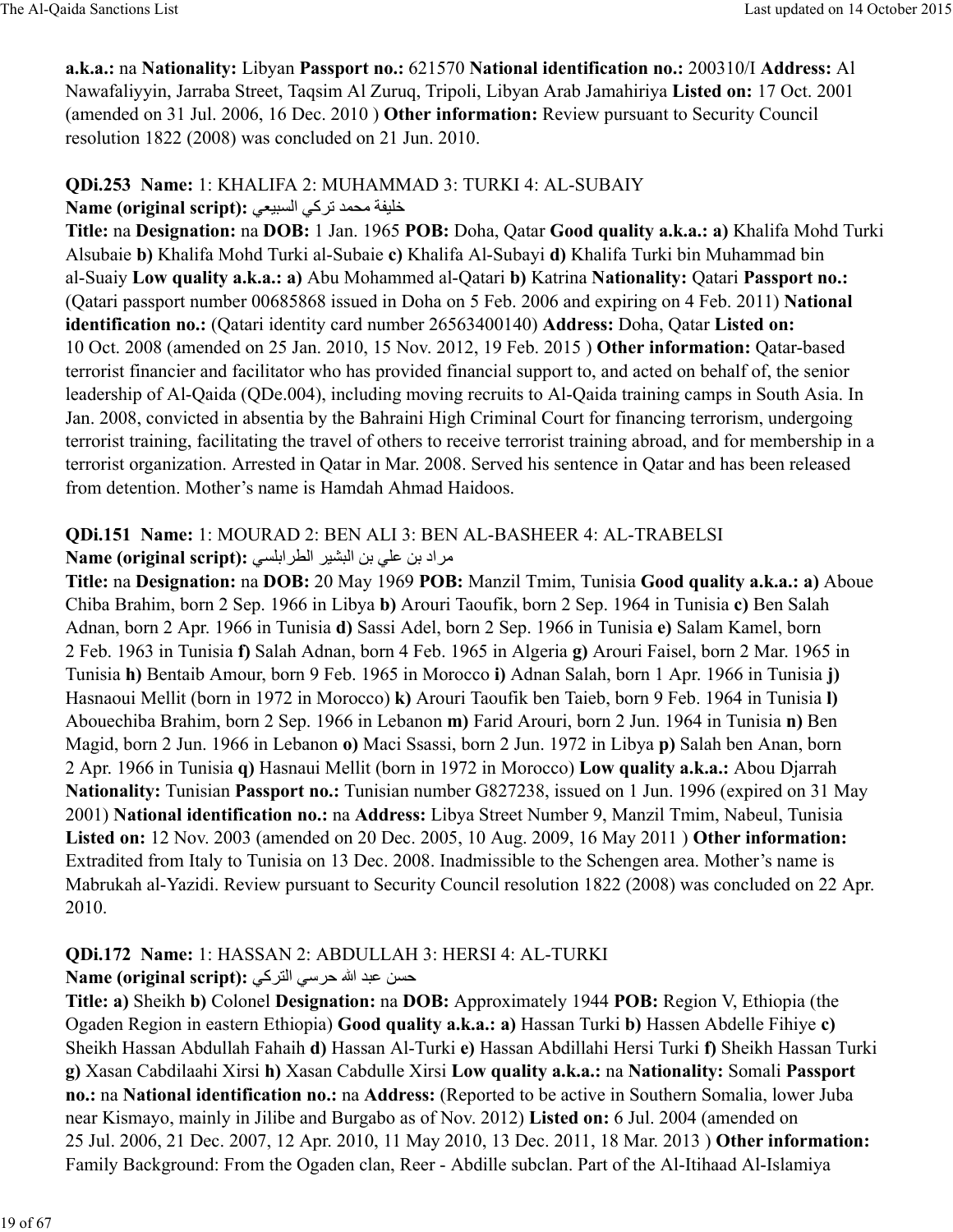(AIAI) (QDe.002) leadership. Believed to have been involved in the attacks on the United States embassies in Nairobi and Dar es Salaam in August 1998. Also subject to the sanctions measures set out in Security Council resolution 1844 (2008) concerning Somalia and Eritrea (see www.un.org/sc/committees /751/index.shtml). Review pursuant to Security Council resolution 1822 (2008) was concluded on 13 May 2010.

### **QDi.274 Name:** 1: NASIR 2: 'ABD-AL-KARIM 3: 'ABDULLAH 4: AL-WAHISHI **Name (original script):** 6CcحB:ا الله>9 =üي@õ:ا>9@ =£8D

**Title:** na **Designation:** na **DOB: a)** 1 Oct. 1976 **b)** (08/10/1396 Hijri Calendar) **POB:** Yemen **Good quality a.k.a.: a)** Nasir al-Wahishi **b)** Abu Basir Nasir al-Wahishi **c)** Naser Abdel Karim al-Wahishi **d)** Nasir Abd al-Karim al-Wuhayshi **e)** Abu Basir Nasir Al-Wuhayshi **f)** Nasser Abdul-karim Abdullah al-Wouhichi **g)** Abu Baseer al-Wehaishi **h)** Abu Basir Nasser al-Wuhishi **i)** Abdul Kareem Abdullah Al-Woohaishi **j)** Nasser Abdelkarim Saleh Al Wahichi **Low quality a.k.a.: a)** Abu Basir **b)** Abu Bashir **Nationality:** Yemeni **Passport no.:** Yemeni number 40483, issued on 5 Jan. 1997 **National identification no.:** na **Address:** na **Listed on:** 19 Jan. 2010 (amended on 15 Apr. 2014, 15 Jun. 2015 ) **Other information:** Since 2007, leader of Al-Qaida in Yemen (AQY). Since Jan. 2009, leader of Al-Qaida in the Arabian Peninsula (QDe.129) operating in Yemen and Saudi Arabia. Associated with senior Al-Qaida (QDe.004) leadership, claims he was secretary to Usama Bin Laden (deceased) prior to 2003. Arrested in Iran and extradited to Yemen in 2003, where he escaped from prison in 2006 and remains fugitive as at Jan. 2010.

# **QDi.015 Name:** 1: MAHFOUZ 2: OULD 3: AL-WALID 4: na

### Name (original script): محفوظ ولد الوليد

**Title:** na **Designation:** na **DOB:** 1 Jan. 1975 **POB:** Mauritania **Good quality a.k.a.: a)** Abu Hafs the Mauritanian **b)** Khalid Al-Shanqiti **c)** Mafouz Walad Al-Walid **Low quality a.k.a.:** na **Nationality:** Mauritanian **Passport no.:** na **National identification no.:** na **Address:** na **Listed on:** 6 Oct. 2001 (amended on 1 Jun. 2007, 10 Jun. 2011 ) **Other information:** Review pursuant to Security Council resolution 1822 (2008) was concluded on 15 Jun. 2010.

# **QDi.006 Name:** 1: AIMAN 2: MUHAMMED 3: RABI 4: AL-ZAWAHIRI

# Name (original script): أيمن محمد ربيع الظواهري

**Title: a)** Doctor **b)** Dr. **Designation:** na **DOB:** 19 Jun. 1951 **POB:** Giza, Egypt **Good quality a.k.a.: a)** Ayman Al-Zawahari **b)** Ahmed Fuad Salim **c)** Al Zawahry Aiman Mohamed Rabi Abdel Muaz **d)** Al Zawahiri Ayman **e)** Abdul Qader Abdul Aziz Abdul Moez Al Doctor **f)** Al Zawahry Aiman Mohamed Rabi **g)** Al Zawahry Aiman Mohamed Rabie **h)** Al Zawahry Aiman Mohamed Robi **i)** Dhawahri Ayman **j)** Eddaouahiri Ayman **k)** Nur Al Deen Abu Mohammed **l)** Ayman Al Zawahari **m)** Ahmad Fuad Salim **Low quality a.k.a.: a)** Abu Fatma **b)** Abu Mohammed **Nationality:** Egyptian **Passport no.: a)** Egyptian Passport number 1084010 **b)** Passport number 19820215 **National identification no.:** na **Address:** na **Listed on:** 25 Jan. 2001 (amended on 2 Jul. 2007, 18 Jul. 2007, 13 Aug. 2007, 16 Dec. 2010, 22 May 2015 ) **Other information:** Leader of Al-Qaida (QDe.004). Former operational and military leader of Egyptian Islamic Jihad (QDe.003), was a close associate of Usama Bin Laden (deceased). Believed to be in the Afghanistan/Pakistan border area. Review pursuant to Security Council resolution 1822 (2008) was concluded on 21 Jun. 2010.

# **QDi.156 Name:** 1: ABD-AL-MAJID 2: AZIZ 3: AL-ZINDANI 4: na

### Name (original script): عبد المجيد عزيز الزنداني

**Title:** Sheikh **Designation:** na **DOB:** 1950 **POB:** Yemen **Good quality a.k.a.: a)** Abdelmajid Al-Zindani **b)** Shaykh 'Abd Al-Majid Al-Zindani **c)** Sheikh Abd Al-Meguid Al-Zandani **Low quality a.k.a.:** na **Nationality:** Yemeni **Passport no.:** Yemeni number A005487, issued on 13 Aug. 1995 **National**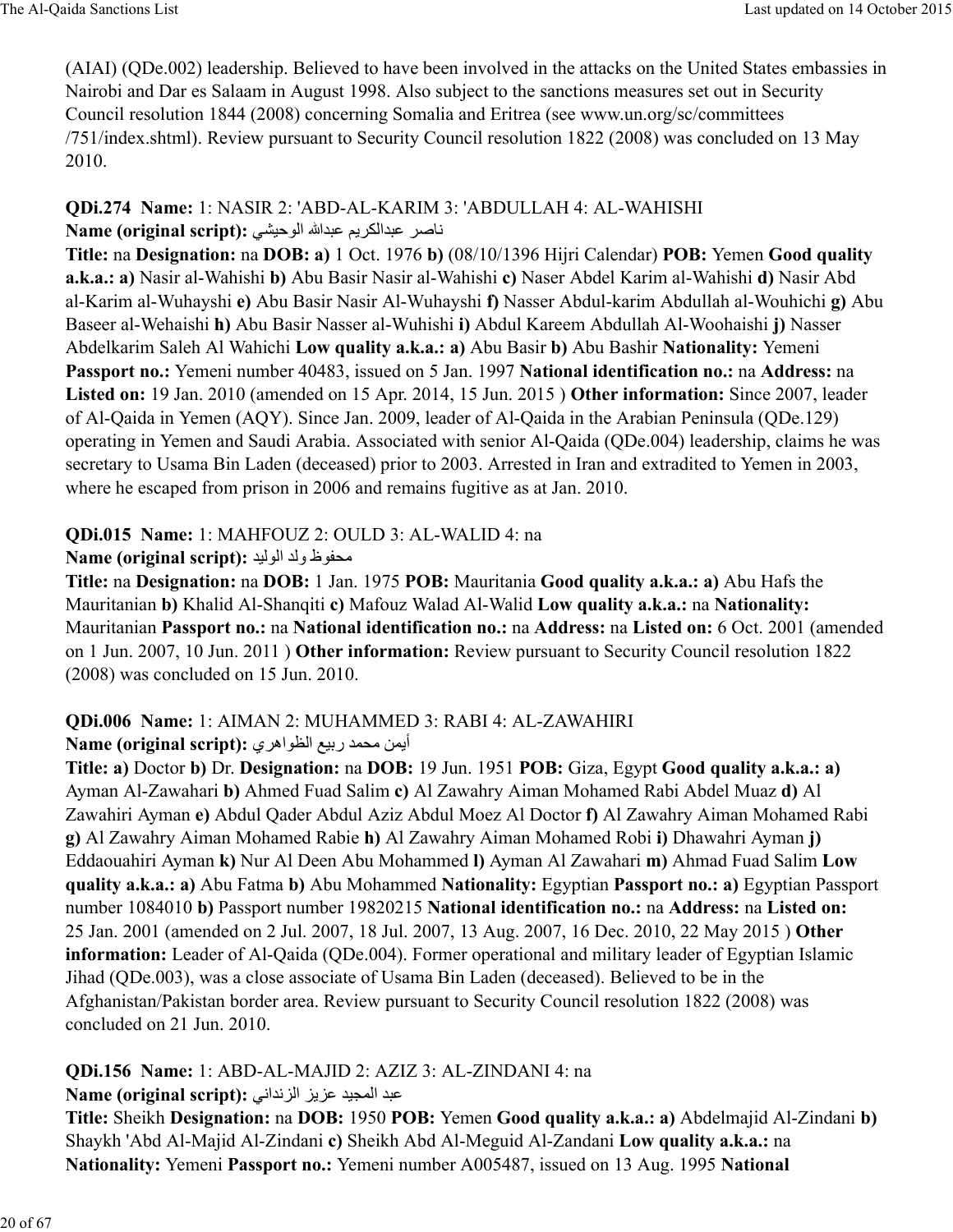**identification no.:** na **Address:** P.O. Box 8096, Sana'a, Yemen **Listed on:** 27 Feb. 2004 (amended on 25 Jul. 2006, 10 Jun. 2011 ) **Other information:** Review pursuant to Security Council resolution 1822 (2008) was concluded on 2 Jun. 2010.

# **QDi.152 Name:** 1: SAIFI 2: AMMARI 3: na 4: na

### **Name (original script): سيفى عمارى**

**Title:** na **Designation:** na **DOB: a)** 1 Jan. 1968 **b)** 24 Apr. 1968 **POB: a)** Kef Rih, Algeria **b)** Guelma, Algeria **Good quality a.k.a.: a)** El Para (combat name) **b)** Abderrezak Le Para **c)** Abou Haidara **d)** El Ourassi **e)** Abderrezak Zaimeche **f)** Abdul Rasak ammane Abu Haidra **g)** Abdalarak **Low quality a.k.a.:** na **Nationality:** Algerian **Passport no.:** na **National identification no.:** na **Address:** Algeria **Listed on:** 4 Dec. 2003 (amended on 7 Apr. 2008, 16 May 2011 ) **Other information:** In detention in Algeria since Oct. 2004. Former member of the GSPC listed as The Organization of Al-Qaida in the Islamic Maghreb (QDe.014). Review pursuant to Security Council resolution 1822 (2008) was concluded on 27 Jul. 2010.

# **QDi.216 Name:** 1: ABDULLAH 2: ANSHORI 3: na 4: na

**Title:** na **Designation:** na **DOB:** 1958 **POB:** Pacitan, East Java, Indonesia **Good quality a.k.a.: a)** Abu Fatih **b)** Thoyib, Ibnu **c)** Toyib, Ibnu **d)** Abu Fathi **Low quality a.k.a.:** na **Nationality:** Indonesian **Passport no.:** na **National identification no.:** na **Address:** na **Listed on:** 21 Apr. 2006 **Other information:** Review pursuant to Security Council resolution 1822 (2008) was concluded on 8 Jun. 2010.

### **QDi.323 Name:** 1: SAID 2: ARIF 3: na 4: na

**Title:** na **Designation:** na **DOB: a)** 25 Jun. 1964 **b)** 5 Dec. 1965 **POB:** Oran, Algeria **Good quality a.k.a.: a)** Said Mohamed Arif **b)** Omar Gharib **c)** Abderahmane **d)** Abdallah al-Jazairi **e)** Slimane Chabani **f)** Souleiman **Low quality a.k.a.:** na **Nationality:** Algerian **Passport no.:** na **National identification no.:** na **Address:** na **Listed on:** 15 Aug. 2014 **Other information:** A veteran member of the 'Chechen Network' (not listed) and other terrorist groups. He was convicted of his role and membership in the 'Chechen Network' in France in 2006. Joined Jabhat al-Nusrah, listed as Al-Nusrah Front for the People of the Levant (QDe.137) in October 2013.

# **QDi.184 Name:** 1: MUHSIN 2: FADHIL 3: AYED 4: ASHOUR AL-FADHLI

Name (original script): محسن فاضل عايد عاشور الفضلي

**Title:** na **Designation:** na **DOB:** 24 Apr. 1981 **POB:** Kuwait **Good quality a.k.a.: a)** Muhsin Fadhil 'Ayyid al Fadhli **b)** Muhsin Fadil Ayid Ashur al Fadhli **c)** Abu Majid Samiyah **d)** Abu Samia **Low quality a.k.a.:** na **Nationality:** Kuwaiti **Passport no.: a)** Kuwaiti number 106261543 **b)** Kuwaiti number 1420529, issued in Kuwait (and expired on 31 Mar. 2006) **National identification no.:** na **Address:** Block Four, Street 13, House #179 Kuwait City, Al-Riqqa area, Kuwait **Listed on:** 17 Feb. 2005 (amended on 23 Jul. 2008 ) **Other information:** Wanted by the Kuwaiti Security Authorities. Fugitive as of Jul. 2008. Review pursuant to Security Council resolution 1822 (2008) was concluded on 1 Jun. 2010.

# **QDi.265 Name:** 1: HAJI 2: MUHAMMAD 3: ASHRAF 4: na

**Title:** na **Designation:** na **DOB: a)** 1 Mar. 1965 **b)** 1955 **POB:** Faisalabad, Pakistan **Good quality a.k.a.: a)** Haji M. Ashraf **b)** Muhammad Ashraf Manshah **c)** Muhammad Ashraf Munsha **Low quality a.k.a.:** na **Nationality:** Pakistani **Passport no.: a)** Pakistani number AT0712501, issued on 12 Mar. 2008 (expired 11 Mar 2013) **b)** Pakistani number A-374184 **National identification no.: a)** Pakistani 6110125312507 **b)** Pakistani 24492025390 **Address:** na **Listed on:** 10 Dec. 2008 (amended on 17 Jul. 2009, 24 Jul. 2013 ) **Other information:** Chief of finance of Lashkar-e-Tayyiba (QDe.118). His father's name is Noor Muhammad.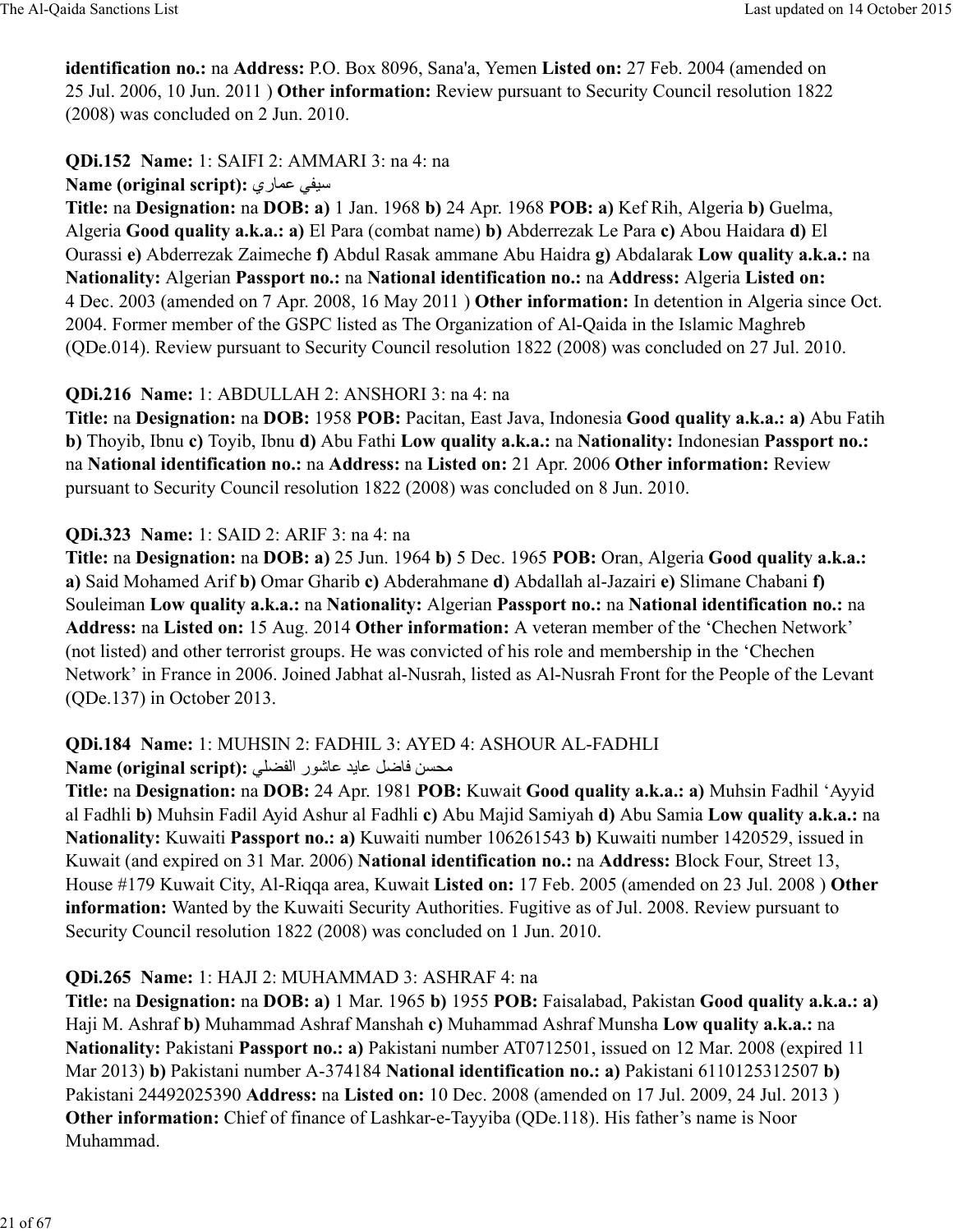#### **QDi.364 Name:** 1: ISLAM 2: SEIT-UMAROVICH 3: ATABIEV 4: na

#### **Name (original script):** Ислам Сеит-Умарович Атабиев

**Title:** na **Designation:** na **DOB:** 29 Sep. 1983 **POB:** Ust-Dzheguta, Republic of Karachayevo- Cherkessia, Russian Federation **Good quality a.k.a.:** na **Low quality a.k.a.:** Abu Jihad (original script: Абу Джихад) **Nationality:** Russian **Passport no.:** Russian foreign travel passport number 620169661 **National identification no.:** Russian national passport number 9103314932, issued on 15 Aug. 2003 (issued by Department of the Federal Migration Service of the Russian Federation for the Republic Karachayevo-Cherkessia) **Address: a)** Moscovskiy Microrayon 6, App. 96, Ust- Dzheguta, Republic of Karachayevo-Cherkessia, Russian Federation **b)** Syrian Arab Republic (located in as at Aug. 2015) **c)** Iraq (possible alternative location as at Aug. 2015) **Listed on:** 2 Oct. 2015 **Other information:** As at Aug. 2015, emir of Russian-speaking militants of the Islamic State of Iraq and the Levant (ISIL), listed as Al-Qaida in Iraq (QDe.115). Controls the Syrian Arab Republic cities of Al Dana and Idlib as an ISIL chief. Wanted by the authorities of the Russian Federation for terrorist crimes committed in its territory. Photo available for inclusion in the INTERPOL-UN Security Council Special Notice.

### **QDi.042 Name:** 1: HASSAN 2: DAHIR 3: AWEYS 4: na

### **Name (original script):** حسن ظاهر عويس

**Title: a)** Sheikh **b)** Colonel **Designation:** na **DOB:** 1935 **POB:** Somalia **Good quality a.k.a.: a)** Ali, Sheikh Hassan Dahir Aweys **b)** Awes, Shaykh Hassan Dahir **c)** Hassen Dahir Aweyes **d)** Ahmed Dahir Aweys **e)** Mohammed Hassan Ibrahim **f)** Aweys Hassan Dahir **g)** Hassan Tahir Oais **h)** Hassan Tahir Uways **i)** Hassan Dahir Awes **Low quality a.k.a.: a)** Sheikh Aweys **b)** Sheikh Hassan **c)** Sheikh Hassan Dahir Aweys **Nationality:** Somali **Passport no.:** na **National identification no.:** na **Address: a)** (Active in Southern Somalia as of Nov. 2012.) **b)** (Also reported to be in Eritrea as of Nov. 2007.) **Listed on:** 9 Nov. 2001 (amended on 21 Dec. 2007, 11 May 2010, 16 May 2011, 18 Mar. 2013 ) **Other information:** Family background: from the Hawiye's Habergidir, Ayr clan. Senior leader of Al-Itihaad Al-Islamiya (AIAI) (QDe.002) and Hizbul Islam in Somalia. Since 12 April 2010, also subject to the sanctions measures set out in Security Council resolution 1844 (2008) concerning Somalia and Eritrea (see www.un.org/sc/committees /751/index.shtml). Review pursuant to Security Council resolution 1822 (2008) was concluded on 22 Jun. 2010.

### **QDi.248 Name:** 1: RICARDO 2: PEREZ 3: AYERAS 4: na

**Title:** na **Designation:** na **DOB:** 15 Sep. 1973 **POB:** 24 Paraiso Street, Barangay Poblacion, Mandaluyong City, Philippines **Good quality a.k.a.: a)** Abdul Kareem Ayeras **b)** Abdul Karim Ayeras **Low quality a.k.a.: a)** Ricky Ayeras **b)** Jimboy **c)** Isaac Jay Galang Perez **d)** Abdul Mujib **Nationality:** Filipino **Passport no.:** na **National identification no.:** na **Address: a)** Barangay Mangayao, Tagkawayan, Quezon, Philippines **b)** Barangay Tigib, Ayungon, Negros Oriental, Philippines **Listed on:** 4 Jun. 2008 (amended on 13 Dec. 2011 ) **Other information:** Member of the Rajah Solaiman Movement (ODe.128). Arrested by the Philippines authorities on 14 Mar. 2011. Review pursuant to Security Council resolution 1822 (2008) was concluded on 13 May 2010.

### **QDi.305 Name:** 1: ABDUL 2: ROSYID 3: RIDHO 4: BA'ASYIR

**Title:** na **Designation:** na **DOB:** 31 Jan. 1974 **POB:** Sukoharjo, Indonesia **Good quality a.k.a.: a)** Abdul Rosyid Ridho Bashir **b)** Rashid Rida Ba'aysir **c)** Rashid Rida Bashir **Low quality a.k.a.:** na **Nationality:** Indonesian **Passport no.:** na **National identification no.:** (Indonesian National Identity Card number 1127083101740003 under name Abdul Rosyid Ridho Ba'asyir) **Address:** Podok Pesantren AL Wayain Ngrandu, Sumber Agung Magetan, East Java, Indonesia **Listed on:** 12 Mar. 2012 **Other information:** Father's name is Abu Bakar Ba'asyir (QDi.217). Brother of Abdul Rahim Ba'aysir (QDi.293). Belongs to the leadership of and is involved in recruitment and fundraising for Jemmah Anshorut Tauhid (JAT) (QDe.133)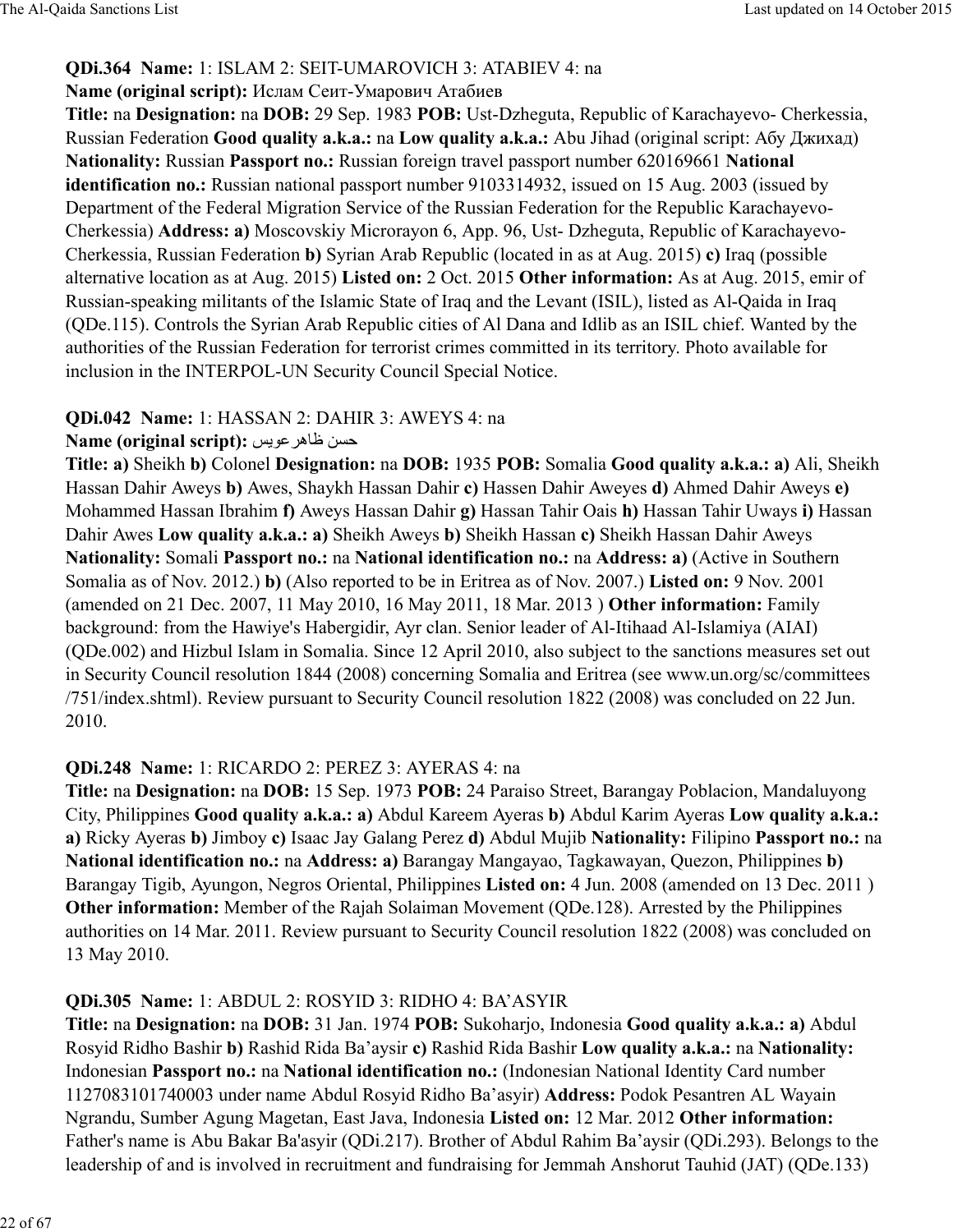Associated with Jemaah Islamiyah (QDe.092).

#### **QDi.217 Name:** 1: ABU BAKAR 2: BA'ASYIR 3: na 4: na

**Title:** na **Designation:** na **DOB:** 17 Aug. 1938 **POB:** Jombang, East Java, Indonesia **Good quality a.k.a.: a)** Abu Bakar Baasyir, born 17 Aug. 1938 in Jombang, East Java, Indonesia **b)** Abu Bakar Bashir, born 17 Aug. 1938 in Jombang, East Java, Indonesia **c)** Abdus Samad **d)** Abdus Somad **Low quality a.k.a.:** na **Nationality:** Indonesian **Passport no.:** na **National identification no.:** na **Address:** Indonesia (in prison) **Listed on:** 21 Apr. 2006 (amended on 14 Oct. 2015 ) **Other information:** Formed Jemmah Anshorut Tauhid (JAT) (QDe.133) in 2008. In 2010, arrested for incitement to commit terrorism and fundraising with respect to a training camp in Aceh, Indonesia and sentenced to 15 years in 2011. Review pursuant to Security Council resolution 1822 (2008) was concluded on 8 Jun. 2010.

#### **QDi.293 Name:** 1: ABDUL RAHIM 2: BA'AYSIR 3: na 4: na

**Title:** na **Designation:** na **DOB: a)** 16 Nov. 1977 **b)** 16 Nov. 1974 **POB: a)** Solo, Indonesia **b)** Sukoharjo, Central Java, Indonesia **Good quality a.k.a.: a)** Abdul Rahim Bashir **b)** 'Abd Al-Rahim Ba'asyir **c)** 'Abd Al-Rahim Bashir **d)** Abdurrahim Ba'asyir **e)** Abdurrahim Bashir **f)** Abdul Rachim Ba'asyir **g)** Abdul Rachim Bashir **h)** Abdul Rochim Ba'asyir **i)** Abdul Rochim Bashir **j)** Abdurochim Ba'asyir **k)** Abdurochim Bashir **l)** Abdurrochim Ba'asyir **m)** Abdurrochim Bashir **n)** Abdurrahman Ba'asyir **o)** Abdurrahman Bashir **Low quality a.k.a.:** na **Nationality:** Indonesian **Passport no.:** na **National identification no.:** na **Address:** Indonesia **Listed on:** 19 Jul. 2011 **Other information:** Senior Jemaah Islamiyah (QDe.092) leader. Father's name is Abu Bakar Ba'asyir (QDi.217).

#### **QDi.080 Name:** 1: SAID 2: BAHAJI 3: na 4: na

#### **Name (original script): سعيد باهاجي**

**Title:** na **Designation:** na **DOB:** 15 Jul. 1975 **POB:** Haselünne, Lower Saxony, Germany **Good quality a.k.a.:** Zouheir Al Maghribi **Low quality a.k.a.: a)** Mohamed Abbattay **b)** Abderrahmane Al Maghribi **Nationality: a)** German **b)** Moroccan **Passport no.: a)** Provisional German passport No.: 28642163 (issued by the city of Hamburg) **b)** Moroccan passport number 954242, issued on 28 Jun. 1995, issued in Meknas, Morocco (expired) **National identification no.:** German identity document ("Bundespersonalausweis") No. 1336597587 **Address:** Bunatwiete 23, Hamburg, 21073, Germany (formerly resident at ) **Listed on:** 30 Sep. 2002 (amended on 26 Nov. 2004, 9 Sep. 2005, 2 Jul. 2007, 23 Dec. 2010, 9 Sep. 2014 ) **Other information:** Deputy head of the media committee of Al-Qaida (QE.A.4.01) as at Apr. 2010. German authorities issued an arrest warrant for him on 21 Sep. 2001. Review pursuant to Security Council resolution 1822 (2008) was concluded on 20 May 2010. Reportedly deceased in September 2013 in the Afghanistan/Pakistan border area.

#### **QDi.266 Name:** 1: MAHMOUD 2: MOHAMMAD 3: AHMED 4: BAHAZIQ

**Title:** na **Designation:** na **DOB: a)** 17 Aug. 1943 **b)** 1943 **c)** 1944 **POB:** India **Good quality a.k.a.: a)** Bahaziq Mahmoud **b)** Abu Abd al-'Aziz **c)** Abu Abdul Aziz **d)** Shaykh Sahib **Low quality a.k.a.:** na **Nationality:** Saudi Arabian **Passport no.:** na **National identification no.:** Saudi Arabian 4-6032-0048-1 **Address:** na **Listed on:** 10 Dec. 2008 **Other information:** Financier of Lashkar-e-Tayyiba (listed under permanent reference number QDe.118). Has served as the leader of Lashkar-e-Tayyiba in Saudi Arabia.

### **QDi.311 Name:** 1: AYYUB 2: BASHIR 3: na 4: na

### **Name (original script):** ايوب بشير

**Title: a)** Qari **b)** Alhaj **Designation:** na **DOB: a)** 1966 **b)** 1964 **c)** 1969 **d)** 1971 **POB:** na **Good quality a.k.a.: a)** Alhaj Qari Ayub Bashar **b)** Qari Muhammad Ayub **Low quality a.k.a.:** na **Nationality: a)** Uzbek **b)** Afghan **Passport no.:** na **National identification no.:** na **Address:** Mir Ali, North Waziristan Agency,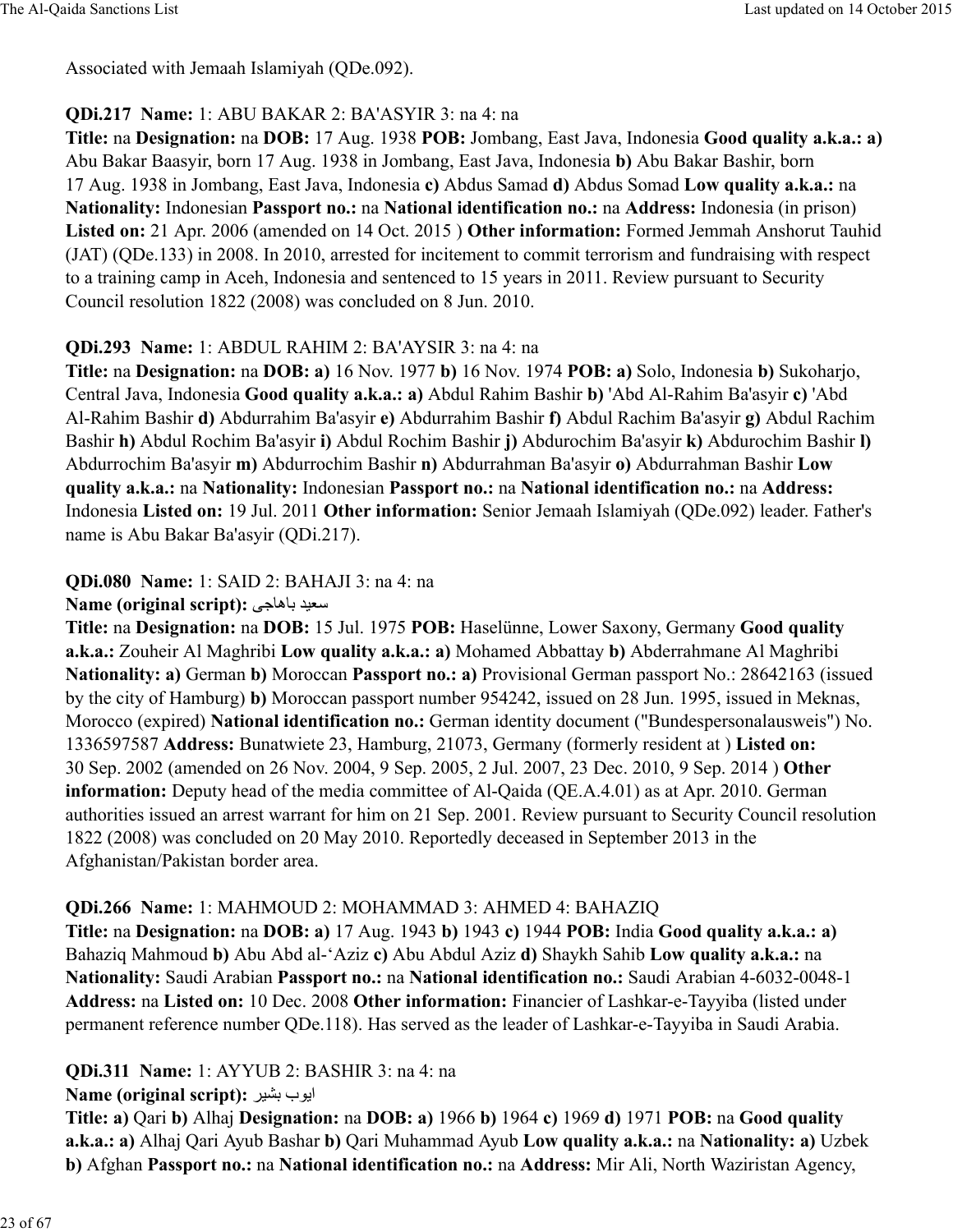Federal Administered Tribal Areas, Pakistan **Listed on:** 18 Oct. 2012 **Other information:** Member of leadership council as of early 2010 and head of finance for the Islamic Movement of Uzbekistan (QDe.010). Coordinated financial and logistical support for the Islamic Movement of Uzbekistan in Afghanistan and Pakistan between 2009-2012. Transferred and delivered funds to Fazal Rahim (QDi.303).

### **QDi.055 Name:** 1: MAHMOOD 2: SULTAN 3: BASHIR-UD-DIN 4: na

**Title:** na **Designation:** na **DOB: a)** 1937 **b)** 1938 **c)** 1939 **d)** 1940 **e)** 1941 **f)** 1942 **g)** 1943 **h)** 1944 **i)** 1945 **POB:** na **Good quality a.k.a.: a)** Mahmood, Sultan Bashiruddin **b)** Mehmood, Dr. Bashir Uddin **c)** Mekmud, Sultan Baishiruddin **Low quality a.k.a.:** na **Nationality:** Pakistani **Passport no.:** na **National identification no.:** na **Address:** Street 13, Wazir Akbar Khan, Kabul, Afghanistan **Listed on:** 24 Dec. 2001 **Other information:** Review pursuant to Security Council resolution 1822 (2008) was concluded on 1 Jun. 2010.

### **QDi.345 Name:** 1: TARKHAN 2: TAYUMURAZOVICH 3: BATIRASHVILI 4:

**Title:** na **Designation:** na **DOB: a)** 11 Jan. 1986 **b)** 1982 **POB:** Akhmeta, Village Birkiani, Georgia **Good quality a.k.a.: a)** Tarkhan Tayumurazovich Batyrashvili **b)** Tarkhan Batirashvili **Low quality a.k.a.: a)** Omar Shishani **b)** Umar Shishani **c)** Abu Umar al-Shishani **d)** Omar al-Shishani **e)** Chechen Omar **f)** Omar the Chechen **g)** Omer the Chechen **h)** Umar the Chechen **i)** Abu Umar **j)** Abu Hudhayfah **Nationality:** Georgian **Passport no.:** 09AL14455, issued in Georgia (expires on 26 Jun. 2019) **National identification no.:** 08001007864, issued in Georgia **Address:** Syrian Arab Republic (located in as at Dec. 2014) **Listed on:** 23 Jan. 2015 **Other information:** As of mid-2014, Syria-based senior military commander and shura council member of Islamic State in Iraq and the Levant, listed as Al-Qaida in Iraq (AQI) (QDe.115). Led approximately 1,000 foreign fighters for ISIL and committed a number of attacks in northern Syria.

### **QDi.279 Name:** 1: MOHAMED 2: BELKALEM 3: na 4: na

#### **Name (original script): محمد بلكلام**

**Title:** na **Designation:** na **DOB:** 19 Dec. 1969 **POB:** Hussein Dey, Algiers, Algeria **Good quality a.k.a.:** na **Low quality a.k.a.: a)** Abdelali Abou Dher (عبد العالي ابو ذر) **b**) El Harrachi (الحراشي) **Nationality:** Algerian **Passport no.:** na **National identification no.:** na **Address:** Mali **Listed on:** 22 Apr. 2010 (amended on 15 Apr. 2014 ) **Other information:** Convicted in absentia by Algerian tribunal on 28 Mar. 1996. Algerian international arrest warrant number 03/09 of 6 Jun. 2009 issued by the Tribunal of Sidi Mhamed, Algiers, Algeria. Algerian extradition request number 2307/09 of 3 Sep. 2009, presented to Malian authorities. Father's name is Ali Belkalem. Mother's name is Fatma Saadoudi. Member of The Organization of Al-Qaida in the Islamic Maghreb (QDe.014)

# **QDi.136 Name:** 1: MOKHTAR 2: BELMOKHTAR 3: na 4: na

#### Name (original script): مختار بلمختار

**Title:** na **Designation:** na **DOB:** 1 Jun. 1972 **POB:** Ghardaia, Algeria **Good quality a.k.a.: a)** Abou Abbes Khaled **b)** Belaouar Khaled Abou El Abass **c)** Belaouer Khaled Abou El Abass **d)** Belmokhtar Khaled Abou El Abes **e)** Khaled Abou El Abass **f)** Khaled Abou El Abbes **g)** Khaled Abou El Abes **h)** Khaled Abulabbas Na Oor **i)** Mukhtar Belmukhtar **Low quality a.k.a.: a)** Belaoua **b)** Belaour **Nationality:** Algerian **Passport no.:** na **National identification no.:** na **Address:** na **Listed on:** 11 Nov. 2003 (amended on 12 Apr. 2006, 2 Jul. 2007, 7 Apr. 2008, 25 Jan. 2010, 16 May 2011, 9 Sep. 2014 ) **Other information:** Father's name is Mohamed. Mother's name is Zohra Chemkha. Member of the Council of the Organization of Al-Qaida in the Islamic Maghreb (QDe.014) (AQIM). Head of Al Mouakaoune Biddam (QDe.139), Al Moulathamoun (QDe.140) and Al Mourabitoun (QDe.141). Review pursuant to Security Council resolution 1822 (2008) was concluded on 30 Jul. 2009.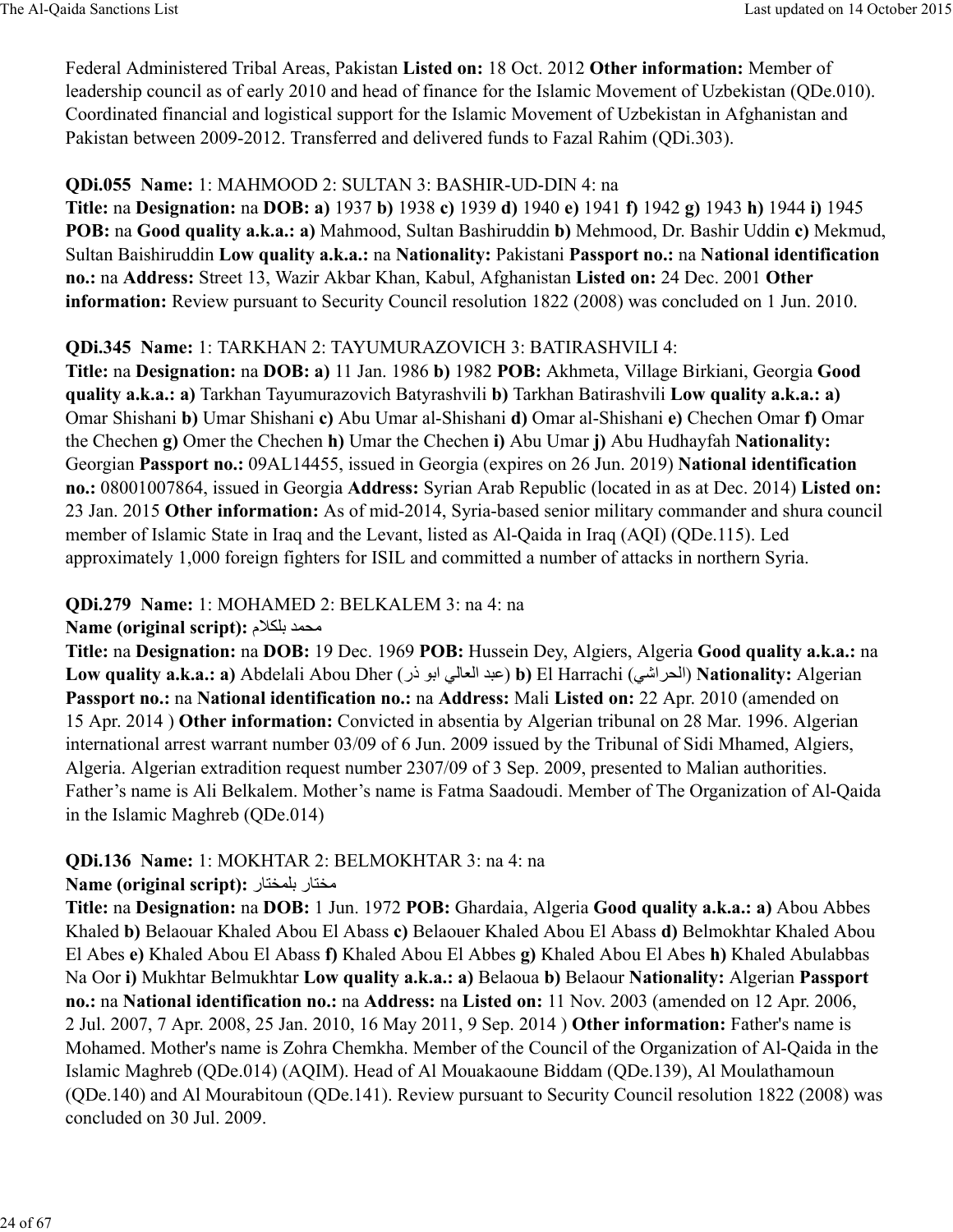#### **QDi.375 Name:** 1: BOUBAKER 2: BEN HABIB 3: BEN AL-HAKIM 4: na

**Title:** na **Designation:** na **DOB:** 1 Aug. 1983 **POB:** Paris, France **Good quality a.k.a.: a)** Boubakeur el-Hakim **b)** Boubaker el Hakim **Low quality a.k.a.: a)** Abou al Moukatel **b)** Abou Mouqatel **c)** Abu-Muqatil al-Tunisi **Nationality: a)** French **b)** Tunisian **Passport no.:** na **National identification no.:** na **Address:** Syrian Arab Republic (as at Sep. 2015) **Listed on:** 29 Sep. 2015 **Other information:** French-Tunisian foreign terrorist fighter for Islamic State in Iraq and the Levant (ISIL), listed as Al-Qaida in Iraq (QDe.115).

### **QDi.355 Name:** 1: SOFIANE 2: BEN GOUMO 3: na 4: na

**Title:** na **Designation:** na **DOB:** 26 Jun. 1959 **POB:** Derna, Libya **Good quality a.k.a.:** Sufyan bin Qumu **Low quality a.k.a.:** Abou Fares al Libi **Nationality:** Libyan **Passport no.:** na **National identification no.:** na **Address:** Libya **Listed on:** 3 Sep. 2015 **Other information:** Leader of Ansar al Charia Derna (QDe.145).

### **QDi.333 Name:** 1: SEIFALLAH 2: BEN HASSINE 3: na 4: na

**Title:** na **Designation:** na **DOB:** 8 Nov. 1965 **POB:** na **Good quality a.k.a.: a)** Seif Allah ben Hocine **b)** Saifallah ben Hassine **c)** Sayf Allah 'Umar bin Hassayn **d)** Sayf Allah bin Hussayn **Low quality a.k.a.: a)** Abu Iyyadh al-Tunisi **b)** Abou Iyadh el-Tounsi **c)** Abu Ayyad al-Tunisi **d)** Abou Aayadh **e)** Abou Iyadh **Nationality:** Tunisian **Passport no.:** na **National identification no.:** na **Address:** na **Listed on:** 23 Sep. 2014 **Other information:** Founder of the Tunisian Combatant Group (QDe.090) and leader of Ansar al-Shari'a in Tunisia (QDe.143). Arrest warrant issued by Tunisian Court of First Instance on 23 Aug. 2013.

### **QDi.307 Name:** 1: HAFIZ 2: ABDUL SALAM 3: BHUTTAVI 4: na

**Title: a)** Maulavi **b)** Mullah **Designation:** na **DOB:** 1940 **POB:** Gujranwala, Punjab Province, Pakistan **Good quality a.k.a.: a)** Hafiz Abdul Salam Bhattvi **b)** Hafiz Abdusalam Budvi **c)** Hafiz Abdussalaam Bhutvi **d)** Abdul Salam Budvi **e)** Abdul Salam Bhattwi **f)** Abdul Salam Bhutvi **g)** Mullah Abdul Salaam Bhattvi **h)** Molvi Abdursalam Bhattvi **Low quality a.k.a.:** na **Nationality:** Pakistani **Passport no.:** na **National identification no.:** na **Address:** na **Listed on:** 14 Mar. 2012 **Other information:** Founding member of Lashkar-e-Tayyiba (QDe.118) and deputy to Lashkar-e-Tayyiba leader Hafiz Muhammad Saeed (QDi.263).

### **QDi.081 Name:** 1: RAMZI 2: MOHAMED 3: ABDULLAH 4: BINALSHIBH

**Name (original script):** رمزى محمد عبد الله بن الشبية

**Title:** na **Designation:** na **DOB: a)** 1 May 1972 **b)** 16 Sep. 1973 **POB: a)** Gheil Bawazir, Hadramawt, Yemen **b)** Khartoum, Sudan **Good quality a.k.a.: a)** Binalshibh Ramzi Mohammed Abdullah **b)** Ramzi Binalshib **c)** Ramzi Mohamed Abdellah Omar Hassan Alassiri **d)** Binalshibh Ramsi Mohamed Abdullah **e)** Abu Ubaydah **f)** 'Umar Muhammad 'Abdallah Ba' Amar **g)** Binalsheidah, Ramzi Mohamed Abdullah **h)** Bin Al Shibh, Ramzi **i)** Omar, Ramzi Mohamed Abdellah **j)** Mohamed Ali Abdullah Bawazir **Low quality a.k.a.:** Ramzi Omar **Nationality:** Yemeni **Passport no.:** 00085243, issued on 17 Nov. 1997, issued in Sanaa, Yemen **National identification no.:** na **Address:** na **Listed on:** 30 Sep. 2002 (amended on 26 Nov. 2004, 25 Jul. 2006, 2 Jul. 2007, 27 Jul. 2007, 23 Dec. 2010 ) **Other information:** Arrested in Karachi, Pakistan, 30 Sep. 2002. In custody of the United States of America, as of May 2010. Review pursuant to Security Council resolution 1822 (2008) was concluded on 25 May 2010.

### **QDi.009 Name:** 1: BILAL 2: BIN MARWAN 3: na 4: na

### **بلال بن مروان :Name (original script)**

**Title:** na **Designation:** na **DOB:** 1947 **POB:** na **Good quality a.k.a.:** na **Low quality a.k.a.:** na **Nationality:** na **Passport no.:** na **National identification no.:** na **Address:** na **Listed on:** 25 Jan. 2001 **Other information:** Senior lieutenant of UBL. Review pursuant to Security Council resolution 1822 (2008) was concluded on 21 Jun. 2010.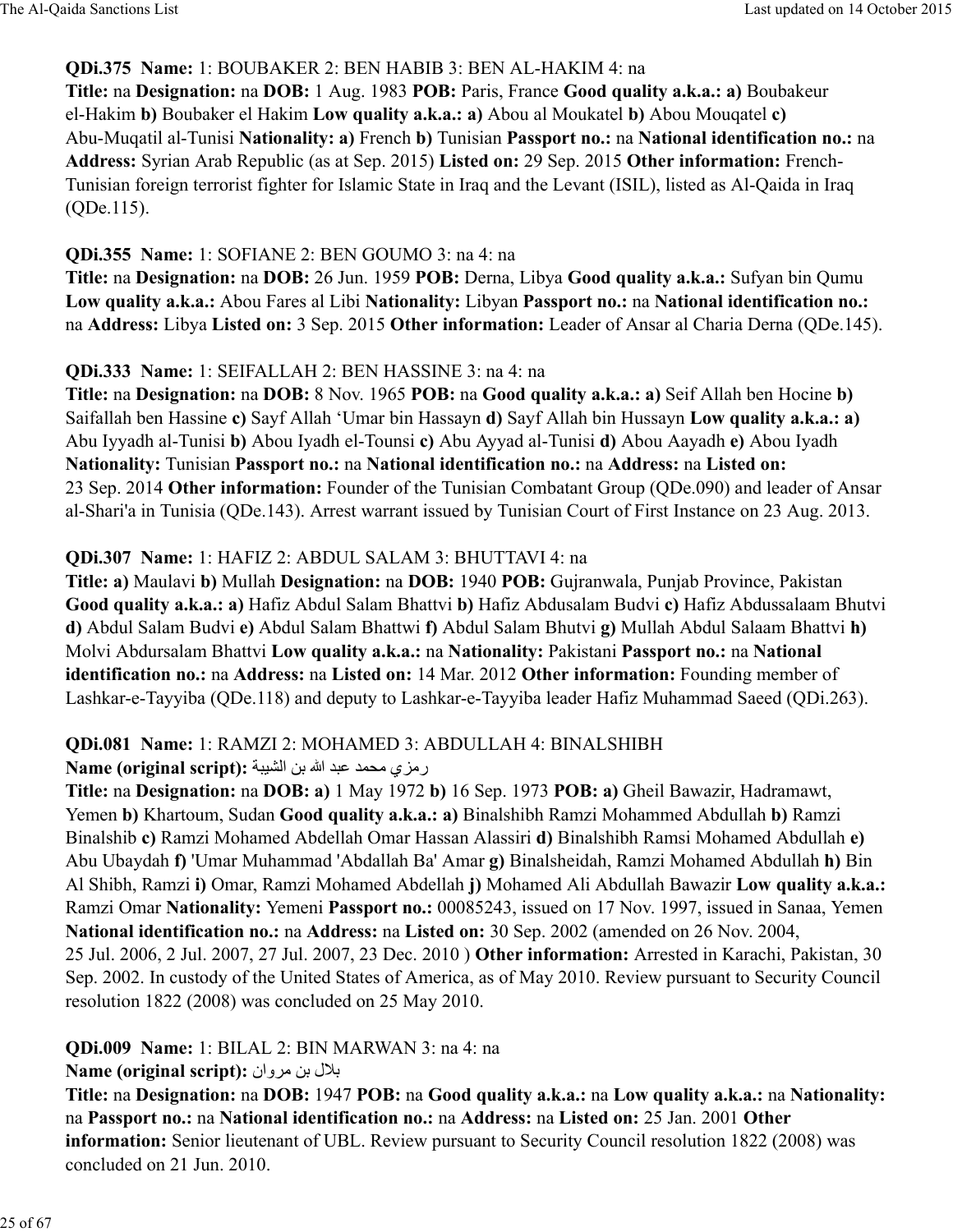**QDi.063 Name:** 1: AL-MOKHTAR 2: BEN MOHAMED 3: BEN AL-MOKHTAR 4: BOUCHOUCHA المختار بن محمد بن المختار بوشوشة : Name (original script)

**Title:** na **Designation:** na **DOB:** 13 Oct. 1969 **POB:** Tunis, Tunisia **Good quality a.k.a.:** Bushusha, Mokhtar **Low quality a.k.a.:** na **Nationality:** Tunisian **Passport no.:** Tunisian number K754050, issued on 26 May 1999 (expired on 25 May 2004) **National identification no.:** 04756904, issued on 14 Sep. 1984 **Address:** Via Milano Number 38, Spinadesco, (CR), Italy **Listed on:** 24 Apr. 2002 (amended on 10 Apr. 2003, 26 Nov. 2004, 20 Dec. 2005, 7 Jun. 2007, 23 Dec. 2010 ) **Other information:** Italian Fiscal Code: BCHMHT69R13Z352T. Mother's name is Hedia Bannour. Review pursuant to Security Council resolution 1822 (2008) was concluded on 22 Apr. 2010.

#### **QDi.188 Name:** 1: FAYCAL 2: BOUGHANEMI 3: na 4: na

### **Name (original script):** فيصل بوغانمي

**Title:** na **Designation:** na **DOB:** 28 Oct. 1966 **POB:** Tunis, Tunisia **Good quality a.k.a.: a)** Faical Boughanmi **b)** Faysal al-Bughanimi **Low quality a.k.a.:** na **Nationality:** Tunisian **Passport no.:** na **National identification no.:** na **Address:** Number 5/B viale Cambonino, Cremona, Italy **Listed on:** 29 Jul. 2005 (amended on 7 Jun. 2007, 10 Aug. 2009, 1 Sep. 2009, 13 Dec. 2011 ) **Other information:** Italian Fiscal code: BGHFCL66R28Z352G. Sentenced to 7 years imprisonment in Italy on 29 Jun. 2007 by the Brescia Second Appeals Court. In detention in Italy as at Jun. 2009. Review pursuant to Security Council resolution 1822 (2008) was concluded on 20 Jul. 2009.

# **QDi.143 Name:** 1: HAMADI 2: BEN ABDUL AZIZ 3: BEN ALI 4: BOUYEHIA

### **Name (original script): حمادي بن عبد العزيز بن على بويحي**

**Title:** na **Designation:** na **DOB:** 29 May 1966 **POB:** Tunis, Tunisia **Good quality a.k.a.: a)** Gamel Mohamed, born 25 May 1966 in Morocco **b)** Abd el Wanis Abd Gawwad Abd el Latif Bahaa, born 9 May 1986 in Egypt **c)** Mahmoud Hamid **Low quality a.k.a.:** na **Nationality:** Tunisian **Passport no.:** Tunisian passport number L723315, issued on 5 May 1998 (expired on 4 May 2003) **National identification no.:** na **Address:** Corso XXII Marzo Number 39, Milan, Italy **Listed on:** 12 Nov. 2003 (amended on 20 Dec. 2005, 31 Jul. 2006, 30 Jan. 2009, 16 May 2011 ) **Other information:** In prison in Italy until 28 Jul. 2011. Review pursuant to Security Council resolution 1822 (2008) was concluded on 21 Jun. 2010.

### **QDi.365 Name:** 1: AKHMED 2: RAJAPOVICH 3: CHATAEV 4: na

### **Name (original script):** Ахмед Ражапович Чатаев

**Title:** na **Designation:** na **DOB:** 14 Jul. 1980 **POB:** Vedeno Village, Vedenskiy District, Republic of Chechnya, Russian Federation **Good quality a.k.a.: a)** Akhmad Shishani (original script: Ахмад Шишани) **b)** David Mayer (Russian script: Давид Майер) **c)** Elmir Sene (original script: Эльмир Сене) **Low quality a.k.a.:** Odnorukiy (original script: Однорукий) **Nationality:** na **Passport no.:** na **National identification no.:** Russian national passport number 9600133195, issued in Vedensiky District, Republic of Chechnya, Russian Federation (issued by Department of Internal Affairs) **Address: a)** Syrian Arab Republic (located in as at Aug. 2015) **b)** Iraq (possible alternative location as at Aug. 2015) **Listed on:** 2 Oct. 2015 **Other information:** As at Aug. 2015, one of the leaders of the Islamic State in Iraq and the Levant (ISIL), listed as Al-Qaida in Iraq (QDe.115), commanding directly 130 militants. Physical description: eye colour: brown, hair colour: black, build: solid; distinguishing marks: oval face, beard, missing a right hand and left leg, speaks Russian, Chechen and possibly German and Arabic. Wanted by the authorities of the Russian Federation for terrorist crimes committed in its territory. Photo available for inclusion in the INTERPOL-UN Security Council Special Notice.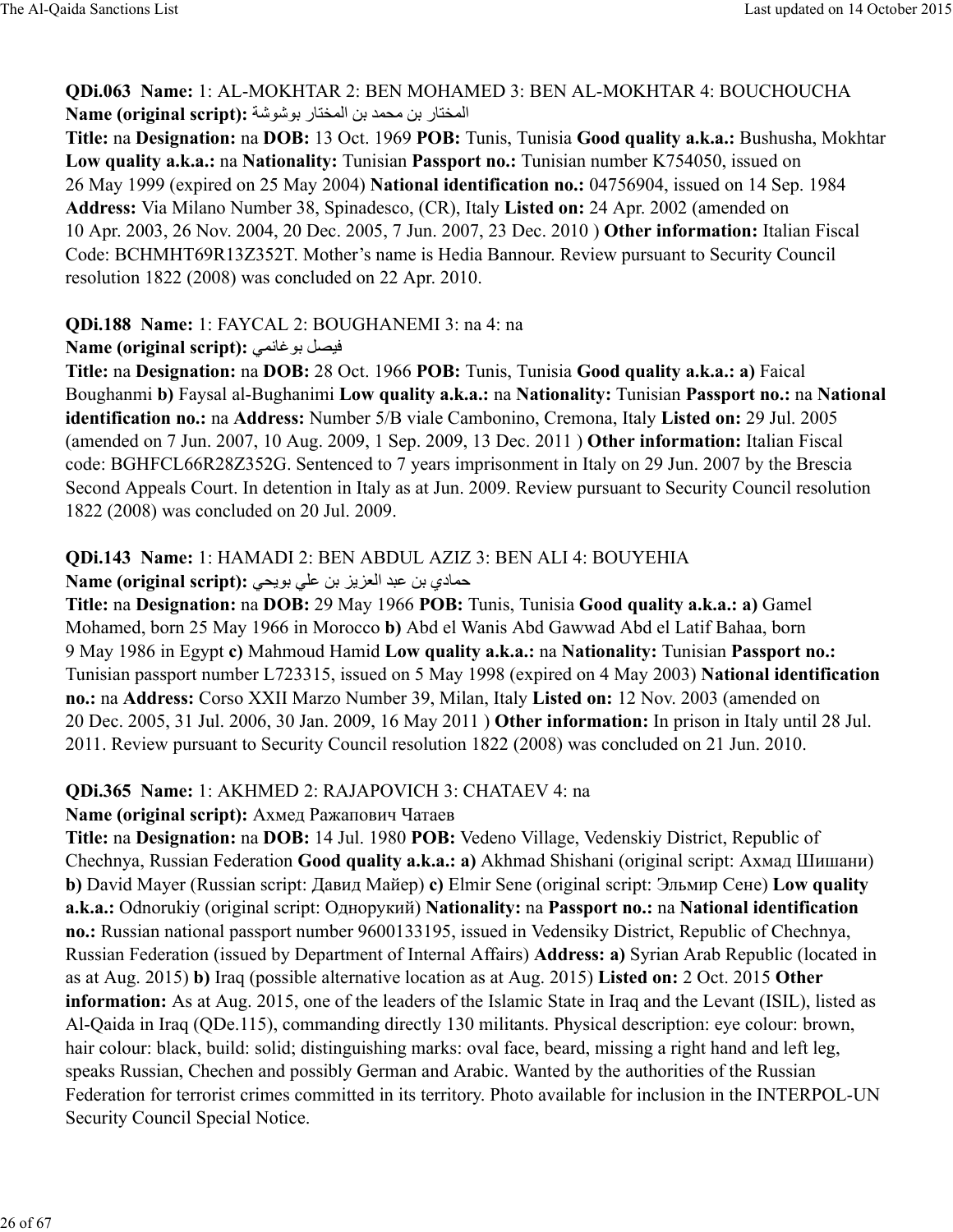### **QDi.312 Name:** 1: AAMIR 2: ALI 3: CHAUDHRY 4: na

#### **Name (original script):** ری÷>B× ûú= @\8=

**Title:** na **Designation:** na **DOB:** 3 Aug. 1986 **POB:** na **Good quality a.k.a.: a)** Aamir Ali Chaudary **b)** Aamir Ali Choudry **c)** Amir Ali Chaudry **Low quality a.k.a.:** Huzaifa **Nationality:** Pakistani **Passport no.:** Pakistani number BN 4196361, issued on 28 Oct. 2008 (expiring 27 Oct. 2013) **National identification no.:** Pakistani 33202-7126636-9 **Address:** na **Listed on:** 18 Oct. 2012 **Other information:** Electronics and explosives expert for Tehrik-e Taliban Pakistan (TTP) (QDe.132). Involved in attack planning for TTP. Provided financial and logistical support for TTP and participated in TTP-sponsored militant training.

#### **QDi.070 Name:** 1: YASSINE 2: CHEKKOURI 3: na 4: na

### **Name (original script):** ياسين شكوري

**Title:** na **Designation:** na **DOB:** 6 Oct. 1966 **POB:** Safi, Morocco **Good quality a.k.a.:** na **Low quality a.k.a.:** na **Nationality:** Moroccan **Passport no.:** Moroccan number F46947 **National identification no.:** (Moroccan national identity card H-135467) **Address:** 7th Street, Number 7, Hay Anas Safi, Morocco **Listed on:** 3 Sep. 2002 (amended on 7 Jun. 2007, 23 Dec. 2010 ) **Other information:** Mother's name is Feue Hlima Bent Barka and father's name is Abderrahmane Mohammed Ben Azzouz. Deported from Italy to Morocco on 26 Feb. 2004. Review pursuant to Security Council resolution 1822 (2008) was concluded on 21 Jun. 2010.

### **QDi.376 Name:** 1: PETER 2: CHERIF 3: na 4: na

**Title:** na **Designation:** na **DOB:** 26 Aug. 1982 **POB:** Paris, France **Good quality a.k.a.:** na **Low quality a.k.a.:** na **Nationality:** French **Passport no.:** na **National identification no.:** na **Address:** Al Mukalla, Hadramawt province, Yemen **Listed on:** 29 Sep. 2015 **Other information:** Member of Al-Qaida in the Arabian Peninsula (AQAP) (QDe.129). Convicted in absentia to five years in prison in France in 2012. Wanted by French authorities as of 2015.

#### **QDi.300 Name:** 1: MONIR 2: CHOUKA 3: na 4: na

**Title:** na **Designation:** na **DOB:** 30 Jul. 1981 **POB:** Bonn, Germany **Good quality a.k.a.:** na **Low quality a.k.a.:** Abu Adam **Nationality: a)** German **b)** Moroccan **Passport no.:** German passport number 5208323009, issued on 2 Feb. 2007, issued in Stadt Bonn, Germany (expires on 1 Feb. 2012) **National identification no.:** German national identity card number 5209530116, issued on 21 Jun. 2006, issued in Stadt Bonn, Germany (expired on 20 Jun. 2011) **Address:** Ungartenstraße 6, Bonn, 53229, Germany (previous) **Listed on:** 25 Jan. 2012 **Other information:** Associated with Islamic Movement of Uzbekistan (QDe.010). Brother of Yassin Chouka (QDi.301). Arrest warrant issued by the investigating judge of the German Federal Court of Justice on 5 Oct. 2010.

### **QDi.301 Name:** 1: YASSIN 2: CHOUKA 3: na 4: na

**Title:** na **Designation:** na **DOB:** 11 Dec. 1984 **POB:** Bonn, Germany **Good quality a.k.a.:** na **Low quality a.k.a.:** Abu Ibraheem **Nationality: a)** German **b)** Moroccan **Passport no.:** German passport number 5204893014, issued on 5 Oct. 2000, issued in Stadt Bonn, Germany (expired on 5 Oct. 2005) **National identification no.:** German national identity card number 5209445304, issued on 5 Sep. 2005, issued in Stadt Bonn, Germany (expired on 4 Sep. 2010) **Address:** Karl-Barth-Straße 14, Bonn, 53129, Germany (previous) **Listed on:** 25 Jan. 2012 **Other information:** Associated with Islamic Movement of Uzbekistan (QDe.010). Brother of Monir Chouka (QDi.300). Arrest warrant issued by the investigating judge of the German Federal Court of Justice on 5 Oct. 2010.

#### **QDi.141 Name:** 1: MAXAMED 2: CABDULLAAH 3: CIISE 4: na

**Title:** na **Designation:** na **DOB:** 8 Oct. 1974 **POB:** Kismaayo, Somalia **Good quality a.k.a.: a)** Maxamed Cabdullaahi Ciise **b)** Maxammed Cabdullaahi **c)** Cabdullah Mayamed Ciise **Low quality a.k.a.:** na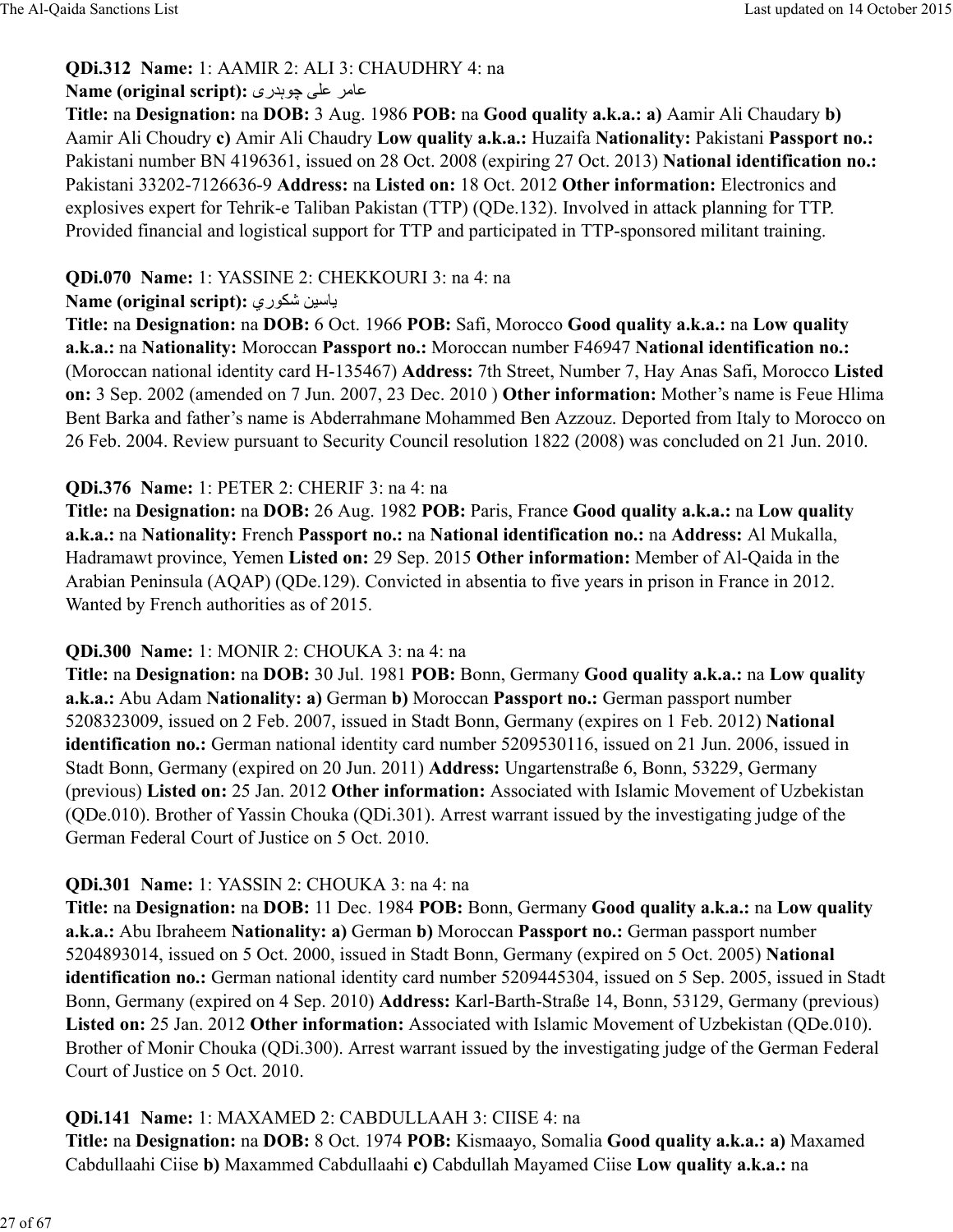### **Nationality:** Somali **Passport no.:** na **National identification no.:** na **Address:** Somalia **Listed on:** 12 Nov. 2003 (amended on 9 Sep. 2005, 30 Jan. 2009, 20 Apr. 2009, 21 Oct. 2010, 17 Aug. 2015 ) **Other information:** Present in Somalia as of Apr. 2009 following transfer from United Kingdom. Review pursuant to Security Council resolution 1822 (2008) was concluded on 21 Jun. 2010.

### **QDi.347 Name:** 1: DENIS 2: MAMADOU 3: GERHARD 4: CUSPERT

**Title:** na **Designation:** na **DOB:** 18 Oct. 1975 **POB:** Berlin, Germany **Good quality a.k.a.:** na **Low quality a.k.a.:** Abu Talha al-Almani **Nationality:** German **Passport no.:** na **National identification no.:** 2550439611, issued in District Friedrichshain-Kreuzberg of Berlin, Germany (issued on 22 Apr. 2010, expires on 21 Apr. 2020) **Address: a)** (Syria/Turkey border area (as at Jan. 2015)) **b)** Karl-Marx-Str. 210, Berlin, 12055, Germany (primary address) **Listed on:** 11 Feb. 2015 **Other information:** Physical description: eye colour: brown; hair colour: black; height: 178cm; Tattoos: BROKEN DREAMS in letters (on back) and landscape of Africa (on right upper arm). Father's name: Richard Luc-Giffard; Mother's name: Sigrid Cuspert. European arrest warrant issued by investigating judge at the Federal Court of Justice of Germany, dated 14 May 2014 and 5 Dec. 2014.

### **QDi.331 Name:** 1: ANDERS 2: CAMEROON 3: OSTENSVIG 4: DALE

**Title:** na **Designation:** na **DOB:** 19 Oct. 1978 **POB:** Oslo, Norway **Good quality a.k.a.:** na **Low quality a.k.a.: a)** Muslim Abu Abdurrahman **b)** Abu Abdurrahman the Norwegian **c)** Abu Abdurrahman the Moroccan **Nationality:** Norwegian **Passport no.:** na **National identification no.:** na **Address:** na **Listed on:** 23 Sep. 2014 **Other information:** Member of Al-Qaida in the Arabian Peninsula (AQAP) (QE.A.129.10). Physical description: eye colour: brown; hair colour: brown; height: 185 cm.

### **QDi.252 Name:** 1: AHMED 2: DEGHDEGH 3: na 4: na

#### **Name (original script): أحمد دغداغ)**

**Title:** na **Designation:** na **DOB:** 17 Jan. 1967 **POB:** Anser, Wilaya (province) of Jijel, Algeria **Good quality a.k.a.: a)** Abd El Illah **b)** Abdellillah dit Abdellah Ahmed dit Said **Low quality a.k.a.:** na **Nationality:** Algerian **Passport no.:** na **National identification no.:** na **Address:** Algeria **Listed on:** 3 Jul. 2008 (amended on 24 Mar. 2009, 15 Nov. 2012 ) **Other information:** Belongs to the leadership and is the finance chief of the Organization of Al-Qaida in the Islamic Maghreb (Qde.014). Mother's name is Zakia Chebira. Father's name is Lakhdar.

# **QDi.246 Name:** 1: REDENDO 2: CAIN 3: DELLOSA 4: na

**Title:** na **Designation:** na **DOB:** 15 May 1972 **POB:** Punta, Santa Ana, Manila, Philippines **Good quality a.k.a.: a)** Abu Ilonggo **b)** Brandon Berusa **c)** Abu Muadz **d)** Arnulfo Alvarado **e)** Habil Ahmad Dellosa **Low quality a.k.a.: a)** Dodong **b)** Troy **c)** Uthman **Nationality:** Filipino **Passport no.:** na **National identification no.:** na **Address:** 3111, Ma. Bautista, Punta, Santa Ana, Manila, Philippines **Listed on:** 4 Jun. 2008 (amended on 3 Jun. 2009, 13 Dec. 2011 ) **Other information:** Member of the Rajah Solaiman Movement (QDe.128) and linked to the Abu Sayyaf Group (QDe.001). Father's name is Fernando Rafael Dellosa. Mother's name is Editha Parado Cain. In detention in the Philippines as of Jan. 2010. Review pursuant to Security Council resolution 1822 (2008) was concluded on 13 May 2010.

### **QDi.243 Name:** 1: FELICIANO 2: SEMBORIO 3: DELOS REYES JR. 4: na

**Title:** Ustadz **Designation:** na **DOB:** 4 Nov. 1963 **POB:** Arco, Lamitan, Basilan, Philippines **Good quality a.k.a.: a)** Abubakar Abdillah **b)** Abdul Abdillah **Low quality a.k.a.:** na **Nationality:** Filipino **Passport no.:** na **National identification no.:** na **Address:** Philippines **Listed on:** 4 Jun. 2008 (amended on 3 Jun. 2009, 13 Dec. 2011 ) **Other information:** Member of the Rajah Solaiman Movement (Qde.128). Father's name is Feliciano Delos Reyes Sr. Mother's name is Aurea Semborio. In detention in the Philippines as of May 2011.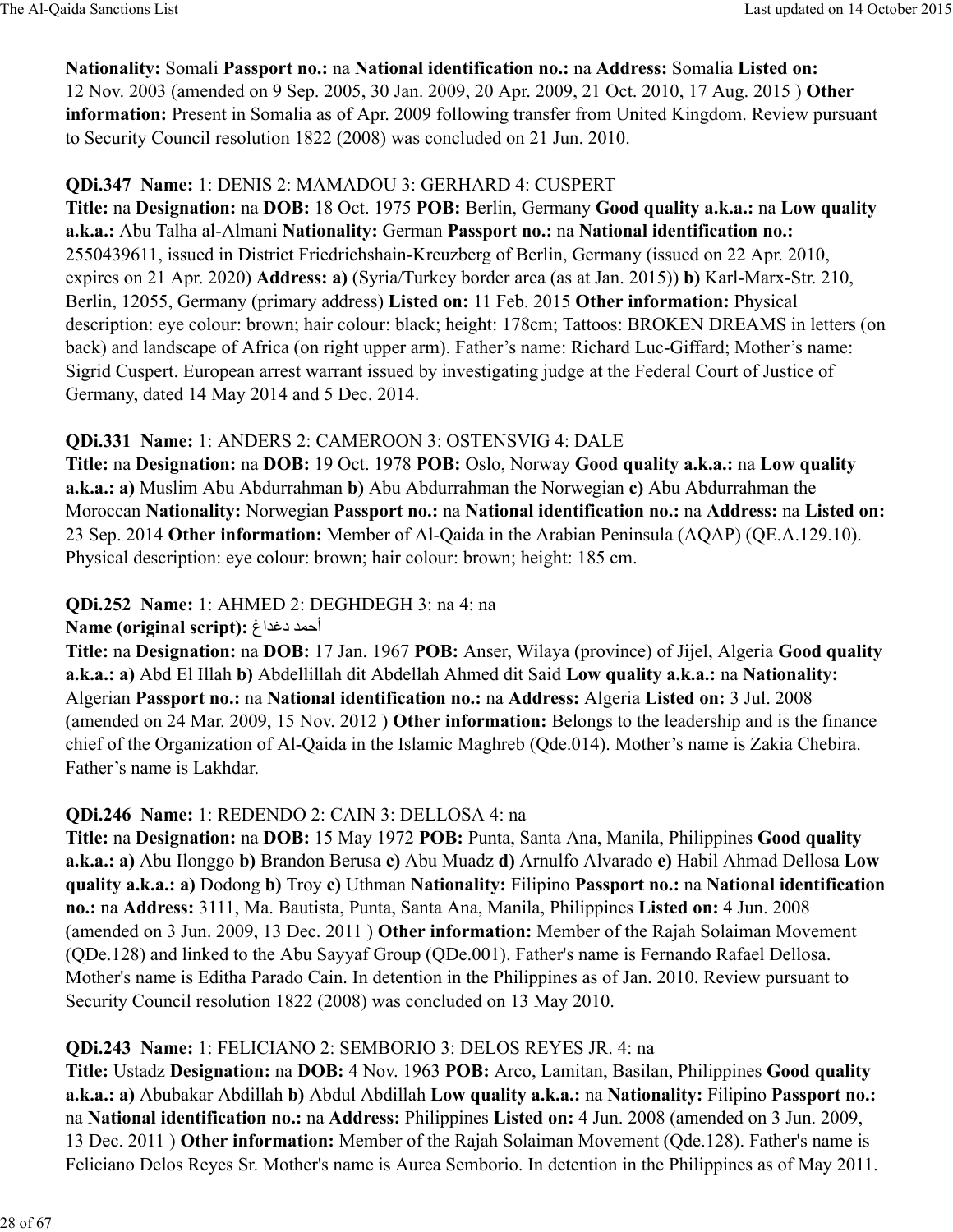Review pursuant to Security Council resolution 1822 (2008) was concluded on 13 May 2010.

### **QDi.164 Name:** 1: OTHMAN 2: DERAMCHI 3: na 4: na

**Name (original script):** عثمان درمشی

**Title:** na **Designation:** na **DOB:** 7 Jun. 1954 **POB:** Tighennif, Algeria **Good quality a.k.a.:** na **Low quality a.k.a.:** Abou Youssef **Nationality:** Algerian **Passport no.:** na **National identification no.:** na **Address:** Algeria **Listed on:** 17 Mar. 2004 (amended on 26 Nov. 2004, 21 Dec. 2007, 2 Dec. 2008, 3 Jun. 2009, 25 Jan. 2010, 16 May 2011 ) **Other information:** Italian Fiscal Code DRMTMN54H07Z301T. Deported from Italy to Algeria on 22 Aug. 2008. Father in law of Djamel Lounici (QDi.155). Review pursuant to Security Council resolution 1822 (2008) was concluded on 28 Sep. 2009.

### **QDi.245 Name:** 1: PIO 2: ABOGNE 3: DE VERA 4: na

**Title:** na **Designation:** na **DOB:** 19 Dec. 1969 **POB:** Bagac, Bagamanok, Catanduanes, Philippines **Good quality a.k.a.:** Ismael De Vera **Low quality a.k.a.: a)** Khalid **b)** Ismael **c)** Ismail **d)** Manex **e)** Tito Art **f)** Dave **g)** Leo **Nationality:** Filipino **Passport no.:** na **National identification no.:** na **Address:** Concepcion, Zaragosa, Nueva Ecija, Philippines **Listed on:** 4 Jun. 2008 (amended on 3 Jun. 2009, 13 Dec. 2011 ) **Other information:** Member of the Rajah Solaiman Movement (QDe.128), Abu Sayyaf Group (Qde.001) and Jemaah Islamiyah (Qde.092). Father's name is Honorio Devera. Mother's name is Fausta Abogne. In detention in the Philippines as of May 2011. Review pursuant to Security Council resolution 1822 (2008) was concluded on 13 May 2010.

**QDi.169 Name:** 1: DHOU 2: EL-AICH 3: na 4: na

**Name (original script):** Ÿcd:ا ذو

**Title:** na **Designation:** na **DOB:** 5 Aug. 1964 **POB:** Blida, Algeria **Good quality a.k.a.:** Abdel Hak **Low quality a.k.a.:** na **Nationality:** Algerian **Passport no.:** na **National identification no.:** na **Address:** na **Listed on:** 3 May 2004 (amended on 12 Apr. 2006, 7 Apr. 2008, 13 Dec. 2011 ) **Other information:** Confirmed to have died in Chad on 8 Mar. 2004. Review pursuant to Security Council resolution 1822 (2008) was concluded on 27 Jul. 2010.

### **QDi.342 Name:** 1: OUMAR 2: DIABY 3: na 4: na

**Title:** na **Designation:** na **DOB:** 5 Aug. 1975 **POB:** Dakar, Senegal **Good quality a.k.a.:** na **Low quality a.k.a.: a)** Omsen **b)** Oumar Omsen **Nationality:** Senegalese **Passport no.:** na **National identification no.:** na **Address:** Syrian Arab Republic (located in) **Listed on:** 23 Sep. 2014 **Other information:** A leader of an armed group linked to Al-Nusrah Front for the People of the Levant (QDe.137) and a key facilitator for a Syrian foreign terrorist fighter network. Active in terrorist propaganda through the Internet.

# **QDi.167 Name:** 1: KAMEL 2: DJERMANE 3: na 4: na

### **Name (original script):** كمال جرمان

**Title:** na **Designation:** na **DOB:** 12 Oct. 1965 **POB:** Oum el Bouaghi, Algeria **Good quality a.k.a.: a)** Bilal **b)** Adel **c)** Fodhil **d)** Abou Abdeljalil **Low quality a.k.a.:** na **Nationality:** Algerian **Passport no.:** na **National identification no.:** na **Address:** Algeria **Listed on:** 3 May 2004 (amended on 7 Apr. 2008, 13 Dec. 2011 ) **Other information:** In detention in Algeria as at April 2010. Arrest warrant issued by the German authorities on 9 Oct. 2003 for involvement in kidnapping. Former member of the Katibat Tarek Ibn Ziad of The Organization of Al-Qaida in the Islamic Maghreb (QDe.014). Review pursuant to Security Council resolution 1822 (2008) was concluded on 27 Jul. 2010.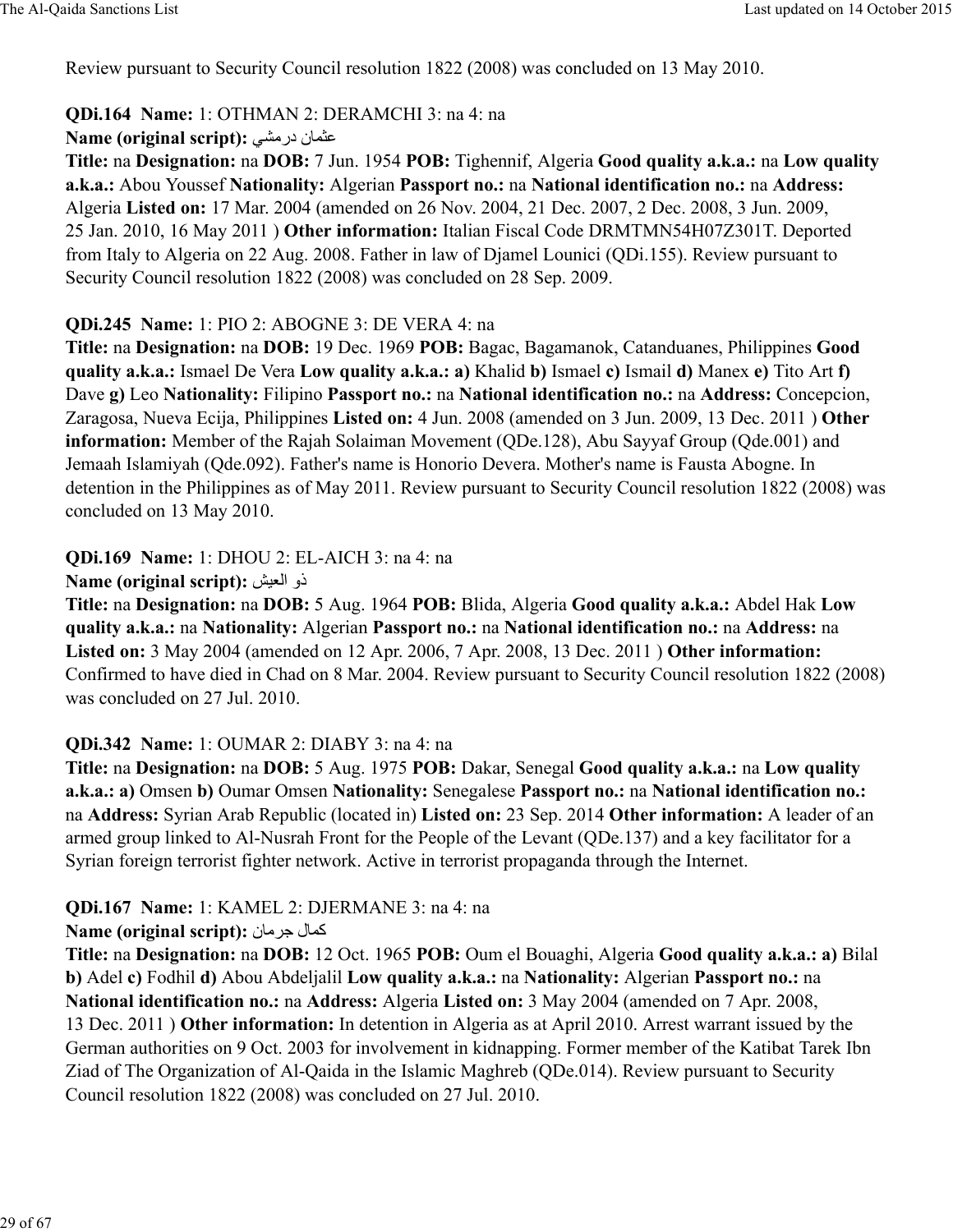### **QDi.249 Name:** 1: YAHIA 2: DJOUADI 3: na 4: na

### **Name (original script):** يحي جو ادي

**Title:** na **Designation:** na **DOB:** 1 Jan. 1967 **POB:** M'Hamid, Wilaya (province) of Sidi Bel Abbes, Algeria **Good quality a.k.a.: a)** Yahia Abou Ammar **b)** Abou Ala **Low quality a.k.a.:** na **Nationality:** Algerian **Passport no.:** na **National identification no.:** na **Address:** na **Listed on:** 3 Jul. 2008 (amended on 15 Nov. 2012 ) **Other information:** Belongs to the leadership of the Organization of Al-Qaida in the Islamic Maghreb (listed under permanent reference number QDe.014). Located in Northern Mali as of Jun. 2008. Mother's name is Zohra Fares. Father's name is Mohamed.

### **QDi.232 Name:** 1: ABDELMALEK 2: DROUKDEL 3: na 4: na

### **Name (original script):** ال>ñدرو ⁄:8]:ا> 9=

**Title:** na **Designation:** na **DOB:** 20 Apr. 1970 **POB:** Meftah, Wilaya of Blida, Algeria **Good quality a.k.a.:** Abou Mossaab Abdelouadoud **Low quality a.k.a.:** na **Nationality:** Algerian **Passport no.:** na **National identification no.:** na **Address:** Algeria **Listed on:** 27 Aug. 2007 (amended on 7 Apr. 2008, 13 Dec. 2011 ) **Other information:** Head of The Organization of Al-Qaida in the Islamic Maghreb (ODe.014). Sentenced in absentia to life imprisonment in Algeria on 21 March 2007. Father's name is Rabah Droukdel. Mother's name is Z'hour Zdigha. Review pursuant to Security Council resolution 1822 (2008) was concluded on 4 May 2009.

### **QDi.095 Name:** 1: LIONEL 2: DUMONT 3: na 4: na

**Title:** na **Designation:** na **DOB:** 21 Jan. 1971 **POB:** Roubaix, France **Good quality a.k.a.: a)** Jacques Brougere **b)** Abu Hamza **c)** Di Karlo Antonio **d)** Merlin Oliver Christian Rene **e)** Arfauni Imad Ben Yousset Hamza **f)** Imam Ben Yussuf Arfaj **g)** Abou Hamza **h)** Arfauni Imad **Low quality a.k.a.: a)** Bilal **b)** Hamza **c)** Koumkal **d)** Kumkal **e)** Merlin **f)** Tinet **g)** Brugere **h)** Dimon **Nationality:** French **Passport no.:** na **National identification no.:** na **Address:** France **Listed on:** 25 Jun. 2003 (amended on 22 Nov. 2004, 26 Nov. 2004, 2 Jul. 2007, 17 Oct. 2007, 24 Mar. 2009, 6 Aug. 2010 ) **Other information:** In custody in France as of May 2004. Sentenced to 25 years imprisonment in France in 2007. Review pursuant to Security Council resolution 1822 (2008) was concluded on 15 Jun. 2010.

### **QDi.111 Name:** 1: AGUS 2: DWIKARNA 3: na 4: na

**Title:** na **Designation:** na **DOB:** 11 Aug. 1964 **POB:** Makassar, South Sulawesi, Indonesia **Good quality a.k.a.:** na **Low quality a.k.a.:** na **Nationality:** Indonesian **Passport no.:** Indonesian Travel document number XD253038 **National identification no.:** na **Address:** Indonesia **Listed on:** 9 Sep. 2003 (amended on 26 Nov. 2004, 14 May 2014 ) **Other information:** Arrested 13 Mar. 2002, sentenced 12 July 2002 in the Philippines. Released from custody in the Philippines on 1 Jan. 2014 and subsequently deported to Indonesia. Physical description: height 165 cm. Photo available for inclusion in the INTERPOL-UN Security Council Special Notice. Review pursuant to Security Council resolution 1822 (2008) was concluded on 25 May 2010.

# **QDi.142 Name:** 1: RADI 2: ABD EL SAMIE 3: ABOU EL YAZID 4: EL AYASHI

# راضي عبد السميع أبواليزيد العياشي: Name (original script):

**Title:** na **Designation:** na **DOB:** 2 Jan. 1972 **POB:** El Gharbia, Egypt **Good quality a.k.a.:** na **Low quality a.k.a.:** Mera'i **Nationality:** na **Passport no.:** na **National identification no.:** na **Address:** Via Cilea 40, Milan, Italy (Domicile) **Listed on:** 12 Nov. 2003 (amended on 9 Sep. 2005, 21 Dec. 2007, 16 May 2011 ) **Other information:** Sentenced to ten years of imprisonment by the Court of first instance of Milan on 21 Sep. 2006. In custody in Italy. Due for release on 6 Jan. 2012. Subject to expulsion from Italy after serving the sentence. Review pursuant to Security Council resolution 1822 (2008) was concluded on 21 Jun. 2010.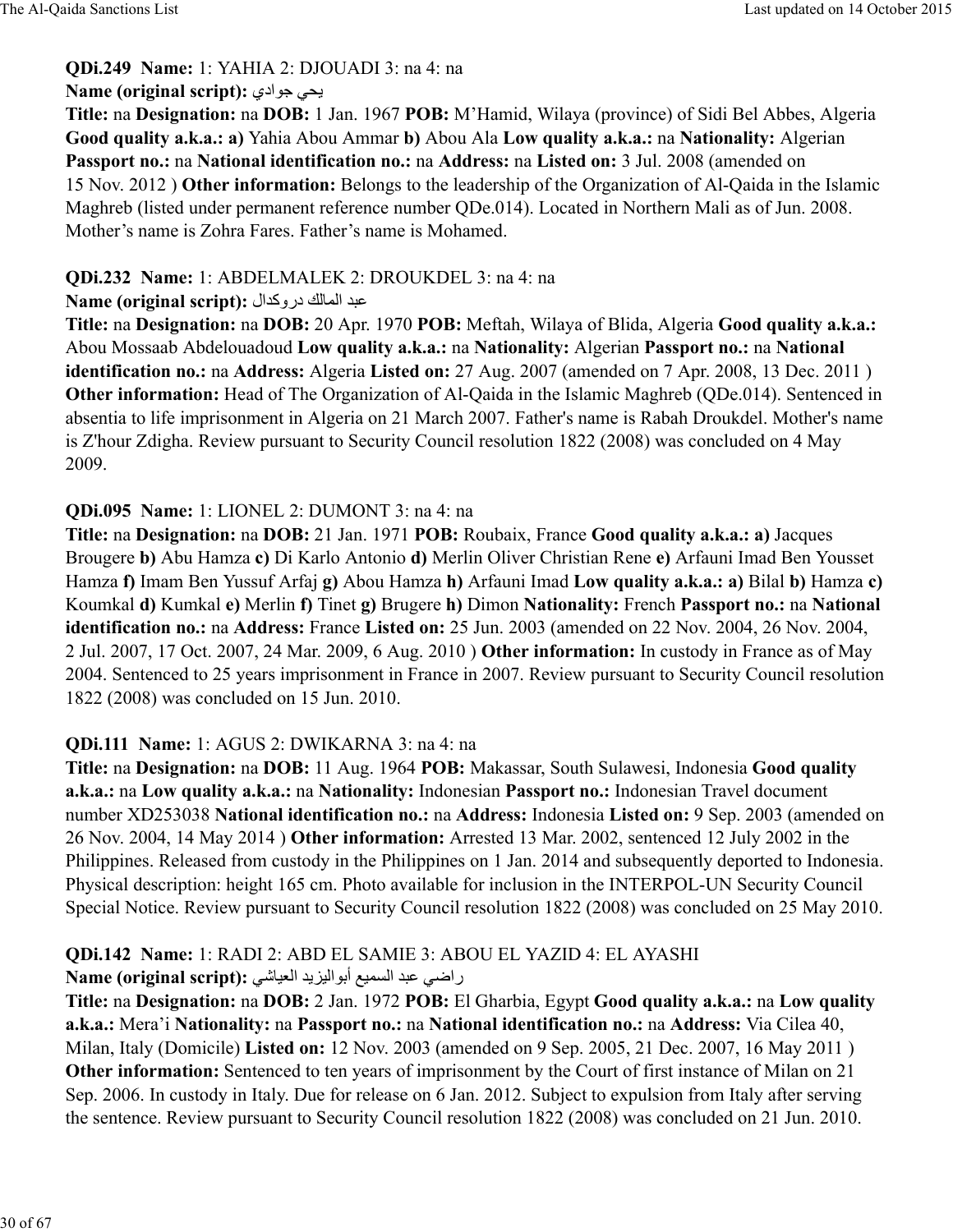### **QDi.262 Name:** 1: REDOUANE 2: EL HABHAB 3: na 4: na

**Title:** na **Designation:** na **DOB:** 20 Dec. 1969 **POB:** Casablanca, Morocco **Good quality a.k.a.:** Abdelrahman **Low quality a.k.a.:** na **Nationality: a)** German **b)** Moroccan **Passport no.:** German number 1005552350, issued on 27 Mar. 2001 ( by Municipality of Kiel, Germany, expired on 26 Mar. 2011) **National** identification no.: German federal identity card number 1007850441, issued on 27 Mar. 2001 (by Municipality of Kiel, Germany, expired on 26 Mar. 2011) **Address:** lltisstrasse 58, 24143 Kiel, Germany (previous address) **Listed on:** 12 Nov. 2008 (amended on 30 Jan. 2009, 24 Mar. 2009, 15 Nov. 2012 ) **Other information:** Released from custody in Germany in Apr. 2012.

### **QDi.082 Name:** 1: MOUNIR 2: EL MOTASSADEQ 3: na 4: na

### **Name (original script):** منير المتصدق

**Title:** na **Designation:** na **DOB:** 3 Apr. 1974 **POB:** Marrakesh, Morocco **Good quality a.k.a.:** Mounir el Moutassadeq **Low quality a.k.a.:** na **Nationality:** Moroccan **Passport no.:** Moroccan Passport H 236483 **National identification no.:** Moroccan national identity card E-491591 **Address:** (In prison in Germany) **Listed on:** 30 Sep. 2002 (amended on 26 Nov. 2004, 7 Sep. 2007, 23 Dec. 2010 ) **Other information:** Arrested on 28 Nov. 2001 and found guilty in Germany of being an accessory to murder and of membership in a terrorist organization and sentenced to 15 years of imprisonment on 8 Jan. 2007. Father's name is Brahim Brik. Mother's name is Habiba Abbes. Review pursuant to Security Council resolution 1822 (2008) was concluded on 20 May 2010.

# **QDi.065 Name:** 1: ABD EL KADER 2: MAHMOUD 3: MOHAMED 4: EL SAYED

Name (original script): عبد القادر محمود محمد السيد

**Title:** na **Designation:** na **DOB:** 26 Dec. 1962 **POB:** Egypt **Good quality a.k.a.: a)** Es Sayed, Kader **b)** Abdel Khader Mahmoud Mohamed el Sayed **Low quality a.k.a.:** na **Nationality:** Egyptian **Passport no.:** na **National identification no.:** na **Address:** na **Listed on:** 24 Apr. 2002 (amended on 26 Nov. 2004, 7 Jun. 2007, 16 May 2011 ) **Other information:** Italian Fiscal Code: SSYBLK62T26Z336L. Sentenced to 8 years imprisonment in Italy on 2 February 2004. Considered a fugitive from justice by the Italian authorities. Review pursuant to Security Council resolution 1822 (2008) was concluded on 22 Apr. 2010.

### **QDi.064 Name:** 1: SAMI 2: BEN KHAMIS 3: BEN SALEH 4: ELSSEID

Mame (original script): سامي بن خميس بن صالح الصيد

**Title:** na **Designation:** na **DOB:** 10 Feb. 1968 **POB:** Menzel Jemil, Bizerte, Tunisia **Good quality a.k.a.:** Omar El Mouhajer **Low quality a.k.a.:** Saber **Nationality:** Tunisian **Passport no.:** (Tunisian passport number K929139, issued on 14 Feb. 1995, expired on 13 Feb. 2000) **National identification no.: a)** (00319547 issued on 8 Dec. 1994) **b)** (Italian Fiscal Code: SSDSBN68B10Z352F) **Address:** Ibn Al-Haythman Street, Number 6, Manubah, Tunis, Tunisia **Listed on:** 24 Apr. 2002 (amended on 10 Apr. 2003, 26 Nov. 2004, 9 Sep. 2005, 20 Dec. 2005, 7 Jun. 2007, 21 Dec. 2007, 10 Aug. 2009, 23 Dec. 2010, 24 Nov. 2014 ) **Other information:** Mother's name is Beya Al-Saidani. Deported from Italy to Tunisia on 2 Jun. 2008. Imprisoned in Tunisia in Aug. 2014. Review pursuant to Security Council resolution 1822 (2008) was concluded on 22 Apr. 2010.

### **QDi.096 Name:** 1: MOUSSA 2: BEN OMAR 3: BEN ALI 4: ESSAADI

### Name (original script): موسى بن عمر بن على السعدي

**Title:** na **Designation:** na **DOB:** 4 Dec. 1964 **POB:** Tabarka, Tunisia **Good quality a.k.a.:** na **Low quality a.k.a.: a)** Dah Dah **b)** Abdelrahmman **c)** Bechir **Nationality:** Tunisian **Passport no.:** (Tunisian passport number L335915, issued in Milan, Italy on 8 Nov. 1996, expired on 7 Nov. 2001) **National identification no.:** na **Address:** Tunisia **Listed on:** 25 Jun. 2003 (amended on 20 Dec. 2005, 17 Oct. 2007, 10 Aug. 2009, 16 May 2011, 20 Jul. 2012 ) **Other information:** Considered a fugitive from justice by the Italian authorities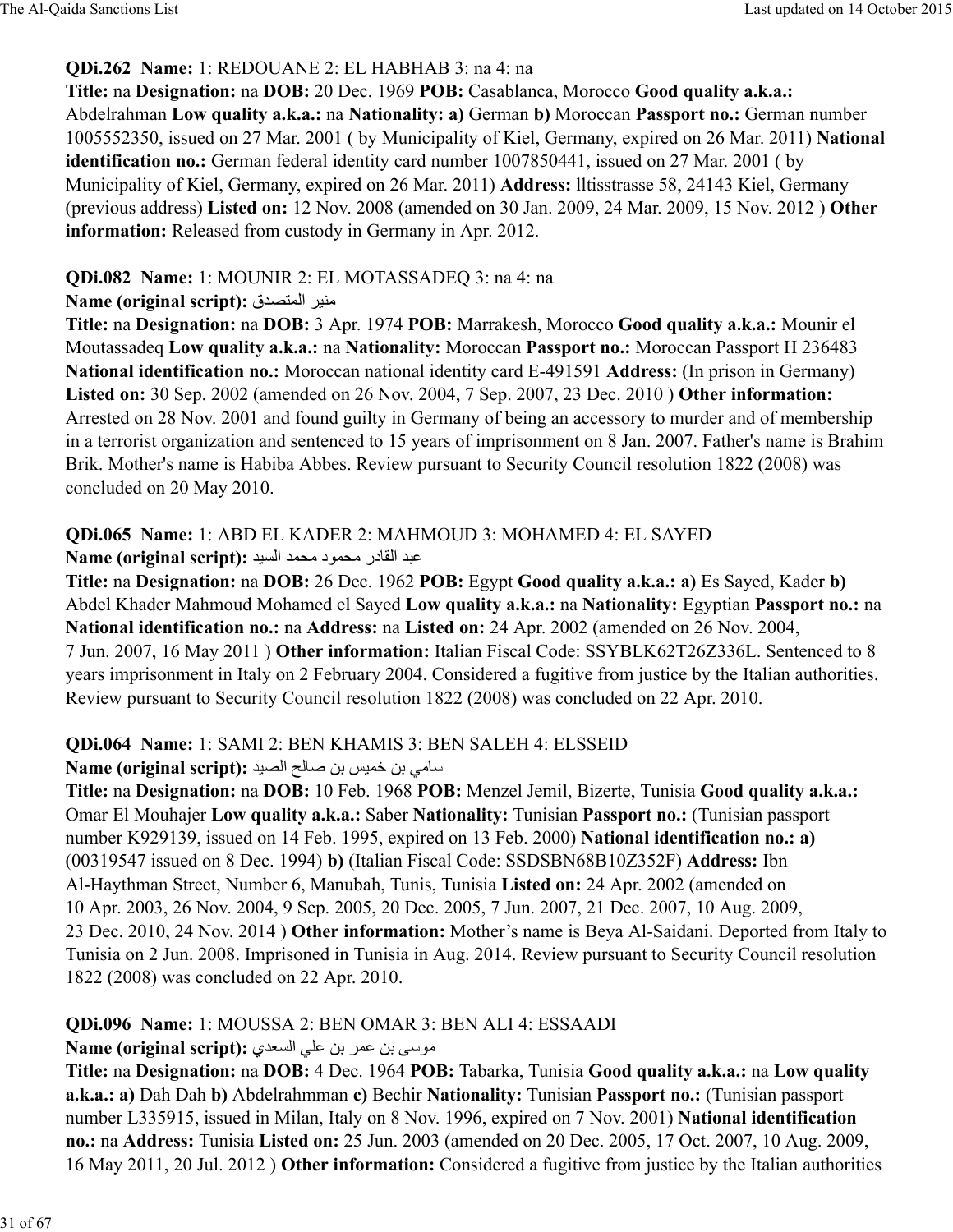(as of Nov. 2009). Left Sudan to Tunisia in 2011. Review pursuant to Security Council resolution 1822 (2008) was concluded on 15 Jun. 2010.

# **QDi.083 Name:** 1: ZAKARYA 2: ESSABAR 3: na 4: na

**Name (original script):** زكريا الصبار

**Title:** na **Designation:** na **DOB:** 3 Apr. 1977 **POB:** Essaouria, Morocco **Good quality a.k.a.:** Zakariya Essabar **Low quality a.k.a.:** na **Nationality:** Moroccan **Passport no.: a)** Moroccan passport number M 271351 (issued on 24 Oct. 2000 by the Embassy of Morocco in Berlin) **b)** Moroccan passport number K-348486 **National identification no.: a)** Moroccan National Identity number E-189935 **b)** Moroccan National Identity Card number G-0343089 **Address:** na **Listed on:** 30 Sep. 2002 (amended on 26 Nov. 2004, 10 Jun. 2011 ) **Other information:** Father's name is Mohamed ben Ahmed. Mother's name is Sfia bent Toubali. Review pursuant to Security Council resolution 1822 (2008) was concluded on 20 May 2010.

### **QDi.352 Name:** 1: MAULANA 2: FAZLULLAH 3: na 4: na

**Title:** na **Designation:** na **DOB:** 1974 **POB:** Kuza Bandai village, Swat Valley, Khyber Pakhtunkhawa Province, Pakistan **Good quality a.k.a.: a)** Mullah Fazlullah **b)** Fazal Hayat **Low quality a.k.a.:** Mullah Radio **Nationality:** na **Passport no.:** na **National identification no.:** na **Address:** (Afghanistan / Pakistan border region) **Listed on:** 7 Apr. 2015 **Other information:** Commander of Tehrik-e Taliban Pakistan (TTP) (QDe.132) since 7 Nov. 2013. Led the local TTP in Pakistan's northwest valley of Swat from 2007 to 2009.

### **QDi.251 Name:** 1: SALAH EDDINE 2: GASMI 3: na 4: na

### **Name (original script):** 6[e87 ¢:8£

**Title:** na **Designation:** na **DOB:** 13 Apr. 1971 **POB:** Zeribet El Oued, Wilaya (province) of Biskra, Algeria **Good quality a.k.a.:** Abou Mohamed Salah **Low quality a.k.a.:** Bounouadher **Nationality:** Algerian **Passport no.:** na **National identification no.:** na **Address:** Algeria **Listed on:** 3 Jul. 2008 (amended on 24 Mar. 2009, 15 Nov. 2012, 14 Mar. 2013 ) **Other information:** Belongs to the leadership and is in charge of information committee of the Organization of Al-Qaida in the Islamic Maghreb (QDe.014). Mother's name is Yamina Soltane. Father's name is Abdelaziz. Associated with Abdelmalek Droukdel (QDi.232). Arrested in Algeria on 16 Dec. 2012.

# **QDi.366 Name:** 1: TARKHAN 2: ISMAILOVICH 3: GAZIEV 4: na

### **Name (original script):** Тархан Исмаилович Газиев

**Title:** na **Designation:** na **DOB:** 11 Nov. 1965 **POB:** Bugaroy Village, Itum-Kalinskiy District, Republic of Chechnya, Russian Federation **Good quality a.k.a.: a)** Ramzan Oduev (original script: Рамзан Одуев) **b)** Tarkhan Isaevich Gaziev (original script: Тархан Исаевич Газиев) **c)** Husan Isaevich Gaziev (original script: Хусан Исаевич Газиев) **d)** Umar Sulimov (original script: Умар Сулимов) **Low quality a.k.a.: a)** Wainakh (original script: Вайнах) **b)** Sever (original script: Север) **c)** Abu Bilalal (original script: Абу-Билал) **d)** Abu Yasir (original script: Абу Ясир) **e)** Abu Asim (original script: Абу Ясим) **f)** Husan (original script: Хусан) **Nationality:** (Not registered as a citizen of the Russian Federation) **Passport no.:** Russian foreign travel passport number 620169661 **National identification no.:** na **Address: a)** Syrian Arab Republic (located in as at Aug. 2015) **b)** Iraq (possible alternative location as at Aug. 2015) **Listed on:** 2 Oct. 2015 **Other information:** As at Aug. 2015, leads Jamaat Tarkhan, a terrorist group that forms part of the Islamic State in Iraq and the Levant, listed as Al-Qaida in Iraq (QDe.115). Wanted by the authorities of the Russian Federation for terrorist crimes committed in its territory. Photo available for inclusion in the INTERPOL-UN Security Council Special Notice.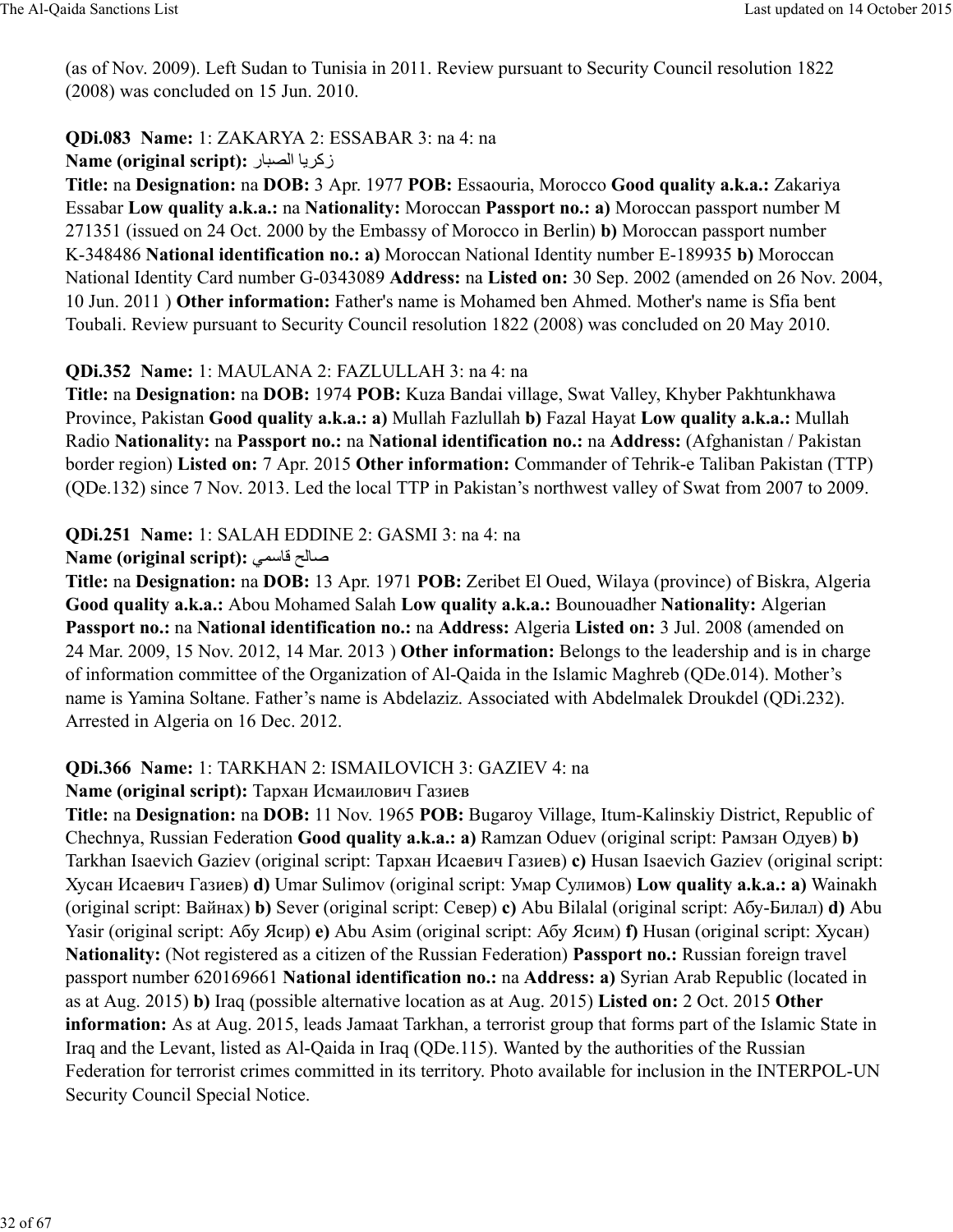#### **QDi.259 Name:** 1: FRITZ 2: MARTIN 3: GELOWICZ 4: na

**Title:** na **Designation:** na **DOB:** 1 Sep. 1979 **POB:** Munich, Germany **Good quality a.k.a.: a)** Robert Konars, born 10 Apr. 1979 in Liege, Belgium **b)** Markus Gebert **Low quality a.k.a.: a)** Malik **b)** Benzl **c)** Bentley **Nationality:** German **Passport no.:** German number 7020069907, issued in Ulm, Germany (expired on 11 May 2010.) **National identification no.:** German Federal Identity Card number 7020783883, issued in Ulm, Germany (expired on 10 Jun. 2008.) **Address: a)** (In prison in Germany (since Sep. 2007).) **b)** Böfinger Weg 20, Ulm, 89075, Germany (previous address) **Listed on:** 27 Oct. 2008 (amended on 13 Dec. 2011 ) **Other information:** Associated with the Islamic Jihad Union (IJU), also known as the Islamic Jihad Group (QDe.119). Associated with Daniel Martin Schneider (QDi.260) and Adem Yilmaz (QDi.261). In detention in Germany as of Jun. 2010.

### **QDi.028 Name:** 1: AHMED 2: KHALFAN 3: GHAILANI 4: na

**Title:** na **Designation:** na **DOB: a)** 14 Mar. 1974 **b)** 13 Apr. 1974 **c)** 14 Apr. 1974 **d)** 1 Aug. 1970 **POB:** Zanzibar, Tanzania **Good quality a.k.a.: a)** Ahmad, Abu Bakr **b)** Ahmed, Abubakar **c)** Ahmed, Abubakar K. **d)** Ahmed, Abubakar Khalfan **e)** Ahmed, Abubakary K. **f)** Ahmed, Ahmed Khalfan **g)** Ali, Ahmed Khalfan **h)** Ghailani, Abubakary Khalfan Ahmed **i)** Ghailani, Ahmed **j)** Ghilani, Ahmad Khalafan **k)** Hussein, Mahafudh Abubakar Ahmed Abdallah **l)** Khalfan, Ahmed **m)** Mohammed, Shariff Omar **n)** Haythem al-Kini **Low quality a.k.a.: a)** Ahmed The Tanzanian **b)** Foopie **c)** Fupi **d)** Ahmed, A **e)** Al Tanzani, Ahmad **f)** Bakr, Abu **g)** Khabar, Abu **Nationality:** Tanzanian **Passport no.:** na **National identification no.:** na **Address:** United States of America **Listed on:** 17 Oct. 2001 (amended on 27 Jul. 2007, 21 Oct. 2010 ) **Other information:** Apprehended in July 2004 and in custody for trial in the United States of America, as at October 2010. Review pursuant to Security Council resolution 1822 (2008) was concluded on 21 Jun. 2010.

#### **QDi.250 Name:** 1: AMOR 2: MOHAMED 3: GHEDEIR 4: na

#### **Name (original script):** عمر محمد قدير

**Title:** na **Designation:** na **DOB:** Approximately 1958 **POB:** Deb-Deb, Amenas, Wilaya (province) of Illizi, Algeria **Good quality a.k.a.: a)** Abdelhamid Abou Zeid **b)** Youcef Adel **c)** Abou Abdellah **d)** Abid Hammadou, born 12 Dec. 1965 in Touggourt, Wilaya (province) of Ouargla, Algeria (previously listed as) **Low quality a.k.a.:** na **Nationality:** Algerian **Passport no.:** na **National identification no.:** na **Address:** na **Listed on:** 3 Jul. 2008 (amended on 10 May 2012, 15 Nov. 2012 ) **Other information:** Associated with the Organization of Al-Qaida in the Islamic Maghreb (QDe.014). Located in Northern Mali as of Jun. 2008. Mother's name is Benarouba Bachira. Father's name is Mabrouk. He usurped the identity of Abid Hammadou, who allegedly died in Chad in 2004.

### **QDi.367 Name:** 1: ZAURBEK 2: SALIMOVICH 3: GUCHAEV 4: na

#### **Name (original script):** Заурбек Салимович Гучаев

**Title:** na **Designation:** na **DOB:** 7 Sep. 1975 **POB:** Chegem-1 Village, Chegemskiy District, Republic of Kabardino-Balkaria, Russian Federation **Good quality a.k.a.:** na **Low quality a.k.a.: a)** Bach (original script: Бэч) **b)** Fackih (original script: Факих) **c)** Vostochniy (original script: Восточный) **d)** Muslim (original script: Муслим) **e)** Aziz (original script: Азиз) **f)** Abdul Aziz (original script: Абул Азиз) **Nationality:** Russian **Passport no.:** Russian foreign travel passport number 622641887 **National identification no.:** Russian national passport 8304661431 **Address: a)** Syrian Arab Republic (located in as at Aug. 2015) **b)** Iraq (possible alternative location as at Aug. 2015) **Listed on:** 2 Oct. 2015 **Other information:** As at Aug. 2015, one of the leaders of the Army of Emigrants and Supporters (QDe.148). Wanted by the authorities of the Russian Federation for terrorist crimes committed in its territory. Photo available for inclusion in the INTERPOL-UN Security Council Special Notice.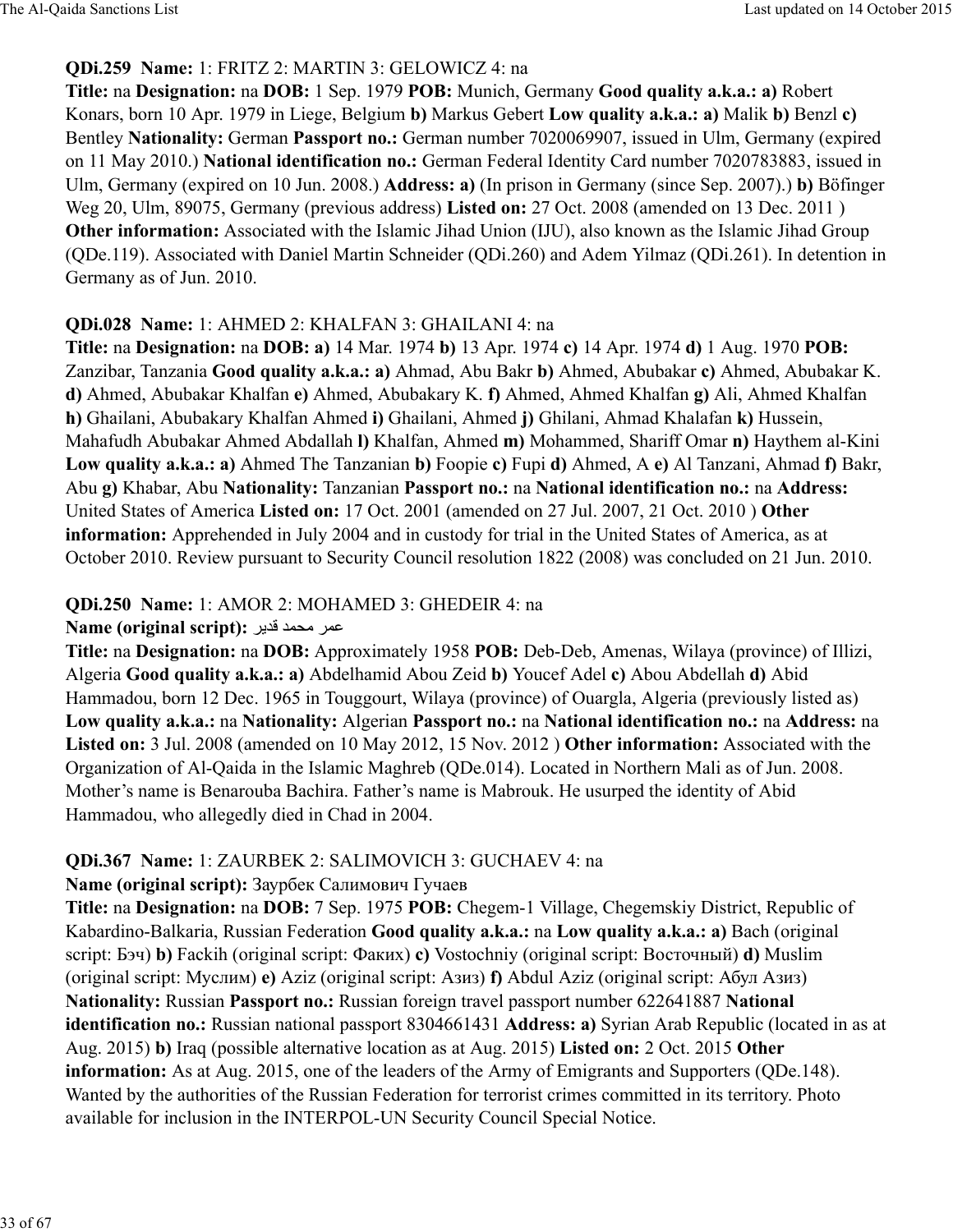### **QDi.341 Name:** 1: KEVIN 2: GUIAVARCH 3: na 4: na

**Title:** na **Designation:** na **DOB:** 12 Mar. 1993 **POB:** Paris, France **Good quality a.k.a.:** na **Low quality a.k.a.:** na **Nationality:** na **Passport no.:** na **National identification no.:** na **Address:** Syrian Arab Republic (located in since 2012) **Listed on:** 23 Sep. 2014 **Other information:** French terrorist fighter who travelled to Syria and joined Al-Nusrah Front for the People of the Levant (QDe.137). Facilitator of foreign terrorist fighters from France to Syria. Activist in violent propaganda through the Internet.

### **QDi.218 Name:** 1: GUN GUN 2: RUSMAN 3: GUNAWAN 4: na

**Title:** na **Designation:** na **DOB:** 6 Jul. 1977 **POB:** Cianjur, West Java, Indonesia **Good quality a.k.a.: a)** Gunawan, Rusman **b)** Abd Al-Hadi **c)** Abdul Hadi **d)** Abdul Karim **e)** Bukhori **f)** Bukhory **Low quality a.k.a.:** na **Nationality:** Indonesian **Passport no.:** na **National identification no.:** na **Address:** na **Listed on:** 21 Apr. 2006 (amended on 13 Dec. 2011 ) **Other information:** Brother of Nurjaman Riduan Isamuddin (QDi.087). Review pursuant to Security Council resolution 1822 (2008) was concluded on 8 Jun. 2010.

### **QDi.003 Name:** 1: SALIM 2: AHMAD 3: SALIM 4: HAMDAN

Name (original script): سالم أحمد سالم حمدا*ن* 

**Title:** na **Designation:** na **DOB:** 1965 **POB: a)** Al-Mukalla, Yemen **b)** AI-Mukala, Yemen **Good quality a.k.a.: a)** Saqr Al-Jaddawi (اوي>ò:ا@ q£ ócyõ:ا(**b)** Saqar Al Jadawi **c)** Saqar Aljawadi **d)** Salem Ahmed Salem Hamdan **Low quality a.k.a.:** na **Nationality:** Yemeni **Passport no.:** Yemeni number 00385937 **National identification no.:** na **Address: a)** Shari Tunis, Sana'a, Yemen (previous address) **b)** (Located in Yemen since Nov. 2008) **Listed on:** 25 Jan. 2001 (amended on 25 Jul. 2006, 23 Apr. 2007, 30 Jan. 2009, 17 Jul. 2009, 25 Jan. 2010 ) **Other information:** Driver and private bodyguard to Usama bin Laden (deceased) from 1996 until 2001. Transferred from United States custody to Yemen in Nov. 2008. Review pursuant to Security Council resolution 1822 (2008) was concluded on 8 Jul. 2010.

# **QDi.068 Name:** 1: ADEL 2: BEN AL-AZHAR 3: BEN YOUSSEF 4: HAMDI

### =8دل بh اÂزھ@ بh يeB •ح]>ي **:(script original (Name**

**Title:** na **Designation:** na **DOB:** 14 Jul. 1970 **POB:** Tunis, Tunisia **Good quality a.k.a.:** Adel ben al- Azhar ben Youssef ben Soltane, born 14 Jul. 1970 in Tunis, Tunisia (formerly listed as) **Low quality a.k.a.:** Zakariya **Nationality:** Tunisian **Passport no.:** (Tunisian passport number M408665, issued on 4 Oct. 2000, expired 3 Oct. 2005) **National identification no.: a)** (Tunisian national identity number W334061 issued on 9 Mar. 2011) **b)** (Italian Fiscal Code: BNSDLA70L14Z352B) **Address:** Tunisia **Listed on:** 3 Sep. 2002 (amended on 20 Dec. 2005, 7 Jun. 2007, 23 Dec. 2010, 24 Nov. 2014 ) **Other information:** Deported from Italy to Tunisia on 28 February 2004. Serving a 12-year prison sentence in Tunisia for membership in a terrorist organization abroad as at Jan. 2010. Arrested in Tunisia in 2013. Legally changed family name from Ben Soltane to Hamdi in 2014. Review pursuant to Security Council resolution 1822 (2008) was concluded on 21 Jun. 2010.

# **QDi.144 Name:** 1: MOHAMMAD 2: TAHIR 3: HAMMID 4: na

### **Name (original script):** محمد طاهر حامد

**Title:** Imam **Designation:** na **DOB:** 1 Nov. 1975 **POB:** Poshok, Iraq **Good quality a.k.a.:** Abdelhamid Al Kurdi **Low quality a.k.a.:** na **Nationality:** na **Passport no.:** na **National identification no.:** na **Address:** na **Listed on:** 12 Nov. 2003 (amended on 9 Sep. 2005, 21 Dec. 2007, 16 May 2011 ) **Other information:** A deportation order was issued by the Italian authorities on 18 Oct. 2004. Considered a fugitive from justice by the Italian authorities as of Sep. 2007. Review pursuant to Security Council resolution 1822 (2008) was concluded on 8 Jun. 2010.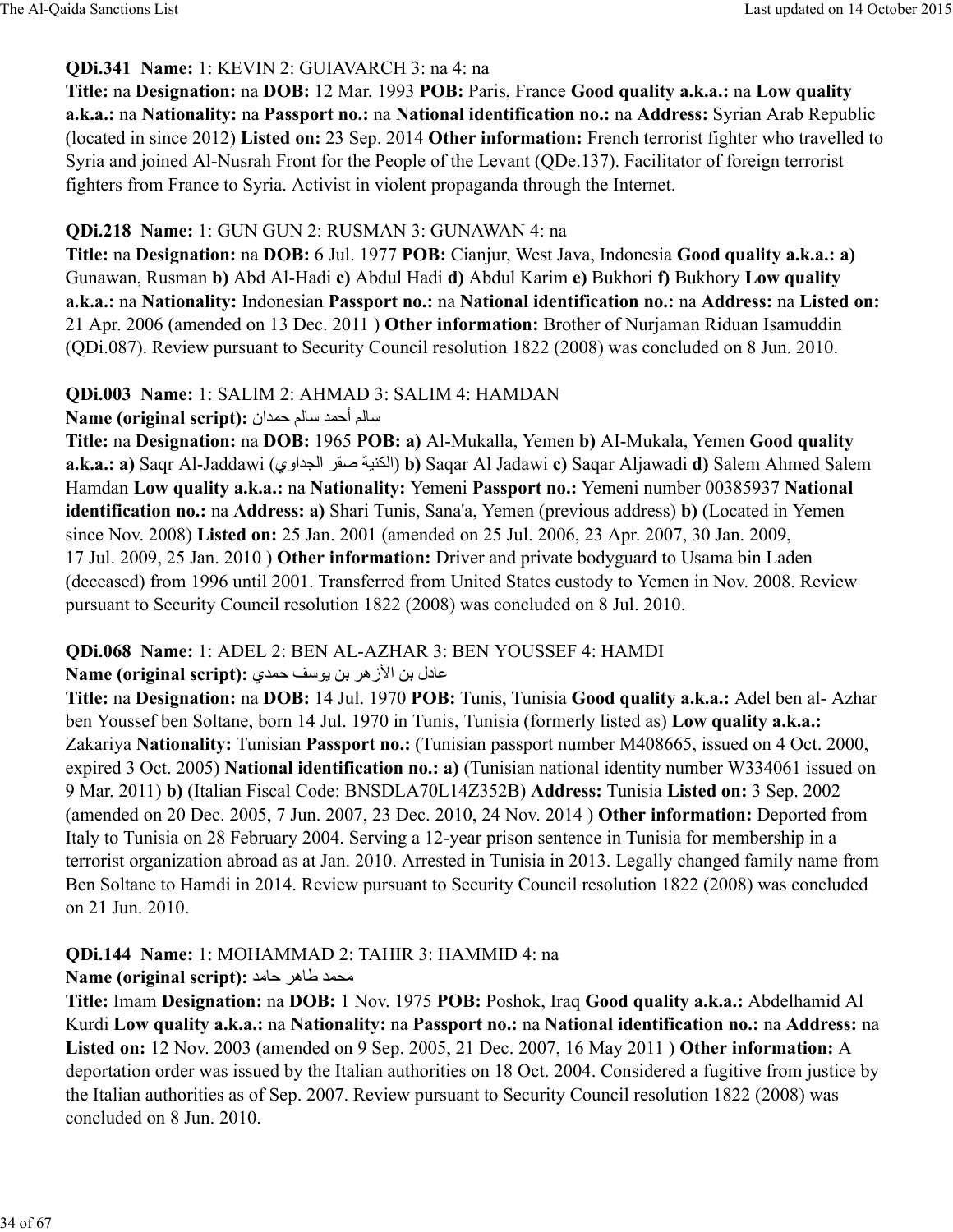### **QDi.204 Name:** 1: ISNILON 2: TOTONI 3: HAPILON 4: na

**Title:** na **Designation:** na **DOB: a)** 18 Mar. 1966 **b)** 10 Mar. 1967 **POB:** Bulanza, Lantawan, Basilan, The Philippines **Good quality a.k.a.: a)** Isnilon Hapilun **b)** Isnilun Hapilun **c)** Abu Musab **d)** Salahudin **e)** Tuan Isnilon **Low quality a.k.a.:** na **Nationality:** Filipino **Passport no.:** na **National identification no.:** na **Address:** na **Listed on:** 6 Dec. 2005 **Other information:** Review pursuant to Security Council resolution 1822 (2008) was concluded on 8 Jun. 2010.

### **QDi.268 Name:** 1: ABDUL 2: HAQ 3: na 4: na

**Title:** na **Designation:** na **DOB:** 10 Oct. 1971 **POB:** Chele County, Khuttan Area, Xinjiang Uighur Autonomous Region, China **Good quality a.k.a.: a)** Maimaitiming Maimaiti **b)** Abdul Heq **c)** Abuduhake **d)** Abdulheq Jundullah **e)** 'Abd Al-Haq **f)** Memetiming Memeti **g)** Memetiming Aximu **h)** Memetiming Qekeman **i)** Maiumaitimin Maimaiti **j)** Abdul Saimaiti **k)** Muhammad Ahmed Khaliq **Low quality a.k.a.: a)** Maimaiti Iman **b)** Muhelisi **c)** Qerman **d)** Saifuding **Nationality:** Chinese **Passport no.:** na **National identification no.:** Chinese national identity card number 653225197110100533 **Address:** na **Listed on:** 15 Apr. 2009 (amended on 13 Dec. 2011 ) **Other information:** Location (as at Apr. 2009): Pakistan. Overall leader and commander of the Eastern Turkistan Islamic Movement (QDe.088). Involved in fundraising and recruitment for this organization. Reportedly deceased in Pakistan in February 2010.

### **QDi.378 Name:** 1: MAXIME 2: HAUCHARD 3: na 4: na

**Title:** na **Designation:** na **DOB:** 17 Mar. 1992 **POB:** Normandy, France **Good quality a.k.a.:** na **Low quality a.k.a.:** Abou Abdallah al Faransi **Nationality:** French **Passport no.:** na **National identification no.:** na **Address:** Syrian Arab Republic (as at Sep. 2015) **Listed on:** 29 Sep. 2015 **Other information:** French foreign terrorist fighter for Islamic State in Iraq and the Levant, listed as Al-Qaida in Iraq (QDe.115).

### **QDi.088 Name:** 1: GULBUDDIN 2: HEKMATYAR 3: na 4: na

#### **Name (original script): كَلبدين حكمتيار**

**Title:** na **Designation:** na **DOB:** 1 Aug. 1949 **POB:** Kunduz Province, Afghanistan **Good quality a.k.a.: a)** Gulabudin Hekmatyar **b)** Golboddin Hikmetyar **c)** Gulbuddin Khekmatiyar **d)** Gulbuddin Hekmatiar **e)** Gulbuddin Hekhmartyar **f)** Gulbudin Hekmetyar **Low quality a.k.a.:** na **Nationality:** Afghan **Passport no.:** na **National identification no.:** na **Address:** na **Listed on:** 20 Feb. 2003 (amended on 16 May 2011 ) **Other information:** Belongs to the Kharoti tribe. Believed to be in the Afghanistan/Pakistan border area as at Jan. 2011. Father's name is Ghulam Qader. Review pursuant to Security Council resolution 1822 (2008) was concluded on 8 Jun. 2010.

### **QDi.029 Name:** 1: RI'AD 2: MUHAMMAD HASAN 3: MUHAMMAD 4: HIJAZI رياض محمد حسن محمد الحجازي: **Name (original script):**

**Title:** na **Designation:** na **DOB:** 30 Dec. 1968 **POB:** California, United States of America **Good quality a.k.a.: a)** Hijazi, Raed M. **b)** Al-Hawen, Abu-Ahmad **c)** Al-Shahid, Abu-Ahmad **d)** Raed Muhammad Hasan Muhammad Hijazi **Low quality a.k.a.: a)** Al-Maghribi, Rashid (The Moroccan) **b)** Al-Amriki, Abu-Ahmad (The American) **Nationality:** Jordanian **Passport no.:** na **National identification no.:** (a) United States Social Security Number: 548-91-5411 b) National number 9681029476) **Address:** na **Listed on:** 17 Oct. 2001 (amended on 10 Apr. 2003, 16 May 2011 ) **Other information:** In custody in Jordan as at Mar. 2010. Father's name is Mohammad Hijazi. Mother's name is Sakina. Review pursuant to Security Council resolution 1822 (2008) was concluded on 21 Jun. 2010.

**QDi.221 Name:** 1: JAMAL 2: HOUSNI 3: na 4: na **Name (original script):** جمال حسنی

**Title:** na **Designation:** na **DOB:** 22 Feb. 1983 **POB:** Morocco **Good quality a.k.a.: a)** Djamel Il marocchino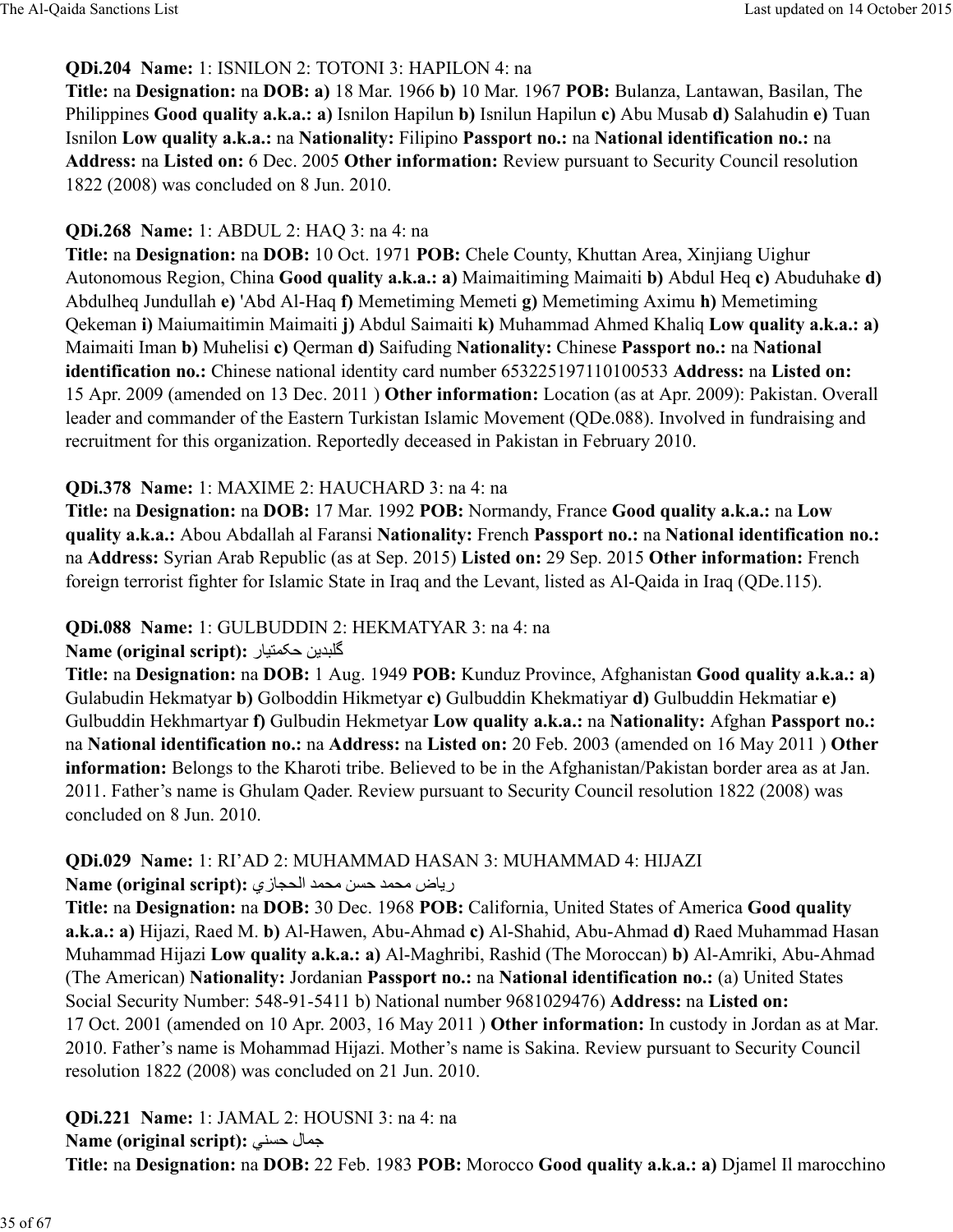**b)** Jamal Al Maghrebi **c)** Hicham **Low quality a.k.a.:** na **Nationality:** na **Passport no.:** na **National identification no.:** na **Address: a)** Via Uccelli di Nemi n. 33, Milan **b)** via F. De Lemene n. 50, Milan **Listed on:** 2 Aug. 2006 (amended on 1 Sep. 2009 ) **Other information:** He is subject to Tribunale de Milano Custody Order n. 5236/02 R.G.N.R of 25 Nov. 2003 1511/02 R.G.GIP. Convicted and sentenced on 21 Sep. 2006 to seven years of detention by the Milan Assizes Court, Italy, for belonging to a criminal association with terrorist aims and receiving stolen goods. The sentence was confirmed on 17 Jul. 2007 by the Milan Assizes Appeal Court. In custody as at 16 Jun. 2009. Review pursuant to Security Council resolution 1822 (2008) was concluded on 20 Jul. 2009.

### **QDi.359 Name:** 1: OMAR 2: ALI 3: HUSSAIN 4: na

**Title:** na **Designation:** na **DOB:** 21 Mar. 1987 **POB:** High Wycombe, Buckinghamshire, United Kingdom **Good quality a.k.a.:** na **Low quality a.k.a.:** Abu-Sa'id Al Britani **Nationality:** British **Passport no.:** British passport number 205939411, issued on 21 Jul. 2004 (expired on 21 Apr. 2015) **National identification no.:** na **Address: a)** Syrian Arab Republic (as at Jan. 2014) **b)** United Kingdom (previous address until Jan. 2014) **Listed on:** 28 Sep. 2015 **Other information:** Foreign terrorist fighter with Islamic State in Iraq and the Levant (ISIL), listed as Al-Qaida in Iraq (QDe.115), in the Syrian Arab Republic. Physical description: eye colour: brown; hair colour: brown/black. Photo available for inclusion in the INTERPOL-UN Security Council Special Notice.

### **QDi.010 Name:** 1: ZAYN 2: AL-ABIDIN 3: MUHAMMAD 4: HUSSEIN

**Name (original script):** hcaح]> O\ hي>ب8d:ا hزي

**Title:** na **Designation:** na **DOB:** 12 Mar. 1971 **POB:** Riyadh, Saudi Arabia **Good quality a.k.a.: a)** Abd Al-Hadi Al-Wahab **b)** Zain Al-Abidin Muhammad Husain **c)** Zayn Al-Abidin Muhammad Husayn **d)** Zeinulabideen Muhammed Husein Abu Zubeidah **Low quality a.k.a.: a)** Abu Zubaydah **b)** Abu Zubaida **c)** Tariq Hani **Nationality:** Palestinian **Passport no.:** na **National identification no.:** na **Address:** na **Listed on:** 25 Jan. 2001 (amended on 10 Apr. 2003, 25 Jul. 2006, 23 Apr. 2007, 18 Jul. 2007, 27 Jul. 2007, 17 Jul. 2009, 16 Dec. 2010 ) **Other information:** Close associate of Usama bin Laden (deceased) and facilitator of terrorist travel. In custody of the United States of America as at Jul. 2007. Review pursuant to Security Council resolution 1822 (2008) was concluded on 21 Jun. 2010.

### **QDi.067 Name:** 1: MOSTAFA 2: KAMEL 3: MOSTAFA 4: IBRAHIM

#### Name (original script): مصطفى كمال مصطفى ابر اهيم

**Title:** na **Designation:** na **DOB:** 15 Apr. 1958 **POB:** Alexandria, Egypt **Good quality a.k.a.: a)** Mustafa Kamel Mustafa **b)** Adam Ramsey Eaman **c)** Kamel Mustapha Mustapha **d)** Mustapha Kamel Mustapha **e)** Abu Hamza **f)** Mostafa Kamel Mostafa **Low quality a.k.a.: a)** Abu Hamza Al-Masri **b)** Abu Hamza **c)** Abu Hamza Al-Misri **Nationality:** British **Passport no.:** na **National identification no.:** na **Address:** United States of America **Listed on:** 24 Apr. 2002 (amended on 26 Nov. 2004, 25 Jul. 2006, 14 Mar. 2008, 21 Oct. 2010, 4 Aug. 2014 ) **Other information:** Extradited from the United Kingdom to the United States of America on 5 Oct. 2012. Convicted on terrorism charges by a court in the United States of America in May 2014. Review pursuant to Security Council resolution 1822 (2008) was concluded on 22 Apr. 2010.

### **QDi.308 Name:** 1: ZAFAR 2: IQBAL 3: na 4: na

**Title:** na **Designation:** na **DOB:** 4 Oct. 1953 **POB:** na **Good quality a.k.a.: a)** Zaffer Iqbal **b)** Malik Zafar Iqbal Shehbaz **c)** Malik Zafar Iqbal Shahbaz **d)** Malik Zafar Iqbal **Low quality a.k.a.: a)** Zafar Iqbal Chaudhry **b)** Muhammad Zafar Iqbal **Nationality:** Pakistani **Passport no.:** (Passport number DG5149481, issued on 22 Aug. 2006, expired on 21 Aug. 2011, passport booklet number A2815665) **National identification no.:** (National identification number 35202- 4135948-7 b) Alternate national identification number 29553654234) **Address:** Masjid al-Qadesia, 4 Lake Road, Lahore, Pakistan **Listed on:** 14 Mar. 2012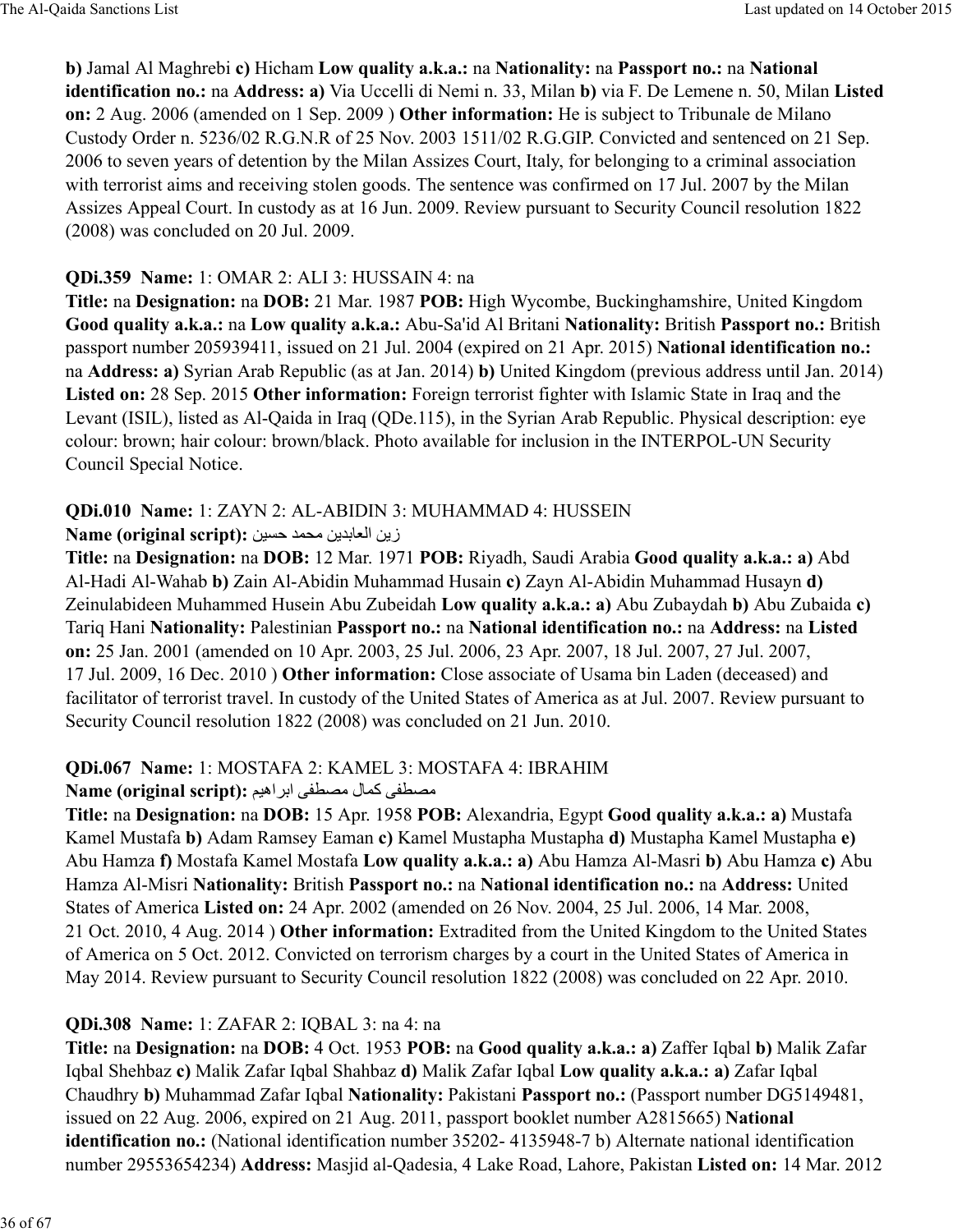**Other information:** Senior leader and co-founder of Lashkar-e-Tayyiba (QDi.118) (LeT) who has held various senior leader positions in LeT and its front organization, Jamaat-ud-Dawa (JUD) (listed as an alias of LeT). As of 2010, in charge of LeT/JUD finance department, director of its education department and president of its medical wing. Other title: Professor.

### **QDi.087 Name:** 1: NURJAMAN 2: RIDUAN 3: ISAMUDDIN 4: na

**Title:** na **Designation:** na **DOB:** 4 Apr. 1964 **POB:** Cianjur, West Java, Indonesia **Good quality a.k.a.: a)** Hambali **b)** Nurjaman **c)** Isomuddin, Nurjaman Riduan **d)** Hambali Bin Ending **e)** Encep Nurjaman (birth name) **f)** Hambali Ending Hambali **g)** Isamuddin Riduan **h)** Isamudin Ridwan **Low quality a.k.a.:** na **Nationality:** Indonesian **Passport no.:** na **National identification no.:** na **Address:** na **Listed on:** 28 Jan. 2003 (amended on 2 Jul. 2007, 27 Jul. 2007, 16 May 2011 ) **Other information:** Senior leader of Jemaah Islamiyah (QDe.092). Brother of Gun Gun Rusman Gunawan (QDi.218). In custody of the United States of America, as of July 2007. Review pursuant to Security Council resolution 1822 (2008) was concluded on 13 Apr. 2010.

# **QDi.321 Name:** 1: MALIK 2: MUHAMMAD 3: ISHAQ 4: na

**Name (original script):** مالک محمد اسحاق

**Title:** na **Designation:** na **DOB:** Approximately 1959 **POB:** Rahim Yar Khan, Punjab Province, Pakistan **Good quality a.k.a.:** Malik Ishaq **Low quality a.k.a.:** na **Nationality:** Pakistani **Passport no.:** na **National identification no.:** na **Address:** Pakistan **Listed on:** 14 Mar. 2014 **Other information:** One of the founders and a current leader of Lashkar i Jhangvi (LJ) (QDe.096). Physical description: heavy build with black eye colour, black hair colour and medium brown complexion with a heavy black beard. Photo available for inclusion in the INTERPOL-UN Security Council Special Notice.

# **QDi.368 Name:** 1: SHAMIL 2: MAGOMEDOVICH 3: ISMAILOV 4: na

# **Name (original script):** Шамиль Магомедович Измайлов

**Title:** na **Designation:** na **DOB:** 29 Oct. 1980 **POB:** Astrakhan, Russian Federation **Good quality a.k.a.:** Shamil Magomedovich Aliev (original script: Шамиль Магомедович Алиев) **Low quality a.k.a.:** Abu Hanifa (original script: Абу Ханифа) **Nationality:** Russian **Passport no.:** Russian foreign travel passport number number 514448632, issued on 8 Sep. 2010, issued in Alexandria, Egypt (issued by Consulate General of the Russian Federation) **National identification no.:** Russian national passport number 1200075689, issued on 15 Dec. 2000 (issued by Russian Federation) **Address: a)** Syrian Arab Republic (located in as at Aug. 2015) **b)** Iraq (possible alternative location as at Aug. 2015) **Listed on:** 2 Oct. 2015 **Other information:** As at Aug. 2015, leader of Jamaat Abu Hanifa, a terrorist group that is part of the Al-Nusrah Front for the People of the Levant (QDe.137). Physical description: eye colour: brown, hair colour: black, build: slim, height 175-180 cm. Distinguishing marks: long face, speech defect. Wanted by the authorities of the Russian Federation for terrorist crimes committed in its territory. Photo available for inclusion in the INTERPOL-UN Security Council Special Notice.

# **QDi.180 Name:** 1: KHADAFI 2: ABUBAKAR 3: JANJALANI 4: na

**Title:** na **Designation:** na **DOB:** 3 Mar. 1975 **POB:** Isabela, Basilan, Philippines **Good quality a.k.a.: a)** Khadafy Janjalani **b)** Khaddafy Abubakar Janjalani **c)** Abu Muktar **Low quality a.k.a.:** na **Nationality:** Filipino **Passport no.:** na **National identification no.:** na **Address:** na **Listed on:** 22 Dec. 2004 (amended on 23 Feb. 2009 ) **Other information:** Reportedly deceased in 2006. Review pursuant to Security Council resolution 1822 (2008) was concluded on 29 Jul. 2010.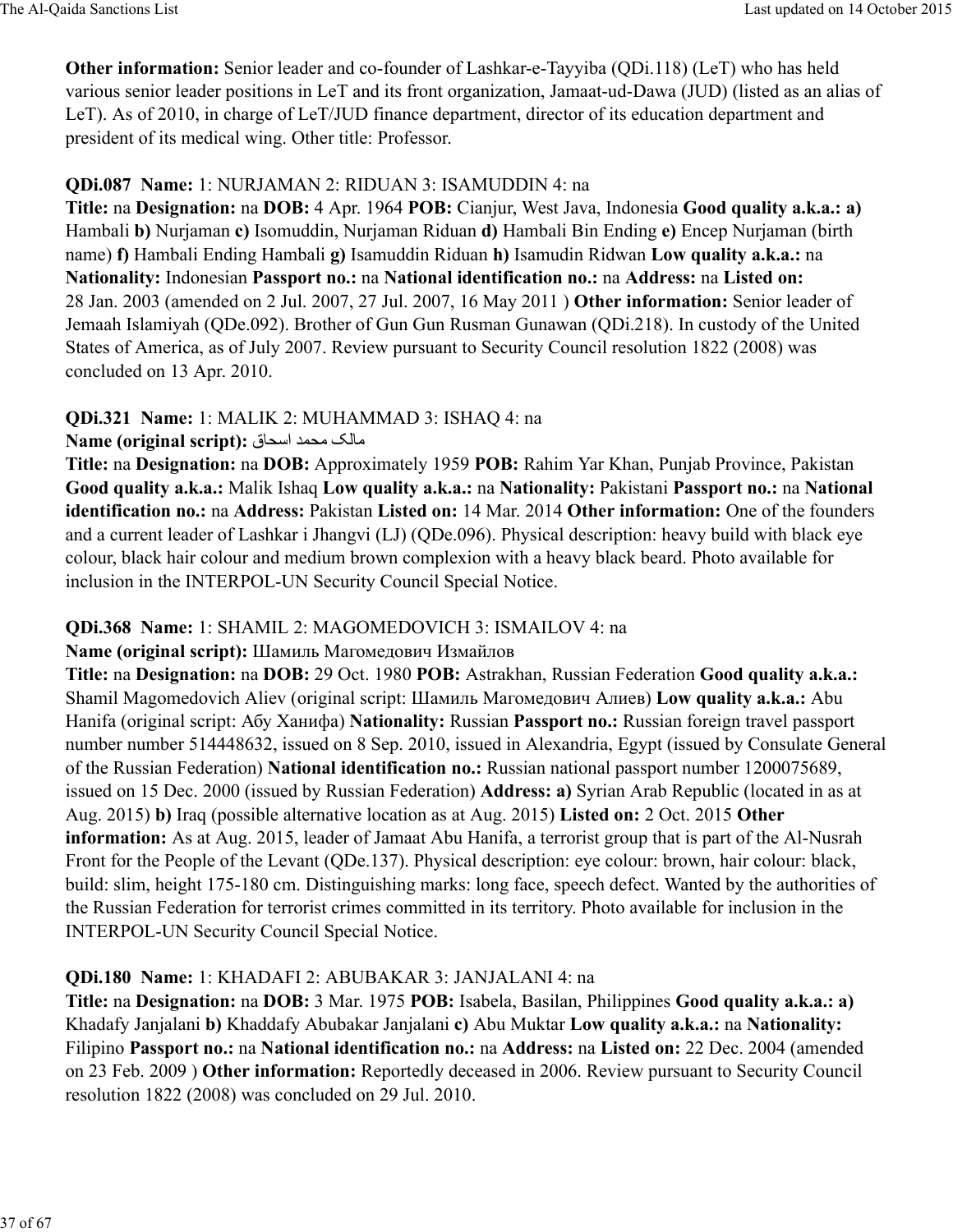#### **QDi.099 Name:** 1: KHALIL 2: BEN AHMED 3: BEN MOHAMED 4: JARRAYA **Name (original script):** خليل بن احمد بن محمد جر ابة

**Title:** na **Designation:** na **DOB:** 8 Feb. 1969 **POB:** Sfax, Tunisia **Good quality a.k.a.: a)** Khalil Yarraya **b)** Ben Narvan Abdel Aziz, born 15 Aug. 1970 in Sereka (former Yugoslavia) **c)** Abdel Aziz Ben Narvan, born 15 Aug. 1970 in Sereka (former Yugoslavia) **Low quality a.k.a.: a)** Amro **b)** Omar **c)** Amrou **d)** Amr **Nationality:** Tunisian **Passport no.:** Tunisian number K989895, issued on 26 Jul. 1995 ( in Genoa, Italy, expired on 25 Jul. 2000) **National identification no.:** na **Address:** Nuoro, Italy **Listed on:** 25 Jun. 2003 (amended on 26 Nov. 2004, 20 Dec. 2005, 17 Oct. 2007, 16 Sep. 2008, 24 Mar. 2009, 10 Aug. 2009, 6 Aug. 2010 ) **Other information:** Detained in Italy since 9 Aug. 2008 for his implication in a case related to terrorism. Review pursuant to Security Council resolution 1822 (2008) was concluded on 15 Jun. 2010.

#### **QDi.360 Name:** 1: SALLY-ANNE 2: FRANCES 3: JONES 4: na

**Title:** na **Designation:** na **DOB:** 17 Nov. 1968 **POB:** Greenwich, Greater London, United Kingdom **Good quality a.k.a.:** na **Low quality a.k.a.: a)** Umm Hussain al-Britani **b)** Sakinah Hussain **Nationality:** British Passport no.: British passport number 519408086, issued on 23 Sep. 2013 (expires on 23 Sep. 2023) **National identification no.:** na **Address: a)** Syrian Arab Republic (as at 2013) **b)** United Kingdom (previous location until 2013) **Listed on:** 28 Sep. 2015 **Other information:** Recruiter for Islamic State in Iraq and the Levant (ISIL), listed as Al-Qaida in Iraq (QDe.115), in the Syrian Arab Republic. Sex: female. Husband's name is: Junaid Hussain. Photo available for inclusion in the INTERPOL-UN Security Council Special Notice.

### **QDi.114 Name:** 1: SALIM Y SALAMUDDIN 2: JULKIPLI 3: na 4: na

**Title:** na **Designation:** na **DOB:** 20 Jun. 1967 **POB:** Tulay, Jolo Sulu, Philippines **Good quality a.k.a.: a)** Kipli Sali **b)** Julkipli Salim **Low quality a.k.a.:** na **Nationality:** Filipino **Passport no.:** na **National identification no.:** na **Address:** na **Listed on:** 9 Sep. 2003 (amended on 23 Feb. 2009, 13 Dec. 2011 ) **Other information:** In detention in the Philippines as at May 2011. Review pursuant to Security Council resolution 1822 (2008) was concluded on 25 May 2010.

# **QDi.072 Name:** 1: MEHDI 2: BEN MOHAMED 3: BEN MOHAMED 4: KAMMOUN

#### Name (original script): المهدي بن محمد بن محمد كمون

**Title:** na **Designation:** na **DOB:** 3 Apr. 1968 **POB:** Tunis, Tunisia **Good quality a.k.a.:** na **Low quality a.k.a.:** Salmane **Nationality:** Tunisian **Passport no.:** (Tunisian passport number M307707, issued on 12 Apr. 2000, expired on 11 Apr. 2005) **National identification no.:** na **Address:** Via Masina Number 7, Milan, Italy **Listed on:** 3 Sep. 2002 (amended on 20 Dec. 2005, 7 Jun. 2007, 23 Dec. 2010 ) **Other information:** Italian Fiscal Code: KMMMHD68D03Z352N. Deported from Italy to Tunisia on 22 July 2005. Serving an eight-year prison term in Tunisia for membership of a terrorist organization abroad as at Jan. 2010. Review pursuant to Security Council resolution 1822 (2008) was concluded on 21 Jun. 2010.

### **QDi.302 Name:** 1: MEVLÜT 2: KAR 3: na 4: na

**Title:** na **Designation:** na **DOB:** 25 Dec. 1978 **POB:** Ludwigshafen, Germany **Good quality a.k.a.:** Mevluet Kar **Low quality a.k.a.: a)** Abu Obaidah **b)** Obeidah Al Turki **c)** Al-Turki **d)** Al Turki Kyosev **e)** Yanal Yusov **f)** Abu Udejf el-Turki **g)** Abu Obejd el-Turki **h)** Abdurrahman Almanci **Nationality:** Turkish **Passport no.:** Turkish passport number TR-M842033, issued in Mainz, Germany (by the Turkish Consulate General, issued on 2 May 2002, expired on 24 Jul. 2007) **National identification no.:** na **Address:** Güngören Merkez Mahallesi Toros Sokak 6/5, Istanbul, Turkey (previous as at Aug. 2009) **Listed on:** 25 Jan. 2012 **Other information:** Associated with Islamic Jihad Group (ODe.119). Arrest warrant issued by the investigating judge of the German Federal Court of Justice on 17 Aug. 2009.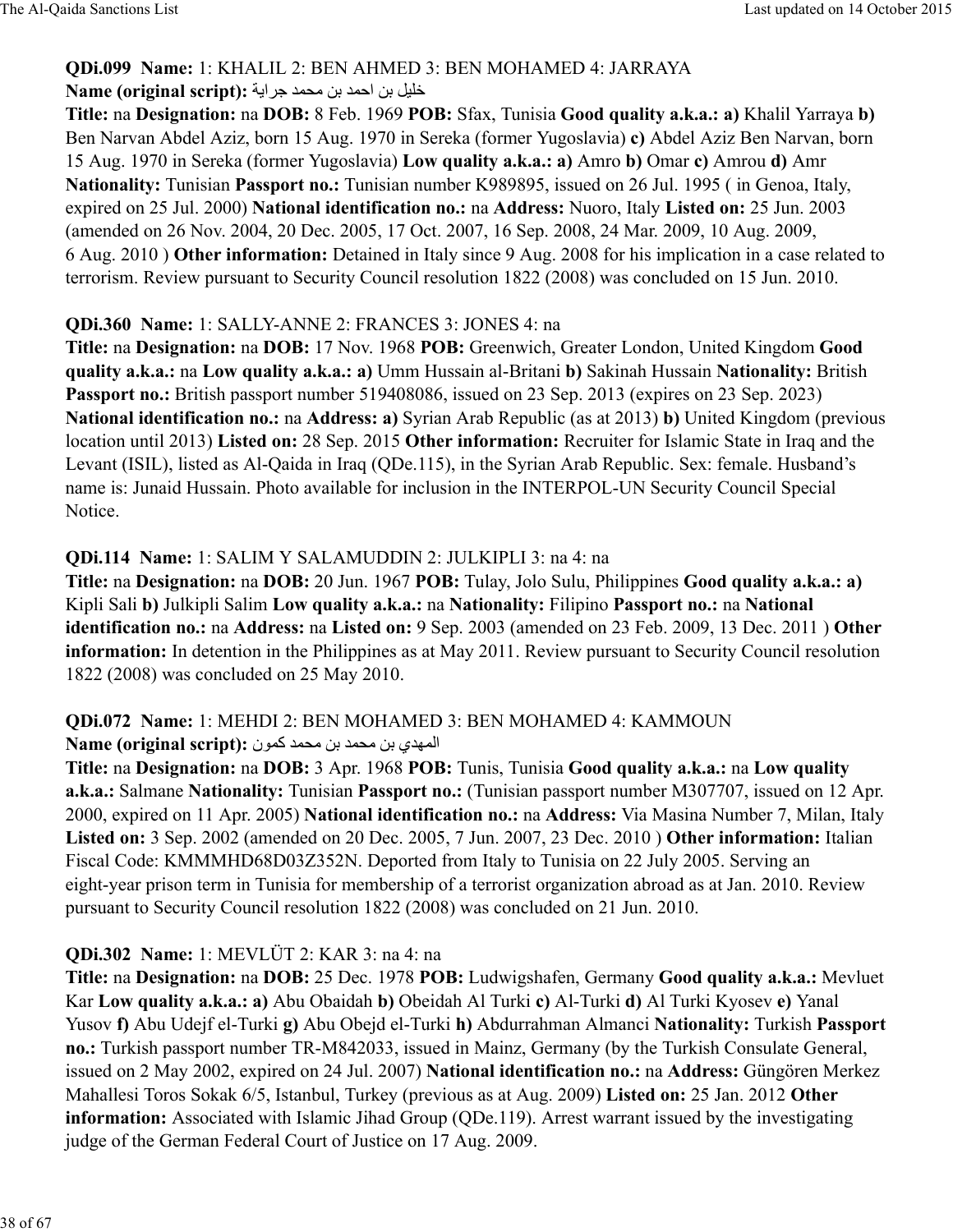### **QDi.135 Name:** 1: DAWOOD 2: IBRAHIM 3: KASKAR 4: na

**Title:** Sheikh **Designation:** na **DOB:** 26 Dec. 1955 **POB: a)** Bombai **b)** Ratnagiri, India **Good quality a.k.a.: a)** Dawood Ebrahim **b)** Sheikh Dawood Hassan **c)** Abdul Hamid Abdul Aziz **d)** Anis Ibrahim **e)** Aziz Dilip **f)** Daud Hasan Shaikh Ibrahim Kaskar **g)** Daud Ibrahim Memon Kaskar **h)** Dawood Hasan Ibrahim Kaskar **i)** Dawood Ibrahim Memon **j)** Dawood Sabri **k)** Kaskar Dawood Hasan **l)** Shaikh Mohd Ismail Abdul Rehman **m)** Dowood Hassan Shaikh Ibrahim **Low quality a.k.a.: a)** Ibrahim Shaikh Mohd Anis **b)** Shaikh Ismail Abdul **c)** Hizrat **Nationality:** Indian **Passport no.: a)** Indian number A-333602, issued on 4 Jun. 1985, issued in Bombay, India (passport subsequently revoked by the Government of India) **b)** Indian number M110522, issued on 13 Nov. 1978, issued in Bombay **c)** Indian number R841697, issued on 26 Nov. 1981, issued in Bombay **d)** Indian number F823692 (JEDDAH) issued by CGI in Jeddah, issued on 2 Sep. 1989 **e)** Indian number A501801 (BOMBAY), issued on 26 Jul. 1985 **f)** Indian number K560098 (BOMBAY), issued on 30 Jul. 1975 **g)** Passport number V57865 (BOMBAY), issued on 3 Oct. 1983 **h)** Passport number P537849 (BOMBAY), issued on 30 Jul. 1979 **i)** Passport number A717288 (MISUSE), issued on 18 Aug. 1985, issued in Dubai **j)** Pakistani number G866537 (MISUSE), issued on 12 Aug. 1991, issued in Rawalpindi **k)** Passport number C-267185 ( issued in Karachi in Jul.1996) **l)** Passport number H-123259 ( issued in Rawalpindi in Jul. 2001) **m)** Passport number G-869537 ( issued in Rawalpindi) **n)** Passport number KC-285901 **National identification no.:** na **Address: a)** Karachi, Pakistan ( White House, Near Saudi Mosque, Clifton) **b)** (House Nu 37 - 30th Street - defence, Housing Authority Karachi Pakistan) **c)** (Palatial bungalow in the hilly area of Noorabad in Karachi) **d)** (Property at Margalla Raod F 6/2 Street no. 22, House number 29 in Karachi) **Listed on:** 3 Nov. 2003 (amended on 21 Mar. 2006, 25 Jul. 2006, 2 Jul. 2007, 11 Mar. 2010 ) **Other information:** International arrest warrant issued by the Government of India. Review pursuant to Security Council resolution 1822 (2008) was concluded on 20 May 2010.

### **QDi.002 Name:** 1: AMIN 2: MUHAMMAD 3: UL HAQ 4: SAAM KHAN

**Title:** na **Designation:** na **DOB:** 1960 **POB:** Nangarhar Province, Afghanistan **Good quality a.k.a.: a)** Al-Haq, Amin **b)** Amin, Muhammad **Low quality a.k.a.: a)** Dr. Amin **b)** Ul-Haq, Dr. Amin **Nationality:** Afghan **Passport no.:** na **National identification no.:** na **Address:** na **Listed on:** 25 Jan. 2001 (amended on 18 Jul. 2007, 16 Dec. 2010 ) **Other information:** Security coordinator for Usama bin Laden (deceased). Repatriated to Afghanistan in February 2006. Review pursuant to Security Council resolution 1822 (2008) was concluded on 15 Jun. 2010.

#### **QDi.306 Name:** 1: MUSTAFA 2: HAJJI 3: MUHAMMAD 4: KHAN

### Name (original script): مصطفى حجى محمد خان

**Title:** na **Designation:** na **DOB: a)** (Between Aug. and Sep. 1977) **b)** 1976 **POB: a)** Al-Madinah, Saudi Arabia **b)** Sangrar, Sindh Province, Pakistan **Good quality a.k.a.: a)** كسن غول (Hassan Ghul; Hassan Gul; Hasan Gul) **b)** Khalid Mahmud **Low quality a.k.a.: a)** Ahmad Shahji **b)** Mustafa Muhammad **c)** Abu Gharib al-Madani **d)** ء8]cش Bأب) Abu-Shaima; Abu- Shayma) **Nationality: a)** Pakistani **b)** Saudi Arabian **Passport no.:** na **National identification no.:** na **Address:** na **Listed on:** 14 Mar. 2012 **Other information:** Al-Qaida (QDe.004) facilitator, courier and operative. As of 2010, facilitated activities for senior Pakistan-based Al-Qaida operatives.

### **QDi.336 Name:** 1: ANAS 2: HASAN 3: KHATTAB 4: na

**Title:** na **Designation:** na **DOB:** 7 Apr. 1986 **POB:** Damascus, Syrian Arab Republic **Good quality a.k.a.:** Samir Ahmed al-Khayat **Low quality a.k.a.: a)** Hani **b)** Abu Hamzah **c)** Abu-Ahmad Hadud **Nationality:** na **Passport no.:** na **National identification no.:** na **Address:** na **Listed on:** 23 Sep. 2014 **Other information:** Administrative amir of Al-Nusrah Front for the People of the Levant (QDe.137).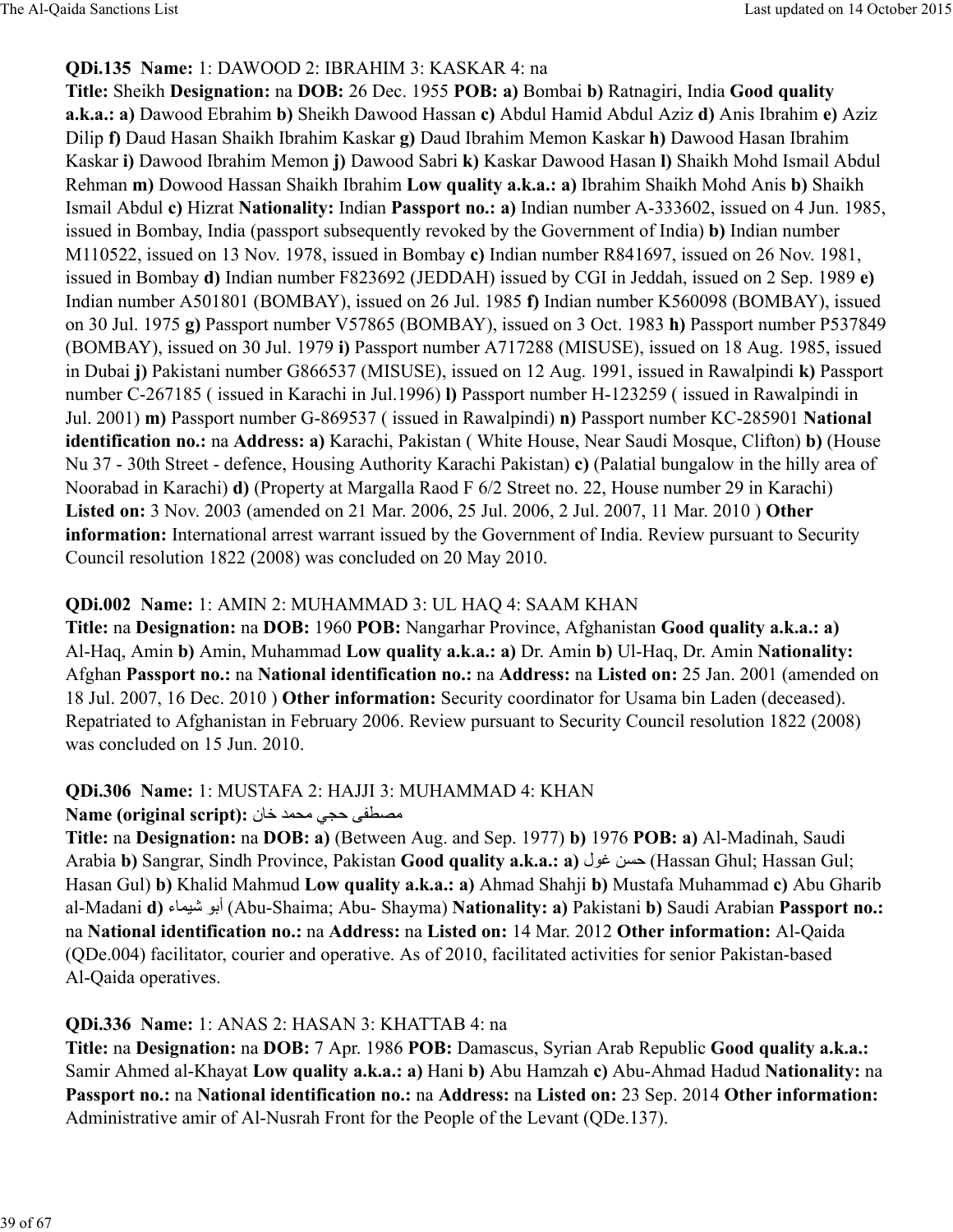### **QDi.340 Name:** 1: EMILIE 2: KONIG 3: na 4: na

**Title:** na **Designation:** na **DOB:** 9 Dec. 1984 **POB:** Ploemeur, France **Good quality a.k.a.:** na **Low quality a.k.a.:** na **Nationality:** French **Passport no.:** na **National identification no.:** na **Address:** Syrian Arab Republic (located in since 2013) **Listed on:** 23 Sep. 2014 **Other information:** French terrorist fighter who travelled to Syria and joined Islamic State in Iraq and the Levant, listed as Al-Qaida in Iraq (AQI) (QDe.115). Active in radicalizing and propagating Al-Qaida's (QDe.004) ideology through the Internet. Incites violent activities against France.

### **QDi.190 Name:** 1: ABDELKADER 2: LAAGOUB 3: na 4: na

**Name (original script):** عبد القادر لاغوب

**Title:** na **Designation:** na **DOB:** 23 Apr. 1966 **POB:** Casablanca, Morocco **Good quality a.k.a.:** na **Low quality a.k.a.:** Rachid **Nationality:** Moroccan **Passport no.:** (Moroccan passport number D-379312) **National identification no.:** (Moroccan national identity card DE- 473900) **Address:** Number 4, Via Europa, Paderno Ponchielli, Cremona, Italy **Listed on:** 29 Jul. 2005 (amended on 21 Dec. 2007, 13 Dec. 2011 ) **Other information:** Italian Fiscal code: LGBBLK66D23Z330U. Father's name is Mamoune Mohamed. Mother's name is Fatna Ahmed. Review pursuant to Security Council resolution 1822 (2008) was concluded on 8 Jun. 2010.

### **QDi.319 Name:** 1: MOHAMED 2: LAHBOUS 3: na 4: na

**Name (original script):** محمد لحبوس

**Title:** na **Designation:** na **DOB:** 1978 **POB:** Mali **Good quality a.k.a.: a)** Mohamed Ennouini **b)** Hassan **c)** Hocine **Low quality a.k.a.:** na **Nationality:** Malian **Passport no.:** na **National identification no.:** na **Address:** Mali **Listed on:** 24 Oct. 2013 **Other information:** Member of the Mouvement pour l'Unification et le Jihad en Afrique de l'Ouest (MUJAO) (QDe.134).

### **QDi.062 Name:** 1: MOHAMED 2: LAKHAL 3: na 4: na

Name (original script): محمد لكحل

**Title:** na **Designation:** na **DOB:** 5 Feb. 1970 **POB:** Tunis, Tunisia **Good quality a.k.a.: a)** Lased Ben Heni, born 5 Feb. 1969 in Tripoli, Libyan Arab Jamahiriya **b)** Al-As'ad Ben Hani, born 5 Feb. 1969 in Tripoli, Libyan Arab Jamahiriya **c)** Mohamed Ben Belgacem Awani **d)** Mohamed Aouani, born 5 Feb. 1970 in Tunis, Tunisia (formerly listed as) **Low quality a.k.a.: a)** Mohamed Abu Abda **b)** Abu Obeida **Nationality:** Tunisian **Passport no.:** na **National identification no.:** (Tunisian national identity number W374031, issued on 11 Apr. 2011) **Address:** na **Listed on:** 24 Apr. 2002 (amended on 26 Nov. 2004, 9 Sep. 2005, 31 Jul. 2006, 23 Dec. 2010, 24 Nov. 2014 ) **Other information:** Professor of Chemistry. Deported from Italy to Tunisia on 27 Aug. 2006. Legally changed family name from Aouani to Lakhal in 2014. Review pursuant to Security Council resolution 1822 (2008) was concluded on 22 Apr. 2010.

# **QDi.264 Name:** 1: ZAKI-UR-REHMAN 2: LAKHVI 3: na 4: na

**Title:** na **Designation:** na **DOB:** 30 Dec. 1960 **POB:** Okara, Pakistan **Good quality a.k.a.: a)** Zakir Rehman Lakvi **b)** Zaki Ur-Rehman Lakvi **c)** Kaki Ur-Rehman **d)** Zakir Rehman **e)** Abu Waheed Irshad Ahmad Arshad **Low quality a.k.a.:** Chachajee **Nationality:** Pakistani **Passport no.:** na **National identification no.:** Pakistani 61101-9618232-1 **Address: a)** Barahkoh, P.O. DO, Tehsil and District Islamabad, Pakistan (location as at May 2008) **b)** Chak No. 18/IL, Rinala Khurd, Tehsil Rinala Khurd, District Okara, Pakistan (previous location) **Listed on:** 10 Dec. 2008 **Other information:** Chief of operations of Lashkar-e-Tayyiba (listed under permanent reference number QDe.118).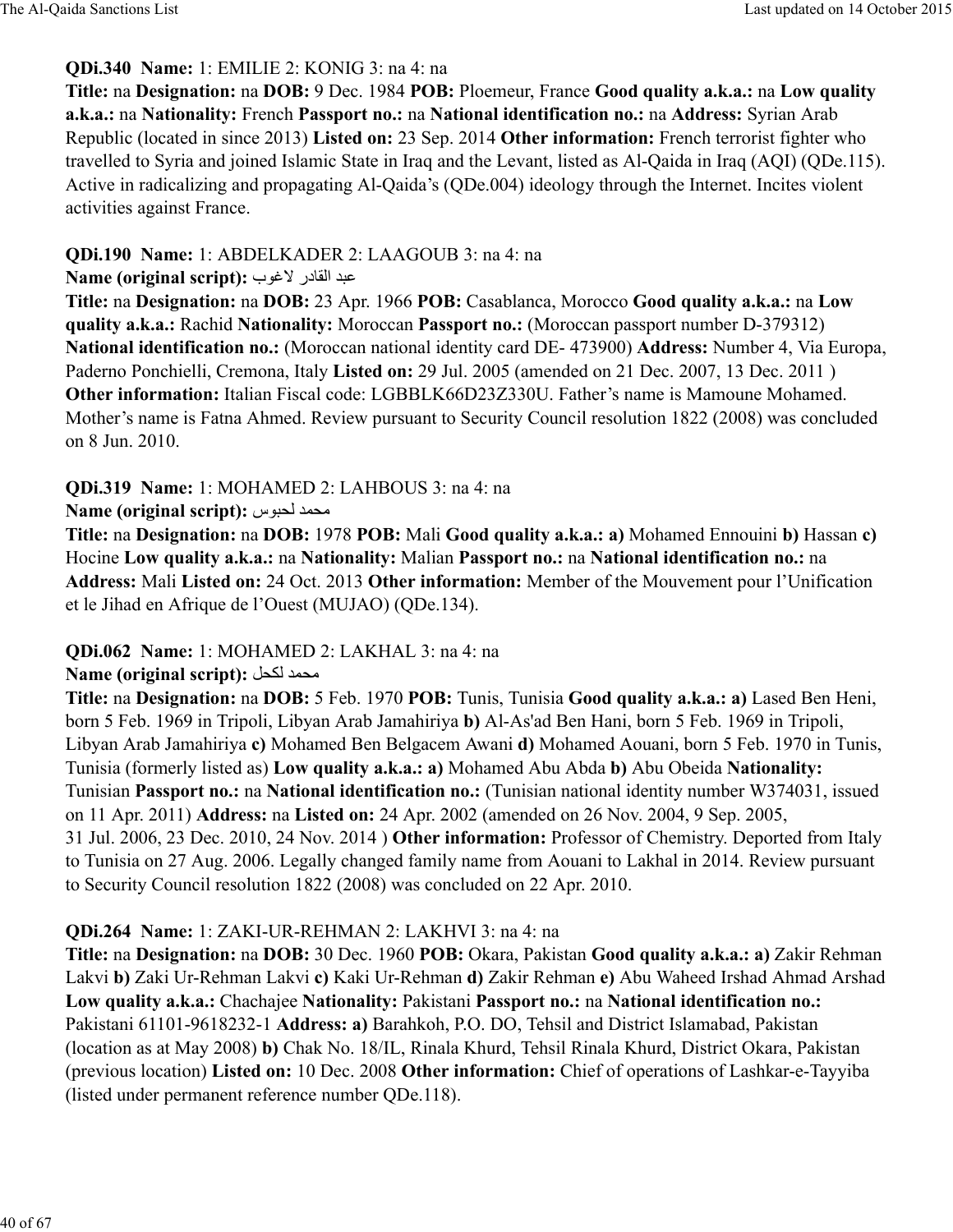### **QDi.247 Name:** 1: RUBEN 2: PESTANO 3: LAVILLA, JR 4: na

**Title:** Sheik **Designation:** na **DOB:** 4 Oct. 1972 **POB:** Sitio Banga Maiti, Barangay Tranghawan, Lambunao, Iloilo, Philippines **Good quality a.k.a.: a)** Reuben Lavilla **b)** Sheik Omar **c)** Mile D Lavilla **d)** Reymund Lavilla **e)** Ramo Lavilla **f)** Mike de Lavilla **g)** Abdullah Muddaris **h)** Ali Omar **i)** Omar Lavilla **j)** Omar Labella **Low quality a.k.a.: a)** So **b)** Eso **c)** Junjun **Nationality:** Filipino **Passport no.: a)** Filipino number MM611523 (2004) **b)** Filipino number EE947317 (2000-2001) **c)** Filipino number P421967 (1995-1997) **National identification no.:** na **Address:** 10th Avenue, Caloocan City, Philippines **Listed on:** 4 Jun. 2008 (amended on 16 Sep. 2008, 13 Dec. 2011 ) **Other information:** Spiritual leader of the Rajah Solaiman Movement (QDe.128). Associated with Khadafi Abubakar Janjalani (QDi.180). In detention in the Philippines as of May 2011. Review pursuant to Security Council resolution 1822 (2008) was concluded on 13 May 2010.

### **QDi.155 Name:** 1: DJAMEL 2: LOUNICI 3: na 4: na

### **Name (original script):** جمال لونيسي

**Title:** na **Designation:** na **DOB:** 1 Feb. 1962 **POB:** Algiers, Algeria **Good quality a.k.a.:** Jamal Lounici **Low quality a.k.a.:** na **Nationality:** Algerian **Passport no.:** na **National identification no.:** na **Address:** Algeria **Listed on:** 16 Jan. 2004 (amended on 7 Apr. 2008, 2 Dec. 2008, 30 Jan. 2009, 16 May 2011 ) **Other information:** Father's name is Abdelkader. Mother's name is Johra Birouh. Returned from Italy to Algeria where he resides since Nov. 2008. Son in law of Othman Deramchi (QDi.164). Review pursuant to Security Council resolution 1822 (2008) was concluded on 27 Jul. 2010.

### **QDi.356 Name:** 1: AQSA 2: MAHMOOD 3: na 4: na

**Title:** na **Designation:** na **DOB:** 11 May 1994 **POB:** Glasgow, Scotland, United Kingdom **Good quality a.k.a.:** na **Low quality a.k.a.:** Umm Layth **Nationality:** British **Passport no.:** British passport number 720134834, issued on 27 Jun. 2012 (expires on 27 Jun. 2022) **National identification no.:** na **Address: a)** Syrian Arab Republic (as at Nov. 2013) **b)** United Kingdom (previous address) **Listed on:** 28 Sep. 2015 **Other information:** Recruiter for Islamic State in Iraq and the Levant, listed as Al-Qaida in Iraq (QDe.115), in the Syrian Arab Republic, and a key figure in the the Al-Khanssaa brigade, a female ISIL brigade established in Al-Raqqa to enforce ISIL's interpretation of Sharia law. Sex: female. Photo available for inclusion in the INTERPOL-UN Security Council Special Notice.

### **QDi.206 Name:** 1: IBRAHIM 2: MOHAMED KHALIL 3: na 4: na

### Name (original script): ابر اهيم محمد خليل

**Title:** na **Designation:** na **DOB:** 2 Jul. 1975 **POB:** Day Az-Zawr, Syria **Good quality a.k.a.: a)** Khalil Ibrahim Jassem, born 2 May 1972 in Baghdad, Iraq **b)** Khalil Ibrahim Mohammad, born 3 Jul. 1975 in Mosul, Iraq **c)** Khalil Ibrahim Al Zafiri (born 1972) **d)** Khalil, born 2 May 1975 **Low quality a.k.a.:** na **Nationality:** Syrian **Passport no.:** (Temporary suspension of deportation No. T04338017 issued by Alien's Office of the City of Mainz, expired on 8 May 2013) **National identification no.:** na **Address:** Refugee shelter Alte Ziegelei, Mainz, 55128, Germany **Listed on:** 6 Dec. 2005 (amended on 25 Jan. 2010, 13 Dec. 2011, 6 Aug. 2013 ) **Other information:** Sentenced to 7 years of imprisonment in Germany on 6 Dec. 2007. Released on 30 December 2012. Review pursuant to Security Council resolution 1822 (2008) was concluded on 5 Oct. 2009.

# **QDi.202 Name:** 1: MAZEN 2: SALAH 3: MOHAMMED 4: na

### Name (original script): مازن صلاح محمد

**Title:** na **Designation:** na **DOB:** 18 May 1981 **POB:** Arbil, Iraq **Good quality a.k.a.: a)** Mazen Ali Hussein, born 1 Jan. 1982 in Baghdad, Iraq **b)** Issa Salah Muhamad, born 1 Jan. 1980 **Low quality a.k.a.:** na **Nationality:** Iraqi **Passport no.:** (German travel document ("Reiseausweis") A 0144378 (revoked as at Sep.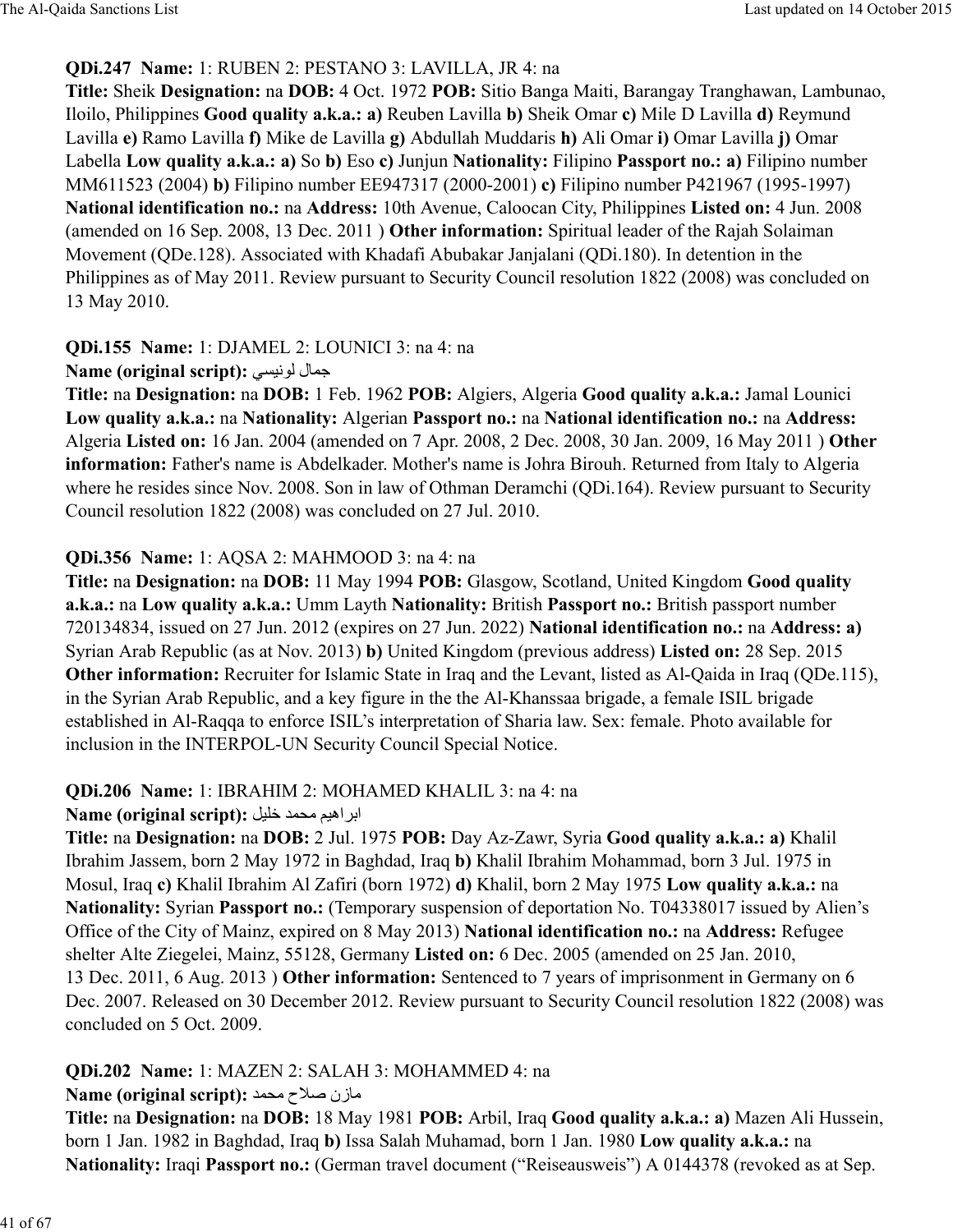2012)) **National identification no.:** na **Address:** 94051 Hauzenberg, Germany **Listed on:** 6 Dec. 2005 (amended on 21 Oct. 2008, 13 Dec. 2011, 15 Nov. 2012 ) **Other information:** Member of Ansar Al-Islam (QDe.098). Released from custody in Germany on 18 May 2012. Review pursuant to Security Council resolution 1822 (2008) was concluded on 30 Jul. 2009.

### **QDi.126 Name:** 1: YUNOS 2: UMPARA 3: MOKLIS 4: na

**Title:** na **Designation:** na **DOB:** 7 Jul. 1966 **POB:** Lanao del Sur, the Philippines **Good quality a.k.a.: a)** Muklis Yunos **b)** Mukhlis Yunos (previously listed as) **c)** Saifullah Mukhlis Yunos **d)** Saifulla Moklis Yunos **Low quality a.k.a.:** Hadji Onos **Nationality:** Filipino **Passport no.:** na **National identification no.:** na **Address:** Philippines **Listed on:** 9 Sep. 2003 (amended on 9 Sep. 2005, 23 Feb. 2009, 3 Jun. 2009, 16 May 2011 ) **Other information:** Sentenced to life without parole in the Philippines on 23 Jan. 2009 for his involvement in the bombings of 30 Dec. 2000 in Manila, the Philippines. Review pursuant to Security Council resolution 1822 (2008) was concluded on 25 May 2010.

### **QDi.147 Name:** 1: MOHAMED 2: AMIN 3: MOSTAFA 4: na

Name (original script): محمد أمين مصطفى

**Title:** na **Designation:** na **DOB:** 11 Oct. 1975 **POB:** Kirkuk, Iraq **Good quality a.k.a.:** na **Low quality a.k.a.:** na **Nationality:** na **Passport no.:** na **National identification no.:** na **Address:** Via della Martinella 132, Parma, Italy ( Domicile) **Listed on:** 12 Nov. 2003 (amended on 9 Sep. 2005, 7 Jun. 2007, 16 May 2011 ) **Other information:** Under administrative control measure in Italy scheduled to expire on 15 Jan. 2012. Review pursuant to Security Council resolution 1822 (2008) was concluded on 21 Jun. 2010.

### **QDi.129 Name:** 1: DJAMEL 2: MOUSTFA 3: na 4: na

### **Name (original script):** °u¶º\ ل8]b

**Title:** na **Designation:** na **DOB:** 28 Sep. 1973 **POB:** Tiaret, Algeria **Good quality a.k.a.: a)** Kalad Belkasam, born 31 Dec. 1979 **b)** Mostafa Djamel, born 31 Dec. 1979 in Maskara, Algeria **c)** Mostefa Djamel, born 26 Sep. 1973 in Mahdia, Algeria **d)** Mustafa Djamel, born 31 Dec. 1979 in Mascara, Algeria **e)** Balkasam Kalad, born 26 Aug. 1973 in Algiers, Algeria **f)** Bekasam Kalad, born 26 Aug. 1973 in Algiers, Algeria **g)** Belkasam Kalad, born 26 Aug. 1973 in Algiers, Algeria **h)** Damel Mostafa, born 31 Dec. 1979 in Algiers, Algeria **i)** Djamal Mostafa, born 31 Dec. 1979 in Maskara, Algeria **j)** Djamal Mostafa, born 10 Jun. 1982 **k)** Djamel Mostafa, born 31 Dec. 1979 in Maskara, Algeria **l)** Djamel Mostafa, born 31 Dec. 1979 in Algiers, Algeria **m)** Fjamel Moustfa, born 28 Sep. 1973 in Tiaret, Algeria **n)** Djamel Mustafa, born 31 Dec. 1979 **o)** Ali Barkani, born 22 Aug. 1973 in Morocco **p)** Djamel Mustafa, born 31 Dec. 1979 in Mascara, Algeria **q)** Mustafa **Low quality a.k.a.:** na **Nationality:** Algerian **Passport no.: a)** (Counterfeit Danish driving licence no. 20645897, made out to Ali Barkani, born on 22 Aug. 1973 in Morocco) **b)** (Algerian birth certificate, issued for Djamel Mostefa, born on 25 Sep. 1973 in Mehdia, Tiaret province, Algeria) **National identification no.:** na **Address:** Algeria **Listed on:** 23 Sep. 2003 (amended on 7 Sep. 2007, 7 Apr. 2008, 25 Jan. 2010, 16 May 2011 ) **Other information:** Father's name is Djelalli Moustfa. Mother's name is Kadeja Mansore. Associated with Ismail Abdallah Sbaitan Shalabi (QDi.128), Mohamed Ghassan Ali Abu Dhess (QDi.130) and Aschraf Al-Dagma (QDi.132). Deported from Germany to Algeria in Sep. 2007. Review pursuant to Security Council resolution 1822 (2008) was concluded on 19 Oct. 2009.

### **QDi.238 Name:** 1: MUBARAK 2: MUSHAKHAS 3: SANAD 4: MUBARAK AL-BATHALI مبارك مشخص سند مبارك البذالي: **Name (original script):**

**Title:** na **Designation:** na **DOB:** 1 Oct. 1961 **POB:** Kuwait **Good quality a.k.a.: a)** Mubarak Mishkhis Sanad Al-Bathali **b)** Mubarak Mishkhis Sanad Al-Badhali **c)** Mubarak Al-Bathali **d)** Mubarak Mishkhas Sanad Al-Bathali **e)** Mubarak Mishkhas Sanad Al-Bazali **f)** Mobarak Meshkhas Sanad Al-Bthaly **Low**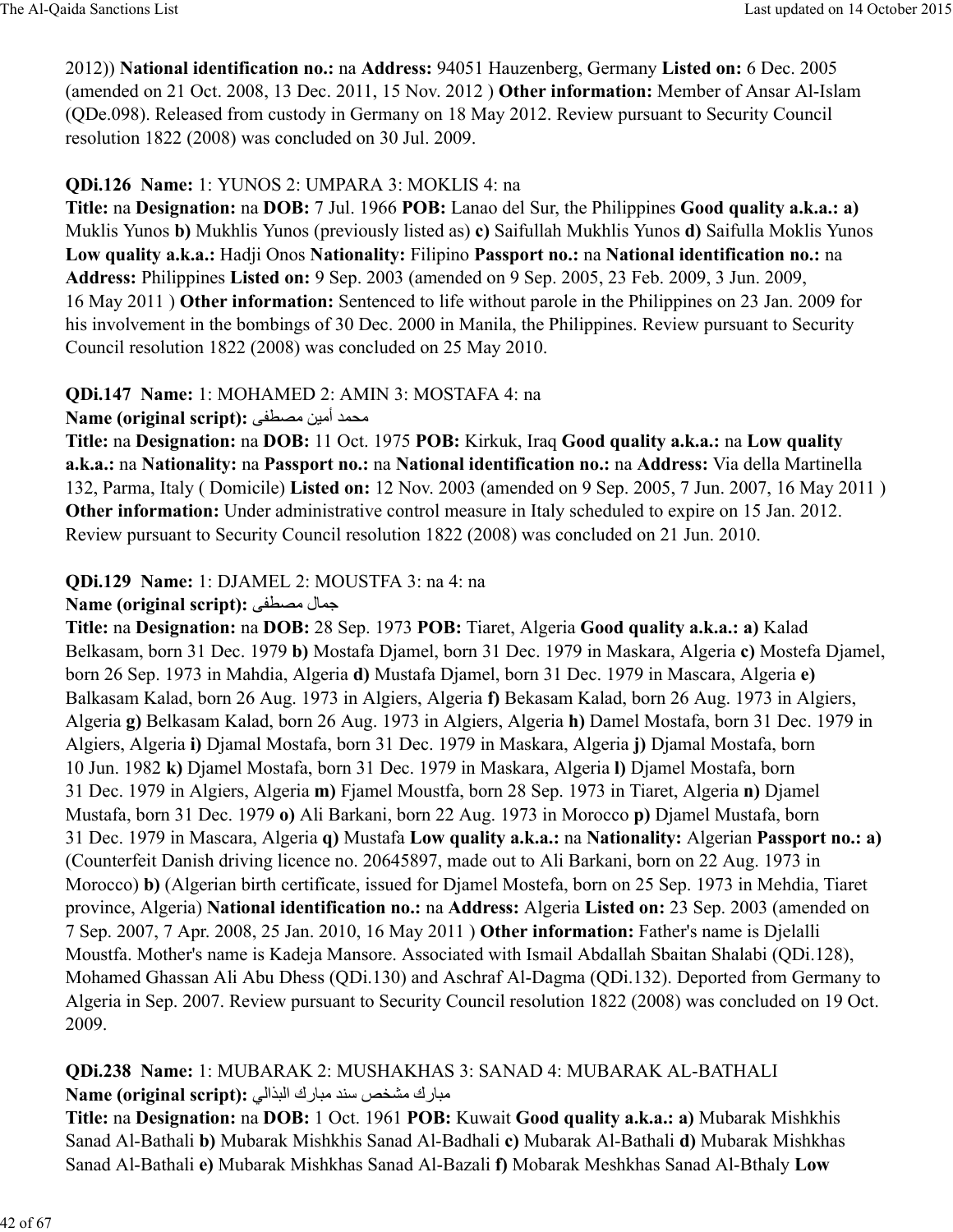**quality a.k.a.:** Abu Abdulrahman **Nationality:** Kuwaiti **Passport no.: a)** Kuwaiti number 101856740, issued on 12 May 2005 ( and expired on 11 May 2007) **b)** Kuwaiti number 002955916 **National identification no.:** Kuwaiti 261122400761 **Address:** Al-Salibekhat area, Kuwait ( residence as at Mar. 2009) **Listed on:** 16 Jan. 2008 (amended on 1 Jul. 2008, 23 Jul. 2008, 25 Jan. 2010 ) **Other information:** Review pursuant to Security Council resolution 1822 (2008) was concluded on 14 Sep. 2009.

### **QDi.373 Name:** 1: LAVDRIM 2: MUHAXHERI 3: na 4: na

**Title:** na **Designation:** na **DOB: a)** 3 Dec. 1989 **b)** Approximately 1987 **POB:** Kaqanik/Kacanik **Good quality a.k.a.:** na **Low quality a.k.a.: a)** Abu Abdullah al Kosova **b)** Abu Abdallah al-Kosovi **c)** Abu Abdallah al-Kosovo **Nationality:** na **Passport no.:** na **National identification no.:** na **Address:** Syrian Arab Republic (location as at Sep. 2015) **Listed on:** 29 Sep. 2015 **Other information:** Kosovar Albanian terrorist fighter in Syrian Arab Republic and unit leader of Islamic State in Iraq and the Levant, listed as Al-Qaida in Iraq (QDe.115). Wanted by INTERPOL.

### **QDi.272 Name:** 1: MOHAMMED 2: YAHYA 3: MUJAHID 4: na

**Title:** na **Designation:** na **DOB:** 12 Mar. 1961 **POB:** Lahore, Punjab Province, Pakistan **Good quality a.k.a.:** Mohammad Yahya Aziz **Low quality a.k.a.:** na **Nationality:** Pakistani **Passport no.:** na **National identification no.:** Pakistani 35404-1577309-9 **Address:** na **Listed on:** 29 Jun. 2009 **Other information:** Associated with Lashkar-e-Tayyiba (QDe.118). In detention as at June 2009.

### **QDi.119 Name:** 1: ARIS 2: MUNANDAR 3: na 4: na

**Title:** na **Designation:** na **DOB: a)** 1 Jan. 1971 **b)** Between 1962 and 1968 **POB:** Sambi, Boyolali, Java, Indonesia **Good quality a.k.a.:** na **Low quality a.k.a.:** na **Nationality:** na **Passport no.:** na **National identification no.:** na **Address:** na **Listed on:** 9 Sep. 2003 (amended on 9 Sep. 2005, 4 Oct. 2006 ) **Other information:** Review pursuant to Security Council resolution 1822 (2008) was concluded on 25 May 2010.

#### **QDi.120 Name:** 1: ABDUL HAKIM 2: MURAD 3: na 4: na

#### **Name (original script):** عبد الحكيم مراد :

**Title:** na **Designation:** na **DOB:** 11 Apr. 1968 **POB:** Kuwait **Good quality a.k.a.: a)** Murad, Abdul Hakim Hasim **b)** Murad, Abdul Hakim Ali Hashim **c)** Murad, Abdul Hakim al Hashim **d)** Saeed Akman **e)** Saeed Ahmed **f)** Abdul Hakim Ali al-Hashem Murad **Low quality a.k.a.:** na **Nationality:** Pakistani **Passport no.: a)** Pakistani passport number 665334 ( issued in Kuwait) **b)** Pakistani passport number 917739 ( issued in Pakistan on 8 Aug. 1991, expired on 7 Aug. 1996) **National identification no.:** na **Address:** na **Listed on:** 9 Sep. 2003 (amended on 16 May 2011 ) **Other information:** Mother's name is Aminah Ahmad Sher al-Baloushi. In custody of the United States. Review pursuant to Security Council resolution 1822 (2008) was concluded on 25 May 2010.

### **QDi.196 Name:** 1: ALI 2: SAYYID 3: MUHAMED 4: MUSTAFA BAKRI

على السيد محمد مصطفى بكرى **:** Name (original script)

**Title:** na **Designation:** na **DOB:** 18 Apr. 1966 **POB:** Beni-Suef, Egypt **Good quality a.k.a.: a)** Ali Salim **b)** Abd Al-Aziz al-Masri **Low quality a.k.a.:** na **Nationality:** Egyptian **Passport no.:** na **National identification no.:** na **Address:** na **Listed on:** 29 Sep. 2005 (amended on 13 Dec. 2011 ) **Other information:** Member of the Shura Council of Al-Qaida (QDe.004) and Egyptian Islamic Jihad (QDe.003). Review pursuant to Security Council resolution 1822 (2008) was concluded on 1 Jun. 2010.

### **QDi.357 Name:** 1: ASEEL 2: MUTHANA 3: na 4: na

**Title:** na **Designation:** na **DOB:** 22 Nov. 1996 **POB:** Cardiff, United Kingdom **Good quality a.k.a.:** na **Low quality a.k.a.:** na **Nationality:** British **Passport no.:** British passport number 516088643, issued on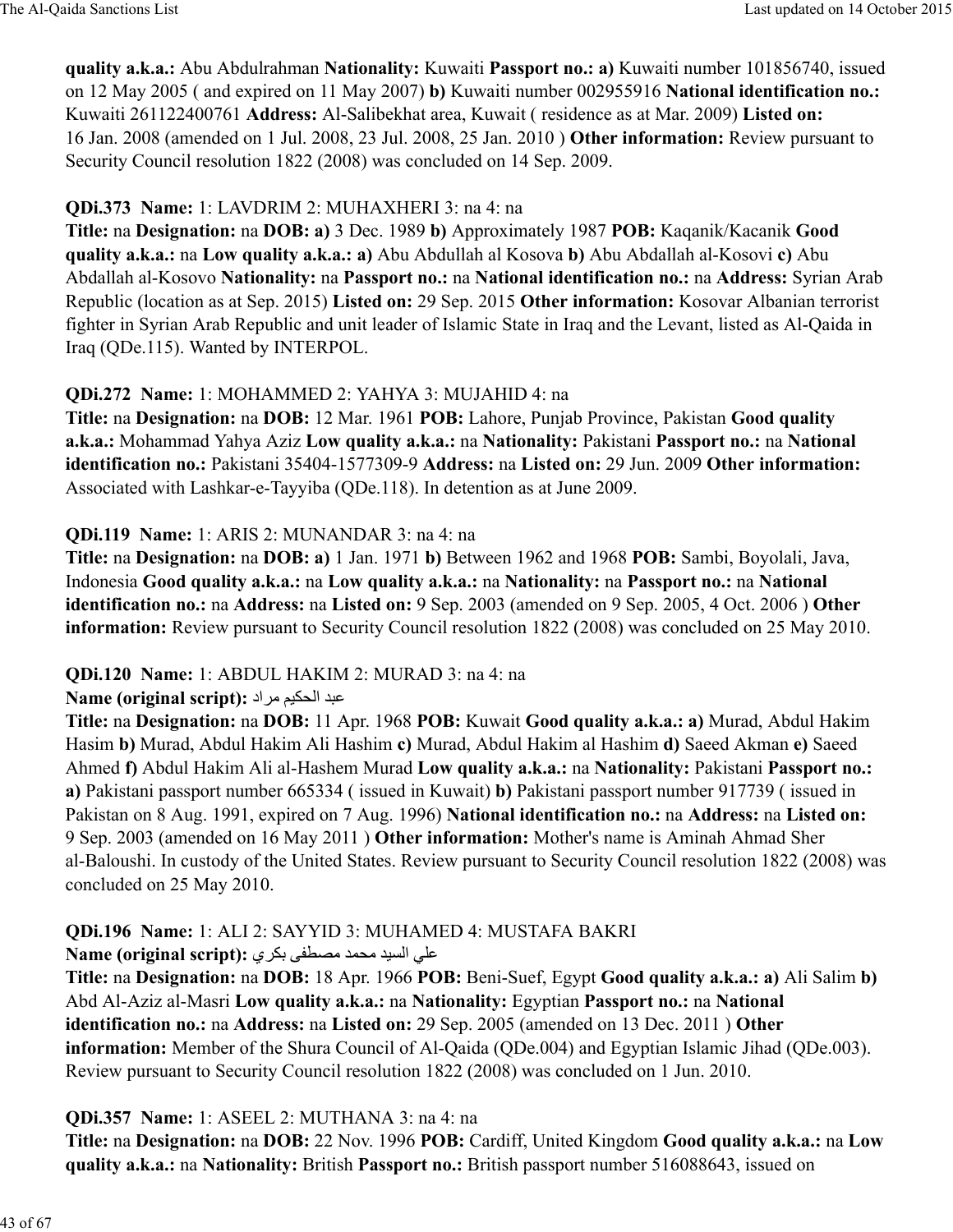7 Jan. 2014 (expires on 7 Jan. 2024) **National identification no.:** na **Address: a)** Syrian Arab Republic (as at Feb. 2014) **b)** United Kingdom (previous address) **Listed on:** 30 Sep. 2015 **Other information:** Foreign terrorist fighter with Islamic State in Iraq and the Levant, listed as Al-Qaida in Iraq (QDe.115), in the Syrian Arab Republic. Wanted by the authorities of the United Kingdom. Physical description: hair colour: brown/black.

### **QDi.358 Name:** 1: NASSER 2: AHMED 3: MUTHANA 4: na

**Title:** na **Designation:** na **DOB:** 29 Apr. 1994 **POB:** Heath, Cardiff, United Kingdom **Good quality a.k.a.:** Nasir Muthana **Low quality a.k.a.: a)** Abdul Muthana **b)** Abu Muthana **c)** Abu Al-Yemeni Muthana **d)** Abu Muthanna **Nationality:** British **Passport no.:** British passport number 210804241, issued on 27 Jul. 2010 (expires on 27 Jul. 2020) **National identification no.:** na **Address: a)** Syrian Arab Republic (as at Nov. 2013) **b)** United Kingdom (previous address until Nov. 2013) **Listed on:** 28 Sep. 2015 **Other information:** Foreign terrorist fighter with Islamic State in Iraq and the Levant (ISIL), listed as Al-Qaida in Iraq (QDe.115), in the Syrian Arab Republic. Wanted by the authorities of the United Kingdom. Physical description: hair colour: brown/black. Photo available for inclusion in the INTERPOL-UN Security Council Special Notice.

**QDi.280 Name:** 1: TAYEB 2: NAIL 3: na 4: na

#### **Name (original script): الطيب نايل**

**Title:** na **Designation:** na **DOB:** Approximately 1972 **POB:** Faidh El Batma, Djelfa, Algeria **Good quality a.k.a.: a)** Djaafar Abou Mohamed (جعفر ابو محمد) **b)** Abou Mouhadjir (ابو مهاجر) **c)** Mohamed Ould Ahmed Ould Ali (born in 1976) **Low quality a.k.a.:** na **Nationality:** Algerian **Passport no.:** na **National identification no.:** na **Address:** Mali **Listed on:** 22 Apr. 2010 (amended on 15 Apr. 2014 ) **Other information:** Convicted in absentia by Algerian tribunal on 28 Mar. 1996. Algerian international arrest warrant number 04/09 of 6 Jun. 2009 issued by the Tribunal of Sidi Mhamed, Algiers, Algeria. Algerian extradition request number 2307/09 of 3 Sep. 2009, presented to Malian authorities. Father's name was Benazouz Nail. Mother's name is Belkheiri Oum El Kheir. Member of The Organization of Al-Qaida in the Islamic Maghreb (QDe.014)

# **QDi.314 Name:** 1: ABDERRAHMANE 2: OULD EL AMAR 3: na 4: na

#### **Name (original script):** @\8d:ا> :و h[ح@:ا> 9=

**Title:** na **Designation:** na **DOB:** Between 1977 and 1982 **POB:** Tabankort, Mali **Good quality a.k.a.: a)** Ahmed el Tilemsi **b)** Abderrahmane Ould el Amar Ould Sidahmed Loukbeiti **c)** Ahmad Ould Amar **Low quality a.k.a.:** na **Nationality:** Malian **Passport no.:** na **National identification no.:** na **Address: a)** Gao, Mali **b)** Tabankort, Mali **c)** In Khalil, Mali **d)** Al Moustarat, Mali **Listed on:** 22 Feb. 2013 **Other information:** Leader of the Mouvement pour l'Unification et le Jihad en Afrique de l'Ouest (MUJAO) (QDe.134). Member of The Organization of Al-Qaida in the Islamic Maghreb (QDe.014). Arrested in April 2005 in Mauritania, escaped from Nouakchott jail on 26 Apr. 2006. Re-arrested in Sep. 2008 in Mali and released on 15 Apr. 2009. Associated with Mokhtar Belmokhtar (QDi.136). Father's name is Leewemere.

### **QDi.315 Name:** 1: HAMADA 2: OULD MOHAMED EL KHAIRY 3: na 4: na

### ح]8ده و:> \O <[ا:cY@ي **:(script original (Name**

**Title:** na **Designation:** na **DOB:** 1970 **POB:** Nouakchott, Mauritania **Good quality a.k.a.: a)** Hamada Ould Mohamed Lemine Ould Mohamed el Khairy **b)** Ould Kheirou **c)** Hamad el Khairy **Low quality a.k.a.:** Abou QumQum **Nationality: a)** Mauritanian **b)** Malian **Passport no.:** (Malian passport number A1447120, expired on 19 Oct. 2011) **National identification no.:** na **Address:** Gao, Mali **Listed on:** 22 Feb. 2013 **Other information:** Leader of the Mouvement pour l'Unification et le Jihad en Afrique de l'Ouest (MUJAO) (QDe.134). Has provided logistical support to the Sahelian group Al Moulathamine, linked with the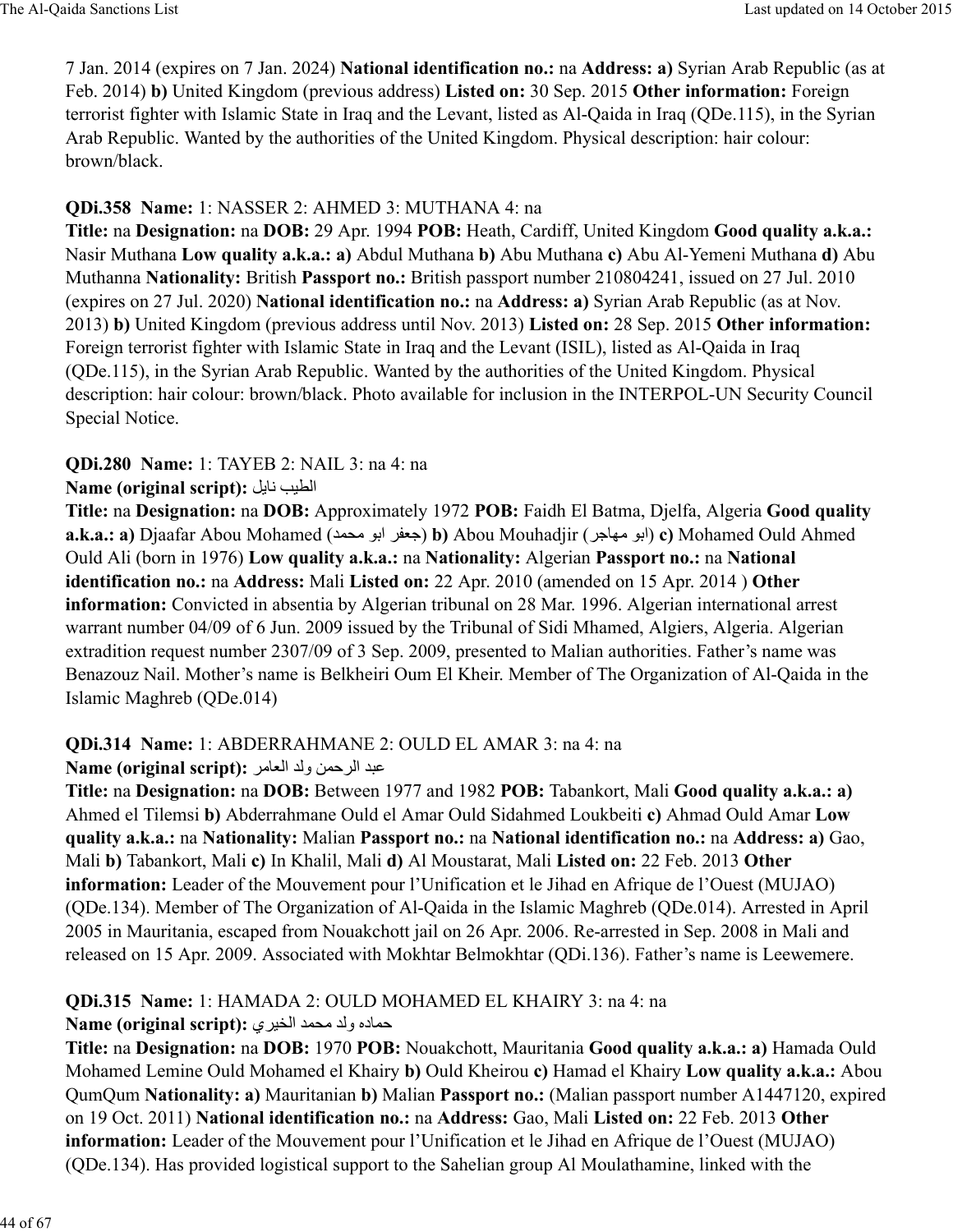Organization of Al-Qaida in the Islamic Maghreb (QDe.014). International arrest warrant issued by Mauritania. Mother's name is Tijal Bint Mohamed Dadda.

### **QDi.298 Name:** 1: ABD AL-RAHMAN 2: OULD MUHAMMAD AL-HUSAYN 3: OULD MUHAMMAD SALIM 4: na

# Rame (original script): عبد الرحمن ولد محمد الحسين ولد محمد سليم

**Title:** na **Designation:** na **DOB:** Approximately 1981 **POB:** Saudi Arabia **Good quality a.k.a.: a)** Abdarrahmane ould Mohamed el Houcein ould Mohamed Salem **b)** 6D8¨ريB[:ا DBي ºcش) Yunis al-Mauritani; Younis al-Mauritani; Sheikh Yunis al-Mauritani; Shaykh Yunis the Mauritanian) **Low quality a.k.a.: a)** Salih the Mauritanian **b)** Mohamed Salem **c)** Youssef Ould Abdel Jelil **d)** El Hadj Ould Abdel Ghader **e)** Abdel Khader **f)** Abou Souleimane **g)** Chingheity **Nationality:** Mauritanian **Passport no.:** na **National identification no.:** na **Address:** na **Listed on:** 15 Sep. 2011 **Other information:** Pakistan-based senior Al-Qaida (QDe.004) leader also associated with The Organization of Al-Qaida in the Islamic Maghreb (QDe.014). Wanted by Mauritanian authorities.

# **QDi.353 Name:** 1: ALI 2: BEN TAHER 3: BEN FALEH 4: OUNI HARZI

# على بن الطاهر بن الفالح العوني الحرزي: **Name (original script):**

**Title:** na **Designation:** na **DOB:** 9 Mar. 1986 **POB:** Ariana, Tunisia **Good quality a.k.a.:** na **Low quality a.k.a.:** Abou Zoubair **Nationality:** Tunisian **Passport no.:** Tunisian passport number W342058, issued on 14 Mar. 2011 (expires on 13 Mar. 2016) **National identification no.:** Tunisian National Identity Card number 08705184, issued on 24 Feb. 2011 **Address: a)** 18 Mediterranean Street, Ariana, Tunisia **b)** Syrian Arab Republic (located in as at Mar. 2015) **c)** Iraq (possible alternative location as at Mar. 2015) **d)** Libya (previously located in) **Listed on:** 10 Apr. 2015 **Other information:** Physical description: eye colour: brown; height: 171cm. Photo available for inclusion in the INTERPOL-UN Security Council Special Notice. Previous occupation: trading agent. A member of Ansar al-Shari'a in Tunisia (QDe.143), active in recruitment of foreign terrorist fighters and arms smuggling. Detained and sentenced to 30 months imprisonment for planning terrorist acts in 2005 in Tunisia. Planned and perpetrated the attack against the Consulate of the United States in Benghazi, Libya on 11 Sep. 2012. Arrest warrant issued by the Tunisian National Guard (as at Mar. 2015). Father's name is Taher Ouni Harzi, mother's name is Borkana Bedairia.

# **QDi.354 Name:** 1: TARAK 2: BEN TAHER 3: BEN FALEH 4: OUNI HARZI

# طارق بن الطاهر بن الفالح العوني الحرزي : Name (original script)

**Title:** na **Designation:** na **DOB:** 3 May 1982 **POB:** Tunis, Tunisia **Good quality a.k.a.:** na **Low quality a.k.a.:** Abou Omar Al Tounisi **Nationality:** Tunisian **Passport no.:** Tunisian passport number Z050399, issued on 9 Dec. 2003 (expired on 8 Dec. 2008) **National identification no.:** Tunisian National Identity Card number 04711809, issued on 13 Nov. 2003 **Address: a)** 18 Mediterranean Street, Ariana, Tunisia **b)** Syrian Arab Republic (located in as at Mar. 2015) **c)** Iraq (possible alternative location as at Mar. 2015) **d)** Libya (previously located in) **Listed on:** 10 Apr. 2015 **Other information:** Physical description: eye colour: brown; height: 172cm. Photo available for inclusion in the INTERPOL-UN Security Council Special Notice. Previous occupation: worker. A dangerous and active member of Al Qaida in Iraq (QDe.115) in 2004, also active in facilitating and hosting members of Ansar al-Shari'a in Tunisia (QDe.143) in Syria. Sentenced, in absentia, on 30 October 2007, to 24 years imprisonment for terrorist activities by the Appeals Court of Tunis. Father's name is Taher Ouni Harzi, mother's name is Borkana Bedairia.

# **QDi.242 Name:** 1: DINNO AMOR 2: ROSALEJOS 3: PAREJA 4: na

**Title:** na **Designation:** na **DOB:** 19 Jul. 1981 **POB:** Cebu City, Philippines **Good quality a.k.a.: a)** Johnny Pareja **b)** Khalil Pareja **Low quality a.k.a.: a)** Mohammad **b)** Akmad **c)** Mighty **d)** Rash **Nationality:** Filipino **Passport no.:** na **National identification no.:** na **Address:** Atimonana, Quezon Province,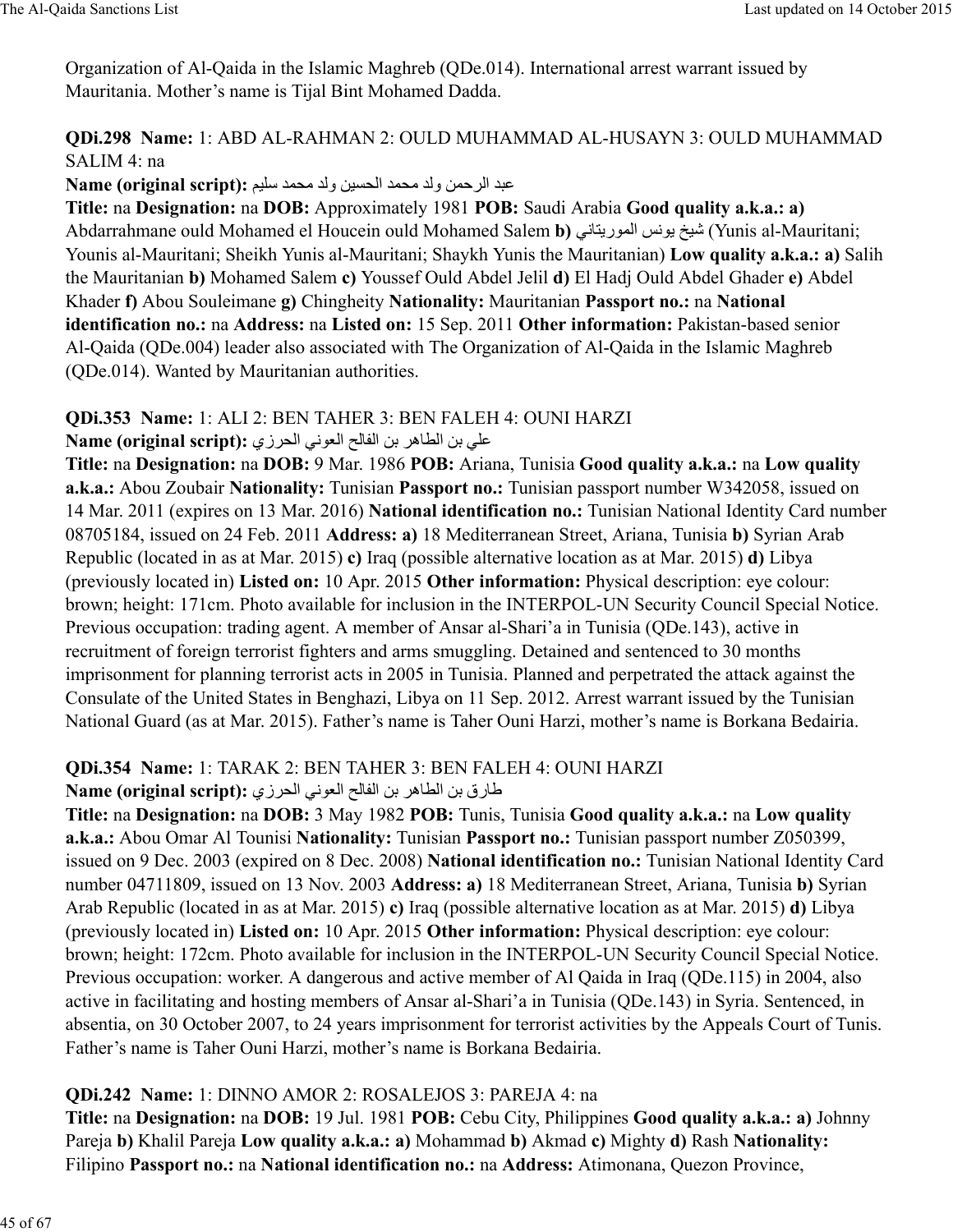Philippines **Listed on:** 4 Jun. 2008 (amended on 3 Jun. 2009, 13 Dec. 2011 ) **Other information:** Member of the Rajah Solaiman Movement (QDe.128). Father's name is Amorsolo Jarabata Pareja. Mother's name is Leonila Cambaya Rosalejos. Review pursuant to Security Council resolution 1822 (2008) was concluded on 13 May 2010.

### **QDi.294 Name:** 1: UMAR 2: PATEK 3: na 4: na

**Title:** na **Designation:** na **DOB:** 20 Jul. 1966 **POB:** Central Java, Indonesia **Good quality a.k.a.: a)** Omar Patek **b)** Mike Arsalan **c)** Hisyam Bin Zein **d)** Anis Alawi Jafar **Low quality a.k.a.: a)** Pa'tek **b)** Pak Taek **c)** Umar Kecil **d)** Al Abu Syekh Al Zacky **e)** Umangis Mike **Nationality:** Indonesian **Passport no.:** na **National identification no.:** na **Address:** Indonesia **Listed on:** 19 Jul. 2011 (amended on 23 Feb. 2012 ) **Other information:** Senior member of Jemaah Islamiyah (QDe.092) involved in planning and funding multiple terrorist attacks in the Philippines and Indonesia. Provided training to Abu Sayyaf Group (QDe.001). In custody in Indonesia as at Feb. 2012.

### **QDi.348 Name:** 1: ANGGA 2: DIMAS 3: PERSHADA 4: na

**Title:** Secretary General (as at mid-2014) **Designation:** na **DOB:** 4 Mar. 1985 **POB:** Jakarta, Indonesia **Good quality a.k.a.: a)** Angga Dimas Persada, born 4 Mar. 1985 in Jakarta, Indonesia **b)** Angga Dimas Persadha, born 4 Mar. 1985 in Jakarta, Indonesia **c)** Angga Dimas Prasondha, born 4 Mar. 1985 in Jakarta, Indonesia **Low quality a.k.a.:** na **Nationality:** Indonesian **Passport no.:** Indonesian passport number W344982 (issued under name Angga Dimas Peshada, born 4 Mar.1985 in Jakarta, Indonesia) **National identification no.:** na **Address:** na **Listed on:** 13 Mar. 2015 **Other information:** Member of Jemaah Islamiyah (QDe.092) and leader of Hilal Ahmar Society Indonesia (HASI) (QDe.147).

### **QDi.271 Name:** 1: ARIF 2: QASMANI 3: na 4: na

**Title:** na **Designation:** na **DOB:** Approximately 1944 **POB:** Pakistan **Good quality a.k.a.: a)** Muhammad Arif Qasmani **b)** Muhammad 'Arif Qasmani **c)** Mohammad Arif Qasmani **d)** Arif Umer **e)** Qasmani Baba **f)** Memon Baba **g)** Baba Ji **Low quality a.k.a.:** na **Nationality:** Pakistani **Passport no.:** na **National identification no.:** na **Address:** House Number 136, KDA Scheme No. 1, Tipu Sultan Road, Karachi, Pakistan **Listed on:** 29 Jun. 2009 **Other information:** Associated with Lashkar-e-Tayyiba (QDe.118) and Al-Qaida (QDe.004). In detention as at June 2009.

### **QDi.297 Name:** 1: HASSAN 2: MUHAMMAD 3: ABU BAKR 4: QAYED

### **Name (original script):** حسن محمد أبو بكر قايد

**Title:** na **Designation:** na **DOB: a)** 1963 **b)** 1969 **POB:** Marzaq, Libyan Arab Jamahiriya **Good quality a.k.a.: a)** Hasan Muhammad Abu Bakr Qa'id **b)** الحسين محمد أبو بكر قايد (Al-Husain Muhammad Abu Bakr Qayid) **c)** Muhammad Hassan Qayed **d)** Mohammad Hassan Abu Bakar **e)** Hasan Qa'id **f)** Muhammad Hasan al-Libi **Low quality a.k.a.: a**) Abu Yahya al-Libi (أبو يحيى الليبي) (prominently known by this nom de guerre) **b)** Abu Yahya **c)** Sheikh Yahya **d)** Abu Yahya Yunis al Sahrawi **e)** Abu Yunus Rashid **f)** al-Rashid **g)** Abu al-Widdan **h)** اوي@Oº:ا DBي) Younes Al-Sahrawi; Younes Al-Sahraoui) **Nationality:** Libyan **Passport no.:** Libyan number 681819/88 **National identification no.:** Libyan 5617/87 **Address:** Wadi 'Ataba, Libya ( previous location in 2004) **Listed on:** 15 Sep. 2011 **Other information:** Senior Al-Qaida (QDe.004) leader who, as of late 2010, was responsible for the supervision of other senior Al-Qaida officials. As of 2010, Al-Qaida commander in Pakistan and provider of financial assistance to Al-Qaida fighters in Afghanistan. Has also been a top Al-Qaida strategist and field commander in Afghanistan, and instructor at Al-Qaida training camp. Mother's name is Al-Zahra Amr Al-Khouri (a.k.a. al Zahra' 'Umar).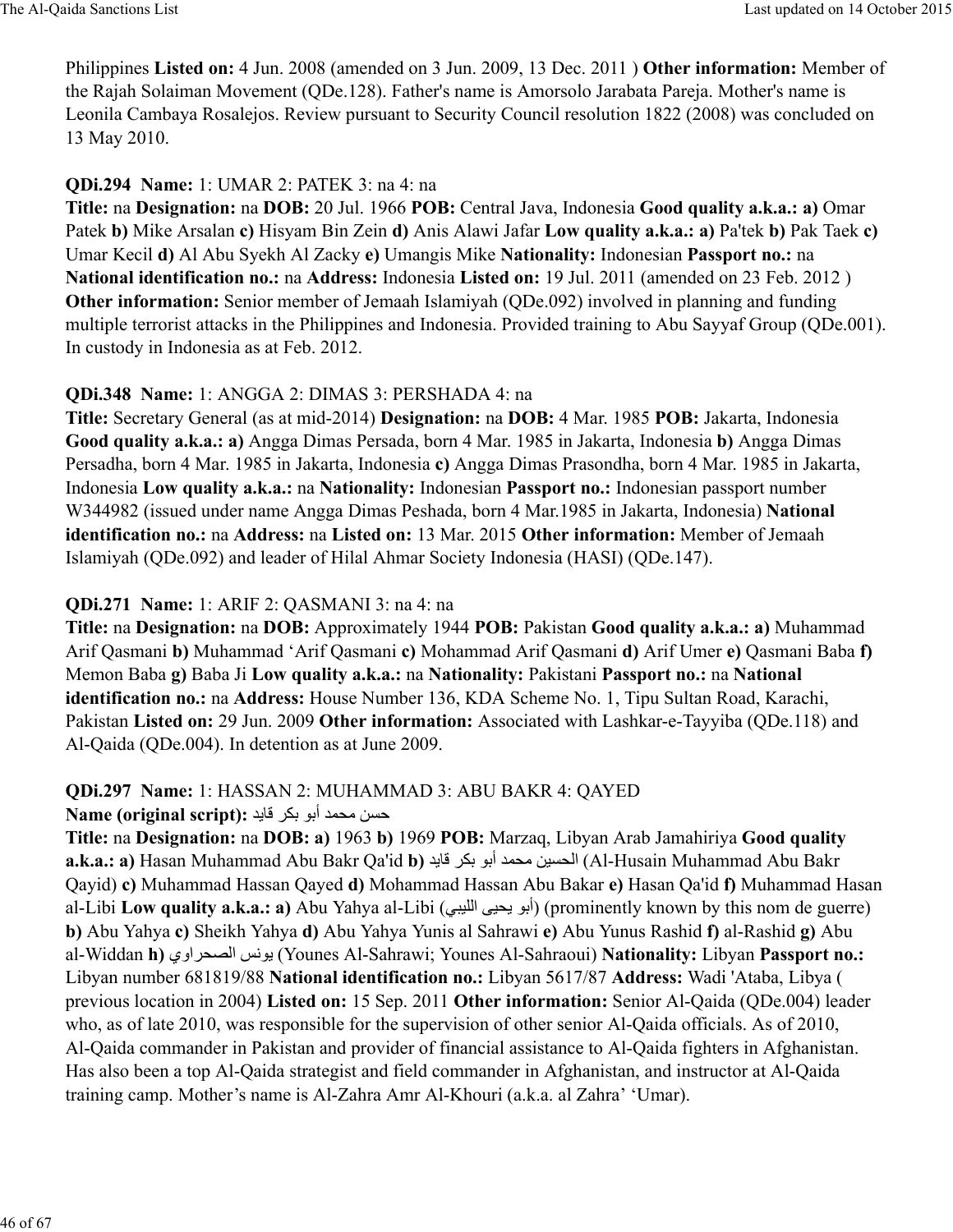**QDi.303 Name:** 1: FAZAL 2: RAHIM 3: na 4: na

### **Name (original script): فضل رحيم**

**Title:** na **Designation:** na **DOB: a)** 5 Jan. 1974 **b)** 1977 **c)** 1975 **d)** 24 Jan. 1973 **POB:** Kabul, Afghanistan **Good quality a.k.a.: a)** Fazel Rahim; Fazil Rahim **b)** Fazil Rahman **Low quality a.k.a.:** na **Nationality:** Afghan **Passport no.:** Afghan passport number R512768 **National identification no.:** na **Address: a)** (Afghanistan/Pakistan border region (previous address)) **b)** (A2, City Computer Plaza, Shar-e-Now, Kabul, Afghanistan (previous address)) **c)** Microrayan 3rd, Apt. 45, block 21, Kabul, Afghanistan ( previous address) **Listed on:** 6 Mar. 2012 **Other information:** Was a financial facilitator for the Islamic Movement of Uzbekistan (QDe.010) and Al-Qaida (QDe.004). Was associated with Tohir Abdulkhalilovich Yuldashev. As of late 2010, in custody of Pakistani authorities. Father's name is Fazal Ahmad.

# **QDi.199 Name:** 1: ATA 2: ABDOULAZIZ 3: RASHID 4: na

# Name (original script): عطا عبد العزيز رشيد

**Title:** na **Designation:** na **DOB:** 1 Dec. 1973 **POB:** Sulaimaniya, Iraq **Good quality a.k.a.: a)** Abdoulaziz Ata Rashid, born 1 Dec. 1973 **b)** Ata Abdoul Aziz Barzingy **Low quality a.k.a.:** na **Nationality:** Iraqi **Passport no.:** (None) **National identification no.:** na **Address:** (In prison in Germany) **Listed on:** 6 Dec. 2005 (amended on 21 Oct. 2008, 13 Dec. 2011, 6 Aug. 2013 ) **Other information:** Member of Ansar Al-Islam (QDe.098). Sentenced on 15 Jul. 2008 to 10 years imprisonment in Germany. Review pursuant to Security Council resolution 1822 (2008) was concluded on 30 Jul. 2009.

# **QDi.075 Name:** 1: ABDELHALIM 2: HAFED 3: ABDELFATTAH 4: REMADNA

Rame (original script): عبدالحليم حافظ عبدالفتاح رمادنا

**Title:** na **Designation:** na **DOB:** 2 Apr. 1966 **POB:** Biskra, Algeria **Good quality a.k.a.:** Abdelhalim Remadna **Low quality a.k.a.:** Jalloul **Nationality:** Algerian **Passport no.:** na **National identification no.:** na **Address:** Algeria **Listed on:** 3 Sep. 2002 (amended on 12 Apr. 2006, 7 Apr. 2008, 3 Jun. 2009, 25 Jan. 2010, 23 Dec. 2010 ) **Other information:** Deported from Italy to Algeria on 12 Aug. 2006. Review pursuant to Security Council resolution 1822 (2008) was concluded on 8 Dec. 2009.

# **QDi.219 Name:** 1: TAUFIK 2: RIFKI 3: na 4: na

**Title:** na **Designation:** na **DOB:** 19 Aug. 1974 **POB:** Dacusuman Surakarta, Central Java, Indonesia **Good quality a.k.a.: a)** Refke, Taufek **b)** Rifqi, Taufik **c)** Rifqi, Tawfiq **d)** Ami Iraq **e)** Ami Irza **f)** Amy Erja **g)** Ammy Erza **h)** Ammy Izza **i)** Ami Kusoman **j)** Abu Obaida **k)** Abu Obaidah **l)** Abu Obeida **m)** Abu Ubaidah **n)** Obaidah **o)** Abu Obayda **p)** Izza Kusoman **q)** Yacub, Eric **Low quality a.k.a.:** na **Nationality:** Indonesian **Passport no.:** na **National identification no.:** na **Address:** Philippines **Listed on:** 21 Apr. 2006 (amended on 13 Dec. 2011 ) **Other information:** In detention in the Philippines as at May 2011. Review pursuant to Security Council resolution 1822 (2008) was concluded on 8 Jun. 2010.

# **QDi.150 Name:** 1: AL-AZHAR 2: BEN KHALIFA 3: BEN AHMED 4: ROUINE

الأزهر بن خليفة بن احمد روين : Name (original script)

**Title:** na **Designation:** na **DOB:** 20 Nov. 1975 **POB:** Sfax, Tunisia **Good quality a.k.a.:** na **Low quality a.k.a.: a)** Salmane **b)** Lazhar **Nationality:** Tunisian **Passport no.:** Tunisian number P182583, issued on 13 Sep. 2003 (expired on 12 Sep. 2007) **National identification no.:** na **Address:** Tunisia **Listed on:** 12 Nov. 2003 (amended on 20 Dec. 2005, 21 Dec. 2007, 30 Jan. 2009, 16 May 2011 ) **Other information:** Sentenced to six years and ten months of imprisonment for membership of a terrorist association by the Appeal Court of Milan, Italy, on 7 Feb. 2008. Considered a fugitive from justice by the Italian authorities as at Jul. 2008. Under administrative control measure in Tunisia as at 2010. Review pursuant to Security Council resolution 1822 (2008) was concluded on 21 Jun. 2010.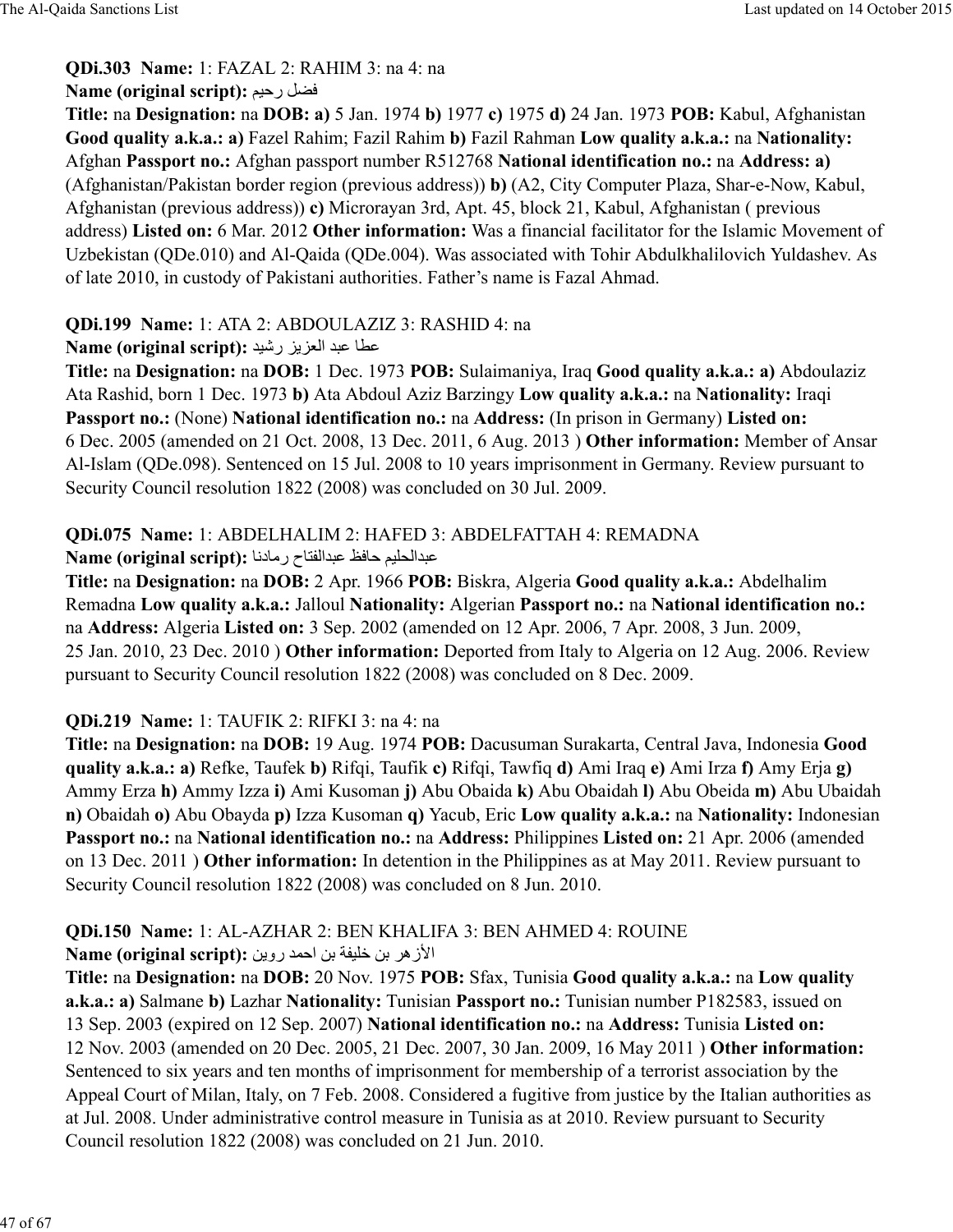### **QDi.186 Name:** 1: ABU 2: RUSDAN 3: na 4: na

**Title:** na **Designation:** na **DOB:** 16 Aug. 1960 **POB:** Kudus, Central Java, Indonesia **Good quality a.k.a.:** na **Low quality a.k.a.: a)** Abu Thoriq **b)** Rusdjan **c)** Rusjan **d)** Rusydan **e)** Thoriquddin **f)** Thoriquiddin **g)** Thoriquidin **h)** Toriquddin **Nationality:** na **Passport no.:** na **National identification no.:** na **Address:** na **Listed on:** 16 May 2005 (amended on 12 Dec. 2014 ) **Other information:** Review pursuant to Security Council resolution 1822 (2008) was concluded on 8 Jun. 2010.

### **QDi.020 Name:** 1: MOHAMMAD 2: HAMDI 3: MOHAMMAD 4: SADIQ AL-AHDAL

### \O <[ح]>ي \O <[8£دق اÂھ>ل **:(script original (Name**

**Title:** na **Designation:** na **DOB:** 19 Nov. 1971 **POB:** Medina, Saudi Arabia **Good quality a.k.a.: a)** Al-Hamati, Muhammad **b)** Muhammad Muhammad Abdullah Al-Ahdal **c)** Mohamed Mohamed Abdullah Al-Ahdal **Low quality a.k.a.: a)** Abu Asim Al-Makki **b)** Ahmed **Nationality:** Yemeni **Passport no.:** Yemeni number 541939, issued on 31 Jul. 2000, issued in Al-Hudaydah, Yemen (in the name of Muhammad Muhammad Abdullah Al-Ahdal) **National identification no.:** Yemeni identity card number 216040 **Address:** Jamal street, Al-Dahima alley, Al-Hudaydah, Yemen **Listed on:** 17 Oct. 2001 (amended on 30 Jan. 2009, 25 Jan. 2010 ) **Other information:** Responsible for the finances of Al-Qa'ida (QDe.004) in Yemen. Accused of involvement in the attack on the USS Cole in 2000. Arrested in Yemen in Nov. 2003. Sentenced to three years and one month of imprisonment by the specialized criminal court of first instance in Yemen. Released on 25 Dec. 2006 after the completion of his sentence. Review pursuant to Security Council resolution 1822 (2008) was concluded on 8 Jul. 2010.

### **QDi.263 Name:** 1: HAFIZ 2: MUHAMMAD 3: SAEED 4: na

**Title:** na **Designation:** na **DOB:** 5 Jun. 1950 **POB:** Sargodha, Punjab, Pakistan **Good quality a.k.a.: a)** Hafiz Mohammad Sahib **b)** Hafiz Mohammad Sayid **c)** Hafiz Muhammad **d)** Hafiz Saeed **e)** Hafez Mohammad Saeed **f)** Hafiz Mohammad Sayeed **g)** Tata Mohammad Syeed **h)** Mohammad Sayed **i)** Muhammad Saeed **Low quality a.k.a.:** Hafiz Ji **Nationality:** Pakistani **Passport no.:** na **National identification no.:** Pakistani 3520025509842-7 **Address:** House No. 116E, Mohalla Johar, Lahore, Tehsil, Lahore City, Lahore District, Pakistan ( location as at May 2008) **Listed on:** 10 Dec. 2008 (amended on 17 Jul. 2009 ) **Other information:** Muhammad Saeed is the leader of Lashkar-e-Tayyiba (QDe.118).

### **QDi.208 Name:** 1: RADULAN 2: SAHIRON 3: na 4: na

**Title:** na **Designation:** na **DOB: a)** 1955 **b)** Approximately 1952 **POB:** Kaunayan, Patikul, Jolo Island, the Philippines **Good quality a.k.a.: a)** Radullan Sahiron **b)** Radulan Sahirun **c)** Radulan Sajirun **d)** Commander Putol **Low quality a.k.a.:** na **Nationality:** Filipino **Passport no.:** na **National identification no.:** na **Address:** na **Listed on:** 6 Dec. 2005 **Other information:** Review pursuant to Security Council resolution 1822 (2008) was concluded on 8 Jun. 2010.

# **QDi.222 Name:** 1: NESSIM 2: BEN ROMDHANE 3: SAHRAOUI 4: na

### Kame (original script): **نسيم بن رمضان صحر اوي**

**Title:** na **Designation:** na **DOB:** 3 Aug. 1973 **POB:** Bizerta, Tunisia **Good quality a.k.a.: a)** Dass **b)** Nasim al-Sahrawi **Low quality a.k.a.:** na **Nationality:** Tunisian **Passport no.:** na **National identification no.:** na **Address:** Tunisia **Listed on:** 2 Aug. 2006 (amended on 1 Sep. 2009, 25 Jan. 2010, 13 Dec. 2011 ) **Other information:** Considered a fugitive from justice by the Italian authorities and sentenced in absentia to 6 years detention on 20 Nov. 2008. Sentenced in Tunisia to 4 years imprisonment for terrorist activity and in detention in Tunisia as at Jun. 2009. Review pursuant to Security Council resolution 1822 (2008) was concluded on 20 Jul. 2009.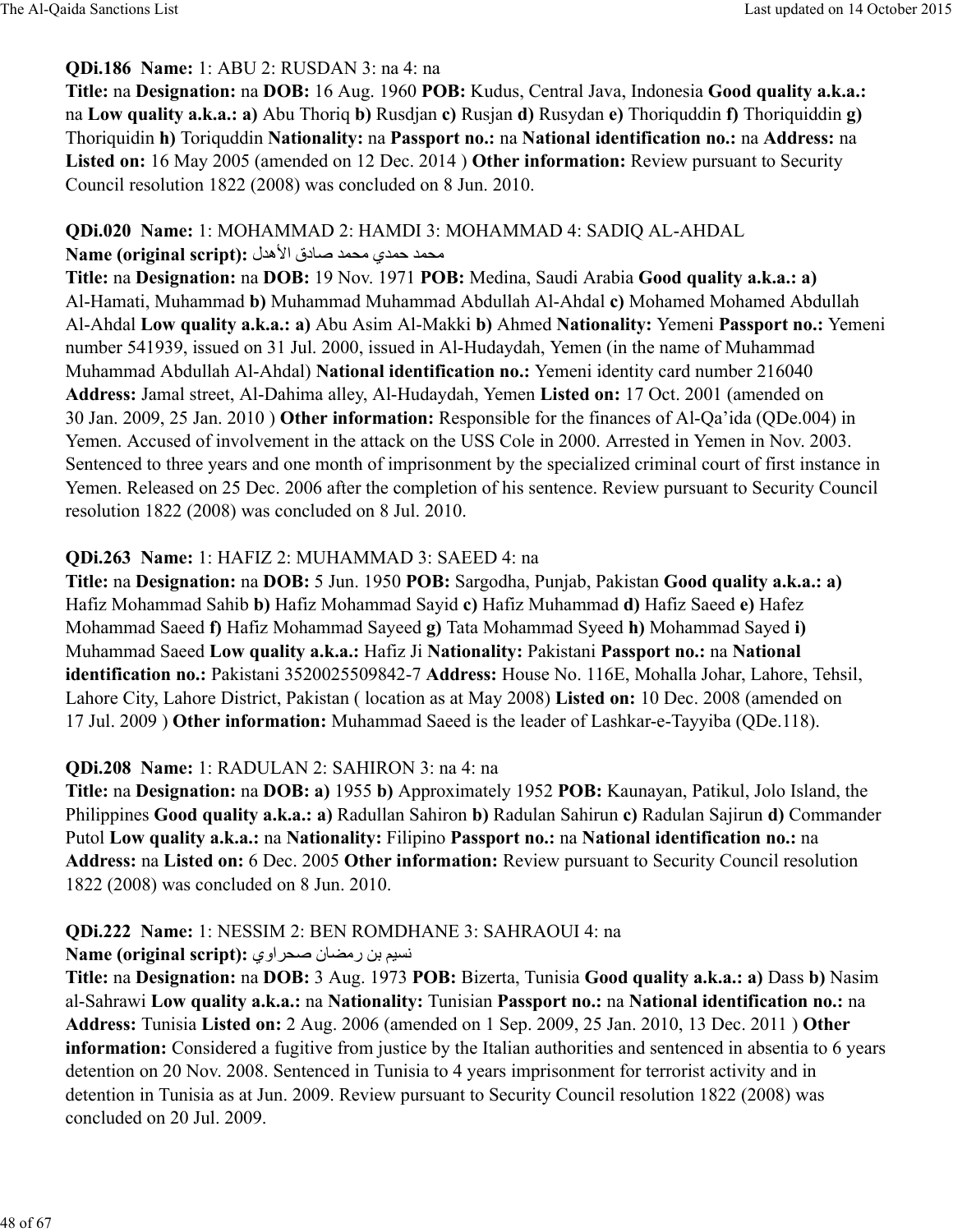### **QDi.148 Name:** 1: NESSIM 2: BEN MOHAMED 3: AL-CHERIF BEN MOHAMED 4: SALEH AL-SAADI

### Name (original script): نسيم بن محمد الشريف بن محمد صالح السعدي

**Title:** na **Designation:** na **DOB:** 30 Nov. 1974 **POB:** Haidra Al-Qasreen, Tunisia **Good quality a.k.a.: a)** Nassim Saadi **b)** Dia el Haak George, born 20 Nov. 1974 in Lebanon **c)** Diael Haak George, born 30 Nov. 1974 in Lebanon **d)** El Dia Haak George, born 30 Nov. 1974 in Algeria **Low quality a.k.a.: a)** Abou Anis **b)** Abu Anis **Nationality:** Tunisian **Passport no.:** Tunisian number M788331, issued on 28 Sep. 2001 (expired 27 Sep. 2006) **National identification no.:** na **Address: a)** Via Monte Grappa 15, Arluno (Milan), Italy **b)** Via Cefalonia 11, Milan, Italy (Domicile, last known address) **Listed on:** 12 Nov. 2003 (amended on 20 Dec. 2005, 31 Jul. 2006, 21 Dec. 2007, 3 Jun. 2009, 16 May 2011 ) **Other information:** Arrested on 9 Oct. 2002. In detention in Italy until 27 Apr. 2012. Sentenced in absentia to 20 years of imprisonment by the Tunis Military Court on 11 May 2005 for membership of a terrorist organization. Father's name is Mohamed Sharif. Mother's name is Fatima. Review pursuant to Security Council resolution 1822 (2008) was concluded on 21 Jun. 2010.

### **QDi.244 Name:** 1: HILARION 2: DEL ROSARIO 3: SANTOS III 4: na

**Title:** Amir **Designation:** na **DOB:** 12 Mar. 1966 **POB:** 686 A. Mabini Street, Sangandaan, Caloocan City, Philippines **Good quality a.k.a.: a)** Akmad Santos **b)** Ahmed Islam **c)** Ahmad Islam Santos **d)** Abu Hamsa **e)** Hilarion Santos III **f)** Abu Abdullah Santos **g)** Faisal Santos **Low quality a.k.a.: a)** Lakay **b)** Aki **c)** Aqi **Nationality:** na **Passport no.:** Filipino number AA780554 **National identification no.:** na **Address:** 50, Purdue Street, Cubao, Quezon City, Philippines **Listed on:** 4 Jun. 2008 (amended on 13 Dec. 2011 ) **Other information:** Founder and leader of the Rajah Solaiman Movement (QDe.128) and linked to the Abu Sayyaf Group (QDe.001). In detention in the Philippines as of May 2011. Review pursuant to Security Council resolution 1822 (2008) was concluded on 13 May 2010.

### **QDi.350 Name:** 1: WIJI 2: JOKO 3: SANTOSO 4:

**Title:** na **Designation:** na **DOB:** 14 Jul. 1975 **POB:** Rembang, Jawa Tengah, Indonesia **Good quality a.k.a.:** Wijijoko Santoso, born 14 Jul. 1975 in Rembang, Jawa Tengah, Indonesia **Low quality a.k.a.: a)** Abu Seif al-Jawi **b)** Abu Seif **Nationality:** Indonesian **Passport no.:** Indonesian passport number A2823222, issued on 28 May 2012 (expires 28 May 2017, issued under name Wiji Joko Santoso, born 14 Jul. 1975 in Rembang, Jawa Tengah, Indonesia) **National identification no.:** na **Address:** na **Listed on:** 13 Mar. 2015 **Other information:** Head of the foreign affairs division and key outreach player of Jemaah Islamiyah (ODe.092). Associated with Hilal Ahmar Society Indonesia (HASI) (QDe.147).

# **QDi.001 Name:** 1: SAYF-AL ADL 2: na 3: na 4: na

**Name (original script):** سيف العدل

**Title:** na **Designation:** na **DOB: a)** 1963 **b)** 11 Apr. 1963 **c)** 11 Apr. 1960 **POB:** Egypt **Good quality a.k.a.: a)** Saif Al-'Adil **b)** Seif al Adel **c)** Muhamad Ibrahim Makkawi **Low quality a.k.a.:** Ibrahim al-Madani **Nationality:** Egyptian **Passport no.:** na **National identification no.:** na **Address:** na **Listed on:** 25 Jan. 2001 (amended on 16 Dec. 2010, 24 Jul. 2013 ) **Other information:** Responsible for Usama bin Laden's (deceased) security. Review pursuant to Security Council resolution 1822 (2008) was concluded on 15 Jun. 2010.

### **QDi.260 Name:** 1: DANIEL 2: MARTIN 3: SCHNEIDER 4: na

**Title:** na **Designation:** na **DOB:** 9 Sep. 1985 **POB:** Neunkirchen (Saar), Germany **Good quality a.k.a.:** na **Low quality a.k.a.:** Abdullah **Nationality:** German **Passport no.:** German number 2318047793, issued on 17 May 2006, issued in Friedrichsthal, Germany (expired on 16 May 2011.) **National identification no.:** German Federal Identity Card number 2318229333, issued on 17 May 2006, issued in Friedrichsthal,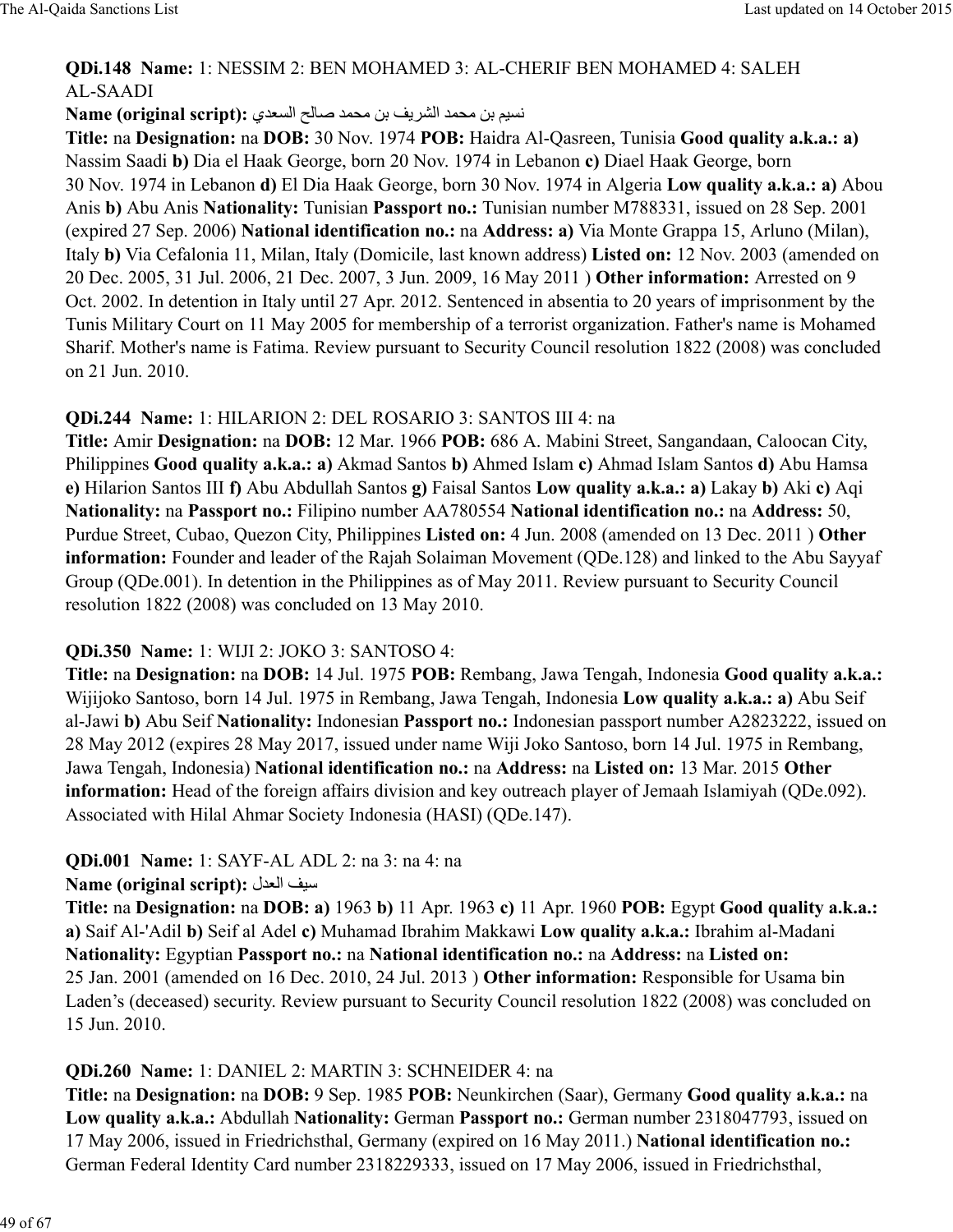Germany (expired on 16 May 2011 (reported lost)) **Address: a)** (In prison in Germany (since Sep. 2007)) **b)** Petrusstrasse 32, 66125 Herrensohr, Dudweiler, Saarbrücken, Germany (previous address) **Listed on:** 27 Oct. 2008 (amended on 13 Dec. 2011 ) **Other information:** Associated with the Islamic Jihad Union (IJU), also known as the Islamic Jihad Group (QDe.119). Associated with Fritz Martin Gelowicz (QDi.259) and Adem Yilmaz (QDi.261). In detention in Germany as of Jun. 2010.

### **QDi.322 Name:** 1: ABUBAKAR 2: MOHAMMED 3: SHEKAU 4: na

Name (original script): أبو بكر محمد الشكوى

**Title:** na **Designation:** na **DOB:** 1969 **POB:** Shekau Village, Yobe State, Nigeria **Good quality a.k.a.:** Abubakar Shekau **Low quality a.k.a.: a)** Abu Mohammed Abubakar bin Mohammed **b)** Abu Muhammed Abubakar bi Mohammed **c)** Shekau **d)** Shehu **e)** Shayku **f)** Imam Darul Tauhid **g)** Imam Darul Tawheed **Nationality:** Nigerian **Passport no.:** na **National identification no.:** na **Address:** Nigeria **Listed on:** 26 Jun. 2014 **Other information:** Member of the Kanuri tribe. Physical description: eye colour: black; hair colour: black. Photo available for inclusion in the INTERPOL-UN Security Council Special Notice. Leader of Jama'atu Ahlis Sunna Lidda'Awati Wal-Jihad (Boko Haram) (QDe.138). Under Shekau's leadership, Boko Haram has been responsible for a series of major terrorist attacks.

# **QDi.017 Name:** 1: THARWAT 2: SALAH 3: SHIHATA 4: na

### $\mathbf N$ ame (original script): ثروت صالح شحاتة

**Title:** na **Designation:** na **DOB:** 29 Jun. 1960 **POB:** Egypt **Good quality a.k.a.: a)** Tarwat Salah Abdallah **b)** Salah Shihata Thirwat **c)** Shahata Thirwat **d)** Tharwat Salah Shihata Ali (previously listed as) **Low quality a.k.a.:** na **Nationality:** Egyptian **Passport no.:** na **National identification no.:** na **Address:** na **Listed on:** 6 Oct. 2001 (amended on 26 Nov. 2004, 16 Dec. 2010 ) **Other information:** Review pursuant to Security Council resolution 1822 (2008) was concluded on 15 Jun. 2010.

# **QDi.122 Name:** 1: PARLINDUNGAN 2: SIREGAR 3: na 4: na

**Title:** na **Designation:** na **DOB: a)** 25 Apr. 1957 **b)** 25 Apr. 1967 **POB:** Indonesia **Good quality a.k.a.: a)** Siregar, Parlin **b)** Siregar, Saleh Parlindungan **Low quality a.k.a.:** na **Nationality:** Indonesian **Passport no.:** na **National identification no.:** na **Address:** na **Listed on:** 9 Sep. 2003 **Other information:** Review pursuant to Security Council resolution 1822 (2008) was concluded on 25 May 2010.

# **QDi.124 Name:** 1: YAZID 2: SUFAAT 3: na 4: na

**Title:** na **Designation:** na **DOB:** 20 Jan. 1964 **POB:** Johor, Malaysia **Good quality a.k.a.:** na **Low quality a.k.a.: a)** Joe **b)** Abu Zufar **Nationality:** Malaysian **Passport no.:** A 10472263 **National identification no.:** 640120-01-5529 **Address:** Taman Bukit Ampang, State of Selangor, Malaysia (as at April 2009) **Listed on:** 9 Sep. 2003 (amended on 3 May 2004, 1 Feb. 2008, 10 Aug. 2009, 25 Jan. 2010, 16 May 2011 ) **Other information:** Review pursuant to Security Council resolution 1822 (2008) was concluded on 19 Jun. 2009.

# **QDi.349 Name:** 1: BAMBANG 2: SUKIRNO 3: 4:

**Title:** na **Designation:** na **DOB:** 5 Apr. 1975 **POB:** Indonesia **Good quality a.k.a.:** na **Low quality a.k.a.: a)** Pak Zahra **b)** Abu Zahra **Nationality:** Indonesian **Passport no.:** Indonesian passport number A2062513 **National identification no.:** na **Address:** na **Listed on:** 13 Mar. 2015 **Other information:** A senior leader of Jemaah Islamiyah (QDe.092) who has held leadership positions in Hilal Ahmar Society Indonesia (HASI) (QDe.147).

# **QDi.123 Name:** 1: YASSIN 2: SYAWAL 3: na 4: na

**Title:** na **Designation:** na **DOB:** Approximately 1972 **POB:** na **Good quality a.k.a.: a)** Salim Yasin **b)** Yasin Mahmud Mochtar **c)** Abdul Hadi Yasin **d)** Muhamad Mubarok **e)** Muhammad Syawal **f)** Yassin Sywal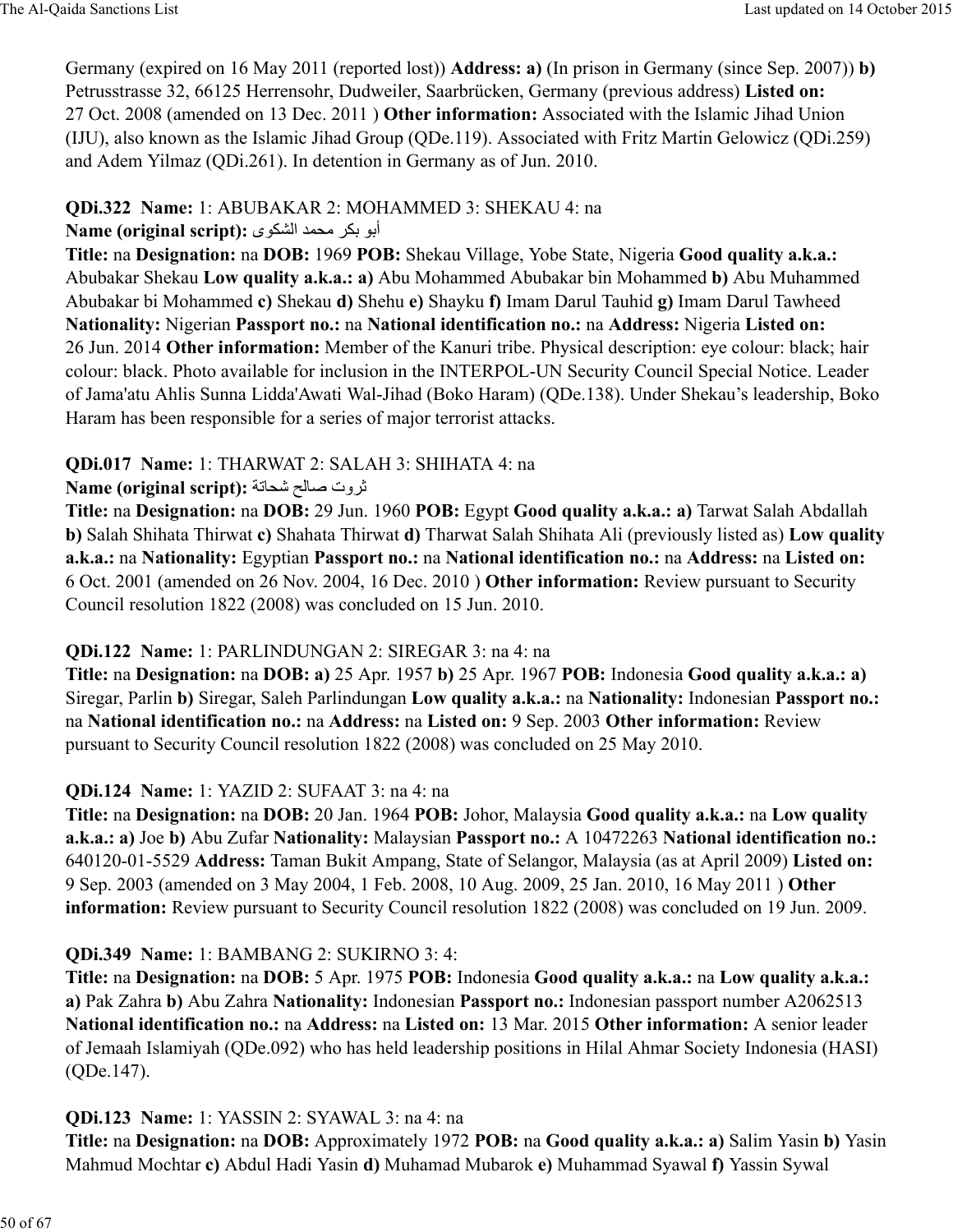(formerly listed as) **Low quality a.k.a.: a)** Abu Seta **b)** Mahmud **c)** Abu Muamar **d)** Mubarok **Nationality:** Indonesian **Passport no.:** na **National identification no.:** na **Address:** na **Listed on:** 9 Sep. 2003 (amended on 12 Dec. 2014 ) **Other information:** At large as at Dec. 2003. Review pursuant to Security Council resolution 1822 (2008) was concluded on 25 May 2010.

#### **QDi.057 Name:** 1: IBRAHIM 2: ALI 3: ABU BAKR 4: TANTOUSH ابر اهيم علي أبو بكر تنتوش: **Name (original script):**

**Title:** na **Designation:** na **DOB:** 2 Feb. 1966 **POB:** al Aziziyya, Libya **Good quality a.k.a.: a)** Abd al-Muhsin **b)** Ibrahim Ali Muhammad Abu Bakr **c)** Abdul Rahman **d)** Abu Anas **e)** Ibrahim Abubaker Tantouche **f)** Ibrahim Abubaker Tantoush **g)** 'Abd al-Muhsi **h)** 'Abd al-Rahman **i)** Abdel Ilah Sabri (false identity related to fraudulent South African identification number 6910275240086 linked to South African passport number 434021161, both documents have been confiscated) **Low quality a.k.a.:** Al-Libi **Nationality:** Libyan **Passport no.: a)** (Libyan passport number 203037, issued in Tripoli, Libya) **b)** (Libyan passport number 347834, issued under name Ibrahim Ali Tantoush, expired on 21 Feb. 2014) **National identification no.:** na **Address:** Tripoli, Libya, (as at Feb. 2014) **Listed on:** 11 Jan. 2002 (amended on 31 Jul. 2006, 4 Oct. 2006, 16 May 2011, 10 Jul. 2015 ) **Other information:** Associated with Afghan Support Committee (ASC) (QDe.069), Revival of Islamic Heritage Society (RIHS)(QDe.070) and the Libyan Islamic Fighting Group (LIFG) (QDe.011). Photograph and fingerprints available for inclusion in the INTERPOL-UNSC Special Notice. Review pursuant to Security Council resolution 1822 (2008) was concluded on 8 Jun. 2010.

# **QDi.241 Name:** 1: ANGELO 2: RAMIREZ 3: TRINIDAD 4: na

**Title:** na **Designation:** na **DOB:** 20 Mar. 1978 **POB:** Gattaran, Cagayan Province, Philippines **Good quality a.k.a.: a)** Calib Trinidad **b)** Kalib Trinidad **Low quality a.k.a.: a)** Abdul Khalil **b)** Abdukahlil **c)** Abu Khalil **d)** Anis **Nationality:** Filipino **Passport no.:** na **National identification no.:** na **Address:** 3111 Ma. Bautista, Punta, Santa Ana, Manila, Philippines **Listed on:** 4 Jun. 2008 (amended on 13 Dec. 2011 ) **Other information:** Distinguishing marks include scars on both legs. Member of the Rajah Solaiman Movement (Qde.128), and associated with the Abu Sayyaf Group (QDe.001) and the Jemaah Islamiyah (QDe.092). In detention in the Philippines as of May 2011. Review pursuant to Security Council resolution 1822 (2008) was concluded on 13 May 2010.

### **QDi.056 Name:** 1: MOHAMMED 2: TUFAIL 3: na 4: na

**Title:** na **Designation:** na **DOB:** 5 May 1930 **POB:** na **Good quality a.k.a.: a)** Tufail, S.M. **b)** Tuffail, Sheik Mohammed **Low quality a.k.a.:** na **Nationality:** Pakistani **Passport no.:** na **National identification no.:** na **Address:** na **Listed on:** 24 Dec. 2001 (amended on 19 Jan. 2011 ) **Other information:** Served as a director of Ummah Tameer e-Nau (UTN) (QDe.068). Review pursuant to Security Council resolution 1822 (2008) was concluded on 1 Jun. 2010.

# **QDi.290 Name:** 1: DOKU 2: KHAMATOVICH 3: UMAROV 4: na

# **Name (original script):** Умаров Доку Хаматович

**Title:** na **Designation:** na **DOB: a)** 13 Apr. 1964 **b)** 13 Apr. 1965 **c)** 12 May 1964 **d)** 1955 **POB:** Kharsenoy Village, Shatoyskiy (Sovetskiy) District, Chechenskaya Respublika, Russian Federation **Good quality a.k.a.: a)** Lom-ali Butayev (Butaev), born in 1955 **b)** Dokka Umarov, born on 13 Apr. 1964 **c)** Dokka Umarov, born on 13 Apr. 1965 **Low quality a.k.a.:** na **Nationality: a)** Russian **b)** USSR (until 1991) **Passport no.:** Russian passport number 96 03 464086, issued on 1 June 2003 **National identification no.:** na **Address:** na **Listed on:** 10 Mar. 2011 (amended on 2 Jun. 2014, 30 Dec. 2014 ) **Other information:** Physical description: 180 cm tall, dark hair, 7-9 cm. long scar on the face, part of the tongue is missing, has a speech defect. Resides in the Russian Federation as at Nov. 2010. International arrest warrant issued in the year 2000.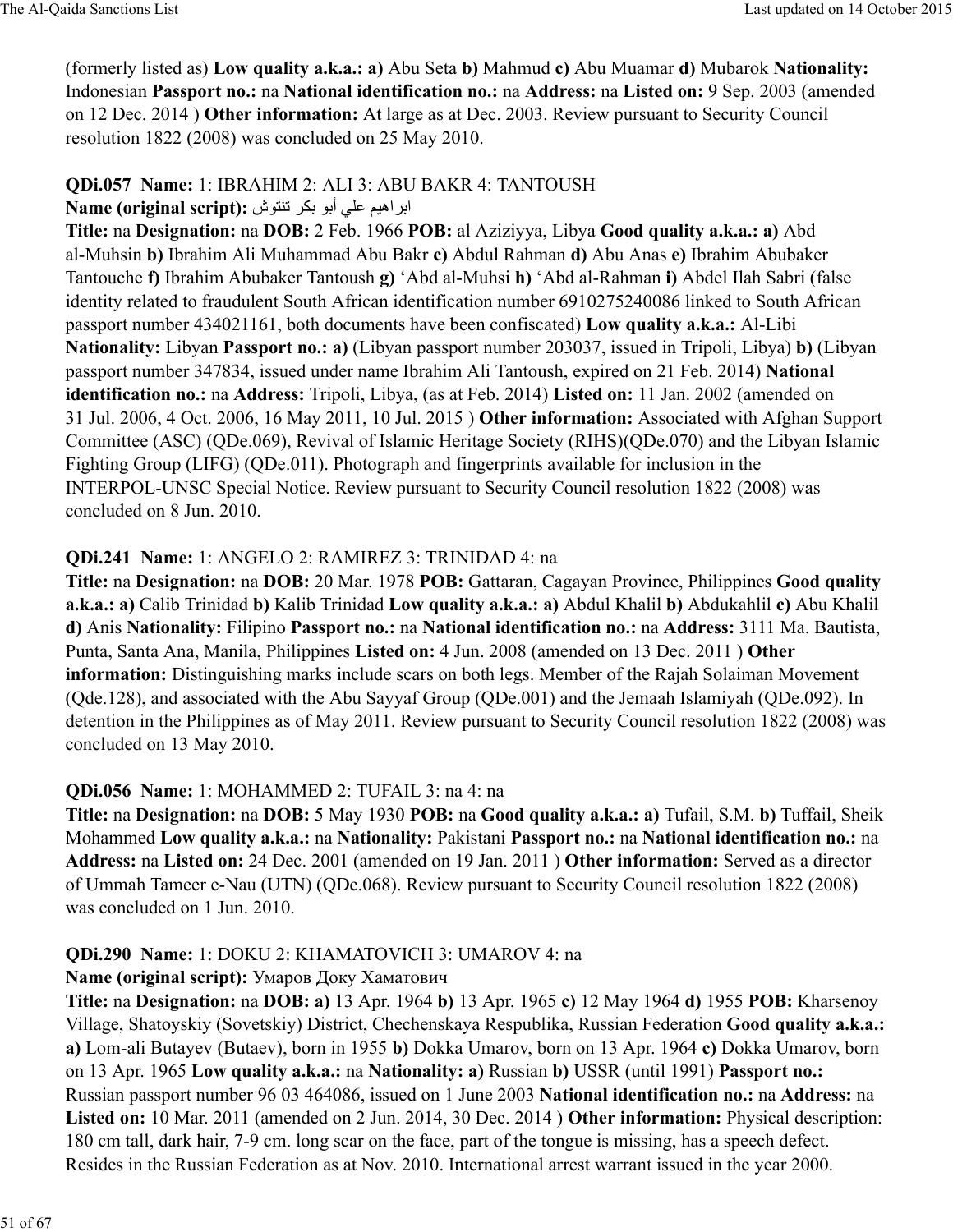INTERPOL Special Notice contains biometric information. Reportedly deceased as of April 2014.

### **QDi.346 Name:** 1: 'ABD AL-MALIK 2: MUHAMMAD 3: YUSUF 4: 'UTHMAN 'ABD AL-SALAM Name (original script): عبدالملك محمد يوسف عثمان عبد السلام

**Title:** na **Designation:** na **DOB:** 13 Jul. 1989 **POB:** na **Good quality a.k.a.:** 'Abd al-Malik Muhammad Yusif 'Abd-al-Salam **Low quality a.k.a.: a)** 'Umar al-Qatari **b)** 'Umar al-Tayyar **Nationality:** Jordanian **Passport no.:** K475336, issued on 31 Aug. 2009, issued in Jordanian (expired on 30 Aug. 2014) **National identification no.:** 28940000602, issued in Qatar **Address:** na **Listed on:** 23 Jan. 2015 **Other information:** Facilitator who provides financial, material, and technological support for Al-Qaida (QDe.004) and Al-Nusrah Front for the People of the Levant (QDe.137).

### **QDi.343 Name:** 1: ASHRAF 2: MUHAMMAD 3: YUSUF 4: 'UTHMAN 'ABD AL-SALAM اشرف محمد يوسف عثمان عبد السلام :**Name (original script)**

**Title:** na **Designation:** na **DOB:** 1984 **POB:** Iraq **Good quality a.k.a.: a)** Ashraf Muhammad Yusif 'Uthman 'Abd-al-Salam **b)** Ashraf Muhammad Yusuf 'Abd-al-Salam **c)** Ashraf Muhammad Yusif 'Abd al-Salam **Low quality a.k.a.: a)** Khattab **b)** Ibn al-Khattab **Nationality:** Jordanian **Passport no.: a)** K048787, issued in Jordan **b)** 486298, issued in Jordan **National identification no.:** 28440000526, issued in Qatar **Address:** Syrian Arab Republic (located in as at Dec. 2014) **Listed on:** 23 Jan. 2015 **Other information:** A member of Al-Qaida (QDe.004) as of 2012 and a fighter in the Syrian Arab Republic since early 2014. Provided financial, material, and technological support for Al-Qaida, Al-Nusrah Front for the People of the Levant (QDe.137) and Al-Qaida in Iraq (AQI) (QDe.115).

### **QDi.031 Name:** 1: OMAR 2: MAHMOUD 3: UTHMAN 4: na

#### **Name (original script):** عمر محمود عثمان

**Title:** na **Designation:** na **DOB: a)** 30 Dec. 1960 **b)** 13 Dec. 1960 **POB:** Bethlehem, West Bank, Palestinian Territories **Good quality a.k.a.: a)** Al-Samman Uthman **b)** Umar Uthman **c)** Omar Mohammed Othman **Low quality a.k.a.: a)** Abu Qatada Al-Filistini **b)** Abu Umr Takfiri **c)** Abu Omar Abu Umar **d)** Abu Umar Umar **e)** Abu Ismail **Nationality:** Jordanian **Passport no.:** na **National identification no.:** na **Address:** Jordan (since July 2013) **Listed on:** 17 Oct. 2001 (amended on 14 Mar. 2008, 24 Mar. 2009, 25 Jan. 2010, 22 Jul. 2013 ) **Other information:** Associated with Al-Qaida-related groups in the United Kingdom and other countries. Convicted in absentia in Jordan for involvement in terrorist acts in 1998. Arrested in Feb. 2001 in the United Kingdom, was further detained between Oct. 2002 and Mar. 2005 and between Aug. 2005 and Jun. 2008. In custody since Dec. 2008. Deported to Jordan from the United Kingdom on 7 July 2013 to face terrorism charges. Review pursuant to Security Council resolution 1822 (2008) was concluded on 19 Oct. 2009.

### **QDi.037 Name:** 1: ABDUL RAHMAN 2: YASIN 3: na 4: na

### **Name (original script):** عبد الرحمن باسين

**Title:** na **Designation:** na **DOB:** 10 Apr. 1960 **POB:** Bloomington, Indiana, United States of America **Good quality a.k.a.: a)** Taha, Abdul Rahman S. **b)** Taher, Abdul Rahman S. **c)** Yasin, Abdul Rahman Said **d)** Yasin, Aboud **Low quality a.k.a.:** na **Nationality:** United States of America **Passport no.:** 27082171 (United States of America, issued on 21 Jun. 1992 in Amman, Jordan) **National identification no.:** (SSN 156-92-9858 (United States of America)) **Address:** na **Listed on:** 17 Oct. 2001 (amended on 10 Apr. 2003 ) **Other information:** Abdul Rahman Yasin is in Iraq. Review pursuant to Security Council resolution 1822 (2008) was concluded on 21 Jun. 2010.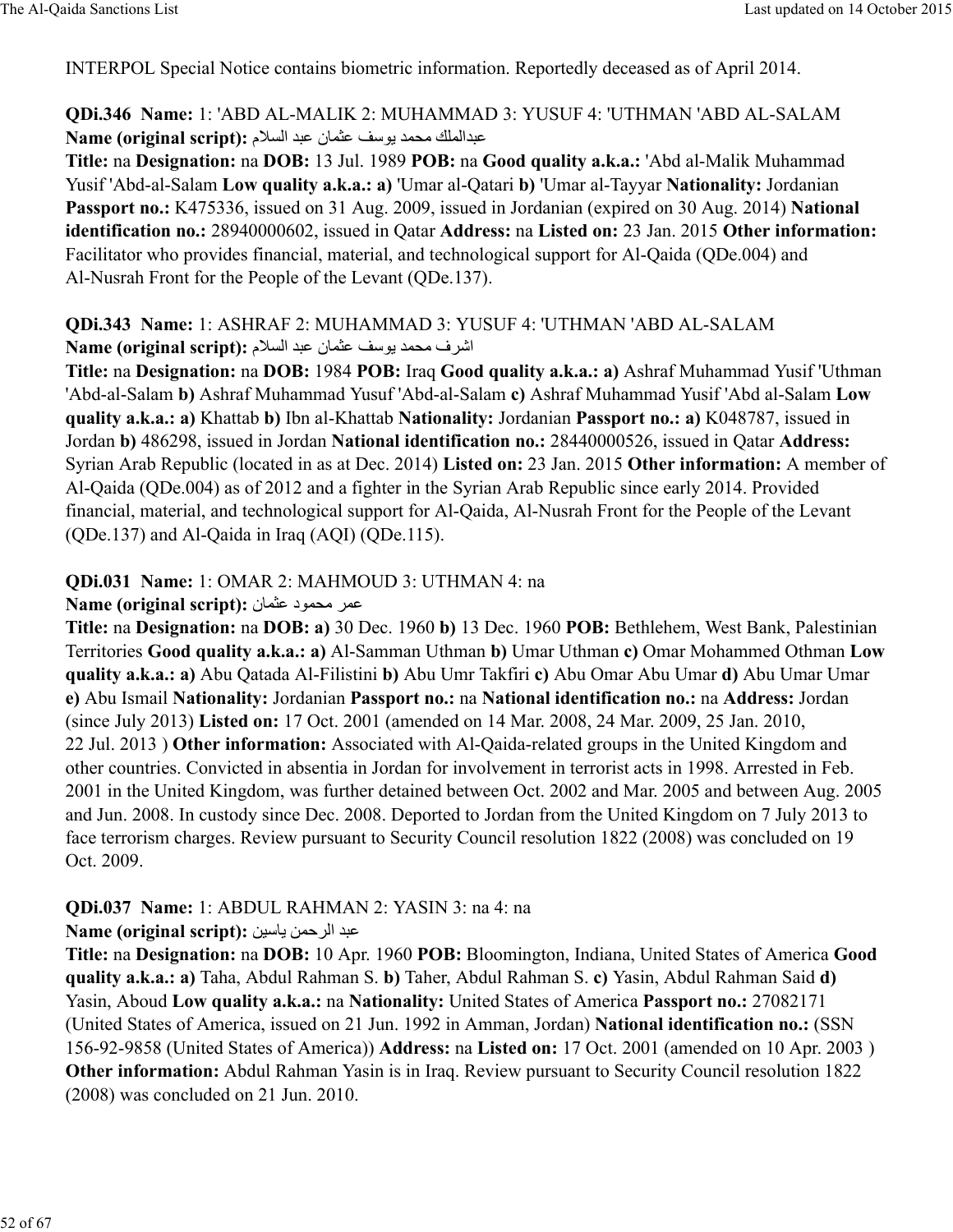### **QDi.261 Name:** 1: ADEM 2: YILMAZ 3: na 4: na

**Title:** na **Designation:** na **DOB:** 4 Nov. 1978 **POB:** Bayburt, Turkey **Good quality a.k.a.:** na **Low quality a.k.a.:** Talha **Nationality:** Turkish **Passport no.:** Turkish number TR-P 614 166 (issued by the Turkish Consulate General in Frankfurt/M. on 22 Mar. 2006, expired on 15 Sep. 2009.) **National identification no.:** na **Address: a)** (In prison in Germany (since Sep. 2007).) **b)** (Südliche Ringstrasse 133, 63225 Langen, Germany (previous address)) **Listed on:** 27 Oct. 2008 (amended on 13 Dec. 2011 ) **Other information:** Associated with the Islamic Jihad Union (IJU), also known as the Islamic Jihad Group (QDe.119). Associated with Fritz Martin Gelowicz (QDi.259) and Daniel Martin Schneider (QDi.260). In detention in Germany as of Jun. 2010.

### **QDi.205 Name:** 1: RAFIK 2: MOHAMAD 3: YOUSEF 4: na

# **Name (original script):** رفيق محمد بوسف

**Title:** na **Designation:** na **DOB:** 27 Aug. 1974 **POB:** Baghdad, Iraq **Good quality a.k.a.:** Mohamad Raific Kairadin **Low quality a.k.a.:** na **Nationality:** Iraqi **Passport no.:** (German travel document ("Reiseausweis") A 0092301) **National identification no.:** na **Address:** (In prison in Germany) **Listed on:** 6 Dec. 2005 (amended on 21 Oct. 2008, 13 Dec. 2011 ) **Other information:** Member of Ansar Al-Islam (QDe.098). Sentenced on 15 Jul. 2008 to 8 years imprisonment in Germany. Review pursuant to Security Council resolution 1822 (2008) was concluded on 30 Jul. 2009.

# **QDi.198 Name:** 1: HANI 2: AL-SAYYID 3: AL-SEBAI 4: YUSIF

# **Name (original script):** هاني السيد السباعي يوسف

**Title:** na **Designation:** na **DOB: a)** 1 Mar. 1961 **b)** 16 Jun. 1960 **POB:** Qaylubiyah, Egypt **Good quality a.k.a.: a)** Hani Yousef Al-Sebai **b)** Hani Youssef **c)** Hany Youseff **d)** Hani Yusef **e)** Hani al-Sayyid Al-Sabai **f)** Hani al-Sayyid El Sebai **g)** Hani al-Sayyid Al Siba'i **h)** Hani al-Sayyid El Sabaay **i)** El-Sababt **j)** Abu Tusnin **k)** Abu Akram **l)** Hani El Sayyed Elsebai Yusef **m)** Abu Karim **n)** Hany Elsayed Youssef **Low quality a.k.a.:** na **Nationality:** Egyptian **Passport no.:** na **National identification no.:** na **Address:** London, United Kingdom **Listed on:** 29 Sep. 2005 (amended on 6 Oct. 2005, 18 Aug. 2006, 25 Jan. 2012 ) **Other information:** Father's name is Mohamed Elsayed Elsebai. Review pursuant to Security Council resolution 1822 (2008) was concluded on 29 Jul. 2010.

# **QDi.139 Name:** 1: IMED 2: BEN MEKKI 3: ZARKAOUI 4: na

### **Name (original script):** وي87زر 6õ\ hب د8=]

**Title:** na **Designation:** na **DOB:** 15 Jan. 1973 **POB:** Tunis, Tunisia **Good quality a.k.a.: a)** Dour Nadre, born 15 Jan. 1974 in Morocco **b)** Dour Nadre, born 15 Jan. 1973 in Morocco **c)** Daour Nadre, born 31 Mar. 1975 in Algeria **d)** Imad ben al-Mekki ben al-Akhdar al-Zarkaoui (previously listed as) **Low quality a.k.a.: a)** Zarga **b)** Nadra **Nationality:** Tunisian **Passport no.:** (Tunisian passport number M174950, issued on 27 Apr. 1999, expired on 26 Apr. 2004) **National identification no.:** na **Address:** 41-45 Rue Estienne d'Orves, Pré Saint Gervais, France **Listed on:** 12 Nov. 2003 (amended on 20 Dec. 2005, 31 Jul. 2006, 10 Aug. 2009, 16 May 2011 ) **Other information:** Mother's name is Zina al-Zarkaoui. Imprisoned in France since 1 Feb. 2010 on charges of criminal conspiracy in relation to a terrorist organization. Review pursuant to Security Council resolution 1822 (2008) was concluded on 6 May 2010.

# **QDi.168 Name:** 1: AHMAD 2: ZERFAOUI 3: na 4: na

# **Name (original script):** احمد زرفاوى

**Title:** na **Designation:** na **DOB:** 15 Jul. 1963 **POB:** Chréa, Algeria **Good quality a.k.a.: a)** Abdullah **b)** Abdalla **c)** Smail **d)** Abu Khaoula **e)** Abu Cholder **f)** Nuhr **Low quality a.k.a.:** na **Nationality:** Algerian **Passport no.:** na **National identification no.:** na **Address:** na **Listed on:** 3 May 2004 (amended on 12 Apr. 2006, 7 Apr. 2008, 13 Dec. 2011 ) **Other information:** Former member of The Organization of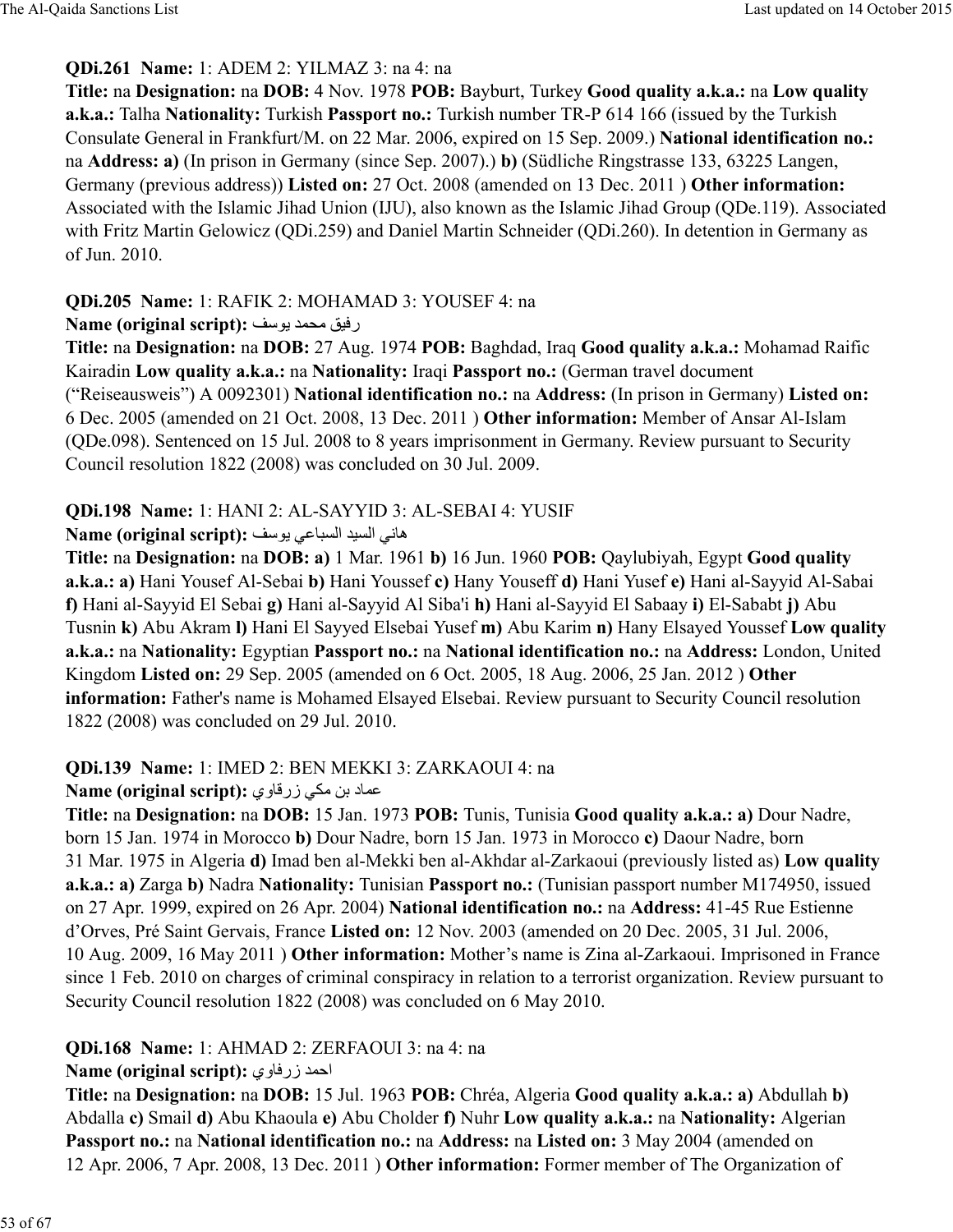Al-Qaida in the Islamic Maghreb (QDe.014). Confirmed to have died in northern Mali on 19 Sep. 2006. Review pursuant to Security Council resolution 1822 (2008) was concluded on 27 Jul. 2010.

### **QDi.223 Name:** 1: MERAI 2: ZOGHBAI 3: na 4: na

### **Name (original script):** 69wز 6\@=

**Title:** na **Designation:** na **DOB: a)** 4 Apr. 1969 **b)** 4 Apr. 1960 **c)** 4 Jun. 1960 **POB:** Bengasi, Libyan Arab Jamahiriya **Good quality a.k.a.: a)** Mohamed Lebachir, born 14 Jan. 1968 in Morocco **b)** Meri Albdelfattah Zgbye, born 4 Jun. 1960 in Bendasi, Libyan Arab Jamahiriya **c)** Zoghbai Merai Abdul Fattah **d)** Lazrag Faraj, born 13 Nov. 1960 in Libyan Arab Jamahiriya **e)** Larzg Ben Ila, born 11 Aug. 1960 in Libyan Arab Jamahiriya **f)** Muhammed El Besir **Low quality a.k.a.: a)** F'raji di Singapore **b)** F'raji il Libico **c)** Farag **d)** Fredj, born 13 Nov. 1960 in Libyan Arab Jamahiriya **Nationality:** na **Passport no.:** na **National identification no.:** na **Address:** na **Listed on:** 2 Aug. 2006 (amended on 3 Jun. 2009, 1 Sep. 2009, 13 Dec. 2011 ) **Other information:** Considered a fugitive from justice by the Italian authorities and sentenced in absentia to 6 years imprisonment on 20 Nov. 2008. Member of Libyan Islamic Fighting Group (QDe.011). Review pursuant to Security Council resolution 1822 (2008) was concluded on 20 Jul. 2009.

### **QDi.187 Name:** 1: ZULKARNAEN 2: na 3: na 4: na

**Title:** na **Designation:** na **DOB:** 1963 **POB:** Gebang village, Masaran, Sragen, Central Java, Indonesia **Good quality a.k.a.: a)** Zulkarnan **b)** Zulkarnain **c)** Zulkarnin **d)** Arif Sunarso **e)** Aris Sumarsono **f)** Aris Sunarso **g)** Ustad Daud Zulkarnaen **h)** Murshid **Low quality a.k.a.:** na **Nationality:** Indonesian **Passport no.:** na **National identification no.:** na **Address:** na **Listed on:** 16 May 2005 **Other information:** Review pursuant to Security Council resolution 1822 (2008) was concluded on 8 Jun. 2010.

#### B: Entities and other groups

#### **QDe.141 Name:** AL MOURABITOUN

### **Name (original script):** المرابطون

**A.k.a.: a)** Les Sentinelles **b)** The Sentinels **F.k.a.:** na **Address:** Mali **Listed on:** 2 Jun. 2014 **Other Information:** Founded on 20 Aug. 2013 as result of a merger between Al Moulathamoun (QDe.140) and the Mouvement pour l'Unification et le Jihad en Afrique de l'Ouest (MUJAO) (QDe.134). Associated with the Organization of Al-Qaida in the Islamic Maghreb (QDe.014) and led by Mokhtar Belmokhtar (QDi.136). Active in the Sahel/Sahara region.

### **QDe.144 Name:** ABDALLAH AZZAM BRIGADES (AAB)

**A.k.a.: a)** Abdullah Azzam Brigades **b)** Ziyad al-Jarrah Battalions of the Abdallah Azzam Brigades **c)** Yusuf al-'Uyayri Battalions of the Abdallah Azzam Brigades **F.k.a.:** na **Address:** (Operates in Lebanon, Syria and the Arabian Peninsula) **Listed on:** 23 Sep. 2014 **Other Information:** An armed group that has carried out joint attacks with Al-Nusrah Front for the People of the Levant (QDe.137).

### **QDe.001 Name:** ABU SAYYAF GROUP

**A.k.a.:** Al Harakat Al Islamiyya **F.k.a.:** na **Address:** Philippines **Listed on:** 6 Oct. 2001 (amended on 13 Dec. 2011 ) **Other Information:** Associated with Jemaah Islamiyah (JI) (QDe.092). Current leader is Radulan Sahiron (QDi.208). Review pursuant to Security Council resolution 1822 (2008) was concluded on 21 Jun. 2010.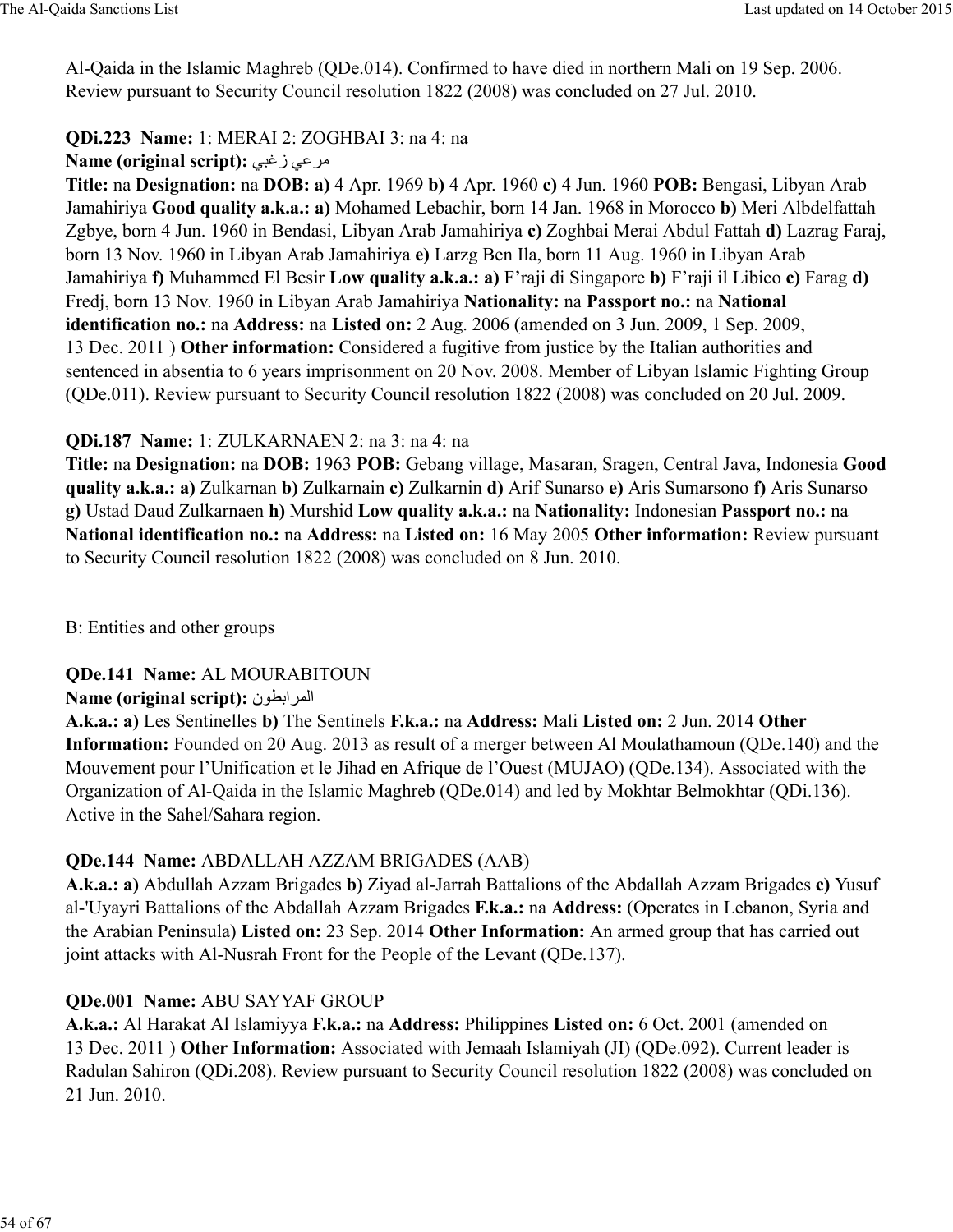### **QDe.069 Name:** AFGHAN SUPPORT COMMITTEE (ASC)

**A.k.a.: a)** Lajnat ul Masa Eidatul Afghania **b)** Jamiat Ayat-ur-Rhas al Islamiac **c)** Jamiat Ihya ul Turath al Islamia **d)** Ahya ul Turas **F.k.a.:** na **Address:** (a) Headquarters – G.T. Road (probably Grand Trunk Road), near Pushtoon Garhi Pabbi, Peshawar, Pakistan b) Cheprahar Hadda, Mia Omar Sabaqah School, Jalabad, Afghanistan) **Listed on:** 11 Jan. 2002 (amended on 13 Dec. 2011 ) **Other Information:** Associated with the Revival of Islamic Heritage Society (QDe.070). Abu Bakr al-Jaziri (QDi.058) served as finance chief of ASC. Review pursuant to Security Council resolution 1822 (2008) was concluded on 8 Jun. 2010.

### **QDe.139 Name:** AL MOUAKAOUNE BIDDAM

### **Name (original script):** الموقعون بالدم

**A.k.a.: a)** Les Signataires par le Sang **b)** Ceux Qui Signent avec le Sang **c)** Those Who Sign in Blood **F.k.a.:** na **Address:** Mali **Listed on:** 2 Jun. 2014 **Other Information:** Associated with the Organization of Al-Qaida in the Islamic Maghreb (QDe.014) and led by Mokhtar Belmokhtar (QDi.136). Active in the Sahel/Sahara region.

# **QDe.140 Name:** AL MOULATHAMOUN

# **Name (original script):** الملثمون

**A.k.a.: a)** Les Enturbannés **b)** The Veiled **F.k.a.:** na **Address: a)** Mali **b)** Niger **c)** Algeria **Listed on:** 2 Jun. 2014 **Other Information:** Founded in 2012 as a splinter group of the Organization of Al-Qaida in the Islamic Maghreb (QDe.014). On 20 Aug. 2013, Al Moulathamoun merged with the Mouvement pour l'Unification et le Jihad en Afrique de l'Ouest (MUJAO) (QDe.134) and established Al Mourabitoun (QDe.141). Associated with the Organization of Al-Qaida in the Islamic Maghreb (QDe.014) and led by Mokhtar Belmokhtar (QDi.136). Active in the Sahel/Sahara region.

# **QDe.137 Name:** AL-NUSRAH FRONT FOR THE PEOPLE OF THE LEVANT

### **Name (original script): جبهة النصرية لأهل الشام**

**A.k.a.: a)** جبهة النصرة (the Victory Front; Jabhat al-Nusrah; Jabhet al-Nusra; Al-Nusrah Front; Al-Nusra Front) **b)** مجاهدو الشام في ساحات الجهاد (sub-unit name: Ansar al-Mujahideen Network) **c)** شبكة أنصار المجاهدين (b name: Levantine Mujahideen on the Battlefields of Jihad) **F.k.a.:** na **Address: a)** (Operates in Syria) **b)** (Support network in Iraq) **Listed on:** 14 May 2014 **Other Information:** Associated with Al-Qaida (QDe.004) and Ibrahim Awwad Ibrahim Ali al-Badri al-Samarrai (QDi.299), the leader of Al-Qaida in Iraq (QDe.115), since at least Jan. 2012. Brings Syrian and foreign Al-Qaida in Iraq (QDe.115) and Asbat al-Ansar (QDe.007) fighters, along with other foreign Al-Qaida operatives, to join local elements in Syria to carry out terrorist and guerrilla operations there. Previously listed between 30 May 2013 and 13 May 2014 as an aka of Al-Qaida in Iraq (QDe.115).

# **QDe.121 Name:** AL-AKHTAR TRUST INTERNATIONAL

**A.k.a.: a)** Al Akhtar Trust **b)** Al-Akhtar Medical Centre **c)** Akhtarabad Medical Camp **d)** Pakistan Relief Foundation **e)** Pakistani Relief Foundation **f)** Azmat-e-Pakistan Trust **g)** Azmat Pakistan Trust **F.k.a.:** na **Address:** (a) ST-1/A, Gulsahn-e-Iqbal, Block 2, Karachi, 25300, Pakistan b) Gulistan-e-Jauhar, Block 12, Karachi, Pakistan) **Listed on:** 17 Aug. 2005 (amended on 10 Dec. 2008, 13 Dec. 2011 ) **Other Information:** Regional offices in Pakistan: Bahawalpur, Bawalnagar, Gilgit, Islamabad, Mirpur Khas, Tando-Jan-Muhammad. Akhtarabad Medical Camp is in Spin Boldak, Afghanistan. Registered by members of Jaishi-Mohammed (QDe.019). Associated with Harakat ul-Mujahidin/ HUM (QDe.008), Lashkar I Jhanghvi (LJ) (QDe.096) and Lashkar-e-Tayyiba (QDe.118). Banned in Pakistan. Review pursuant to Security Council resolution 1822 (2008) was concluded on 14 Sep. 2009.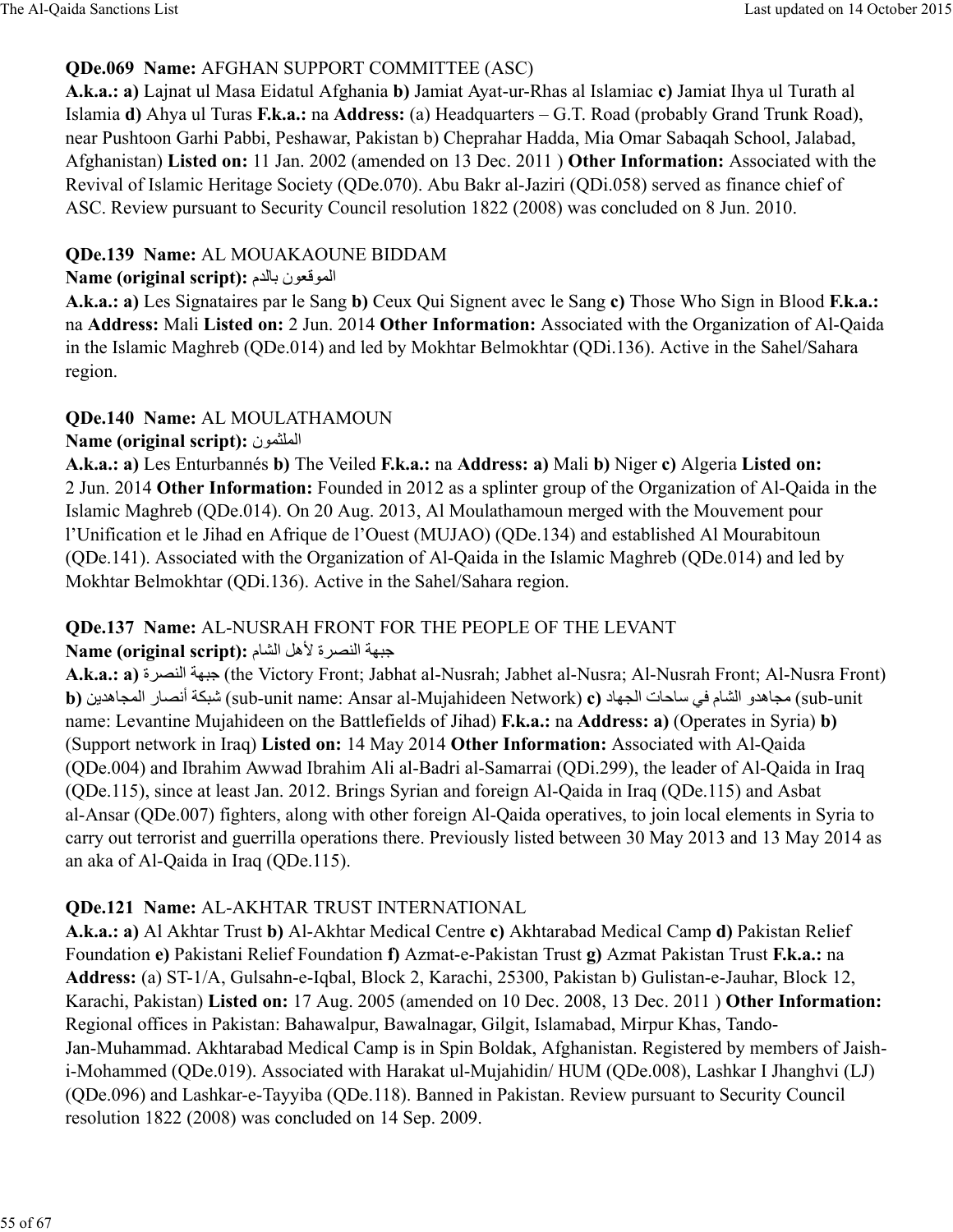#### **QDe.107 Name:** AL FURQAN

**A.k.a.: a)** Dzemilijati Furkan **b)** Dzem'ijjetul Furqan **c)** Association for Citizens Rights and Resistance to Lies **d)** Dzemijetul Furkan **e)** Association of Citizens for the Support of Truth and Supression of Lies **f)** Sirat **g)** Association for Education, Culture and Building Society-Sirat **h)** Association for Education, Cultural, and to Create Society -Sirat **i)** Istikamet **j)** In Siratel **k)** Citizens' Association for Support and Prevention of lies – Furqan **F.k.a.:** na **Address: a)** 30a Put Mladih Muslimana (ex Pavla Lukaca Street), 71 000 Sarajevo, Bosnia and Herzegovina **b)** 72 ul. Strossmajerova, Zenica, Bosnia and Herzegovina **c)** 42 Muhameda Hadzijahica, Sarajevo, Bosnia and Herzegovina **d)** 70 and 53 Strosmajerova Street, Zenica, Bosnia and Herzegovina **e)** Zlatnih Ljiljana Street, Zavidovici, Bosnia and Herzegovina **Listed on:** 11 May 2004 (amended on 26 Nov. 2004, 24 Mar. 2009 ) **Other Information:** Registered in Bosnia and Herzegovina as a citizens' association under the name of "Citizens' Association for Support and Prevention of lies – Furqan" on 26 Sep. 1997. Al Furqan ceased its work by decision of the Ministry of Justice of the Bosnia and Herzegovina Federation (decision number 03-054-286/97 dated 8 Nov. 2002). Al Furqan was no longer in existence as at Dec. 2008. Review pursuant to Security Council resolution 1822 (2008) was concluded on 15 Jun. 2010.

#### **QDe.110 Name:** AL-HARAMAIN: AFGHANISTAN BRANCH

**A.k.a.:** na **F.k.a.:** na **Address:** Afghanistan (at time of listing) **Listed on:** 6 Jul. 2004 (amended on 21 Mar. 2012 ) **Other Information:** Review pursuant to Security Council resolution 1822 (2008) was concluded on 22 Jun. 2010.

#### **QDe.111 Name:** AL-HARAMAIN: ALBANIA BRANCH

**A.k.a.:** na **F.k.a.:** na **Address:** Irfan Tomini Street, #58, Tirana, Albania (at time of listing) **Listed on:** 6 Jul. 2004 (amended on 21 Mar. 2012 ) **Other Information:** Review pursuant to Security Council resolution 1822 (2008) was concluded on 22 Jun. 2010.

#### **QDe.109 Name:** AL-HARAMAIN & AL MASJED AL-AQSA CHARITY FOUNDATION

**A.k.a.: a)** Al Haramain Al Masjed Al Aqsa **b)** Al Haramayn Al Masjid Al Aqsa **c)** Al-Haramayn and Al Masjid Al Aqsa Charitable Foundation **d)** Al Harammein Al Masjed Al-Aqsa Charity Foundation **F.k.a.:** na **Address: a)** Branch Address: 2A Hasiba Brankovica, Sarajevo, Bosnia and Herzegovina **b)** 14 Bihacka Street, Sarajevo, Bosnia and Herzegovina **c)** 64 Potur mahala Street, Travnik, Bosnia and Herzegovina **d)** Zenica, Bosnia and Herzegovina **Listed on:** 28 Jun. 2004 (amended on 26 Nov. 2004, 16 Sep. 2008, 24 Mar. 2009 ) **Other Information:** Used to be officially registered in Bosnia and Herzegovina under registry number 24. Al-Haramain & Al Masjed Al-Aqsa Charity Foundation ceased its work by decision of the Ministry of Justice of the Bosnia and Herzegovina Federation (decision on cessation of operation number 03-05-2-203/04). It was no longer in existence as at Dec. 2008. Its premises and humanitarian activities were transferred under Government supervision to a new entity called Sretna Buducnost. Review pursuant to Security Council resolution 1822 (2008) was concluded on 22 Jun. 2010.

#### **QDe.112 Name:** AL-HARAMAIN: BANGLADESH BRANCH

**A.k.a.:** na **F.k.a.:** na **Address:** House 1, Road 1, S-6, Uttara, Dhaka, Bangladesh (at time of listing) **Listed on:** 6 Jul. 2004 (amended on 21 Mar. 2012 ) **Other Information:** Review pursuant to Security Council resolution 1822 (2008) was concluded on 22 Jun. 2010.

### **QDe.113 Name:** AL-HARAMAIN: ETHIOPIA BRANCH

**A.k.a.:** na **F.k.a.:** na **Address:** Woreda District 24 Kebele Section 13, Addis Ababa, Ethiopia (at time of listing) **Listed on:** 6 Jul. 2004 (amended on 21 Mar. 2012 ) **Other Information:** Review pursuant to Security Council resolution 1822 (2008) was concluded on 22 Jun. 2010.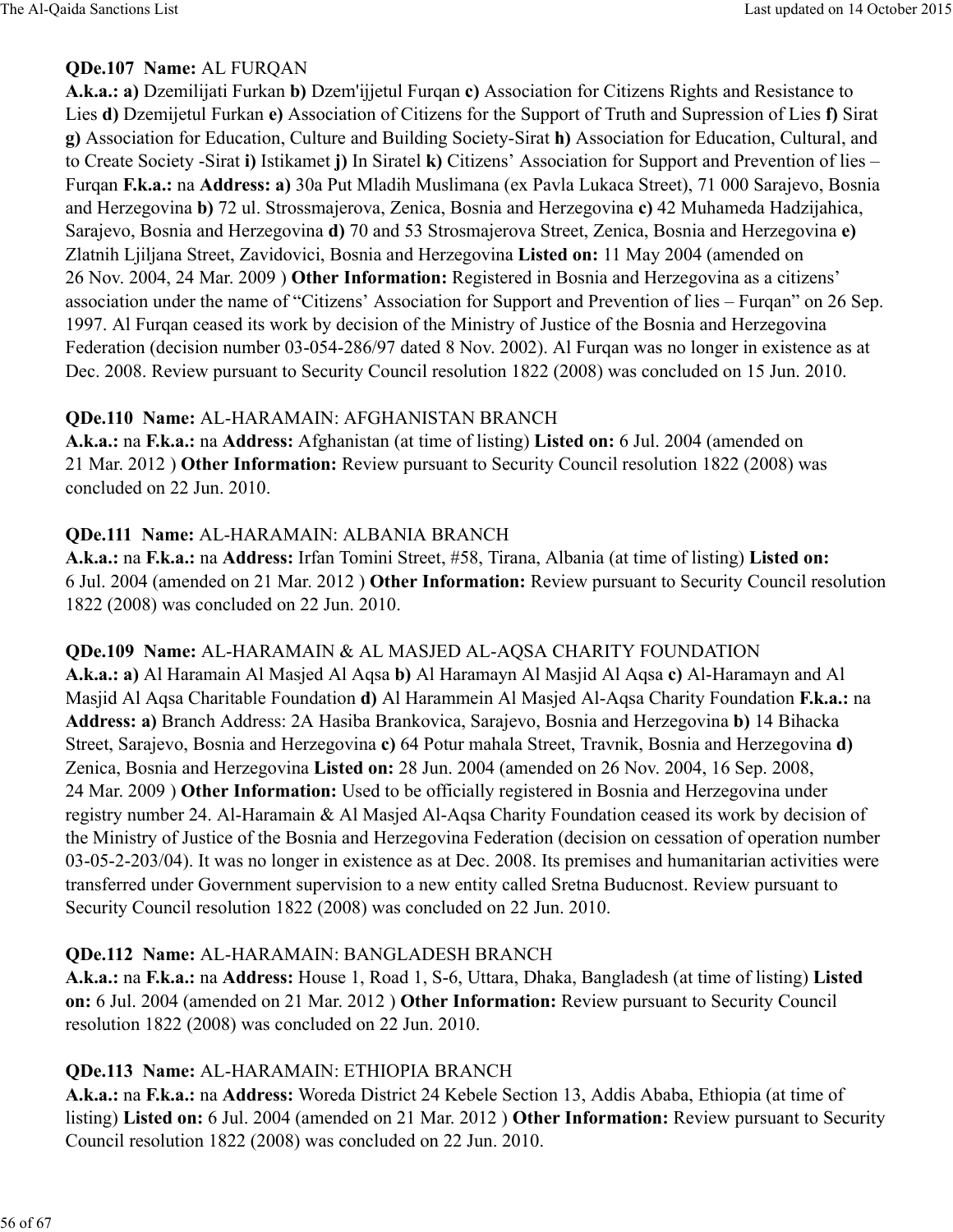### **QDe.103 Name:** AL-HARAMAIN FOUNDATION (INDONESIA)

**A.k.a.:** Yayasan Al-Manahil-Indonesia **F.k.a.:** na **Address:** (Jalan Laut Sulawesi Blok DII/4, Kavling Angkatan Laut Duren Sawit, Jakarta Timur 13440 Indonesia (at time of listing); Tel.: 021-86611265 and 021-86611266; Fax.: 021-8620174) **Listed on:** 26 Jan. 2004 (amended on 21 Mar. 2012 ) **Other Information:** Review pursuant to Security Council resolution 1822 (2008) was concluded on 22 Jun. 2010.

### **QDe.104 Name:** AL-HARAMAIN FOUNDATION (PAKISTAN)

**A.k.a.:** na **F.k.a.:** na **Address:** House #279, Nazimuddin Road, F-10/1, Islamabad, Pakistan (at time of listing) **Listed on:** 26 Jan. 2004 (amended on 21 Mar. 2012 ) **Other Information:** Review pursuant to Security Council resolution 1822 (2008) was concluded on 19 Oct. 2009.

### **QDe.116 Name:** AL-HARAMAIN FOUNDATION (UNION OF THE COMOROS)

**A.k.a.:** na **F.k.a.:** na **Address:** B/P: 1652 Moroni, Union of the Comoros (at time of listing) **Listed on:** 28 Sep. 2004 (amended on 21 Mar. 2012 ) **Other Information:** Review pursuant to Security Council resolution 1822 (2008) was concluded on 22 Jun. 2010.

### **QDe.071 Name:** AL-HARAMAIN ISLAMIC FOUNDATION

**A.k.a.: a)** Vazir **b)** Vezir **F.k.a.:** na **Address: a)** (64 Poturmahala, Travnik, Bosnia and Herzegovina) **b)** Sarajevo, Bosnia and Herzegovina **Listed on:** 13 Mar. 2002 (amended on 26 Dec. 2003, 16 Sep. 2008, 16 Jun. 2011 ) **Other Information:** Under criminal investigation by the authorities of Bosnia and Herzegovina as of Nov. 2007. Employees and associates include Najib Ben Mohamed Ben Salem Al-Waz (listed under permanent reference number QDi.104). Review pursuant to Security Council resolution 1822 (2008) was concluded on 22 Jun. 2010.

### **QDe.072 Name:** AL-HARAMAIN ISLAMIC FOUNDATION (SOMALIA)

**A.k.a.:** na **F.k.a.:** na **Address:** Somalia **Listed on:** 13 Mar. 2002 (amended on 13 Dec. 2011, 15 Jun. 2015 ) **Other Information:** Review pursuant to Security Council resolution 1822 (2008) was concluded on 22 Jun. 2010.

### **QDe.114 Name:** AL-HARAMAIN: THE NETHERLANDS BRANCH

**A.k.a.:** Stichting Al Haramain Humanitarian Aid **F.k.a.:** na **Address:** Jan Hanzenstraat 114, 1053SV, Amsterdam, The Netherlands (at time of listing) **Listed on:** 6 Jul. 2004 (amended on 13 Apr. 2012, 15 Jun. 2015 ) **Other Information:** Review pursuant to Security Council resolution 1822 (2008) was concluded on 28 Jun. 2010.

### **QDe.105 Name:** AL-HARAMAYN FOUNDATION (KENYA)

**A.k.a.:** na **F.k.a.:** na **Address: a)** Nairobi, Kenya (at time of listing) **b)** Garissa, Kenya (at time of listing) **c)** Dadaab, Kenya (at time of listing) **Listed on:** 26 Jan. 2004 (amended on 21 Mar. 2012 ) **Other Information:** Review pursuant to Security Council resolution 1822 (2008) was concluded on 22 Jun. 2010.

### **QDe.106 Name:** AL-HARAMAYN FOUNDATION (TANZANIA)

**A.k.a.:** na **F.k.a.:** na **Address: a)** P.O. Box 3616, Dar es Salaam, Tanzania (at time of listing) **b)** Tanga , Tanzania (at time of listing) **c)** Singida , Tanzania (at time of listing) **Listed on:** 26 Jan. 2004 (amended on 21 Mar. 2012 ) **Other Information:** Review pursuant to Security Council resolution 1822 (2008) was concluded on 22 Jun. 2010.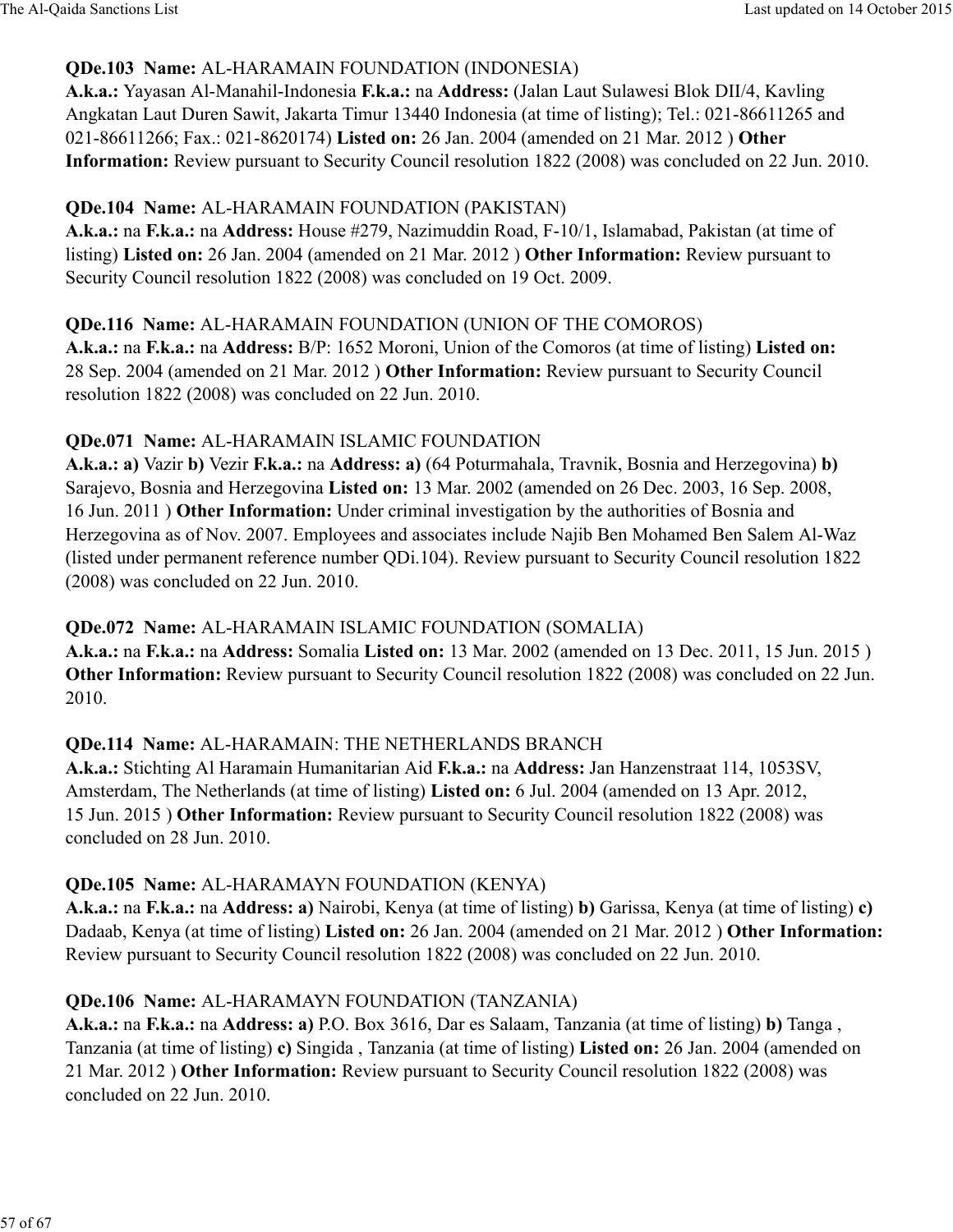### **QDe.002 Name:** AL-ITIHAAD AL-ISLAMIYA / AIAI

### **Name (original script):** 6\`evا د8Oتvا

**A.k.a.:** na **F.k.a.:** na **Address:** na **Listed on:** 6 Oct. 2001 (amended on 21 Dec. 2007, 13 Dec. 2011, 18 Mar. 2013 ) **Other Information:** Reported to have operated in Somalia and Ethiopia and to have merged with Harakat Al-Shabaab Al-Mujaahidiin (Al-Shabaab), which was accepted as an affiliate of Al-Qaida (QDe.004) by Aiman Muhammed Rabi al-Zawahiri (QDi.006) in Feb. 2012, and is also subject to the sanctions measures set out in Security Council resolution 1844 (2008) concerning Somalia and Eritrea (see www.un.org/sc/committees/751/index.shtml). Leadership included Hassan Abdullah Hersi Al-Turki (QDi.172) and Hassan Dahir Aweys (QDi.042). AIAI has received funds through the Al-Haramain Islamic Foundation (Somalia) (QDe.072). Review pursuant to Security Council resolution 1822 (2008) was concluded on 21 Jun. 2010.

# **QDe.004 Name:** AL-QAIDA

### **Name (original script):** القاعدة

**A.k.a.: a)** "The Base" **b)** Al Qaeda **c)** Islamic Salvation Foundation **d)** The Group for the Preservation of the Holy Sites **e)** The Islamic Army for the Liberation of Holy Places **f)** The World Islamic Front for Jihad Against Jews and Crusaders **g)** Usama Bin Laden Network **h)** Usama Bin Laden Organization **i)** Al Qa'ida **j)** Al Qa'ida/Islamic Army (formerly listed as) **F.k.a.:** na **Address:** na **Listed on:** 6 Oct. 2001 (amended on 5 Mar. 2009, 21 Mar. 2012 ) **Other Information:** Review pursuant to Security Council resolution 1822 (2008) was concluded on 21 Jun. 2010.

# **QDe.115 Name:** AL-QAIDA IN IRAQ

### القاعده في العراق **:Name (original script)**

**A.k.a.: a)** AQI **b)** al-Tawhid **c)** the Monotheism and Jihad Group **d)** Qaida of the Jihad in the Land of the Two Rivers **e)** Al-Qaida of Jihad in the Land of the Two Rivers **f)** The Organization of Jihad's Base in the Country of the Two Rivers **g)** The Organization Base of Jihad/Country of the Two Rivers **h)** The Organization Base of Jihad/Mesopotamia **i)** Tanzim Qa'idat Al-Jihad fi Bilad al-Rafidayn **j)** Tanzeem Qa'idat al Jihad/Bilad al Raafidaini **k)** Jama'at Al-Tawhid Wa'al-Jihad **l)** JTJ **m)** Islamic State of Iraq **n)** ISI **o)** al-Zarqawi network **p)** Islamic State in Iraq and the Levant **F.k.a.:** na **Address:** na **Listed on:** 18 Oct. 2004 (amended on 2 Dec. 2004, 5 Mar. 2009, 13 Dec. 2011, 30 May 2013, 14 May 2014, 2 Jun. 2014 ) **Other Information:** Review pursuant to Security Council resolution 1822 (2008) was concluded on 25 May 2010.

# **QDe.129 Name:** AL-QAIDA IN THE ARABIAN PENINSULA (AQAP)

# القاعدة في جزير ة العرب **: Name (original script)**

**A.k.a.: a)** Al-Qaida of Jihad Organization in the Arabian Peninsula **b)** Tanzim Qa'idat al-Jihad fi Jazirat al-Arab **c)** Al-Qaida Organization in the Arabian Peninsula (AQAP) **d)** Al-Qaida in the South Arabian Peninsula **e)** Ansar al-Shari'a (AAS) **F.k.a.:** Al-Qaida in Yemen (AQY) **Address:** na **Listed on:** 19 Jan. 2010 (amended on 4 Oct. 2012, 15 Jun. 2015 ) **Other Information:** AQAP is a regional affiliate of Al-Qaida (QDe.004) and an armed group operating primarily in Arabian Peninsula. Location: Yemen. Alternative location: Saudi Arabia (2004 – 2006). Formed in Jan. 2009 when Al-Qaida in Yemen combined with Saudi Arabian Al-Qaida operatives. Leader of AQAP is Nasir 'abd-al-Karim 'Abdullah Al-Wahishi (QDi.274). Ansar al-Shari'a was formed in early 2011 by AQAP and has taken responsibility for multiple attacks in Yemen against both government and civilian targets.

# **QDe.005 Name:** AL RASHID TRUST

**A.k.a.: a)** Al-Rasheed Trust **b)** Al Rasheed Trust **c)** Al-Rashid Trust **d)** Aid Organization of the Ulema, Pakistan **e)** Al Amin Welfare Trust **f)** Al Amin Trust **g)** Al Ameen Trust **h)** Al-Ameen Trust **i)** Al Madina Trust **j)** Al-Madina Trust **F.k.a.:** na **Address: a)** Kitas Ghar, Nazimabad 4, Dahgel-Iftah, Karachi, Pakistan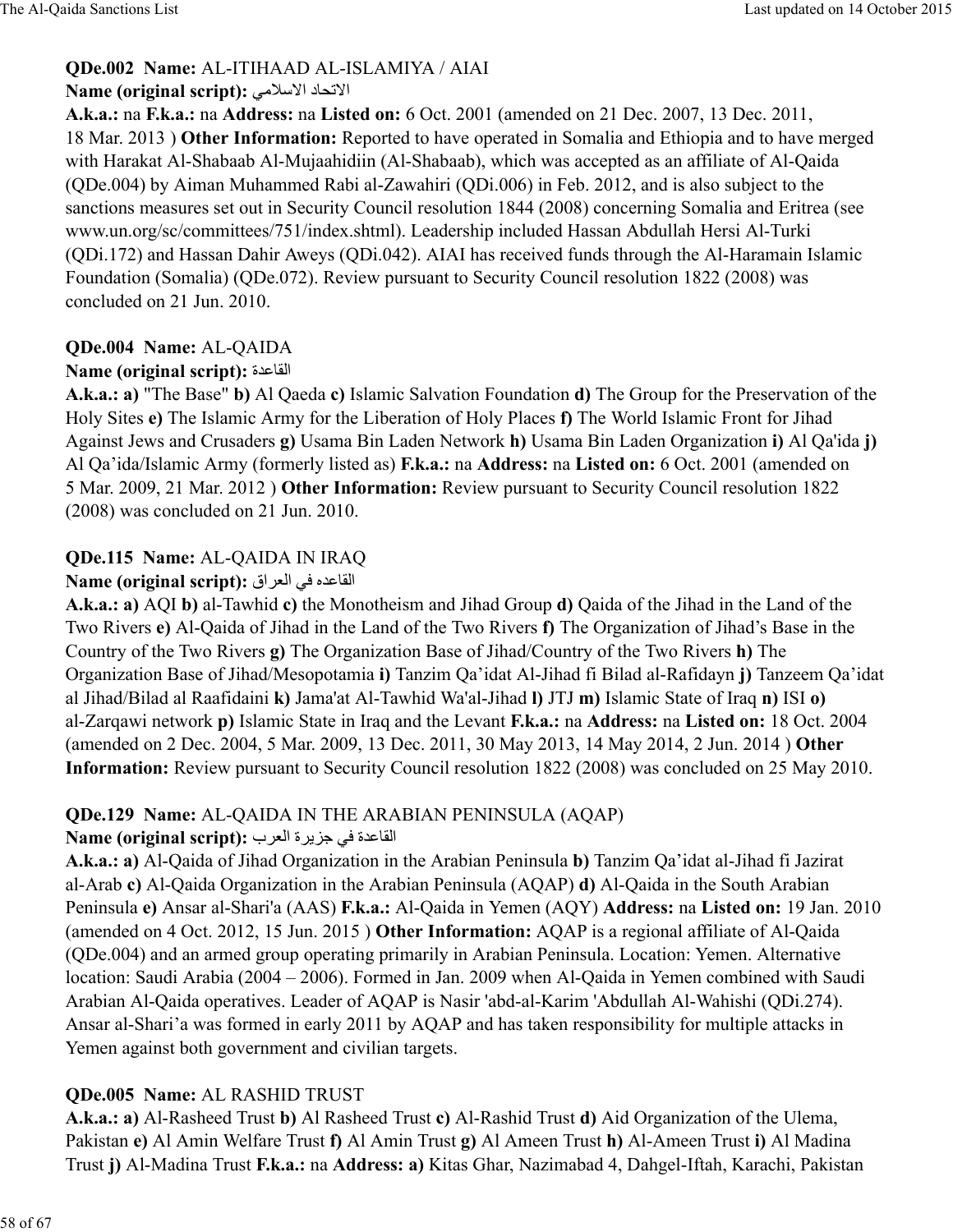(Kitas Ghar, Nazimabad 4, Dahgel-Iftah, Karachi, Pakistan) **b)** Jamia Maajid, Sulalman Park, Melgium Pura, Lahore, Pakistan (Jamia Maajid, Sulalman Park, Melgium Pura, Lahore, Pakistan) **c)** (Office Dha'rbi-M'unin, Top Floor, Dr. Dawa Khan Dental Clinic Surgeon, Main Baxae, Mingora, Swat, Pakistan) **d)** (Kitab Ghar, Darul Ifta Wal Irshad, Nazimabad No. 4, Karachi, Pakistan, Phone 6683301; Phone 0300-8209199; Fax 6623814 ) **e)** (302b-40, Good Earth Court, Opposite Pia Planitarium, Block 13a, Gulshan -l Igbal, Karachi, Pakistan; Phone 4979263 ) **f)** (617 Clifton Center, Block 5, 6th Floor, Clifton, Karachi, Pakistan; Phone 587-2545) **g)** (j) 605 Landmark Plaza, 11 Chundrigar Road, Opposite Jang Building, Karachi, Pakistan; Phone 2623818-19 ) **h)** (Jamia Masjid, Sulaiman Park, Begum Pura, Lahore, Pakistan; Phone 042-6812081 ) **i)** (Kitas Ghar, Nazimabad 4, Dahgel-Iftah, Karachi, Pakistan, Kitas Ghar, Nazimabad 4, Dahgel-Iftah, Karachi, Pakistan ) **j)** (Jamia Maajid, Sulalman Park, Melgium Pura, Lahore, Pakistan, Jamia Maajid, Sulalman Park, Melgium Pura, Lahore, Pakistan ) **k)** (Office Dha'rbi-M'unin, Opposite Khyber Bank, Abbottabad Road, Mansehra, Pakistan ) **l)** (Office Dha'rbi-M'unin ZR Brothers, Katcherry Road, Chowk Yadgaar, Peshawar, Pakistan ) **m)** (Office Dha'rbi-M'unin, Rm No. 3, Moti Plaza, Near Liaquat Bagh, Muree Road, Rawalpindi, Pakistan) **Listed on:** 6 Oct. 2001 (amended on 21 Oct. 2008, 10 Dec. 2008, 13 Dec. 2011 ) **Other Information:** Headquarters are in Pakistan. Operations in Afghanistan: Herat Jalalabad, Kabul, Kandahar, Mazar Sherif. Also operations in Kosovo, Chechnya. Involved in the financing of Al-Qaida and the Taliban. Until 21 Oct. 2008, this entity appeared also as "Aid Organization of the Ulema, Pakistan" (QDe.073), listed on 24 Apr. 2002 and amended on 25 Jul. 2006. The two entries Al Rashid Trust (QDe.005) and Aid Organization of the Ulema, Pakistan (QDe.073) were consolidated into this entity on 21 Oct. 2008. Founded by Mufti Rashid Ahmad Ledahyanoy (deceased). Associated with Jaish-i-Mohammed (QDe.019). Banned in Pakistan since Oct. 2001. Despite the closure of its offices in Pakistan in February 2007 it has continued its activities. Review pursuant to Security Council resolution 1822 (2008) was concluded on 6 May 2010.

### **QDe.146 Name:** ANSAR AL CHARIA BENGHAZI

#### Name (original script): أنصار الشريعة - بنغازي

**A.k.a.: a)** أنصار الشريعة (Ansar al Charia) **b)** Ansar al-Charia **c)** Ansar al-Sharia **d)** Ansar al-Charia Benghazi **e)** Ansar al-Sharia Benghazi **f)** 8c9cúب ódي@C:ا ر8ºDأ) Ansar al Charia in Libya (ASL)) **g)** ódي@C:ا ر8ºDأ ó9c¨ñ (Katibat Ansar al Charia) **h)** Ansar al Sharia **F.k.a.:** na **Address: a)** (Operates in Benghazi, Libya) **b)** (Support network in Tunisia) **Listed on:** 19 Nov. 2014 **Other Information:** Associated with the Organization of Al-Qaida in the Islamic Maghreb (QDe.014), Al Mourabitoun (QDe.141), Ansar al-Shari'a in Tunisia (AAS-T) (QDe.143), and Ansar al Charia Derna (QDe.145). The leader is Mohamed al-Zahawi (not listed). Runs training camps for foreign terrorist fighters travelling to Syria, Iraq and Mali.

### **QDe.145 Name:** ANSAR AL CHARIA DERNA

#### Name (original script): أنصار الشريعة – درنة

**A.k.a.: a)** Ansar al-Charia Derna **b)** Ansar al-Sharia Derna **c)** أنصار الشريعة (Ansar al Charia) **d)** Ansar al-Sharia **e)** Ansar al Sharia **F.k.a.:** na **Address: a)** (Operates in Derna and Jebel Akhdar, Libya ) **b)** (Support network in Tunisia) **Listed on:** 19 Nov. 2014 **Other Information:** Associated with the Organization of Al-Qaida in the Islamic Maghreb (QDe.014), Ansar al-Shari'a in Tunisia (AAS-T) (QDe.143) and Ansar al Charia Benghazi (QDe.146). Runs training camps for foreign terrorist fighters travelling to Syria and Iraq.

### **QDe.143 Name:** ANSAR AL-SHARI'A IN TUNISIA (AAS-T)

**A.k.a.: a)** Ansar al-Sharia in Tunisia **b)** Ansar al-Shari'ah in Tunisia **c)** Ansar al-Shari'ah **d)** Ansar al-Sharia **e)** Supporters of Islamic Law **f)** Al-Qayrawan Media Foundation **F.k.a.:** na **Address:** Tunisia **Listed on:** 23 Sep. 2014 **Other Information:** A Tunisian armed group with links to the Organization of Al-Qaida in the Islamic Maghreb (QDe.014). The leader is Seifallah ben Hassine (QDi.333).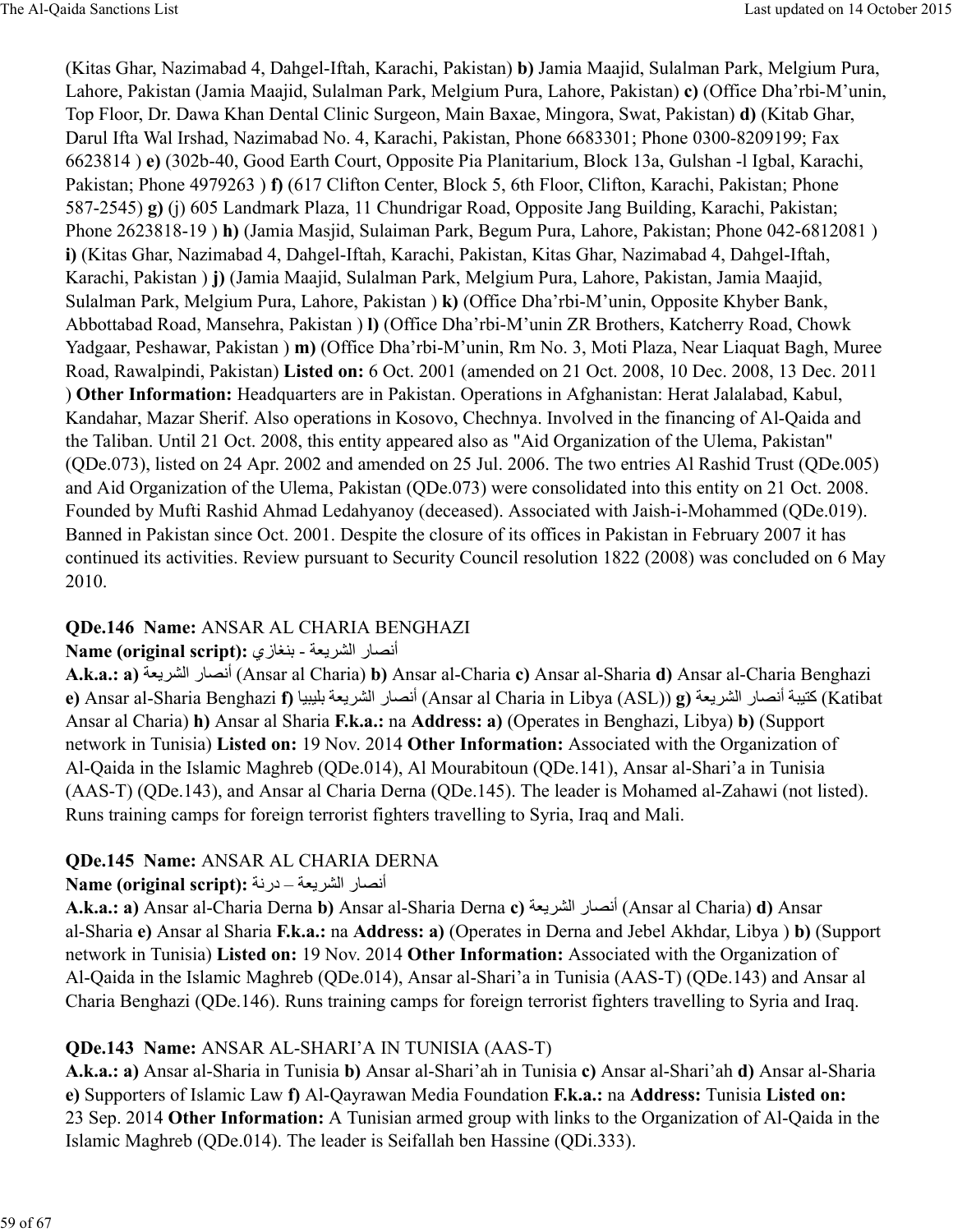### **QDe.098 Name:** ANSAR AL-ISLAM

### Name (original script): أنصار الاسلام

**A.k.a.: a)** Devotees of Islam **b)** Jund al-Islam **c)** Soldiers of Islam **d)** Kurdistan Supporters of Islam **e)** Supporters of Islam in Kurdistan **f)** Followers of Islam in Kurdistan **g)** Kurdish Taliban **h)** Soldiers of God **i)** Ansar al-Sunna Army **j)** Jaish Ansar al-Sunna **k)** Ansar al-Sunna **F.k.a.:** na **Address:** na **Listed on:** 24 Feb. 2003 (amended on 31 Mar. 2004, 5 Mar. 2009, 18 Mar. 2009, 21 Oct. 2010, 13 Dec. 2011 ) **Other Information:** The founder is Najmuddin Faraj Ahmad (QDi.226). Associated with Al-Qaida in Iraq (QDe.115). Located and primarily active in northern Iraq but maintains a presence in western and central Iraq. Review pursuant to Security Council resolution 1822 (2008) was concluded on 21 Jun. 2010.

### **QDe.135 Name:** ANSAR EDDINE

### **Name (original script):** انصار الدين

**A.k.a.:** Ansar Dine **F.k.a.:** na **Address:** Mali **Listed on:** 20 Mar. 2013 **Other Information:** Was founded in December 2011 by Iyad ag Ghali (QDi.316). Linked to the Organization of Al-Qaida in the Islamic Maghreb (QDe.014) and Mouvement pour l'Unification et le Jihad en Afrique de l'Ouest (MUJAO) (QDe.134). Associated with Abdelmalek Droukdel (QDi.232).

### **QDe.142 Name:** ANSARUL MUSLIMINA FI BILADIS SUDAN

### Name (original script): أنصار المسلمين في بلاد السودان

**A.k.a.: a)** Ansaru **b)** Ansarul Muslimina fi Biladis Sudan **c)** Jama'atu Ansaril Muslimina fi Biladis Sudan (JAMBS) **d)** Jama'atu Ansarul Muslimina fi Biladis-Sudan (JAMBS) **e)** Jamma'atu Ansarul Muslimina fi Biladis-Sudan (JAMBS) **f)** Vanguards for the Protection of Muslims in Black Africa **g)** Vanguard for the Protection of Muslims in Black Africa **F.k.a.:** na **Address:** Nigeria **Listed on:** 26 Jun. 2014 **Other Information:** Terrorist and paramilitary group established in 2012 and operating in Nigeria. Associated with the Organization of Al-Qaida in the Islamic Maghreb (AQIM) (QDe.014), Jama'atu Ahlis Sunna Lidda'Awati Wal-Jihad (Boko Haram) (QDe.138) and Abubakar Mohammed Shekau (QDi322).

# **QDe.006 Name:** ARMED ISLAMIC GROUP

### الجماعة الاسلامية المسلحة: **Name (original script)**

**A.k.a.: a)** Al Jamm'ah Al-Islamiah Al- Musallah **b)** GIA **c)** Groupe Islamique Armé **F.k.a.:** na **Address:** Algeria **Listed on:** 6 Oct. 2001 (amended on 7 Apr. 2008, 13 Dec. 2011 ) **Other Information:** Review pursuant to Security Council resolution 1822 (2008) was concluded on 21 Jun. 2010.

# **QDe.007 Name:** ASBAT AL-ANSAR

### **Name (original script):** عصبة الأنصار

**A.k.a.:** na **F.k.a.:** na **Address:** Ein el-Hilweh camp, Lebanon **Listed on:** 6 Oct. 2001 (amended on 30 Jan. 2009, 13 Dec. 2011 ) **Other Information:** Active in northern Iraq. Associated with Al-Qaida in Iraq (QDe.115). Review pursuant to Security Council resolution 1822 (2008) was concluded on 21 Jun. 2010.

### **QDe.093 Name:** BENEVOLENCE INTERNATIONAL FOUNDATION

**A.k.a.: a)** Al Bir Al Dawalia **b)** BIF **c)** BIF-USA **d)** Mezhdunarodnyj Blagotvoritel'nyl Fond **F.k.a.:** na **Address: a)** 8820 Mobile Avenue, IA, Oak Lawn, Illinois, 60453, United States of America **b)** P.O. Box 548, Worth, Illinois, 60482, United States of America **c)** (Formerly located at) 9838 S. Roberts Road, Suite 1W, Palos Hills, Illinois, 60465, United States of America **d)** (Formerly located at) 20-24 Branford Place, Suite 705, Newark, New Jersey, 07102, United States of America **e)** P.O. Box 1937, Khartoum, Sudan **f)** Bangladesh **g)** (Gaza Strip) **h)** Yemen **Listed on:** 21 Nov. 2002 (amended on 24 Jan. 2003, 28 Apr. 2011, 18 May 2012 ) **Other Information:** Employer Identification Number (United States of America): 36-3823186. Review pursuant to Security Council resolution 1822 (2008) was concluded on 22 Jun. 2010.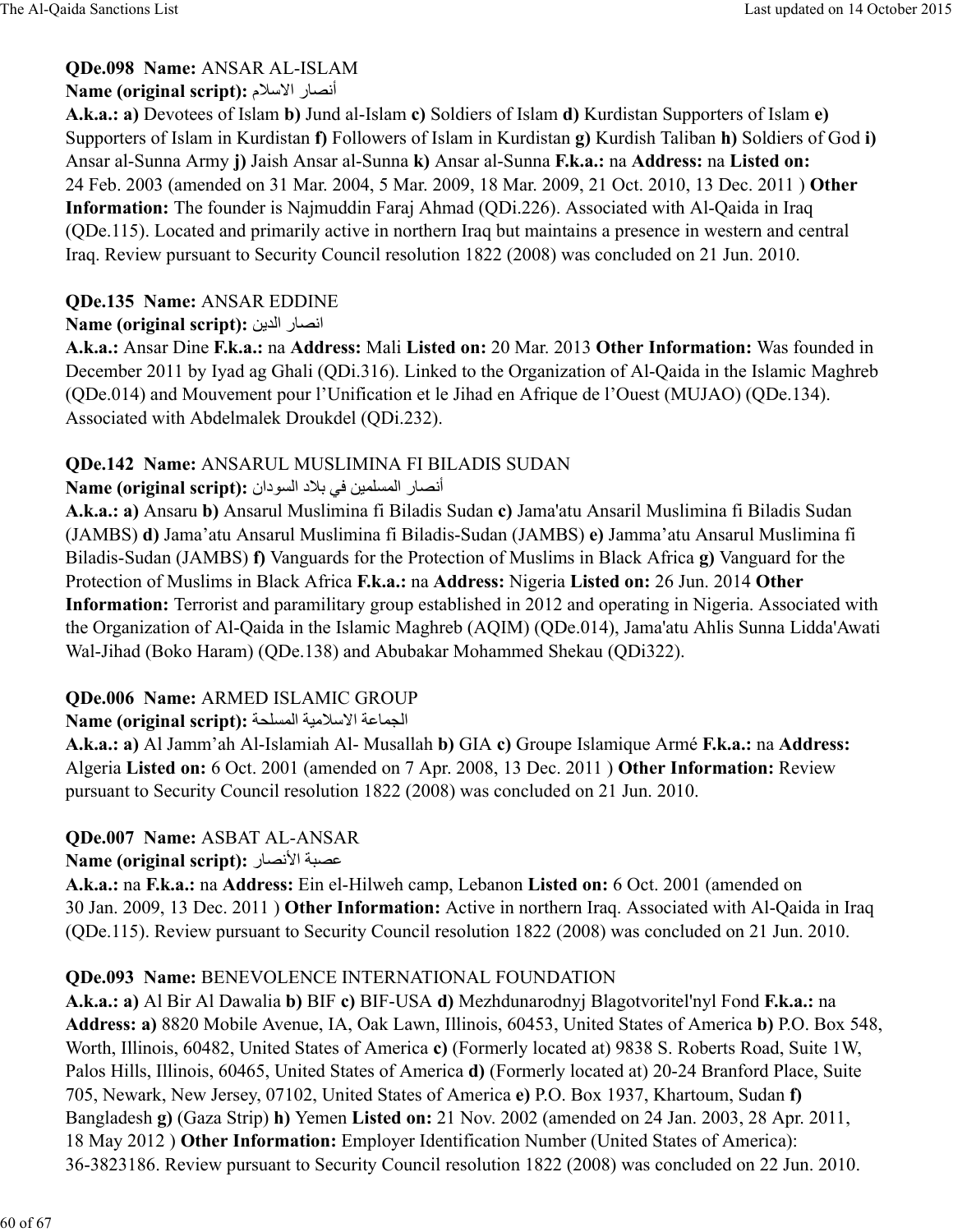### **QDe.102 Name:** DJAMAT HOUMAT DAAWA SALAFIA (DHDS)

#### Rame (original script): جماعة حماة الدعوة السلفية

**A.k.a.:** Djamaat Houmah Al-Dawah Al-Salafiat **F.k.a.:** Katibat el Ahouel **Address:** Algeria **Listed on:** 11 Nov. 2003 (amended on 26 Nov. 2004, 7 Apr. 2008, 25 Jan. 2010, 13 Dec. 2011 ) **Other Information:** Associated with the Armed Islamic Group (GIA) (QDe.006) and the Organization of Al-Qaida in the Islamic Maghreb (QDe.014). Review pursuant to Security Council resolution 1822 (2008) was concluded on 30 Jul. 2009.

### **QDe.088 Name:** EASTERN TURKISTAN ISLAMIC MOVEMENT (ETIM)

**A.k.a.: a)** The Eastern Turkistan Islamic Party **b)** The Eastern Turkistan Islamic Party of Allah **c)** Islamic Party of Turkestan **d)** Djamaat Turkistan **F.k.a.:** na **Address:** na **Listed on:** 11 Sep. 2002 (amended on 3 Oct. 2008, 13 Dec. 2011 ) **Other Information:** Active in China, South Asia and Central Asia. Review pursuant to Security Council resolution 1822 (2008) was concluded on 20 May 2010.

### **QDe.003 Name:** EGYPTIAN ISLAMIC JIHAD

### الجهاد الاسلامي المصري : Name (original script)

**A.k.a.: a)** Egyptian Al-Jihad **b)** Jihad Group **c)** New Jihad **d)** Al-Jihad **e)** Egyptian Islamic Movement **F.k.a.:** na **Address:** na **Listed on:** 6 Oct. 2001 (amended on 5 Mar. 2009, 13 Dec. 2011 ) **Other Information:** Co-founded by Aiman Muhammed Rabi al-Zawahiri (QDi.006), who was also its military leader. Review pursuant to Security Council resolution 1822 (2008) was concluded on 21 Jun. 2010.

### **QDe.131 Name:** EMARAT KAVKAZ

### **Name (original script):** Эмират Кавказ

**A.k.a.:** na **F.k.a.:** na **Address:** na **Listed on:** 29 Jul. 2011 **Other Information:** Mainly active in the Russian Federation, Afghanistan and Pakistan. Led by Doku Khamatovich Umarov (QDi.290)

### **QDe.091 Name:** GLOBAL RELIEF FOUNDATION (GRF)

**A.k.a.:** na **F.k.a.:** na **Address: a)** 9935 South 76th Avenue, Unit 1, Bridgeview, Illinois, 60455, United States of America **b)** P.O. Box 1406, Bridgeview, Illinois, 60455, United States of America **Listed on:** 22 Oct. 2002 (amended on 26 Nov. 2004, 20 Dec. 2005, 25 Jul. 2006, 24 Mar. 2009, 11 Mar. 2010, 25 Mar. 2010, 28 Apr. 2011, 21 Feb. 2012, 14 Feb. 2014 ) **Other Information:** Other Foreign Locations: Afghanistan, Bangladesh, Eritrea, Ethiopia, India, Iraq, West Bank and Gaza, Somalia and Syria. Federal Employer Identification Number (United States of America): 36-3804626. Review pursuant to Security Council resolution 1822 (2008) was concluded on 21 Jun. 2010.

### **QDe.130 Name:** HARAKAT-UL JIHAD ISLAMI

# **Name (original script):** û\`evا د8Ùò:ا ıک@ح

**A.k.a.: a)** HUJI **b)** Movement of Islamic Holy War **c)** Harkat-ul-Jihad-al Islami **d)** Harkat-al-Jihad-ul Islami **e)** Harkat-ul-Jehad-al-Islami **f)** Harakat ul Jihad-e-Islami **F.k.a.: a)** Harakat-ul-Ansar **b)** HUA **Address:** na **Listed on:** 6 Aug. 2010 (amended on 13 Dec. 2011 ) **Other Information:** Was established in Afghanistan in 1980. In 1993, Harakat-ul Jihad Islami merged with Harakat ul-Mujahidin (QDe.008) to form Harakat ul-Ansar. In 1997, Harakat-ul Jihad Islami split from Harakat ul-Ansar and resumed using its former name. Operations are in India, Pakistan and Afghanistan. Banned in Pakistan.

# **QDe.008 Name:** HARAKAT UL-MUJAHIDIN / HUM

**A.k.a.: a)** Al-Faran **b)** Al-Hadid **c)** Al-Hadith **d)** Harakat Ul-Ansar **e)** HUA **f)** Harakat Ul- Mujahideen **F.k.a.:** na **Address:** Pakistan **Listed on:** 6 Oct. 2001 (amended on 13 Dec. 2011 ) **Other Information:**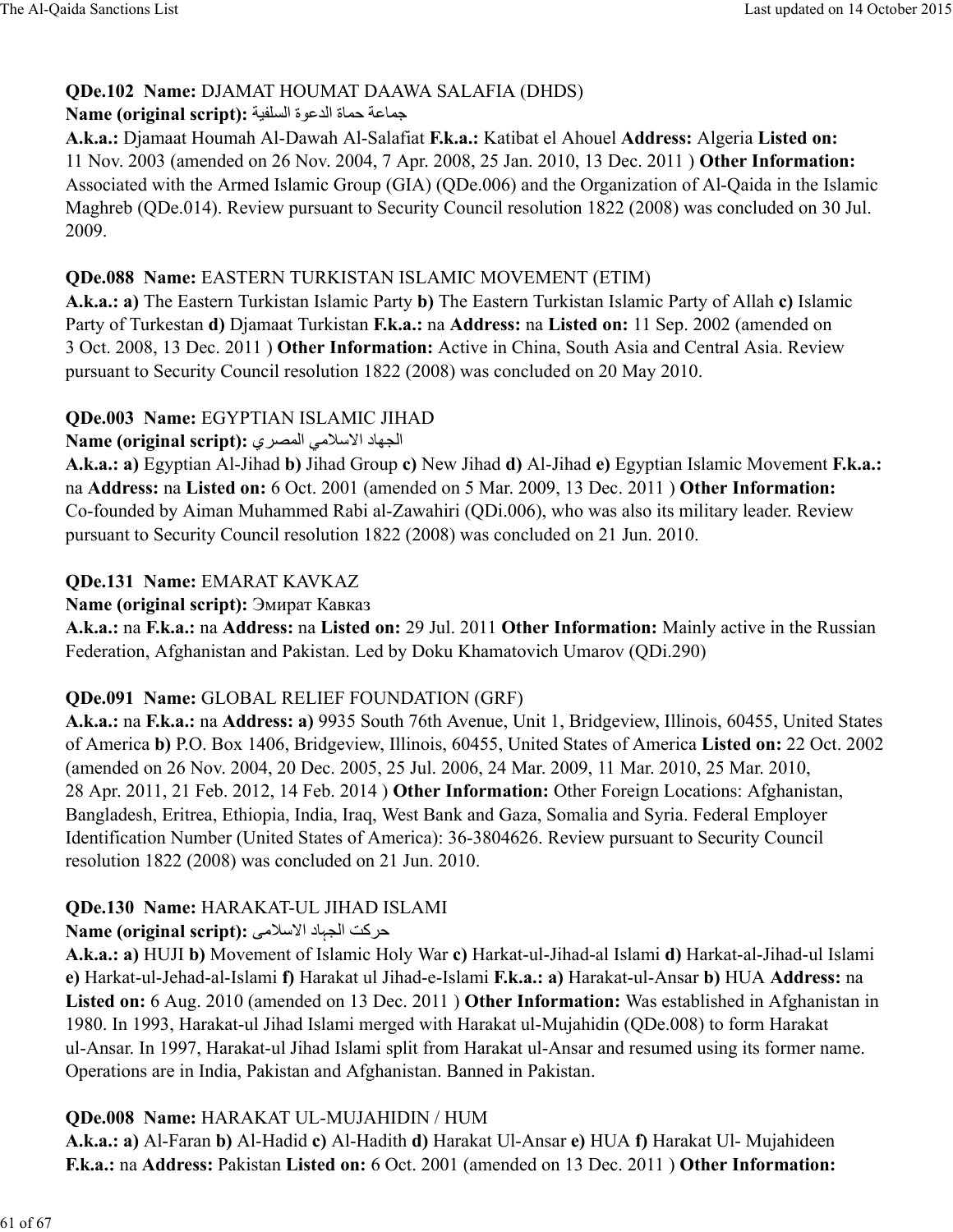Associated with Jaish-i-Mohammed (QDe.019), Lashkar i Jhangvi (LJ) (QDe.096) and Lashkar-e-Tayyiba (QDe.118). Active in Pakistan and Afghanistan. Banned in Pakistan. Review pursuant to Security Council resolution 1822 (2008) was concluded on 21 Jun. 2010.

### **QDe.147 Name:** HILAL AHMAR SOCIETY INDONESIA (HASI)

**A.k.a.: a)** Yayasan Hilal Ahmar **b)** Indonesia Hilal Ahmar Society for Syria **F.k.a.:** na **Address:** na **Listed on:** 13 Mar. 2015 **Other Information:** Ostensibly humanitarian wing of Jemaah Islamiyah (QDe.092). Operates in Lampung, Jakarta, Semarang, Yogyakarta, Solo, Surabaya and Makassar, Indonesia. Has been recruiting, funding and facilitating travel of foreign terrorist fighters to Syria. Not affiliated with the humanitarian group International Federation of the Red Cross and Red Crescent Societies (IFRC).

### **QDe.009 Name:** ISLAMIC ARMY OF ADEN

**A.k.a.:** na **F.k.a.:** na **Address:** na **Listed on:** 6 Oct. 2001 **Other Information:** Review pursuant to Security Council resolution 1822 (2008) was concluded on 9 Jul. 2010.

# **QDe.099 Name:** ISLAMIC INTERNATIONAL BRIGADE (IIB)

**A.k.a.: a)** The Islamic Peacekeeping Brigade **b)** The Islamic Peacekeeping Army **c)** The International Brigade **d)** Islamic Peacekeeping Battalion **e)** International Battalion **f)** Islamic Peacekeeping International Brigade **F.k.a.:** na **Address:** na **Listed on:** 4 Mar. 2003 (amended on 13 Dec. 2011 ) **Other Information:** Linked to the Riyadus-Salikhin Reconnaissance and Sabotage Battalion of Chechen Martyrs (RSRSBCM) (QDe.100) and the Special Purpose Islamic Regiment (SPIR) (QDe.101). Review pursuant to Security Council resolution 1822 (2008) was concluded on 17 May 2010.

### **QDe.119 Name:** ISLAMIC JIHAD GROUP

**A.k.a.: a)** Jama'at al-Jihad **b)** Libyan Society **c)** Kazakh Jama'at **d)** Jamaat Mojahedin **e)** Jamiyat **f)** Jamiat al-Jihad al-Islami **g)** Dzhamaat Modzhakhedov **h)** Islamic Jihad Group of Uzbekistan **i)** al-Djihad al-Islami **j)** Zamaat Modzhakhedov Tsentralnoy Asii **k)** Islamic Jihad Union **F.k.a.:** na **Address:** na **Listed on:** 1 Jun. 2005 (amended on 19 Apr. 2006, 20 Feb. 2008, 13 Dec. 2011 ) **Other Information:** Founded and led by Najmiddin Kamolitdinovich Jalolov (deceased) and Suhayl Fatilloevich Buranov (deceased). Associated with the Islamic Movement of Uzbekistan (QDe.010) and Emarat Kavkaz (QDe.131). Active in the Afghanistan/Pakistan border area, Central Asia, South Asia region and some European States. Review pursuant to Security Council resolution 1822 (2008) was concluded on 20 May 2010.

# **QDe.010 Name:** ISLAMIC MOVEMENT OF UZBEKISTAN

**A.k.a.:** IMU **F.k.a.:** na **Address:** na **Listed on:** 6 Oct. 2001 (amended on 13 Dec. 2011 ) **Other Information:** Associated with the Eastern Turkistan Islamic Movement (QDe.088), Islamic Jihad Group (QDe.119) and Emarat Kavkaz (QDe.131). Active in the Afghanistan/Pakistan border area, northern Afghanistan and Central Asia. Review pursuant to Security Council resolution 1822 (2008) was concluded on 21 Jun. 2010.

# **QDe.019 Name:** JAISH-I-MOHAMMED

**A.k.a.:** Army of Mohammed **F.k.a.:** na **Address:** Pakistan **Listed on:** 17 Oct. 2001 (amended on 13 Dec. 2011 ) **Other Information:** Based in Peshawar and Muzaffarabad, Pakistan Associated with Harakat ul-Mujahidin / HUM (QDe.008), Lashkar-e-Tayyiba (QDe.118), Al-Akhtar Trust International (QDe.121), and Harakat-ul Jihad Islami (QDe.130). Banned in Pakistan. Review pursuant to Security Council resolution 1822 (2008) was concluded on 21 Jun. 2010.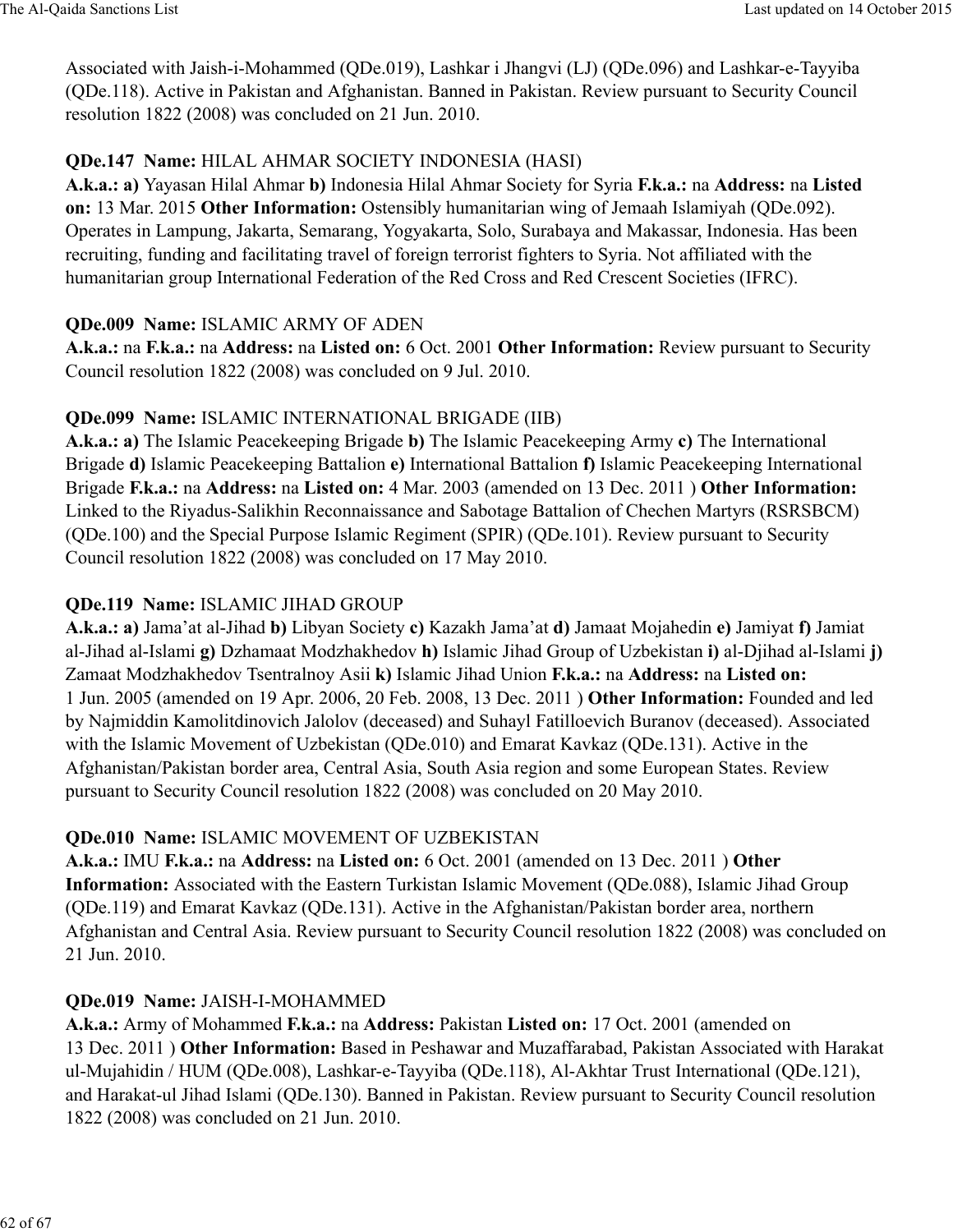#### **QDe.138 Name:** JAMA'ATU AHLIS SUNNA LIDDA'AWATI WAL-JIHAD

**A.k.a.: a)** Jama'atu Ahlus-Sunnah Lidda'Awati Wal Jihad **b)** Jama'atu Ahlus-Sunna Lidda'Awati Wal Jihad **c)** د8ò:وا ةB=<ú: óya:ا† أھ ó=8[b **d)** Boko Haram **e)** Western Education is a Sin **F.k.a.:** na **Address:** Nigeria **Listed on:** 22 May 2014 **Other Information:** Affiliate of Al-Qaida (QDe.004), and the Organization of Al-Qaida in the Islamic Maghreb (AQIM) (QDe.014). Associated with Jama'atu Ansarul Muslimina Fi Biladis-Sudan (Ansaru). The leader is Abubakar Shekau.

### **QDe.020 Name:** JAM'YAH TA'AWUN AL-ISLAMIA

**A.k.a.: a)** Society of Islamic Cooperation **b)** Jam'iyat Al Ta'awun Al Islamiyya **c)** Jit **F.k.a.:** na **Address:** Kandahar City, Afghanistan **Listed on:** 17 Oct. 2001 (amended on 13 Dec. 2011 ) **Other Information:** Founded by Usama Mohammad Awad bin Laden (deceased) in 2001. Review pursuant to Security Council resolution 1822 (2008) was concluded on 21 Jun. 2010.

### **QDe.092 Name:** JEMAAH ISLAMIYAH

**A.k.a.: a)** Jema'ah Islamiyah **b)** Jemaah Islamiya **c)** Jemaah Islamiah **d)** Jamaah Islamiyah **e)** Jama'ah Islamiyah **F.k.a.:** na **Address:** na **Listed on:** 25 Oct. 2002 (amended on 13 Dec. 2011 ) **Other Information:** Operates in Southeast Asia, including Indonesia, Malaysia and the Philippines. Associated with the Abu Sayyaf Group (QDe.001). Review pursuant to Security Council resolution 1822 (2008) was concluded on 25 May 2010.

### **QDe.133 Name:** JEMMAH ANSHORUT TAUHID (JAT)

**A.k.a.: a)** Jemaah Anshorut Tauhid **b)** Jemmah Ansharut Tauhid **c)** Jem'mah Ansharut Tauhid **d)** Jamaah Ansharut Tauhid **e)** Jama'ah Ansharut Tauhid **f)** Laskar 99 **F.k.a.:** na **Address:** (Jl. Semenromo number 58, 04/XV Ngruki, Cemani, Grogol, Sukoharjo, Jawa Tengah, Indonesia, Telephone: 0271-2167285, Email: info@ansharuttauhid.com) **Listed on:** 12 Mar. 2012 **Other Information:** Founded and led by Abu Bakar Ba'asyir (QDi.217). Established on 27 Jul. 2008 in Solo, Indonesia. Associated with Jemmah Islamiya (JI) (QDe.092). Website: http:/ansharuttauhid.com/

# **QDe.151 Name:** JUND AL-KHILAFAH IN ALGERIA (JAK-A)

**A.k.a.: a)** Jund al Khalifa **b)** Jund al-Khilafah fi Ard al-Jaza'ir **c)** Jund al-Khalifa fi Ard al-Jazayer **d)** Soldiers of the Caliphate in Algeria **e)** Soldiers of the Caliphate of Algeria **f)** Soldiers of the Caliphate in the Land of Algeria **F.k.a.:** na **Address:** Kabylie region, Algeria **Listed on:** 29 Sep. 2015 **Other Information:** Emerged on 13 Sep. 2014. Most known for its abduction and subsequent beheading of French national Herve Gourdel. Claimed responsibility for attacking police and gendarmes in Algeria and continued planning future attacks.

# **QDe.118 Name:** LASHKAR-E-TAYYIBA

**A.k.a.: a)** Lashkar-e-Toiba **b)** Lashkar-i-Taiba **c)** al Mansoorian **d)** al Mansooreen **e)** Army of the Pure **f)** Army of the Righteous **g)** Army of the Pure and Righteous **h)** Paasban-e-Kashmir **i)** Paasban-i-Ahle-Hadith **j)** Pasban-e-Kashmir **k)** Pasban-e-Ahle-Hadith **l)** Paasban-e-Ahle-Hadis **m)** Pashan-e-ahle Hadis **n)** Lashkar e Tayyaba **o)** LET **p)** Jamaat-ud-Dawa **q)** JUD **r)** Jama'at al-Dawa **s)** Jamaat ud-Daawa **t)** Jamaat ul-Dawah **u)** Jamaat-ul-Dawa **v)** Jama'at-i-Dawat **w)** Jamaiat-ud-Dawa **x)** Jama'at-ud-Da'awah **y)** Jama'at-ud-Da'awa **z)** Jamaati-ud-Dawa **aa)** Falah-i-Insaniat Foundation (FIF) **F.k.a.:** na **Address:** na **Listed on:** 2 May 2005 (amended on 3 Nov. 2005, 10 Dec. 2008, 14 Mar. 2012 ) **Other Information:** Associated with Hafiz Muhammad Saeed (QDi.263) who is the leader of Lashkar-e-Tayyiba. Review pursuant to Security Council resolution 1822 (2008) was concluded on 8 Jun. 2010.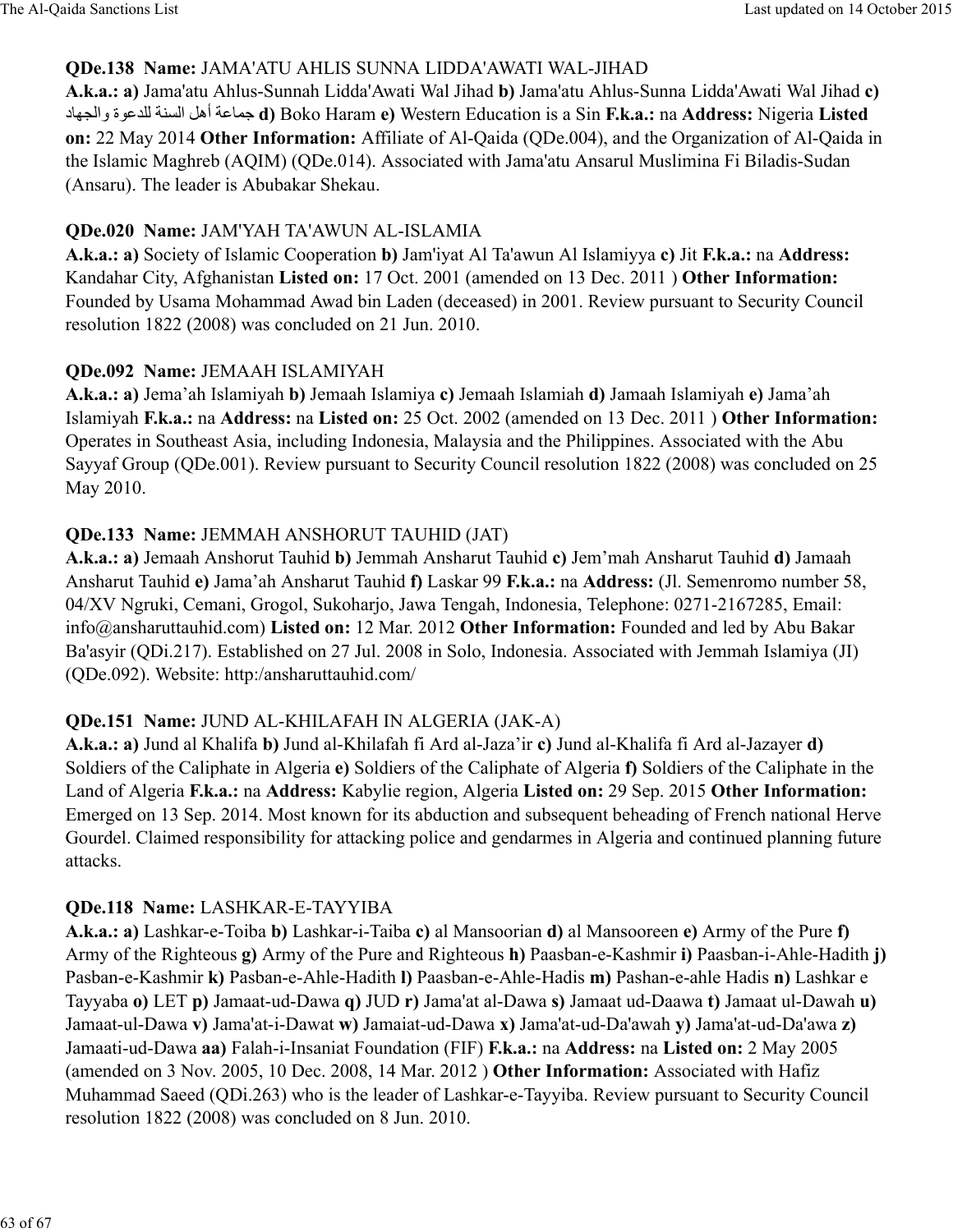### **QDe.096 Name:** LASHKAR I JHANGVI (LJ)

**A.k.a.:** na **F.k.a.:** na **Address:** na **Listed on:** 3 Feb. 2003 (amended on 13 Dec. 2011 ) **Other Information:** Based primarily in Pakistan's Punjab region and in the city of Karachi. Active in Pakistan although banned as at 2010. Review pursuant to Security Council resolution 1822 (2008) was concluded on 21 Jun. 2010.

### **QDe.011 Name:** LIBYAN ISLAMIC FIGHTING GROUP

#### الجماعة الاسلامية المقاتلة الليبية : Name (original script)

**A.k.a.:** LIFG **F.k.a.:** na **Address:** Libyan Arab Jamahiriya **Listed on:** 6 Oct. 2001 (amended on 5 Mar. 2009, 13 Dec. 2011 ) **Other Information:** Members in Afghanistan merged with Al-Qaida (QDe.004) in Nov. 2007. Review pursuant to Security Council resolution 1822 (2008) was concluded on 21 Jun. 2010.

### **QDe.012 Name:** MAKHTAB AL-KHIDAMAT

#### **Name (original script):** ت8>\Y:ا j¨õ\

**A.k.a.: a)** MAK **b)** Al Kifah **F.k.a.:** na **Address:** na **Listed on:** 6 Oct. 2001 (amended on 5 Mar. 2009, 13 Dec. 2011 ) **Other Information:** Absorbed into Al-Qaida (QDe.004). Review pursuant to Security Council resolution 1822 (2008) was concluded on 21 Jun. 2010.

# **QDe.089 Name:** MOROCCAN ISLAMIC COMBATANT GROUP

#### الجماعة الاسلامية المغربية المقاتلة : Name (original script)

**A.k.a.: a)** Groupe Islamique Combattant Marocain **b)** GICM **F.k.a.:** na **Address:** Morocco **Listed on:** 10 Oct. 2002 (amended on 5 Mar. 2009 ) **Other Information:** Associated with the Organization of Al-Qaida in the Islamic Maghreb (QDe.014). Review pursuant to Security Council resolution 1822 (2008) was concluded on 20 May 2010.

### **QDe.136 Name:** MUHAMMAD JAMAL NETWORK (MJN)

#### $\boldsymbol{\mathrm{Name}}$  (original script): شبكة محمد جمال

**A.k.a.: a)** Muhammad Jamal Group **b)** Jamal Network **c)** Abu Ahmed Group **d)** Al-Qaida in Egypt (AQE) **F.k.a.:** na **Address:** Operates in Egypt, Libya and Mali **Listed on:** 21 Oct. 2013 **Other Information:** Terrorist and paramilitary group established by Muhammad Jamal al Kashif (QDi.318) in 2011 and linked to Al-Qaida (QDe.004), Aiman al-Zawahiri (QDi.006), and the leadership of Al-Qaida in the Arabian Peninsula (AQAP) (QDe.129) and the Organization of Al-Qaida in the Islamic Maghreb (AQIM) (QDe.014). Funded and supported by AQAP. Multiple terrorist training camps in Egypt and Libya. Reportedly acquiring weapons, conducting training and establishing terrorist groups in the Sinai, Egypt. Training suicide bombers, foreign fighters and planning terrorist attacks in Egypt, Libya and elsewhere as of Sep. 2013. MJN members were reported to be involved in the attack on the United States Mission in Benghazi, Libya, on 11 Sep. 2012.

### **QDe.150 Name:** MUJAHIDIN INDONESIAN TIMUR (MIT)

**A.k.a.: a)** Mujahidin of Eastern Indonesia **b)** East Indonesia Mujahideen **c)** Mujahidin Indonesia Timor **d)** Mujahidin Indonesia Barat (MIB) **e)** Mujahidin of Western Indonesia **F.k.a.:** na **Address:** Indonesia **Listed on:** 29 Sep. 2015 **Other Information:** Terrorist group linked to Islamic State in Iraq and the Levant (ISIL), listed as Al-Qaida in Iraq (QDe.115), Jemaah Islamiyah (JI) (QDe.092), and Jemmah Anshorut Tauhid (JAT) (QDe.133). Operates in Java and Sulawesi, Indonesia and also active in Indonesia's eastern provinces. Its leader is Abu Wardah, a.k.a. Santoso (not listed).

**QDe.134 Name:** Mouvement pour l'Unification et le Jihad en Afrique de l'Ouest (MUJAO) **Name (original script):** 8cqي@Nإ ب@w 6N د8ò:وا> cحB¨:ا óñ@ح

**A.k.a.:** na **F.k.a.:** na **Address: a)** Mali **b)** Algeria **Listed on:** 5 Dec. 2012 **Other Information:** Associated with The Organization of Al-Qaida in the Islamic Maghreb (ODe.014) and Mokhtar Belmokhtar (ODi.136).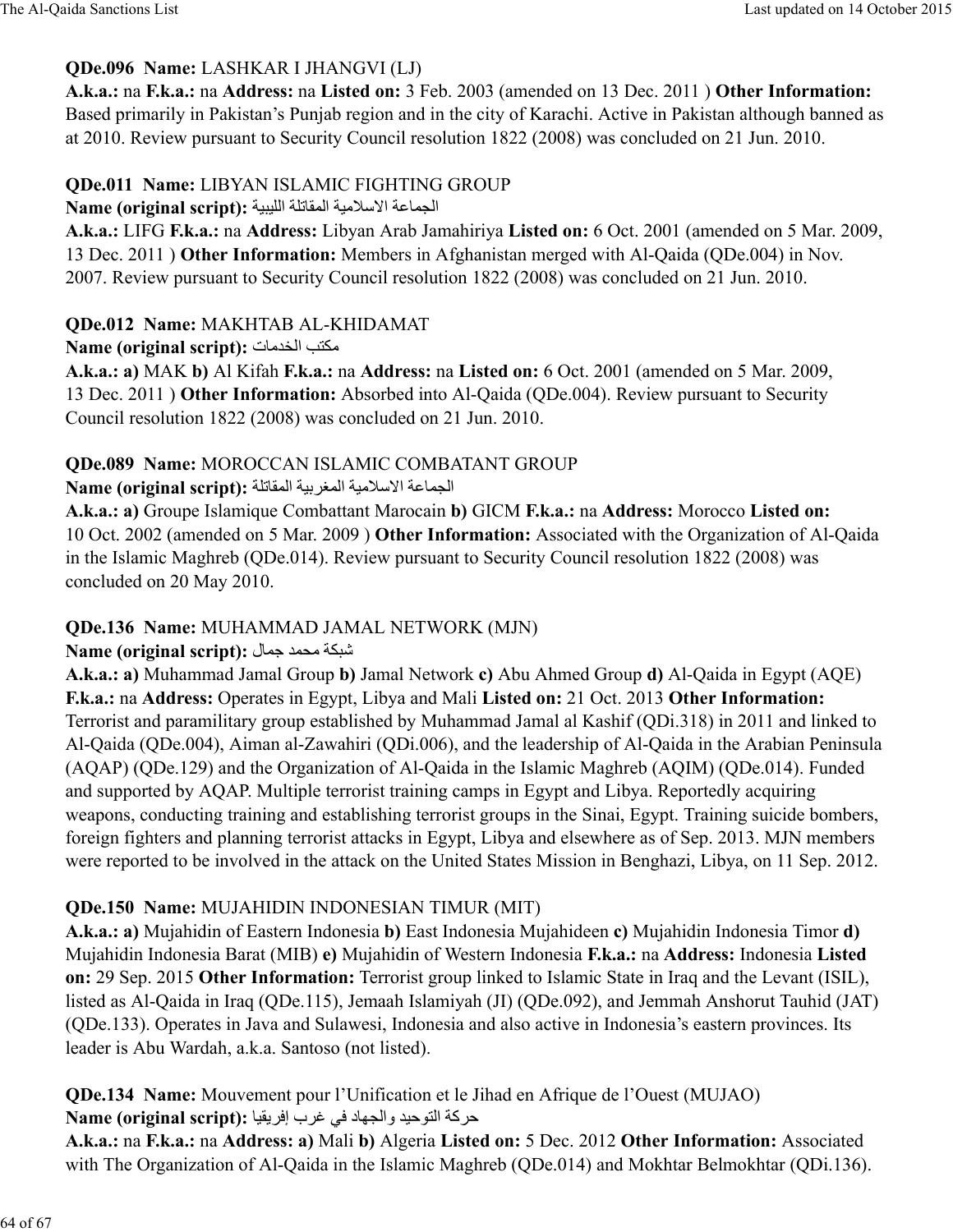Active in the Sahel/Sahara region.

### **QDe.021 Name:** RABITA TRUST

**A.k.a.:** na **F.k.a.:** na **Address:** (a) Room 9a, 2nd Floor, Wahdat Road, Education Town, Lahore, Pakistan b) Wares Colony, Lahore, Pakistan (at time of listing)) **Listed on:** 17 Oct. 2001 (amended on 21 Mar. 2012, 18 Jun. 2015 ) **Other Information:** Banned in Pakistan. Review pursuant to Security Council resolution 1822 (2008) was concluded on 21 Jun. 2010.

### **QDe.128 Name:** RAJAH SOLAIMAN MOVEMENT

**A.k.a.: a)** Rajah Solaiman Islamic Movement **b)** Rajah Solaiman Revolutionary Movement **F.k.a.:** na **Address: a)** Barangay Mal-Ong, Anda, Pangasinan Province, Philippines **b)** Sitio Dueg, Barangay Maasin, San Clemente, Tarlac Province, Philippines **c)** Number 50, Purdue Street, Cubao, Quezon City, Philippines **Listed on:** 4 Jun. 2008 (amended on 13 Dec. 2011 ) **Other Information:** Founded and headed by Hilarion Del Rosario Santos III (QDi.244). Associated with the Abu Sayyaf Group (QDe.001), Jemaah Islamiyah (QDe.092) and Khadafi Abubakar Janjalani (QDi.180). Review pursuant to Security Council resolution 1822 (2008) was concluded on 13 May 2010.

### **QDe.070 Name:** REVIVAL OF ISLAMIC HERITAGE SOCIETY

### **Name (original script):** 6\`evا اث̈@:ا ء8cاح ócd[b

**A.k.a.: a)** Revival of Islamic Society Heritage on the African Continent **b)** Jamia Ihya ul Turath **c)** RIHS **d)** Jamiat Ihia Al-Turath Al-Islamiya **e)** Al-Furqan Foundation Welfare Trust **f)** Al-Furqan Welfare Foundation **F.k.a.:** na **Address: a)** Pakistan **b)** Afghanistan **Listed on:** 11 Jan. 2002 (amended on 25 Jul. 2006, 5 Mar. 2009, 13 Dec. 2011, 15 Jun. 2015 ) **Other Information:** NOTE: Only the Pakistan and Afghanistan offices of this entity are designated. Associated with Abu Bakr al-Jaziri (QDi.058) and Afghan Support Committee (ASC) (QDi.069). Review pursuant to Security Council resolution 1822 (2008) was concluded on 8 Jun. 2010.

### **QDe.100 Name:** RIYADUS-SALIKHIN RECONNAISSANCE AND SABOTAGE BATTALION OF CHECHEN MARTYRS (RSRSBCM)

**A.k.a.: a)** Riyadus-Salikhin Reconnaissance and Sabotage Battalion **b)** Riyadh-as-Saliheen **c)** The Sabotage and Military Surveillance Group of the Riyadh al-Salihin Martyrs **d)** Firqat al-Takhrib wa al-Istitla al-Askariyah li Shuhada Riyadh al-Salihin **e)** Riyadus-Salikhin Reconnaissance and Sabotage battalion of Shahids (martyrs) **F.k.a.:** na **Address:** na **Listed on:** 4 Mar. 2003 (amended on 25 Jul. 2006, 13 Dec. 2011 ) **Other Information:** Associated with the Islamic International Brigade (IIB) (QDe.099), the Special Purpose Islamic Regiment (SPIR) (QDe.101) and Emarat Kavkaz (QDe.131). Review pursuant to Security Council resolution 1822 (2008) was concluded on 17 May 2010.

### **QDe.101 Name:** SPECIAL PURPOSE ISLAMIC REGIMENT (SPIR)

**A.k.a.: a)** The Islamic Special Purpose Regiment **b)** The al-Jihad-Fisi-Sabililah Special Islamic Regiment **c)** Islamic Regiment of Special Meaning **F.k.a.:** na **Address:** na **Listed on:** 4 Mar. 2003 (amended on 25 Jul. 2006, 13 Dec. 2011 ) **Other Information:** Linked to the Islamic International Brigade (IIB) (QDe.099) and the Riyadus-Salikhin Reconnaissance and Sabotage Battalion of Chechen Martyrs (RSRSBCM) (QDe.100). Review pursuant to Security Council resolution 1822 (2008) was concluded on 17 May 2010.

### **QDe.108 Name:** TAIBAH INTERNATIONAL-BOSNIA OFFICES

**A.k.a.: a)** Taibah International Aid Agency **b)** Taibah International Aid Association **c)** Al Taibah, Intl. **d)** Taibah International Aide Association **F.k.a.:** na **Address: a)** 6 Avde Smajlovica Street, Novo Sarajevo,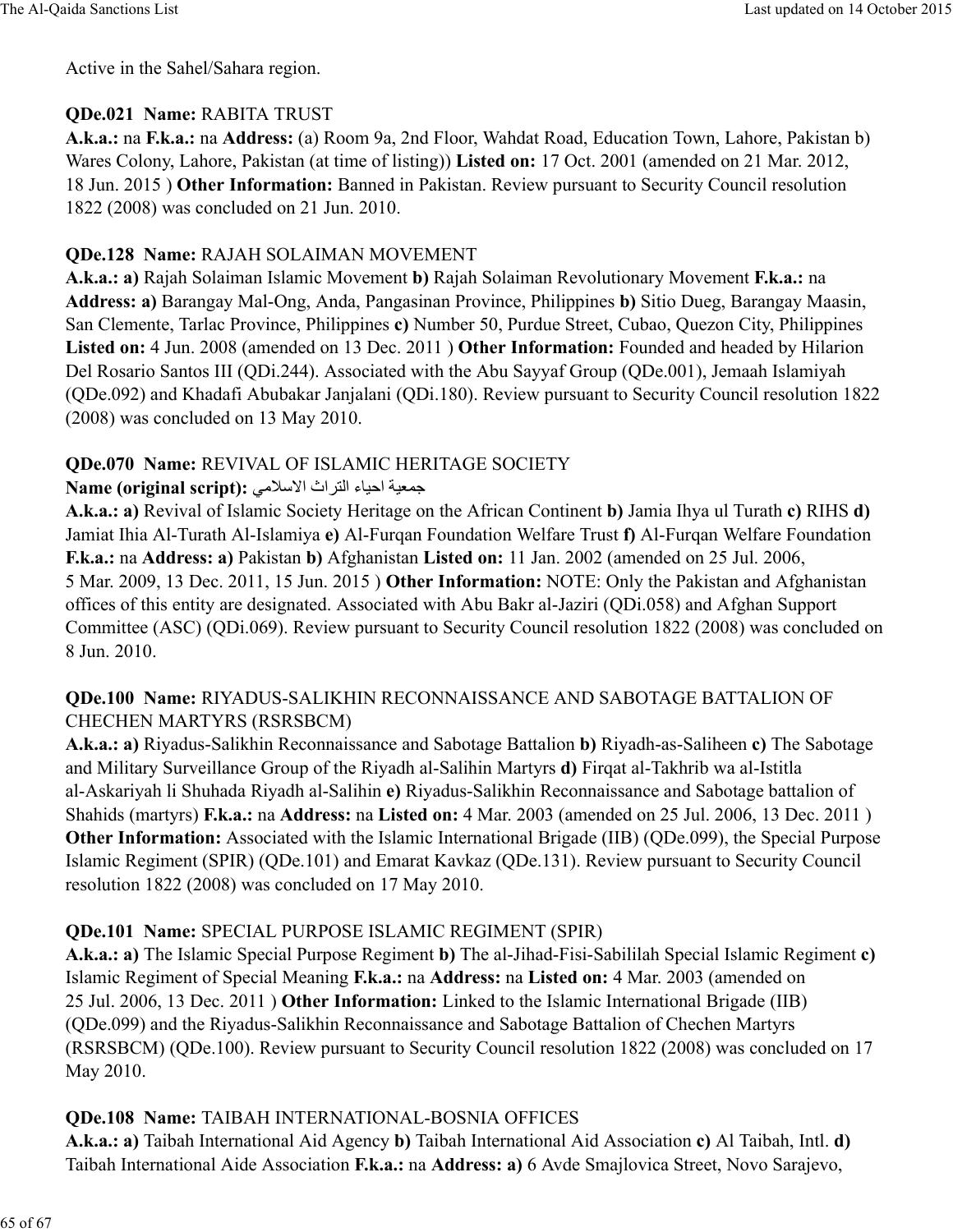Bosnia and Herzegovina **b)** 26 Tabhanska Street, Visoko, Bosnia and Herzegovina **c)** 3 Velika Cilna Ulica, Visoko, Bosnia and Herzegovina **d)** 26 Tabhanska Street, Visoko, Bosnia and Herzegovina **Listed on:** 11 May 2004 (amended on 24 Mar. 2009 ) **Other Information:** In 2002-2004, Taibah International – Bosnia offices used premises of the Culture Home in Hadzici, Sarajevo, Bosnia and Herzegovina. The organization was officially registered in Bosnia and Herzegovina as a branch of Taibah International Aid Association under registry number 7. Taibah International – Bosnia offices ceased its work by decision of the Ministry of Justice of the Bosnia and Herzegovina Federation (decision on cessation of operation number 03-05-2-70/03). Review pursuant to Security Council resolution 1822 (2008) was concluded on 21 Jun. 2010.

# **QDe.132 Name:** TEHRIK-E TALIBAN PAKISTAN (TTP)

### تحريك طالبان باكستان : Name (original script)

**A.k.a.: a)** Tehrik-I-Taliban Pakistan **b)** Tehrik-e-Taliban **c)** Pakistani Taliban **d)** Tehreek-e-Taliban **F.k.a.:** na **Address:** na **Listed on:** 29 Jul. 2011 (amended on 15 Jun. 2015 ) **Other Information:** Tehrik-e Taliban is based in the tribal areas along the Afghanistan/Pakistan border. Formed in 2007, its leader is Maulana Fazlullah (QDi.352).

# **QDe.148 Name:** THE ARMY OF EMIGRANTS AND SUPPORTERS

# **Name (original script):** ر8ºDÂا و hي@b8[:ا Ÿcb üc¬yت

**A.k.a.: a)** Battalion of Emigrants and Supporters **b)** Army of Emigrants and Supporters organization **c)** Battalion of Emigrants and Ansar **d)** Jaysh al-Muhajirin wal-Ansar (JAMWA) **F.k.a.:** na **Address:** Jabal Turkuman area, Lattakia Governorate, Syrian Arab Republic **Listed on:** 6 Aug. 2015 **Other Information:** Established by foreign terrorist fighters in 2013. Location: Syrian Arab Republic. Affiliated with Islamic State in Iraq and the Levant, listed as Al-Qaida in Iraq (QDe.115) and AI-Nusrah Front for the People of the Levant (ODe.137).

### **QDe.014 Name:** THE ORGANIZATION OF AL-QAIDA IN THE ISLAMIC MAGHREB تنظيم القا عدة ببلاد المغرب الاسلامي: Name (original script):

**A.k.a.: a)** AQIM **b)** Al Qaïda au Maghreb islamique (AQMI) **F.k.a.: a)** Le Groupe Salafiste pour La Prédication et le Combat (GSPC) **b)** Salafist Group For Call and Combat **Address: a)** Algeria **b)** Mali **c)** Mauritania **d)** Morocco **e)** Niger **f)** Tunisia **Listed on:** 6 Oct. 2001 (amended on 26 Apr. 2007, 7 Apr. 2008, 17 Jul. 2009, 13 Dec. 2011 ) **Other Information:** Headed by Abdelmalek Droukdel (QDi.232). Zone of operation includes Algeria and parts of Mali, Mauritania, Niger, Tunisia and Morocco. Review pursuant to Security Council resolution 1822 (2008) was concluded on 21 Jun. 2010.

# **QDe.090 Name:** TUNISIAN COMBATANT GROUP

# Name (original script): الجماعة التونسية المقاتلة

**A.k.a.: a)** Groupe Combattant Tunisien **b)** Groupe Islamiste Combattant Tunisien **c)** GICT **F.k.a.:** na **Address:** Tunisia **Listed on:** 10 Oct. 2002 (amended on 26 Nov. 2004, 5 Mar. 2009, 13 Dec. 2011 ) **Other Information:** Associated with the Organization of Al-Qaida in the Islamic Maghreb (QDe.014). Review pursuant to Security Council resolution 1822 (2008) was concluded on 6 May 2010.

# **QDe.068 Name:** UMMAH TAMEER E-NAU (UTN)

**A.k.a.:** na **F.k.a.:** na **Address:** (a) Street 13, Wazir Akbar Khan, Kabul, Afghanistan b) Pakistan) **Listed on:** 24 Dec. 2001 (amended on 13 Dec. 2011 ) **Other Information:** Its directors included Mahmood Sultan Bashir-Ud-Din (QDi.055), Majeed Abdul Chaudhry (QDi.054) and Mohammed Tufail (QDi.056). Banned in Pakistan. Review pursuant to Security Council resolution 1822 (2008) was concluded on 21 Jun. 2010.